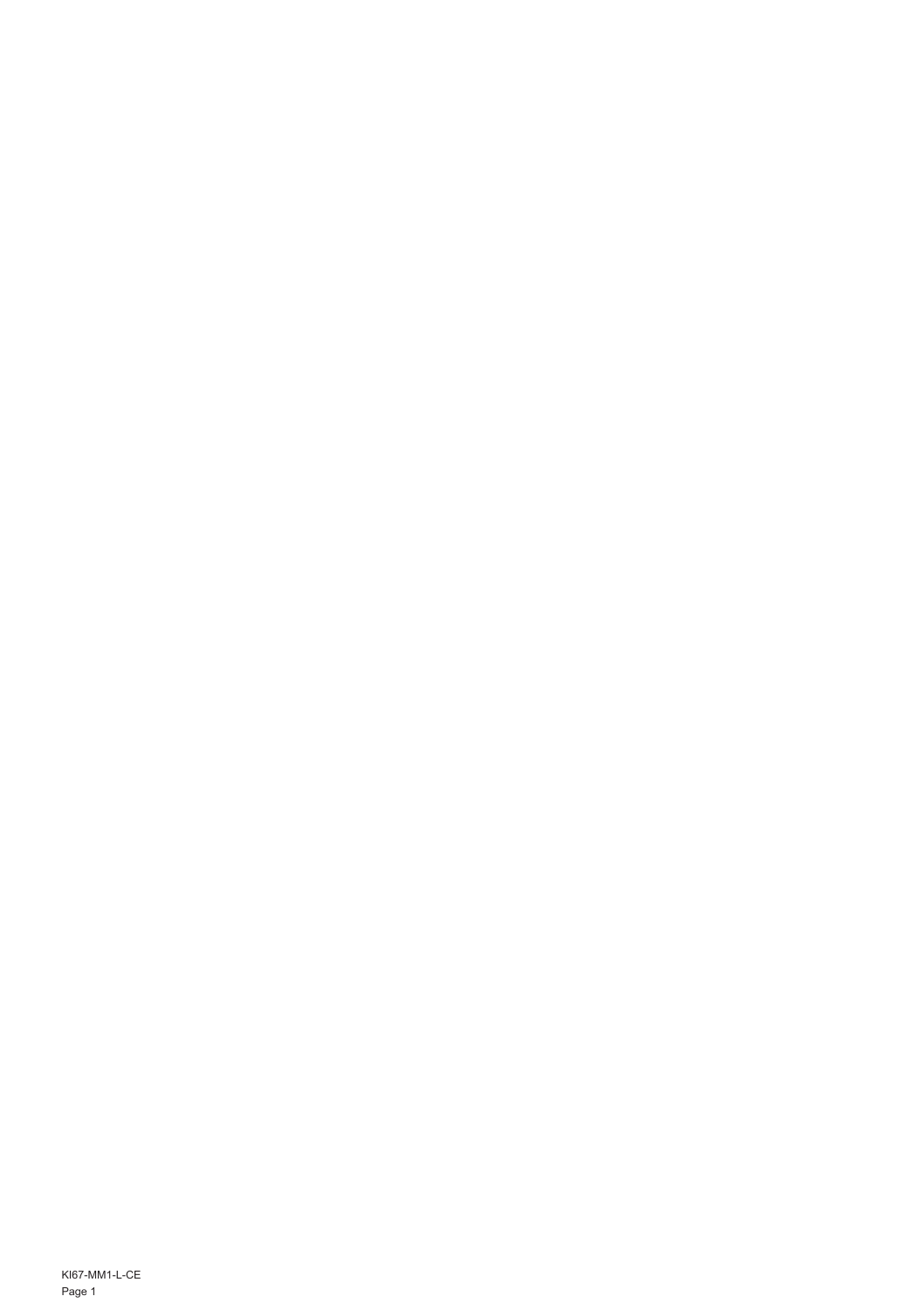# <span id="page-2-0"></span>**Novocastra™ Liquid Mouse Monoclonal Antibody Ki67 Antigen Product Code: NCL-L-Ki67-MM1**

# **Intended Use**

#### *For in vitro diagnostic use.*

NCL-L-Ki67-MM1 is intended for the qualitative identification by light microscopy of Ki67 Antigen molecules in paraffin sections. The clinical interpretation of any staining or its absence should be complemented by morphological studies using proper controls and should be evaluated within the context of the patient's clinical history and other diagnostic tests by a qualified pathologist.

#### **Principle of Procedure**

Immunohistochemical (IHC) staining techniques allow for the visualization of antigens via the sequential application of a specific antibody to the antigen (primary antibody), a secondary antibody to the primary antibody and an enzyme complex with a chromogenic substrate with interposed washing steps. The enzymatic activation of the chromogen results in a visible reaction product at the antigen site. The specimen may then be counterstained and coverslipped. Results are interpreted using a light microscope and aid in the differential diagnosis of pathophysiological processes, which may or may not be associated with a particular antigen.

#### **Clone**

M<sub>M1</sub>

#### **Immunogen**

Prokaryotic recombinant fusion protein corresponding to a 1086 bp Ki67 motif-containing cDNA fragment.

#### **Specificity**

Human Ki67 nuclear antigen expressed in all proliferating cells during late G1, S, M and G2 phases of the cell cycle.

# **Reagent Composition**

NCL-L-Ki67-MM1 is a liquid tissue culture supernatant containing sodium azide as a preservative.

#### **Ig Class**

IgG1

# **Total Protein Concentration Total Protein**

Refer to vial label for lot specific total protein concentration.

#### **Antibody Concentration**

Greater than or equal to 84 mg/L. Refer to vial label for lot specific Ig concentration.

# **Recommendations On Use**

Immunohistochemistry on paraffin sections.

**Heat Induced Epitope Retrieval (HIER):** Please follow the instructions for use in Novocastra Epitope Retrieval Solution pH 6.

**Suggested dilution:** 1:200 for 30 minutes at 25 °C. This is provided as a guide and users should determine their own optimal working dilutions.

**Visualization:** Please follow the instructions for use in the Novolink™ Polymer Detection Systems. For further product information or support, contact your local distributor or regional office of Leica Biosystems, or alternatively, visit the Leica Biosystems' Web site, www.LeicaBiosystems.com

The performance of this antibody should be validated when utilized with other manual staining systems or automated platforms.

#### **Storage and Stability**

Store at 2–8 °C. Do not freeze. Return to 2–8 °C immediately after use. Do not use after expiration date indicated on the vial label. Storage conditions other than those specified above must be verified by the user.

# **Specimen Preparation**

The recommended fixative is 10% neutral-buffered formalin for paraffin-embedded tissue sections.

# **Warnings and Precautions**

This reagent has been prepared from the supernatant of cell culture. As it is a biological product, reasonable care should be taken when handling it.

This reagent contains sodium azide. A Material Safety Data Sheet is available upon request or available from www.LeicaBiosystems.com

Consult federal, state or local regulations for disposal of any potentially toxic components.

Specimens, before and after fixation, and all materials exposed to them, should be handled as if capable of transmitting infection and disposed of with proper precautions.1 Never pipette reagents by mouth and avoid contacting the skin and mucous membranes with reagents and specimens. If reagents or specimens come in contact with sensitive areas, wash with copious amounts of water. Seek medical advice.

Minimize microbial contamination of reagents or an increase in non-specific staining may occur.

Incubation times or temperatures, other than those specified, may give erroneous results. Any such changes must be validated by the user.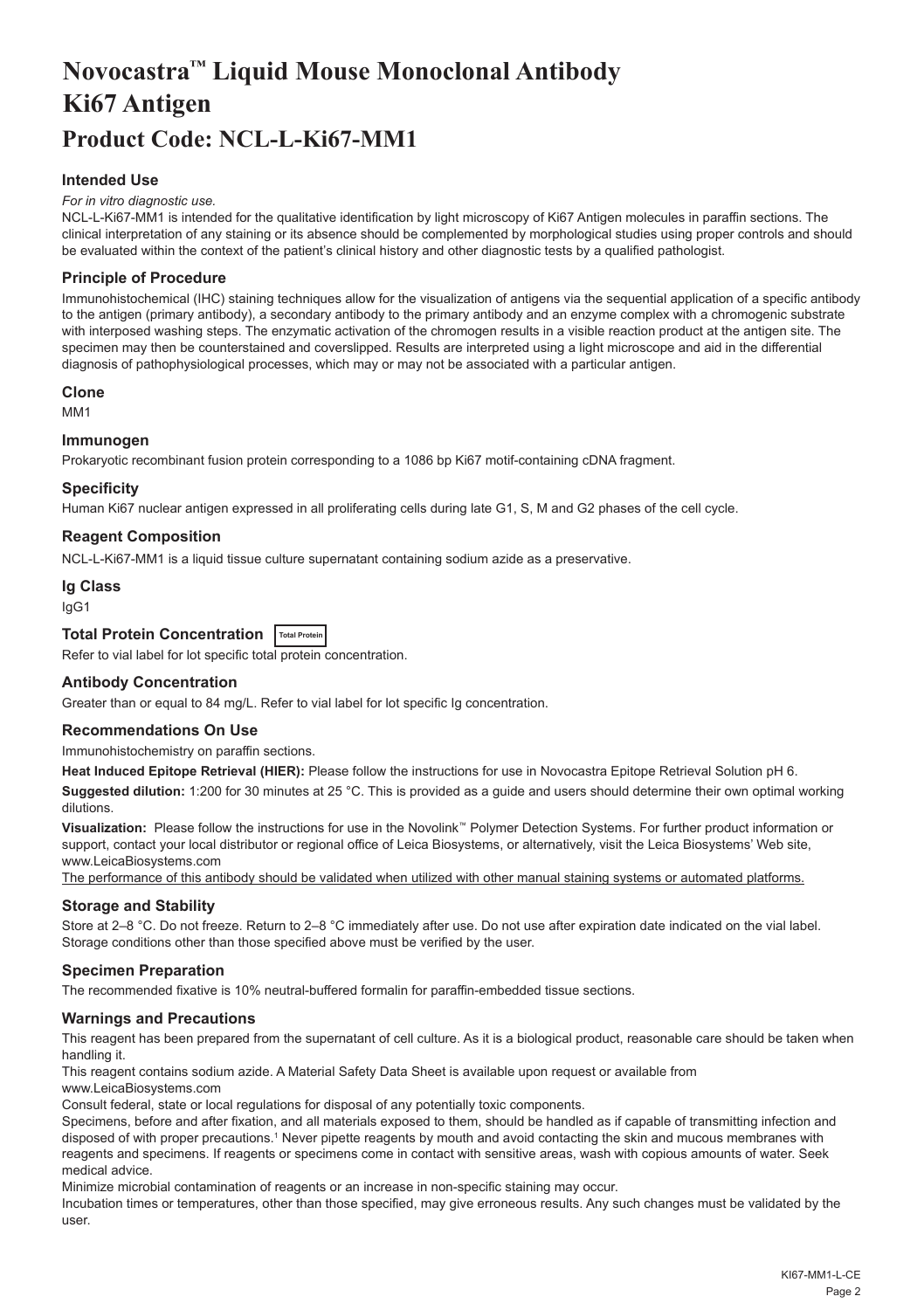# **Quality Control**

Differences in tissue processing and technical procedures in the user's laboratory may produce significant variability in results, necessitating regular performance of in-house controls in addition to the following procedures.

Controls should be fresh autopsy/biopsy/surgical specimens, formalin-fixed, processed and paraffin wax-embedded as soon as possible in the same manner as the patient sample(s).

# **Positive Tissue Control**

Used to indicate correctly prepared tissues and proper staining techniques.

One positive tissue control should be included for each set of test conditions in each staining run.

A tissue with weak positive staining is more suitable than a tissue with strong positive staining for optimal quality control and to detect minor levels of reagent degradation.<sup>2</sup>

Recommended positive control tissue is tonsil.

If the positive tissue control fails to demonstrate positive staining, results with the test specimens should be considered invalid.

# **Negative Tissue Control**

Should be examined after the positive tissue control to verify the specificity of the labeling of the target antigen by the primary antibody. Recommended negative control tissue is cerebellum.

Alternatively, the variety of different cell types present in most tissue sections frequently offers negative control sites, but this should be verified by the user.

Non-specific staining, if present, usually has a diffuse appearance. Sporadic staining of connective tissue may also be observed in sections from excessively formalin-fixed tissues. Use intact cells for interpretation of staining results. Necrotic or degenerated cells often stain non-specifically.<sup>3</sup> False-positive results may be seen due to non-immunological binding of proteins or substrate reaction products. They may also be caused by endogenous enzymes such as pseudoperoxidase (erythrocytes), endogenous peroxidase

(cytochrome C), or endogenous biotin (eg. liver, breast, brain, kidney) depending on the type of immunostain used. To differentiate endogenous enzyme activity or non-specific binding of enzymes from specific immunoreactivity, additional patient tissues may be stained exclusively with substrate chromogen or enzyme complexes (avidin-biotin, streptavidin, labeled polymer) and substrate-chromogen, respectively. If specific staining occurs in the negative tissue control, results with the patient specimens should be considered invalid.

# **Negative Reagent Control**

Use a non-specific negative reagent control in place of the primary antibody with a section of each patient specimen to evaluate non-specific staining and allow better interpretation of specific staining at the antigen site.

# **Patient Tissue**

Examine patient specimens stained with NCL-L-Ki67-MM1 last. Positive staining intensity should be assessed within the context of any non-specific background staining of the negative reagent control. As with any immunohistochemical test, a negative result means that the antigen was not detected, not that the antigen was absent in the cells/tissue assayed. If necessary, use a panel of antibodies to identify false-negative reactions.

# **Results Expected**

# Normal Tissues

Clone MM1 detected the Ki67 antigen in the nucleus of proliferating cells in 11/44 normal cases evaluated, including proliferating cells within crypts of ileum, cecum, colon and rectum, proliferating cells within lymph node, thymus, para and suprabasal cells of the tongue, epithelial and stromal cell elements of pro-endometrium, germinal center elements of tonsil, ductal cell elements of breast and occasional cells in supra and parabasal layers of esophagus. (Total number of normal cases evaluated = 44).

#### Abnormal Tissues

Clone MM1 stained 26/70 tumors evaluated, including breast tumors (12/29, including 11/26 ductal carcinomas and 1/1 medullary carcinoma), lung tumors (3/4, including 2/2 non-small cell carcinoma and 1/1 squamous cell carcinoma), ovarian tumors (2/4, including 2/2 cystadenocarcinomas), thyroid papillary carcinomas (1/4), liver tumors (1/4, including 1/1 metastatic carcinomas), squamous cell carcinomas of the cervix (2/2), colon adenocarcinomas (2/2), renal cell carcinomas (1/2), squamous cell carcinomas of the esophagus (1/1), squamous cell carcinomas of the tongue (1/2), brain tumors (0/2), adenocarcinomas of the stomach (0/2), soft tissue tumors (0/2), metastatic tumors of unknown origin (0/2), testicular seminomas (0/2), adenocarcinomas the rectum (0/2), skin tumors (0/2), a squamous cell carcinoma of the larynx (0/1), an atypical carcinoid tumor of the thymus (0/1). (Total number of tumor cases evaluated = 70).

# **NCL-L-Ki67-MM1 is recommended for the assessment of cell proliferation in normal and neoplastic tissues.**

# **General Limitations**

Immunohistochemistry is a multistep diagnostic process that consists of specialized training in the selection of the appropriate reagents; tissue selection, fixation, and processing; preparation of the IHC slide; and interpretation of the staining results.

Tissue staining is dependent on the handling and processing of the tissue prior to staining. Improper fixation, freezing, thawing, washing, drying, heating, sectioning or contamination with other tissues or fluids may produce artifacts, antibody trapping, or false negative results. Inconsistent results may be due to variations in fixation and embedding methods, or to inherent irregularities within the tissue.4 Excessive or incomplete counterstaining may compromise proper interpretation of results.

The clinical interpretation of any staining or its absence should be complemented by morphological studies using proper controls and should be evaluated within the context of the patient's clinical history and other diagnostic tests by a qualified pathologist.

Antibodies from Leica Biosystems Newcastle Ltd are for use, as indicated, on either frozen or paraffin-embedded sections with specific fixation requirements. Unexpected antigen expression may occur, especially in neoplasms. The clinical interpretation of any stained tissue section must include morphological analysis and the evaluation of appropriate controls.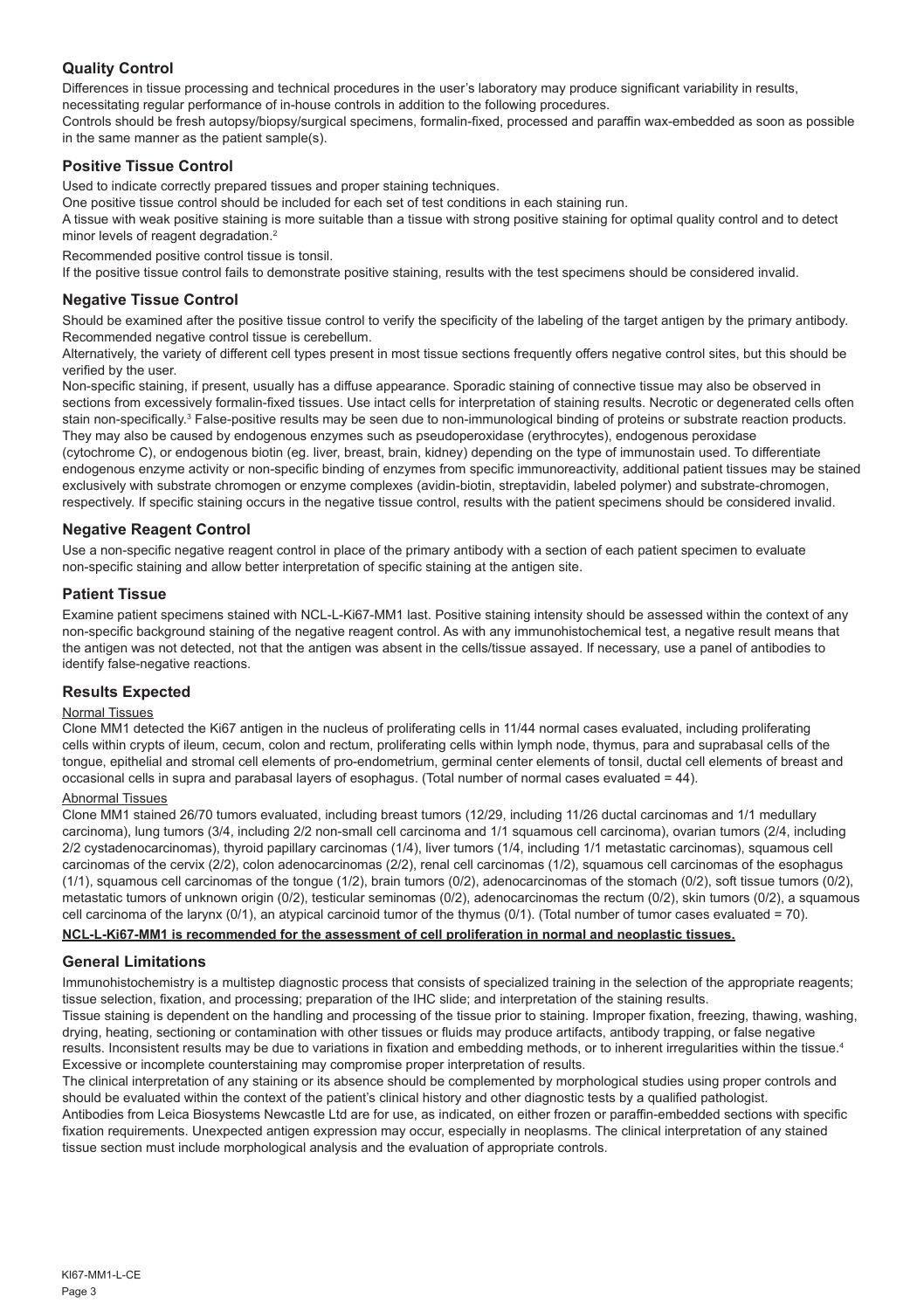# **Bibliography - General**

- 1. National Committee for Clinical Laboratory Standards (NCCLS). Protection of laboratory workers from infectious diseases transmitted by blood and tissue; proposed guideline. Villanova, P.A. 1991; 7(9). Order code M29-P.
- 2. Battifora H. Diagnostic uses of antibodies to keratins: a review and immunohistochemical comparison of seven monoclonal and three polyclonal antibodies. Progress in Surgical Pathology. 6:1–15. eds. Fenoglio-Preiser C, Wolff CM, Rilke F. Field & Wood, Inc., Philadelphia.
- 3. Nadji M, Morales AR. Immunoperoxidase, part I: the techniques and pitfalls. Laboratory Medicine. 1983; 14:767.
- 4. Omata M, Liew CT, Ashcavai M, Peters RL. Nonimmunologic binding of horseradish peroxidase to hepatitis B surface antigen: a possible source of error in immunohistochemistry. American Journal of Clinical Pathology. 1980; 73:626.
- 5. Corpechot C, Barbu V, Wendum D et al. Hepatocyte growth factor and c-met inhibition by hepatic cell hypoxia. A potential mechanism for liver regeneration failure in experimental cirrhosis. American Journal of Pathology. 2002; 160(2):613–620.
- 6. Suzuki A, Masuda A, Nagata H et al. Mature dendritic cells make clusters with T-cells in the invasive margin of colorectal carcinoma. Journal of Pathology. 2002; 196:37–43.
- 7. Crosier M, Scott D, Wilson RG et al. High expression of the trefoil protein TFF1 in interval breast cancers. American Journal of Pathology. 2001; 159(1):215–221.
- 8. Noszczyk, B.H and S.T. Majewski. p63 expression during normal cutaneous wound healing in humans. Plastic and Reconstructive Surgery. 2001; 108:1242–1247.
- 9. Tweddle DA, Malcolm AJ, Cole M et al. p53 cellular localization and function in neuroblastoma. Evidence for defective G1 arrest despite WAF1 induction in MYCN-amplified cells. American Journal of Pathology. 2001; 158(6):2067–2077.
- 10.Fernández-Figueras MT, Puig L, Penín RM et al. Decreased immunoreactivity for cell-cycle regulator p27 Kip1 in Kaposi's sarcoma correlates with higher stage and extracutaneous involvement. Journal of Pathology. 2000; 191:387–393.
- 11.Cattoretti G and Fei Q. Application of the antigen retrieval technique in experimental pathology: from human to mouse. Antigen Retrieval Techniques. 2000; 165–179. Eds. Shi S-R, Gu J and Taylor CR. Eaton Publishing.
- 12.Ball LM, Lannon CL, Yhap M et al. PCNA bearing structures are retained in apoptotic phase of childhood ALL cell cycle. Advances in Experimental Medical Biology. 1999; 457(HD):289–296.
- 13.Ball LM, Pyesmany AF, Yhap M et al. Apoptosis corrected proliferation fraction in childhood ALL is related to karyotype. Advances in Experimental Medical Biology. 1999; 457(HD):297–303.
- 14.Pyesmany AF, Ball LM, Yhap M et al. Proliferation and apoptosis does not affect presenting white cell count in childhood ALL. Advances in Experimental Medical Biology. 1999; 457(HD):305–312.
- 15.Torp SH. Proliferative activity in human glioblastomas: evaluation of different Ki67 equivalent antibodies. Molecular Pathology 1997; 50(4): 198-200.
- 16.Mate JL, Ariza A, Aracil C et al. Cyclin D1 overexpression in non-small cell lung carcinoma: correlation with Ki67 labelling index and poor cytoplasmic differentiation. Journal of Pathology. 1996; 180:395–399.

# **Amendments to Previous Issue**

Antibody Concentration.

#### **Date of Issue**

05 December 2018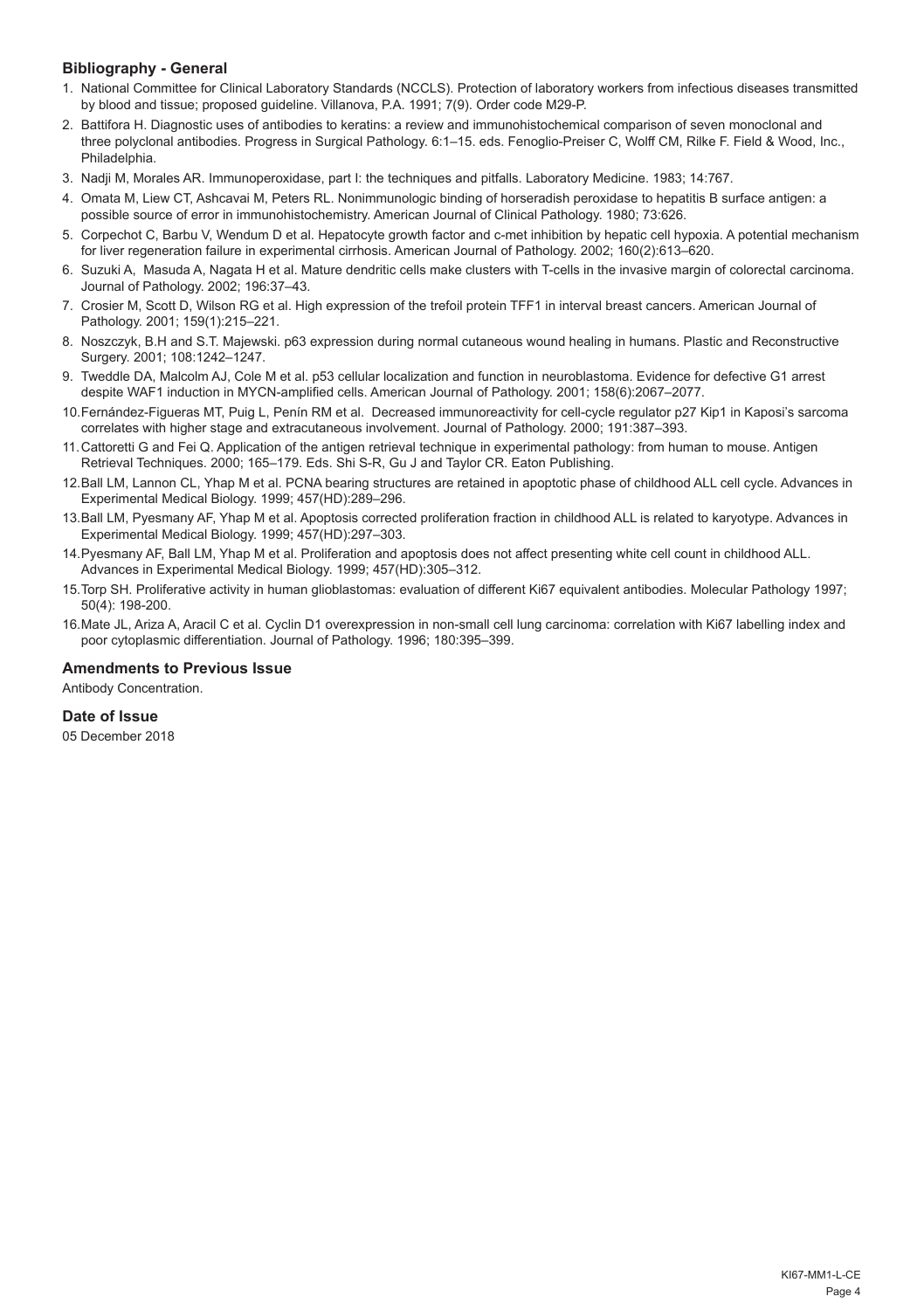# <span id="page-5-0"></span>**Novocastra™ Anticorps Monoclonal Liquide de Souris Ki67 Antigen Référence du Produit: NCL-L-Ki67-MM1**

# **Utilisation Prévue**

#### *Diagnostic in vitro*.

Le NCL-L-Ki67-MM1 est destiné à l'identification qualitative par microscopie optique de la molécules Ki67 Antigen sur des coupes en paraffine. L'interprétation clinique de tout marquage, ou absence de marquage, doit être complétée par des études morphologiques utilisant des contrôles appropriés et doit être évaluée par un pathologiste qualifié à la lumière des antécédents cliniques du patient et d'autres analyses diagnostiques.

# **Principe de la Procédure**

Les techniques de marquage immunohistochimique (IHC) permettent la visualisation des antigènes via l'application séquentielle d'un anticorps spécifique sur un antigène (anticorps primaire), d'un anticorps secondaire sur l'anticorps primaire et d'un complexe enzymatique comportant un substrat chromogène, avec des étapes de lavage intercalées. L'activation enzymatique du chromogène se traduit par la présence d'un produit de réaction visible au niveau du site de l'antigène. Le spécimen peut ensuite faire l'objet d'une coloration de contraste et être placé sous une lamelle. Les résultats sont interprétés à l'aide d'un microscope optique et participent au diagnostic différentiel des processus physiopathologiques, susceptibles, ou non, d'être associés à un antigène particulier.

#### **Clone**

M<sub>M41</sub>

#### **Immunogène**

Protéine procaryote de fusion recombinante correspondant à un fragment d'ADNc contenant un motif de 1086 bp du Ki67.

#### **Spécificité**

Antigène nucléaire Ki67 humain exprimé dans toutes les cellules en prolifération pendant les phases G1, S, M et G2 du cycle cellulaire.

#### **Composition du Réactif**

Le NCL-L-Ki67-MM1 est un surnageant de culture tissulaire liquide contenant une solution d'azide de sodium comme conservateur.

# **Classe d'Ig**

IgG1

# **Concentration Totale en Protéines Total Protein**

La concentration totale en protéines, spécifique du lot, figure sur l'étiquette du flacon.

# **Concentration en Anticorps**

Supérieure ou égale à 84 mg/l. La concentration totale en Ig, spécifique du lot, figure sur l'étiquette du flacon.

#### **Recommandations d'utilisation**

#### Immunohistochimie sur coupes en paraffine.

**Restauration d'épitope induite par la chaleur (HIER):** Veuillez respecter le mode d'emploi de Novocastra Epitope Retrieval Solution pH 6.

**Dilution préconisée:** 1:200 durant 30 minutes à 25 °C. Ceci n'est donné qu'à titre indicatif et les utilisateurs doivent déterminer leurs propres dilutions de travail optimales.

**Visualisation:** Veuillez respecter le mode d'emploi des Novolink™ Polymer Detection Systems. Pour plus d'informations sur le produit ou pour toute assistance, contactez votre représentant local ou le bureau régional de Leica Biosystems, ou sinon rendez vous sur le site www.LeicaBiosystems.com de Leica Biosystems.

Les performances de cet anticorps devront être validées lorsqu'il est utilisé avec d'autres systèmes de coloration manuels ou platesformes automatisées.

# **Conservation et Stabilité**

Conserver à 2–8 °C. Ne pas congeler. Remettre immédiatement à 2–8 °C après utilisation. Ne pas utiliser après la date de péremption indiquée sur l'étiquette du récipient. Les conditions de conservation autres que celles qui sont spécifiées ci-dessus doivent faire l'objet d'une vérification par l'utilisateur.

# **Préparation des Spécimens**

Le fixateur recommandé est le formol à 10%, tamponné, neutre, pour coupes tissulaires incluses en paraffine.

# **Mises en Garde et Précautions**

Ce réactif a été préparé à partir du surnageant d'une culture cellulaire. Du fait de sa nature de produit biologique, sa manipulation doit faire l'objet du plus grand soin.

Ce réactif contient de l'azide de sodium. Une Fiche de données de sécurité est disponible sur demande ou sur le site www.LeicaBiosystems.com

Consulter les réglementations nationales, régionales ou locales en vigueur relatives à l'élimination de tous les éléments potentiellement toxiques.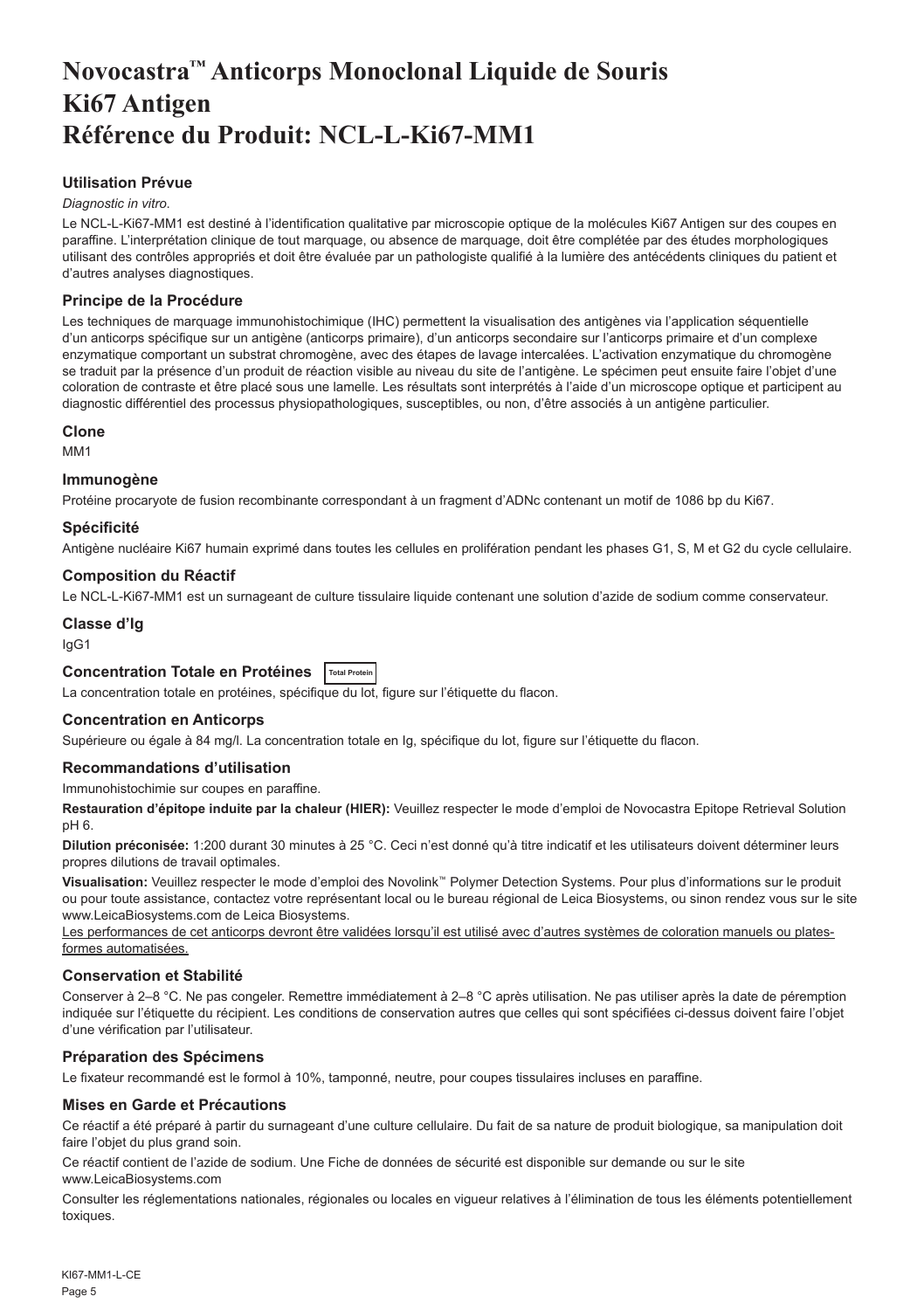Les spécimens, avant et après fixation, ainsi que toutes les matières ayant été en contact avec eux, doivent être manipulés comme s'ils étaient susceptibles de transmettre une infection et être éliminés en respectant les précautions appropriées<sup>1</sup>. Ne jamais pipeter les réactifs avec la bouche et éviter tout contact des réactifs et des spécimens avec la peau et les membranes muqueuses. Rincer avec de grandes quantités d'eau en cas de contact des réactifs ou des spécimens avec des zones sensibles. Consulter un médecin.

Minimiser la contamination microbienne des réactifs sinon un accroissement du marquage non spécifique est susceptible de se produire. Des durées et des températures d'incubation différentes de celles qui ont été spécifiées sont susceptibles de conduire à des résultats erronés. Toutes les modifications doivent être validées par l'utilisateur.

#### **Contrôle de Qualité**

Des différences de traitement des tissus et de procédures techniques du laboratoire de l'utilisateur sont susceptibles de conduire à une variabilité significative des résultats, ce qui rend nécessaire la mise en œuvre de contrôles en interne en plus des procédures suivantes.

Les contrôles doivent être des spécimens frais provenant d'autopsies, de biopsies ou d'interventions chirurgicales, fixés au formol, traités et inclus en cire de paraffine dès que possible, de la même façon que le(s) échantillon(s) de patient.

# **Tissu de Contrôle Positif**

Il est utilisé pour indiquer que les tissus ont été préparés correctement et que les techniques de marquage étaient appropriées. Un contrôle tissulaire positif doit être inclus dans toute opération de marquage pour chaque ensemble de conditions d'analyse. Un tissu présentant un marquage faiblement positif est plus adapté à un contrôle de qualité optimal qu'un tissu présentant un marquage fortement positif et il permet de détecter de moindres niveaux de dégradation du réactif.<sup>2</sup>

Le tissu de contrôle positif recommandé est les amygdales.

Si le tissu de contrôle positif ne présente pas de marquage positif, les résultats des spécimens analysés doivent être considérés comme invalides.

# **Tissu de Contrôle Négatif**

Il doit être examiné après le tissu de contrôle positif afin de vérifier la spécificité du marquage de l'antigène cible par l'anticorps primaire. Le cervelet constitue le tissu de contrôle négatif recommandé.

Sinon, la diversité des types cellulaires présents dans la plupart des tissus permet de disposer fréquemment de sites de contrôle négatif, mais ils doivent être vérifiés par l'utilisateur.

S'il est présent, le marquage non spécifique prend habituellement une apparence diffuse. Un marquage sporadique du tissu conjonctif peut également être observé sur des coupes de tissus qui ont été fixées par un excès de formol. Utiliser des cellules intactes pour l'interprétation des résultats du marquage. Les cellules nécrotiques ou dégénérées sont souvent marquées de façon non spécifique.<sup>3</sup> Des résultats faussement positifs peuvent être observés en raison d'une liaison non immunologique à des protéines ou à des produits de réaction du substrat. Ils peuvent également être provoqués par des enzymes endogènes comme la pseudoperoxydase (érythrocytes), la peroxydase endogène (cytochrome C), ou la biotine endogène (foie, sein, cerveau, rein, par exemple) selon le type d'immunomarquage utilisé. Pour différencier l'activité des enzymes endogènes ou la liaison non spécifique d'enzymes de l'immunoréactivité spécifique, des tissus supplémentaires du patient peuvent être marqués exclusivement avec le substrat chromogène ou par des complexes enzymatiques (avidine-biotine, streptavidine, polymère marqué) et le substrat chromogène respectivement. Si un marquage spécifique se produit dans le tissu de contrôle négatif, les résultats des spécimens du patient doivent être considérés comme invalides.

# **Réactif de Contrôle Négatif**

Utiliser un réactif de contrôle négatif non spécifique à la place de l'anticorps primaire avec une coupe de chaque spécimen du patient afin d'évaluer le marquage non spécifique et de permettre une meilleure interprétation du marquage spécifique au niveau du site antigénique.

#### **Tissu du Patient**

Examiner les échantillons du patient marqués au NCL-L-Ki67-MM1 en dernier lieu. L'intensité du marquage positif doit être évaluée à la lumière du bruit de fond du marquage non spécifique du réactif de contrôle négatif. Comme pour toutes les analyses immunohistochimiques, un résultat négatif signifie que l'antigène n'a pas été détecté mais ne signifie pas qu'il est absent des cellules/ tissus testés. Si nécessaire, employer un panel d'anticorps pour identifier les réactions faussement négatives.

# **Résultats Attendus**

#### Tissus normaux

Le clone MM1 a détecté l'antigène Ki67 dans le noyau de cellules proliférantes dans 11/44 cas normaux évalués, dont des cellules proliférantes dans les cryptes de l'iléon, le caecum, le côlon et le rectum, des cellules proliférantes dans les ganglions lymphatiques, le thymus, les cellules parabasales et suprabasales de la langue, des éléments de cellules épithéliales et stromales du pro-endomètre, des éléments des centres germinatifs des amygdales, des éléments de cellules canalaires du sein et des cellules occasionnelles dans les couches suprabasales and parabasales de l'œsophage. (Nombre total de cas normaux évalués = 44).

#### Tissus tumoraux

Le clone MM1 a marqué 26/70 tumeurs évaluées, dont des tumeurs du sein (12/29, dont 11/26 carcinomes canalaires et 1/1 carcinome médullaire), des tumeurs du poumon (3/4, dont 2/2 carcinomes à grandes cellules et 1/1 carcinome squameux), des tumeurs de l'ovaire (2/4, dont 2/2 cystadénocarcinomes), des carcinomes papillaires de la thyroïde (1/4), des tumeurs du foie (1/4, dont 1/1 carcinome métastatique), des carcinomes squameuxdu col utérin (2/2), des adénocarcinomes coliques (2/2), des carcinomes à cellules rénales (1/2), des carcinomes squameuxde l'œsophage (1/1), des carcinomes squameuxde la langue (1/2), des tumeurs cérébrales (0/2), des adénocarcinomes de l'estomac (0/2), des tumeurs des tissus mous (0/2), des tumeurs métastatiques d'origine inconnue (0/2), des séminomes testiculaires (0/2), des adénocarcinomes du rectum (0/2), des tumeurs de la peau (0/2), un carcinome squameuxdu larynx (0/1), une tumeur carcinoïde atypique du thymus (0/1). (Nombre total de cas de tumeur évalués = 70).

**NCL-L-Ki67-MM1 est recommandé pour l'évaluation de la prolifération cellulaire dans les tissus sains et néoplasiques.**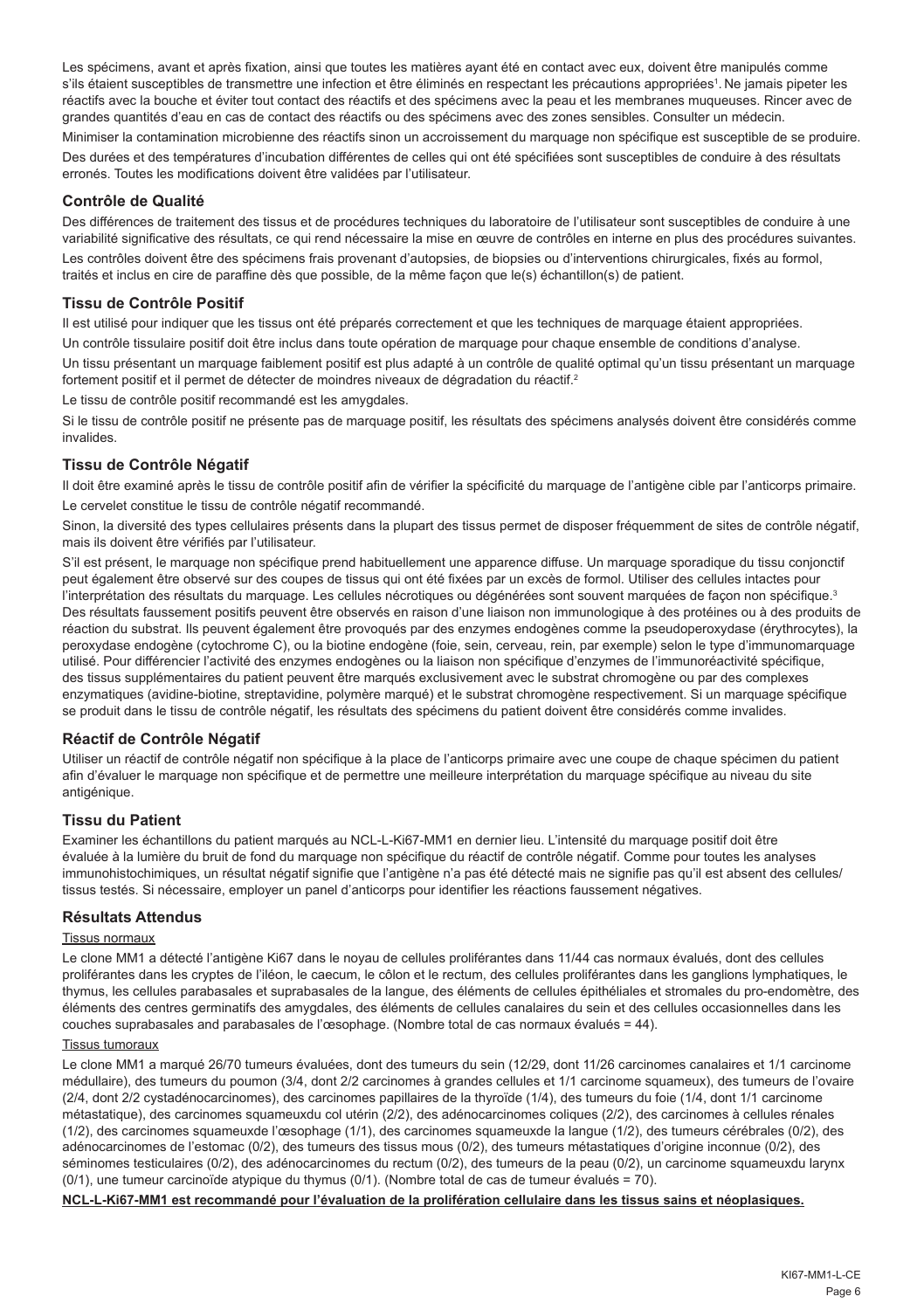# **Limites Générales**

L'immunohistochimie est un processus diagnostique constitué de plusieurs étapes qui nécessite une formation spécialisée relative au choix des réactifs appropriés ; au choix, à la fixation et au traitement des tissus ; à la préparation des lames IHC ; et à l'interprétation des résultats du marquage.

Le marquage des tissus dépend de leur manipulation et de leur traitement avant le marquage. Une fixation, une congélation, une décongélation, un lavage, un séchage, un chauffage, une coupe, incorrects ou une contamination par d'autres tissus ou d'autres liquides sont susceptibles de conduire à la production d'artefacts, au piégeage de l'anticorps ou à des résultats faussement négatifs. Des variations dans les méthodes de fixation et d'inclusion, ainsi que des irrégularités propres au tissu, peuvent conduire à des résultats incohérents.4

Une coloration de contraste excessive ou incomplète peut gêner l'interprétation correcte des résultats.

L'interprétation clinique de tout marquage, ou absence de marquage, doit être complétée par des études morphologiques utilisant des contrôles appropriés et doit être évaluée par un pathologiste qualifié à la lumière des antécédents cliniques du patient et d'autres analyses diagnostiques.

Les anticorps de Leica Biosystems Newcastle Ltd sont destinés, selon les besoins, à être utilisés sur des coupes incluses en paraffine ou des coupes congelées, et conformément à des exigences particulières en matière de fixation. Une expression antigénique inattendue est susceptible de se produire, en particulier au niveau des néoplasmes. L'interprétation clinique de toute coupe tissulaire marquée doit comporter une analyse morphologique et l'évaluation des contrôles appropriés.

#### **Bibliographie Générale**

- 1. National Committee for Clinical Laboratory Standards (NCCLS). Protection of laboratory workers from infectious diseases transmitted by blood and tissue; proposed guideline. Villanova, P.A. 1991; 7(9). Order code M29-P.
- 2. Battifora H. Diagnostic uses of antibodies to keratins: a review and immunohistochemical comparison of seven monoclonal and three polyclonal antibodies. Progress in Surgical Pathology. 6:1–15. eds. Fenoglio-Preiser C, Wolff CM, Rilke F. Field & Wood, Inc., Philadelphia.
- 3. Nadji M, Morales AR. Immunoperoxidase, part I: the techniques and pitfalls. Laboratory Medicine. 1983; 14:767.
- 4. Omata M, Liew CT, Ashcavai M, Peters RL. Nonimmunologic binding of horseradish peroxidase to hepatitis B surface antigen: a possible source of error in immunohistochemistry. American Journal of Clinical Pathology. 1980; 73:626.
- 5. Corpechot C, Barbu V, Wendum D et al. Hepatocyte growth factor and c-met inhibition by hepatic cell hypoxia. A potential mechanism for liver regeneration failure in experimental cirrhosis. American Journal of Pathology.2002; 160(2):613–620.
- 6. Suzuki A, Masuda A, Nagata H et al. Mature dendritic cells make clusters with T-cells in the invasive margin of colorectal carcinoma. Journal of Pathology. 2002; 196:37–43.
- 7. Crosier M, Scott D, Wilson RG et al. High expression of the trefoil protein TFF1 in interval breast cancers. American Journal of Pathology. 2001; 159(1):215–221.
- 8. Noszczyk, B.H and S.T. Majewski. p63 expression during normal cutaneous wound healing in humans. Plastic and Reconstructive Surgery. 2001; 108:1242–1247.
- 9. Tweddle DA, Malcolm AJ, Cole M et al. p53 cellular localization and function in neuroblastoma. Evidence for defective G1 arrest despite WAF1 induction in MYCN-amplified cells. American Journal of Pathology. 2001; 158(6):2067–2077.
- 10.Fernández-Figueras MT, Puig L, Penín RM et al. Decreased immunoreactivity for cell-cycle regulator p27 Kip1 in Kaposi's sarcoma correlates with higher stage and extracutaneous involvement. Journal of Pathology. 2000; 191:387–393.
- 11.Cattoretti G and Fei Q. Application of the antigen retrieval technique in experimental pathology: from human to mouse. Antigen Retrieval Techniques. 2000; 165–179. Eds. Shi S-R, Gu J and Taylor CR. Eaton Publishing.
- 12.Ball LM, Lannon CL, Yhap M et al. PCNA bearing structures are retained in apoptotic phase of childhood ALL cell cycle. Advances in Experimental Medical Biology. 1999; 457(HD):289–296.
- 13.Ball LM, Pyesmany AF, Yhap M et al. Apoptosis corrected proliferation fraction in childhood ALL is related to karyotype. Advances in Experimental Medical Biology. 1999; 457(HD):297–303.
- 14.Pyesmany AF, Ball LM, Yhap M et al. Proliferation and apoptosis does not affect presenting white cell count in childhood ALL. Advances in Experimental Medical Biology. 1999; 457(HD):305–312.
- 15.Torp SH. Proliferative activity in human glioblastomas: evaluation of different Ki67 equivalent antibodies. Molecular Pathology 1997; 50(4): 198-200.
- 16.Mate JL, Ariza A, Aracil C et al. Cyclin D1 overexpression in non-small cell lung carcinoma: correlation with Ki67 labelling index and poor cytoplasmic differentiation. Journal of Pathology. 1996; 180:395–399.

# **Amendements Apportés à la Version Précédente**

Concentration en Anticorps.

# **Date de Publication**

05 décembre 2018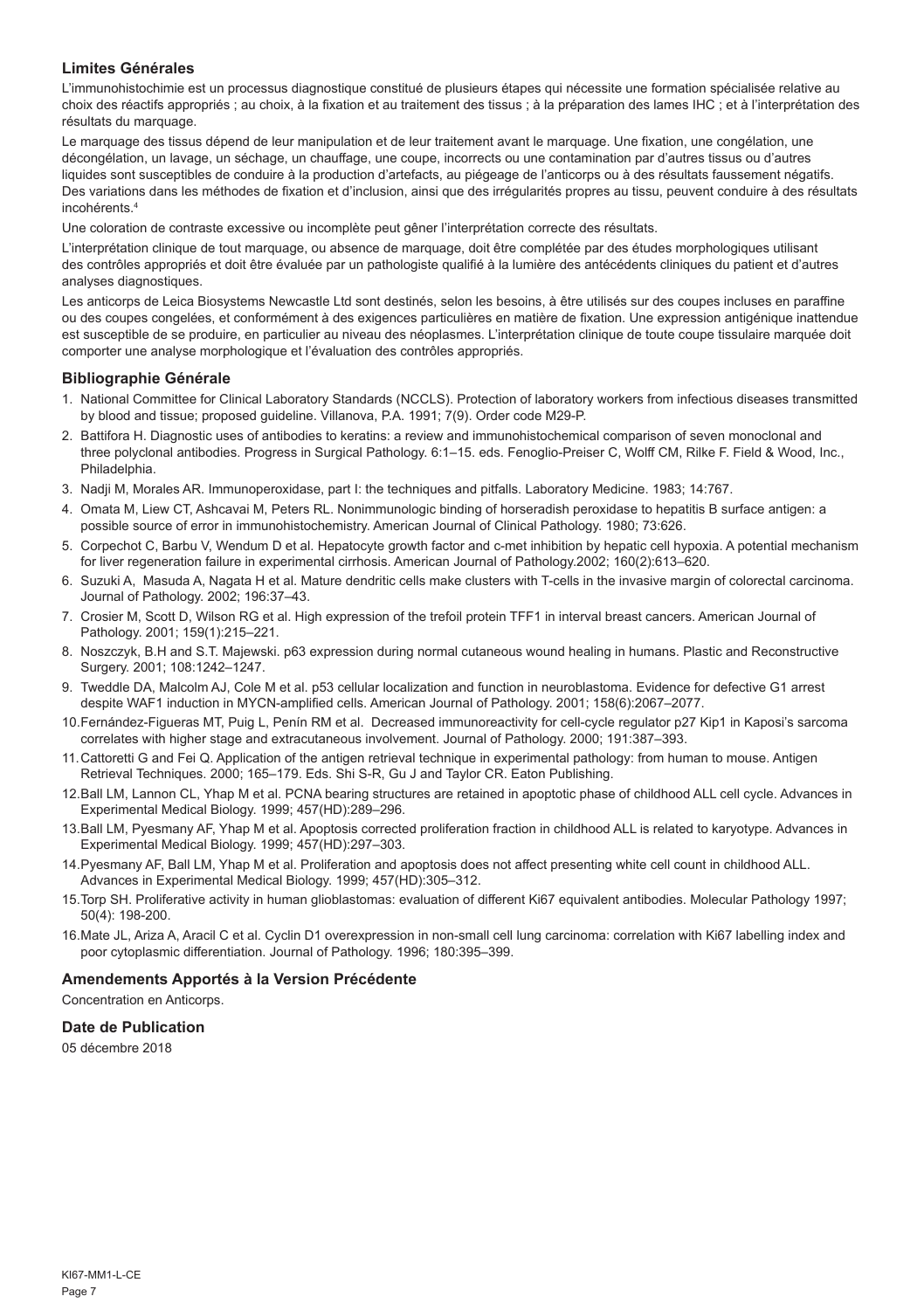# <span id="page-8-0"></span>**Novocastra™ Anticorpo Monoclonale Murino Liquido Ki67 Antigen Codice Del Prodotto: NCL-L-Ki67-MM1**

# **Uso Previsto**

#### *Per uso diagnostico in vitro*.

NCL-L-Ki67-MM1 è destinato all'identificazione qualitativa in microscopia ottica della molecole Ki67 Antigen, in sezioni incluse in paraffina. L'interpretazione clinica di ogni colorazione o della sua assenza va integrata da studi morfologici che utilizzino i controlli appropriati e deve essere valutata da un patologo qualificato, nel contesto della storia clinica del paziente e delle altre metodiche diagnostiche adoperate.

# **Principio Della Procedura**

Le tecniche di colorazione immunoistochimica (IHC) consentono la visualizzazione degli antigeni mediante l'applicazione sequenziale di un anticorpo specifico per l'antigene (anticorpo primario), di un anticorpo secondario che lega l'anticorpo primario e di un complesso enzimatico con un substrato cromogeno; l'applicazione dei tre reagenti è intervallata da fasi di lavaggio. L'attivazione enzimatica del cromogeno produce una reazione visibile in corrispondenza del sito antigenico. Il campione biologico può, quindi, essere controcolorato e montato. I risultati vengono interpretati mediante un microscopio ottico e sono utili nella diagnosi differenziale di processi fisiopatologici, che possono essere più o meno associati ad un particolare antigene.

#### **Clone**

M<sub>M4</sub>1

#### **Immunogeno**

Proteina di fusione ricombinante procariotica, corrispondente al frammento cDNA contenente il motivo strutturale 1086 bp Ki67.

#### **Specificità**

Antigene nucleare Ki67 umano, espresso in tutte le cellule proliferanti durante le fasi G1 tardiva, S, M e G2 del ciclo cellulare.

#### **Composizione Del Reagente**

NCL-L-Ki67-MM1 è un supernatante liquido di coltura tissutale, contenente di sodio azide come conservante.

# **Classe Ig**

IgG1

# **Concentrazione Proteica Totale Total Protein**

Consultare l'etichetta del flacone per la concentrazione proteica totale specifica del lotto.

# **Concentrazione Anticorpale**

Superiore o uguale a 84 mg/l. Consultare l'etichetta del flacone per la concentrazione di Ig specifica del lotto.

# **Raccomandazioni Per L'uso**

# Immunoistochimica su sezioni incluse in paraffina.

**Smascheramento antigenico termoindotto (HIER):** Si prega di seguire le istruzioni per l'uso fornite in Novocastra Epitope Retrieval Solution pH 6.

**Diluizione raccomandata:** 1:200 per 30 minuti a 25 °C. Queste raccomandazioni costituiscono delle semplici linee guida; spetta al singolo utente stabilire le diluizioni di lavoro ottimali.

**Visualizzazione:** Si raccomanda di seguire le istruzioni per l'uso dei Novolink™ Polymer Detection Systems. Per ulteriori informazioni sui prodotti o assistenza, contattare il distributore di zona o la sede regionale di Leica Biosystems, oppure visitare il sito internet di Leica Biosystems, www.LeicaBiosystems.com

La resa di questo anticorpo deve essere validata quando viene utilizzato con altri metodi di colorazione manuale o piattaforme automatizzate.

# **Conservazione E Stabilità**

Conservare a 2–8 °C. Non congelare. Immediatamente dopo l'uso, raffreddare di nuovo a 2–8 °C. Non usare dopo la data di scadenza, indicata sull'etichetta del flacone. Condizioni di conservazione diverse da quelle sopra specificate vanno verificate dall'utente.

# **Preparazione Del Campione Biologico**

Il fissativo raccomandato è la formalina tamponata neutra al 10% per sezioni tissutali incluse in paraffina.

# **Avvertenze E Precauzioni**

Questo reagente è stato preparato dal supernatante di coltura cellulare. Trattandosi di un prodotto biologico, va maneggiato con cautela. Questo reagente contiene sodio azide. Una scheda di sicurezza del prodotto (MSDS) è disponibile su richiesta o dal sito www.LeicaBiosystems.com

Fare riferimento alla normativa federale, statale o locale per lo smaltimento dei componenti potenzialmente tossici.

Prima e dopo la fissazione, i campioni biologici e tutti i materiali ad essi esposti vanno trattati come potenzialmente infettanti e smaltiti con le appropriate precauzioni.<sup>1</sup> Non pipettare i reagenti con la bocca ed evitare il contatto dei reagenti e dei campioni biologici con la pelle e con le mucose. Se i reagenti o i campioni biologici vengono a contatto con zone sensibili, sciacquare abbondantemente le parti interessate. Consultare il medico.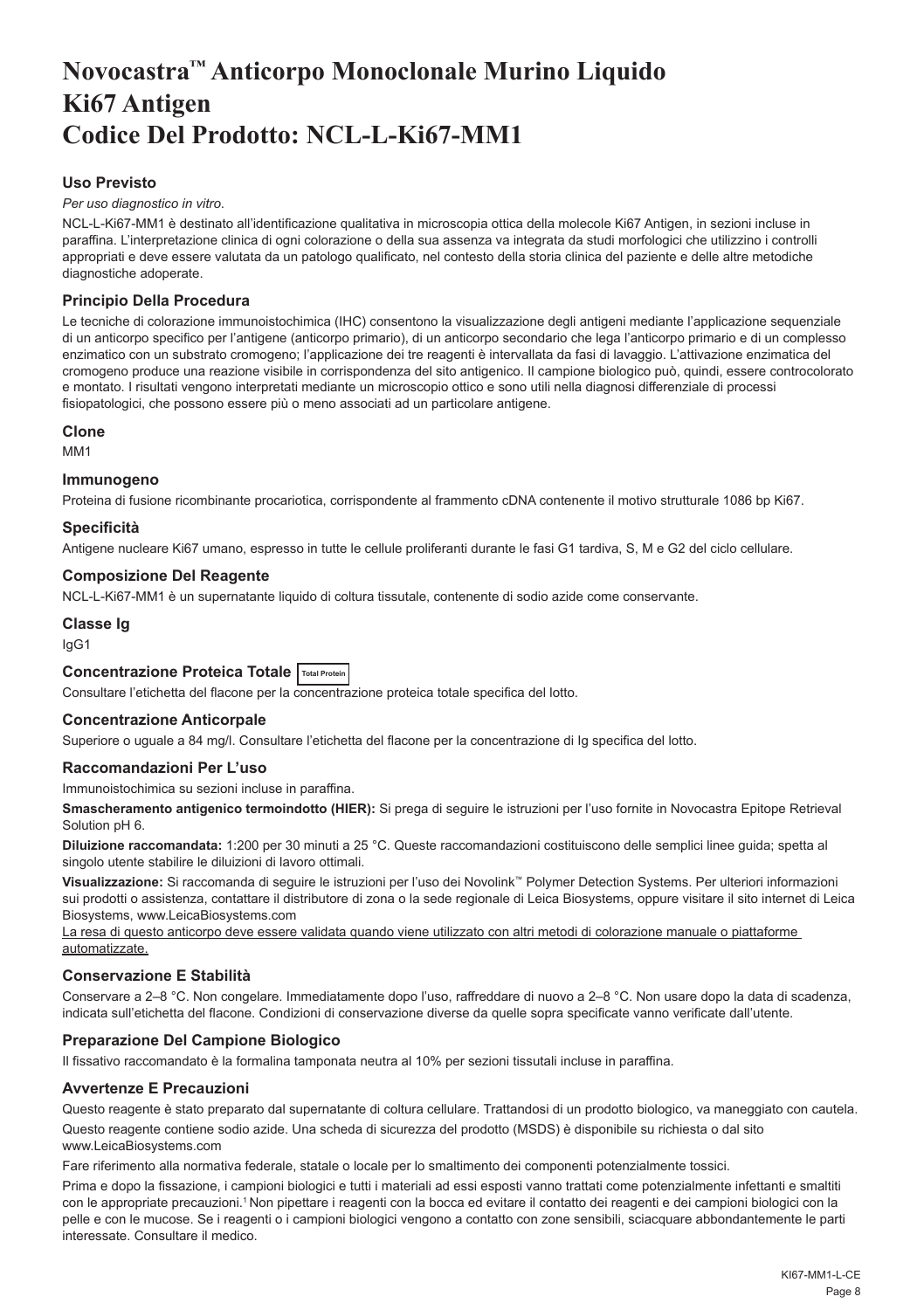Ridurre al minimo la contaminazione microbica dei reagenti, allo scopo di evitare un aumento di colorazione aspecifica. Tempi o temperature d'incubazione diversi da quelli specificati possono condurre a risultati non veritieri. Tali variazioni devono essere convalidate dall'utente.

# **Controllo Qualità**

Differenze nella processazione del tessuto e nelle tecniche in uso presso il laboratorio dell'utente possono produrre una discrepanza significativa nei risultati, rendendo necessaria la regolare esecuzione di controlli interni, in aggiunta alle procedure descritte di seguito. I controlli devono essere costituiti da campioni biologici freschi autoptici/bioptici/chirurgici e devono essere il più rapidamente possibile fissati in formalina, processati ed inclusi in paraffina, allo stesso modo dei campioni biologici ottenuti dal paziente.

# **Controllo Positivo Del Tessuto**

È usato per indicare tessuti correttamente preparati e tecniche di colorazione appropriate.

Per ogni gruppo di condizioni del test e ogni volta che viene eseguita la colorazione, deve essere incluso un controllo positivo del tessuto.

Un tessuto a debole colorazione positiva è più adatto di uno a colorazione positiva intensa per un ottimale controllo qualità e per mettere in evidenza anche minimi livelli di degradazione del reagente.<sup>2</sup>

Il tessuto raccomandato per il controllo positivo è la tonsilla.

Se il controllo positivo del tessuto non dimostra colorazione positiva, i risultati con i campioni biologici del test vanno considerati non validi.

# **Controllo Negativo Del Tessuto**

Va esaminato dopo il controllo positivo, per verificare la specificità nei confronti dell'antigene bersaglio da parte dell'anticorpo primario. Il tessuto raccomandato per il controllo negativo è il cervelletto.

In alternativa, la varietà dei tipi cellulari presenti nella maggior parte delle sezioni tissutali offre spesso siti di controllo negativo, ma questo va verificato dall'utente.

La colorazione aspecifica, se presente, assume di solito aspetto diffuso. La colorazione sporadica del tessuto connettivo può anche manifestarsi in seguito ad iperfissazione di sezioni di tessuto in formalina. Per l'interpretazione dei risultati della colorazione, usare cellule intatte. Le cellule necrotiche o degenerate si colorano spesso in maniera aspecifica<sup>3</sup>. Si possono osservare risultati falsamente positivi, dovuti a legame non immunologico delle proteine o a prodotti di reazione del substrato. Tali falsi positivi possono essere anche causati da enzimi endogeni quali la pseudoperossidasi (eritrociti), la perossidasi endogena (citocromo C) o la biotina endogena (es. fegato, mammella, cervello, rene), a seconda del tipo di immunocolorazione usato. Per differenziare l'attività enzimatica endogena o il legame enzimatico aspecifico dall'immunoreattività specifica, possono essere colorati ulteriori tessuti del paziente esclusivamente con substrato cromogeno o con complessi enzimatici (avidina-biotina, streptavidina, polimero marcato) e substrato cromogeno. Se nel controllo negativo del tessuto compare una colorazione specifica, i risultati sui campioni biologici ottenuti dal paziente devono essere considerati non validi.

# **Controllo Negativo Del Reagente**

Usare un controllo negativo aspecifico del reagente in luogo dell'anticorpo primario, con una sezione di ogni campione biologico del paziente, per valutare la colorazione aspecifica e per consentire una migliore interpretazione della colorazione specifica in corrispondenza del sito antigenico.

# **Tessuto Del Paziente**

Successivamente, esaminare i campioni biologici del paziente colorati con NCL-L-Ki67-MM1. L'intensità della colorazione positiva va analizzata nel contesto di qualsiasi colorazione aspecifica di fondo del controllo negativo del reagente. Come per tutti gli altri test immunoistochimici, un risultato negativo significa che l'antigene non è stato determinato, ma non necessariamente che fosse assente dalle cellule o dal tessuto esaminato. Se necessario, usare un pannello di anticorpi per identificare reazioni falsamente negative.

# **Risultati Attesi**

#### Tessuti normali

Il clone MM1 ha rilevato l'antigene Ki67 nel nucleo delle cellule proliferanti in 11/44 casi normali valutati, tra cui cellule proliferanti all'interno delle cripte di ileo, intestino cieco, colon e retto, cellule proliferanti all'interno di linfonodi, timo, cellule parabasali e soprabasali della lingua, elementi cellulari epiteliali e stromali del pro-endometrio, elementi del centro germinale delle tonsille, elementi cellulari duttali della mammella e cellule occasionali negli strati soprabasali e parabasali dell'esofago. (Numero complessivo di casi normali valutati = 44).

#### Tessuti tumorali

Il clone MM1 ha colorato 26/70 tumori valutati, tra cui tumori della mammella (12/29, inclusi 11/26 carcinomi duttali e 1/1 carcinoma midollare), tumori del polmone (3/4, inclusi 2/2 carcinomi non a piccole cellule e 1/1 carcinoma a cellule squamose), tumori dell'ovaio (2/4, inclusi 2/2 cistoadenocarcinomi), carcinomi papillari della tiroide (1/4), tumori del fegato (1/4, inclusi 1/1 carcinomi metastatici), carcinomi a cellule squamose della cervice (2/2), adenocarcinomi del colon (2/2), carcinomi a cellule renali (1/2), carcinomi a cellule squamose dell'esofago (1/1), carcinomi a cellule squamose della lingua (1/2), tumori del cervello (0/2), adenocarcinomi dello stomaco (0/2), tumori dei tessuti molli (0/2), tumori metastatici di origine sconosciuta (0/2), seminomi testicolari (0/2), adenocarcinomi del retto (0/2), tumori della pelle (0/2), un carcinoma a cellule squamose della laringe (0/1), un tumore carcinoide atipico del timo (0/1). (Numero complessivo di casi di tumore valutati = 70).

**Si raccomanda l'uso di NCL-L-Ki67-MM1 per la valutazione della proliferazione cellulare in tessuti normali e neoplastici.**

# **Limitazioni Generali**

L'immunoistochimica è un procedimento diagnostico a più passi (multistep) che richiede un'esperienza specifica nella selezione dei reagenti appropriati, nella selezione, fissazione e processazione dei tessuti, nella preparazione di vetrini IHC e nell'interpretazione dei risultati della colorazione.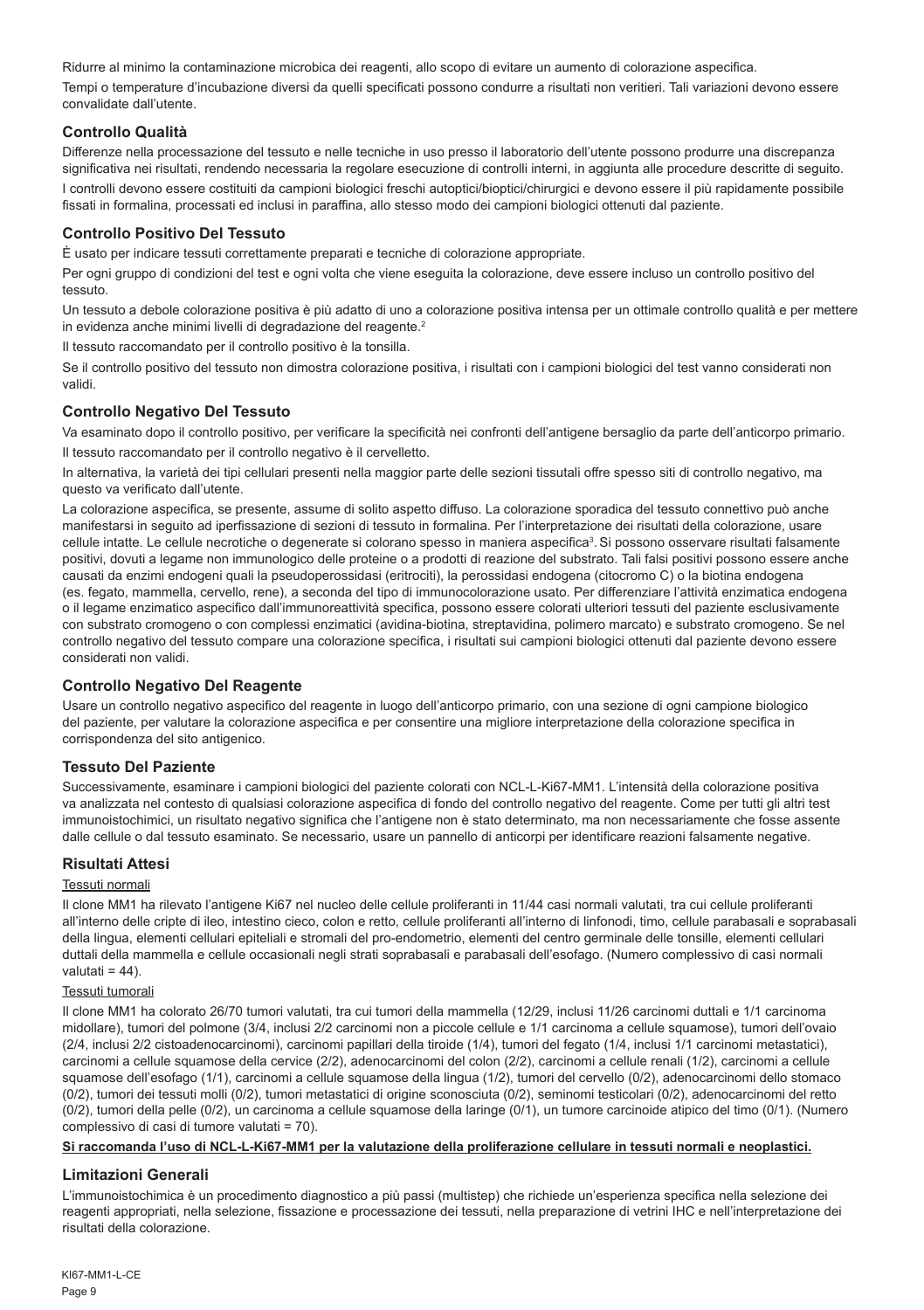La colorazione del tessuto dipende dalle modalità di manipolazione e di processazione del tessuto stesso, adottate prima della colorazione. La fissazione, il congelamento, lo scongelamento, il lavaggio, l'asciugatura, il riscaldamento o la sezione condotti in modo non corretto, o la contaminazione con altri tessuti o liquidi, possono produrre artefatti, intrappolamento (trapping) anticorpale o risultati falsi negativi. Risultati incompatibili possono essere dovuti a modifiche dei metodi di fissazione e di inclusione o ad irregolarità intrinseche al tessuto.4

Una controcolorazione eccessiva o incompleta può compromettere la corretta interpretazione dei risultati.

L'interpretazione clinica di ogni colorazione o della sua assenza va integrata da studi morfologici che utilizzino i controlli appropriati e deve essere valutata da un patologo qualificato, nel contesto della storia clinica del paziente e delle altre metodiche diagnostiche adoperate.

Gli anticorpi di Leica Biosystems Newcastle Ltd. sono destinati all'uso, quando indicato, su sezioni congelate o incluse in paraffina, con specifici requisiti di fissazione. Un'espressione antigenica inattesa può manifestarsi in particolare nelle neoplasie. L'interpretazione clinica di ogni sezione tissutale colorata deve includere l'analisi morfologica e la valutazione dei controlli appropriati.

# **Riferimenti Bibliografici Di Base**

- 1. National Committee for Clinical Laboratory Standards (NCCLS). Protection of laboratory workers from infectious diseases transmitted by blood and tissue; proposed guideline. Villanova, P.A. 1991; 7(9). Order code M29-P.
- 2. Battifora H. Diagnostic uses of antibodies to keratins: a review and immunohistochemical comparison of seven monoclonal and three polyclonal antibodies. Progress in Surgical Pathology. 6:1–15. eds. Fenoglio-Preiser C, Wolff CM, Rilke F. Field & Wood, Inc., Philadelphia.
- 3. Nadji M, Morales AR. Immunoperoxidase, part I: the techniques and pitfalls. Laboratory Medicine. 1983; 14:767.
- 4. Omata M, Liew CT, Ashcavai M, Peters RL. Nonimmunologic binding of horseradish peroxidase to hepatitis B surface antigen: a possible source of error in immunohistochemistry. American Journal of Clinical Pathology. 1980; 73:626.
- 5. Corpechot C, Barbu V, Wendum D et al. Hepatocyte growth factor and c-met inhibition by hepatic cell hypoxia. A potential mechanism for liver regeneration failure in experimental cirrhosis. American Journal of Pathology.2002; 160(2):613–620.
- 6. Suzuki A, Masuda A, Nagata H et al. Mature dendritic cells make clusters with T-cells in the invasive margin of colorectal carcinoma. Journal of Pathology. 2002; 196:37–43.
- 7. Crosier M, Scott D, Wilson RG et al. High expression of the trefoil protein TFF1 in interval breast cancers. American Journal of Pathology. 2001; 159(1):215–221.
- 8. Noszczyk, B.H and S.T. Majewski. p63 expression during normal cutaneous wound healing in humans. Plastic and Reconstructive Surgery. 2001; 108:1242–1247.
- 9. Tweddle DA, Malcolm AJ, Cole M et al. p53 cellular localization and function in neuroblastoma. Evidence for defective G1 arrest despite WAF1 induction in MYCN-amplified cells. American Journal of Pathology. 2001; 158(6):2067–2077.
- 10.Fernández-Figueras MT, Puig L, Penín RM et al. Decreased immunoreactivity for cell-cycle regulator p27 Kip1 in Kaposi's sarcoma correlates with higher stage and extracutaneous involvement. Journal of Pathology. 2000; 191:387–393.
- 11.Cattoretti G and Fei Q. Application of the antigen retrieval technique in experimental pathology: from human to mouse. Antigen Retrieval Techniques. 2000; 165–179. Eds. Shi S-R, Gu J and Taylor CR. Eaton Publishing.
- 12.Ball LM, Lannon CL, Yhap M et al. PCNA bearing structures are retained in apoptotic phase of childhood ALL cell cycle. Advances in Experimental Medical Biology. 1999; 457(HD):289–296.
- 13.Ball LM, Pyesmany AF, Yhap M et al. Apoptosis corrected proliferation fraction in childhood ALL is related to karyotype. Advances in Experimental Medical Biology. 1999; 457(HD):297–303.
- 14.Pyesmany AF, Ball LM, Yhap M et al. Proliferation and apoptosis does not affect presenting white cell count in childhood ALL. Advances in Experimental Medical Biology. 1999; 457(HD):305–312.
- 15.Torp SH. Proliferative activity in human glioblastomas: evaluation of different Ki67 equivalent antibodies. Molecular Pathology 1997; 50(4): 198-200.
- 16.Mate JL, Ariza A, Aracil C et al. Cyclin D1 overexpression in non-small cell lung carcinoma: correlation with Ki67 labelling index and poor cytoplasmic differentiation. Journal of Pathology. 1996; 180:395–399.

# **Modifiche Alla Pubblicazione Precedente**

Concentrazione Anticorpale.

# **Data Di Pubblicazione**

05 dicembre 2018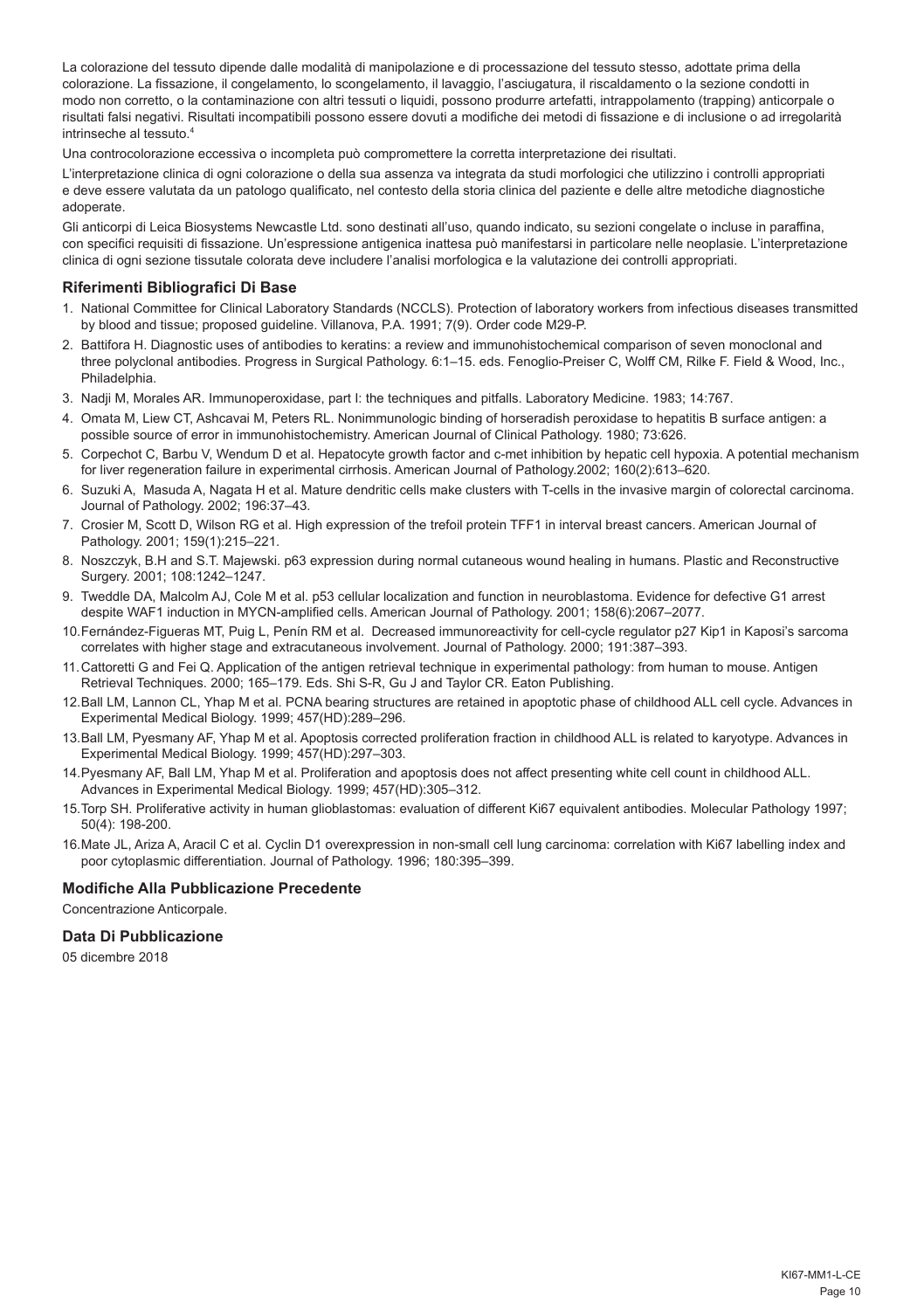# <span id="page-11-0"></span>**Novocastra™ Flüssiger Monoklonaler Maus-Antikörper Ki67 Antigen Produkt-Nr.: NCL-L-Ki67-MM1**

# **Verwendungszweck**

#### *Für in-vitro-Diagnostik*.

NCL-L-Ki67-MM1 ist für den qualitativen Nachweis der Ki67 Antigen-Moleküle in Paraffinschnitten mittels Lichtmikroskopie gedacht. Die klinische Bewertung einer vorliegenden bzw. fehlenden Färbung sollte durch morphologische Studien mit entsprechenden Kontrollen ergänzt und im Kontext der Krankengeschichte des Patienten und anderer diagnostischer Tests von einem qualifizierten Pathologen vorgenommen werden.

#### **Verfahrensgrundlage**

Immunhistochemische (IHC) Färbetechniken gestatten die optische Darstellung von Antigenen mittels sequentieller Anwendung eines spezifischen Antikörpers zum Antigen (primärer Antikörper), eines sekundären Antikörpers zum primären Antikörper und eines Enzymkomplexes mit einem chromogenen Substrat, jeweils getrennt durch dazwischen liegende Waschschritte. Die enzymatische Aktivierung des Chromogens führt zu einem sichtbaren Reaktionsprodukt am Ort des Antigens. Die Probe kann dann gegengefärbt und mit einem Deckglas versehen werden. Die Ergebnisse werden mithilfe eines Lichtmikroskops interpretiert und unterstützen die Differentialdiagnose pathophysiologischer Prozesse, die mit einem bestimmten Antigen assoziiert sein könnten.

#### **Klon**

M<sub>M41</sub>

#### **Immunogen**

Prokaryotisches rekombinantes Fusionsprotein, das einem das 1086 bp Ki67 Motiv enthaltenden cDNA-Fragment entspricht.

#### **Spezifität**

Humanes nukleäres Ki67-Antigen, das in allen proliferierenden Zellen in den späten G1-, S-, M- und G2-Phasen des Zellzyklus exprimiert wird.

#### **Reagenzzusammensetzung**

NCL-L-Ki67-MM1 ist ein flüssiger Gewebekulturüberstand, der 15 mmol/l Natriumazid als Konservierungsmittel enthält.

#### **Ig-Klasse**

IgG1

# **Gesamtproteinkonzentration Total Protein**

Siehe Angaben auf dem Produktetikett bezüglich der chargenspezifischen Gesamtproteinkonzentration.

#### **Antikörperkonzentration**

Größer als oder gleich 84 mg/l. Hinsichtlich der chargenspezifischen Ig-Konzentration siehe Angaben auf dem Produktetikett.

#### **Gebrauchsempfehlungen**

#### Immunhistochemie in Paraffinschnitten

**Hitzeinduzierte Epitopdemaskierung (HIER):** Bitte Gebrauchsanweisung für Novocastra Epitope Retrieval Solution pH 6 befolgen. **Empfohlene Verdünnung:** 1:200 über einen Zeitraum von 30 Minuten bei 25°C. Dies ist nur eine Empfehlung, und die Benutzer sollten ihre eigenen optimalen Arbeitsverdünnungen bestimmen.

**Visualisierung:** Bitte Gebrauchsanweisung für Novolink™ Polymer Detection Systems befolgen. Wenn Sie weitere Produktinformationen oder Unterstützung wünschen, setzen Sie sich bitte mit ihrem Händler vor Ort oder mit der Zweigniederlassung von Leica Biosystems in Verbindung beziehungsweise besuchen Sie die Internetseite von Leica Biosystems, www.LeicaBiosystems.com"

Die Leistungsfähigkeit dieses Antikörpers sollte bestätigt werden, wenn er mit anderen manuellen Färbesystemen oder automatisierten Plattformen eingesetzt wird.

# **Lagerung und Stabilität**

Bei 2–8 °C lagern. Nicht einfrieren. Nach Gebrauch sofort wieder bei 2–8 °C lagern. Nach Ablauf des Verfallsdatums (auf dem Behälteretikett) darf das Produkt nicht mehr verwendet werden. Lagerbedingungen, die von den oben genannten Bedingungen abweichen, müssen vom Benutzer verifiziert werden.

# **Probenvorbereitung**

Für paraffineingebettete Gewebeschnitte ist das empfohlene Fixativ 10% neutral gepuffertes Formalin.

#### **Warnhinweise und Sicherheitsmaßnahmen**

Dieses Reagenz wurde aus Zellkulturüberstand zubereitet. Das Reagenz ist ein biologisches Produkt und sollte mit entsprechender Vorsicht gehandhabt werden.

Dieses Reagenz enthält Natriumazid. Ein Materialsicherheits-Datenblatt ist auf Anfrage von www.LeicaBiosystems.com erhältlich. Die entsprechenden nationalen und lokalen Bestimmungen und Vorschriften zur Entsorgung potentiell giftiger Komponenten sind einzuhalten.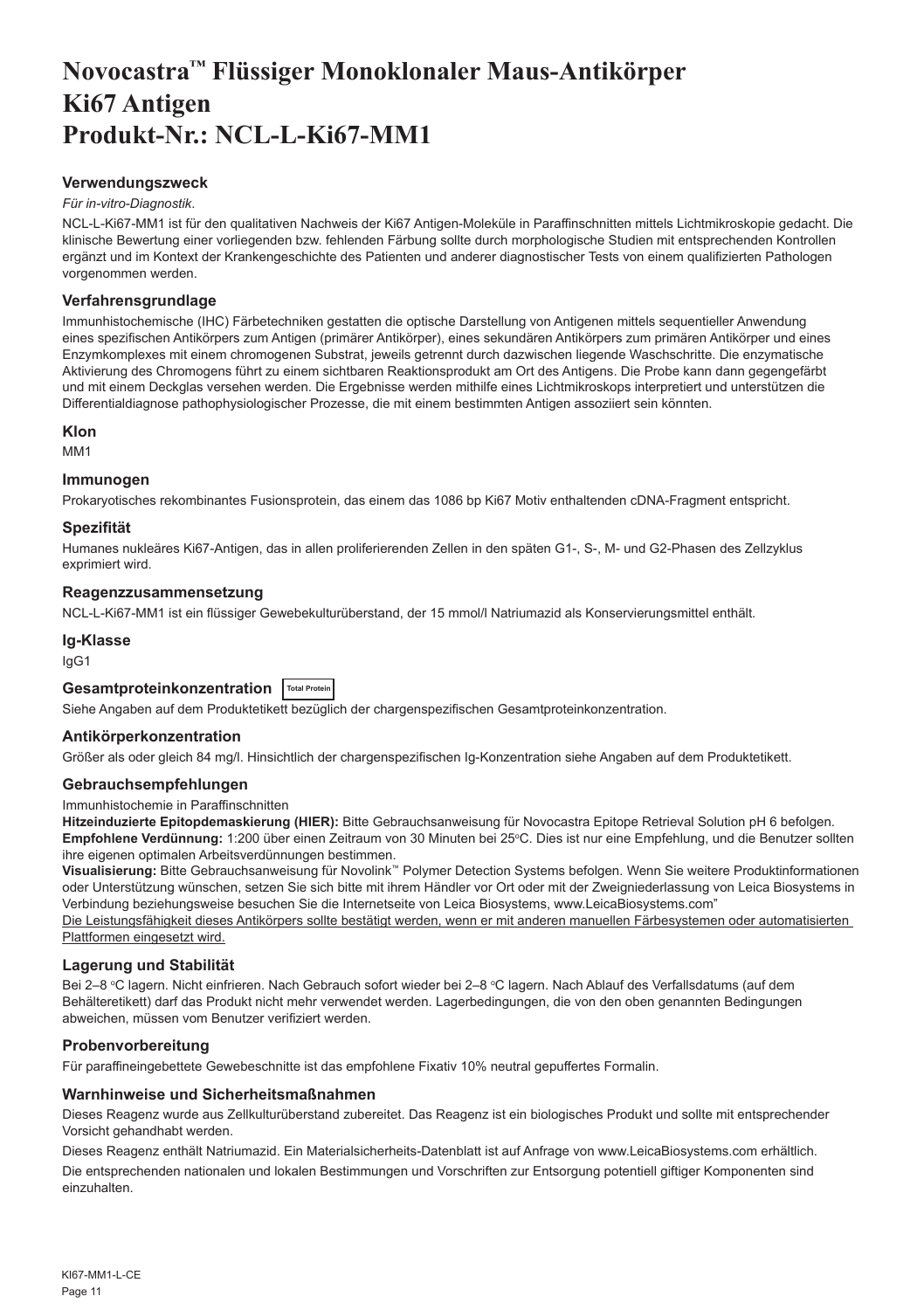Vor und nach der Fixierung sind die Proben sowie alle Materialien, die mit ihnen in Kontakt gekommen sind, als potentiell infektiös zu behandeln und daher mit entsprechender Vorsicht zu entsorgen.<sup>1</sup> Reagenzien dürfen niemals mit dem Mund pipettiert werden, und jeglicher Kontakt der Reagenzien und Proben mit Haut und Schleimhäuten ist zu vermeiden. Falls Reagenzien oder Proben mit empfindlichen Bereichen in Kontakt gekommen sind, müssen diese mit reichlich Wasser gespült werden. Ärztlichen Rat einholen.

Die mikrobielle Verunreinigung von Reagenzien ist zu minimieren, da ansonsten eine erhöhte unspezifische Färbung auftreten kann. Falls die spezifizierten Inkubationszeiten oder –temperaturen nicht eingehalten werden, kann es zu fehlerhaften Ergebnissen kommen. Jegliche Abweichungen von den angegebenen Werten müssen vom Benutzer verifiziert werden.

# **Qualitätskontrolle**

Unterschiede bei der Gewebebearbeitung und den technischen Verfahren im Labor des Benutzers können zu signifikanten Schwankungen bei den Ergebnissen führen. Daher ist es wichtig, zusätzlich zu den folgenden Verfahren regelmäßige laborinterne Kontrollen durchzuführen.

Die Kontrollen sollten mit frischen Autopsie-/Biopsie-/chirurgischen Proben vorgenommen werden, die so bald wie möglich und auf dieselbe Weise wie die Patientenprobe(n) in Formalin fixiert, behandelt und in Paraffin eingebettet worden sind.

# **Positive Gewebekontrolle**

Zeigt korrekt vorbereitete Gewebe und korrekte Färbetechniken an.

In jedem Färbelauf sollte für jeden Satz Testbedingungen eine positive Gewebekontrolle durchgeführt werden.

Gewebe mit schwach positiver Färbung ist für die optimale Qualitätskontrolle und den Nachweis kleiner Minderungen in der Reagenzleistung besser geeignet als ein Gewebe mit stark positiver Färbung.<sup>2</sup>

Für die positive Gewebekontrolle wird Tonsillengewebe empfohlen.

Falls das positive Kontrollgewebe keine positive Färbung nachweisen kann, sollten die mit den Testproben erzielten Ergebnisse als ungültig betrachtet werden.

# **Negative Gewebekontrolle**

Die negative Gewebekontrolle sollte nach der positiven Gewebekontrolle erfolgen, um die Spezifität der Zielantigenmarkierung durch den primären Antikörper zu verifizieren.

Für die negative Gewebekontrolle wird Kleinhirngewebe empfohlen.

Alternativ bietet die Vielfalt unterschiedlicher Zelltypen, die in den meisten Gewebeschnitten vorliegen, häufig Stellen für eine negative Kontrolle. Jedoch sollte dies vom Benutzer verifiziert werden.

Liegt eine unspezifische Färbung vor, hat diese gewöhnlich ein diffuses Erscheinungsbild. Eine sporadische Färbung des Bindegewebes kann ebenfalls in Schnitten von übermäßig formalinfixierten Geweben beobachtet werden. Zur Bewertung der Färbeergebnisse intakte Zellen verwenden. Nekrotische oder degenerierte Zellen werden oft unspezifisch gefärbt.<sup>3</sup> Falsch-positive Ergebnisse können aufgrund einer nichtimmunologischen Bindung von Proteinen oder Substratreaktionsprodukten beobachtet werden. In Abhängigkeit von der Art der verwendeten Immunfärbung können solche Ergebnisse auch durch endogene Enzyme wie Pseudoperoxidase (Erythrozyten), endogene Peroxidase (Zytochrom C) oder endogenes Biotin (beispielsweise Leber, Mamma, Gehirn, Niere) hervorgerufen werden. Um eine endogene Enzymaktivität bzw. eine unspezifische Enzymbindung von einer spezifischen Immunreaktivität zu unterscheiden, können zusätzliche Patientengewebe ausschließlich mit Substratchromogen bzw. mit Enzymkomplexen (Avidin-Biotin, Streptavidin, markiertes Polymer) plus Substratchromogen gefärbt werden. Falls im negativen Kontrollgewebe eine spezifische Färbung auftritt, sollten die Ergebnisse mit den Patientenproben als ungültig betrachtet werden.

# **Negative Reagenzkontrolle**

Zur Beurteilung einer unspezifischen Färbung und zur besseren Bewertung einer spezifischen Färbung an der Antigenstelle ist mit einem Schnitt jedes Patientenpräparates anstelle des primären Antikörpers eine unspezifische negative Reagenzkontrolle zu verwenden.

# **Patientengewebe**

Die mit NCL-L-Ki67-MM1 gefärbten Patientenproben müssen zuletzt untersucht werden. Eine positive Färbeintensität ist im Kontext einer unspezifischen Hintergrundfärbung der negativen Reagenzkontrolle zu bewerten. Wie bei jedem immunhistochemischen Test bedeutet ein negatives Ergebnis, dass das Antigen nicht nachgewiesen wurde. Ein negatives Ergebnis bedeutet jedoch nicht notwendigerweise, dass das Antigen in den getesteten Zellen / im getesteten Gewebe nicht vorlag. Bei Bedarf sollte zur Identifizierung falsch-negativer Reaktionen eine Gruppe von Antikörpern verwendet werden.

#### **Erwartete Ergebnisse**

#### Normale Gewebe

Der Klon MM1 entdeckte das Antigen Ki67 im Nukleus von proliferierenden Zellen in 11/44 der evaluierten normalen Fälle, einschließlich proliferierenden Zellen in Sinus von Ileum, Blinddarm, Colon und Rektum, proliferierenden Zellen im Lymphknoten, Thymus, in den paraund suprabasalen Zellen der Zunge, Epithel- und Stromalzellen-Elementen von Proendometrium, Keimzentrumelementen der Mandel, duktalen Zellelementen der Brust und vereinzelten Zellen in den supra- und parabasalen Schichten des Oesophagus. (Gesamtanzahl der evaluierten normalen Fälle = 44.)

#### **Tumorgewebe**

Der Klon MM1 färbte 26/70 der evaluierten Tumore, darunter Brusttumore (12/29, einschließlich 11/26 duktalen Karzinomen und 1/1 medullären Karzinomen), Lungentumore (3/4, einschließlich 2/2 nicht kleinen Epithelkarzinomen und 1/1 Plattenepithelkarzinom), Eierstocktumore (2/4, einschließlich 2/2 Zystadenokarzinomen), papilläre Schilddrüsenkarzinome (1/4), Lebertumore (1/4, einschließlich 1/1 metastatischen Karzinomen), Plattenepithelkarzinome der Zervix (2/2), Colonadenokarzinome (2/2), renale Epithelkarzinome (1/2), Plattenepithelkarzinome des Oesophagus (1/1), Plattenepithelkarzinome der Zunge (1/2), Hirntumore (0/2), Adenokarzinome des Magens (0/2), Weichgewebetumore (0/2), metastatische Tumore unbekannter Herkunft (0/2), Hodenseminome (0/2), Adenokarzinome des Rektums (0/2), Hauttumore (0/2), ein Plattenepithelkarzinom des Larynx (0/1), ein atypischer karzinoider Tumor des Thymus (0/1). (Gesamtanzahl der evaluierten Tumorfälle = 70).

**NCL-L-Ki67-MM1 wird für die Beurteilung der Zellproliferation bei normalem und bei neoplastischem Gewebe empfohlen.**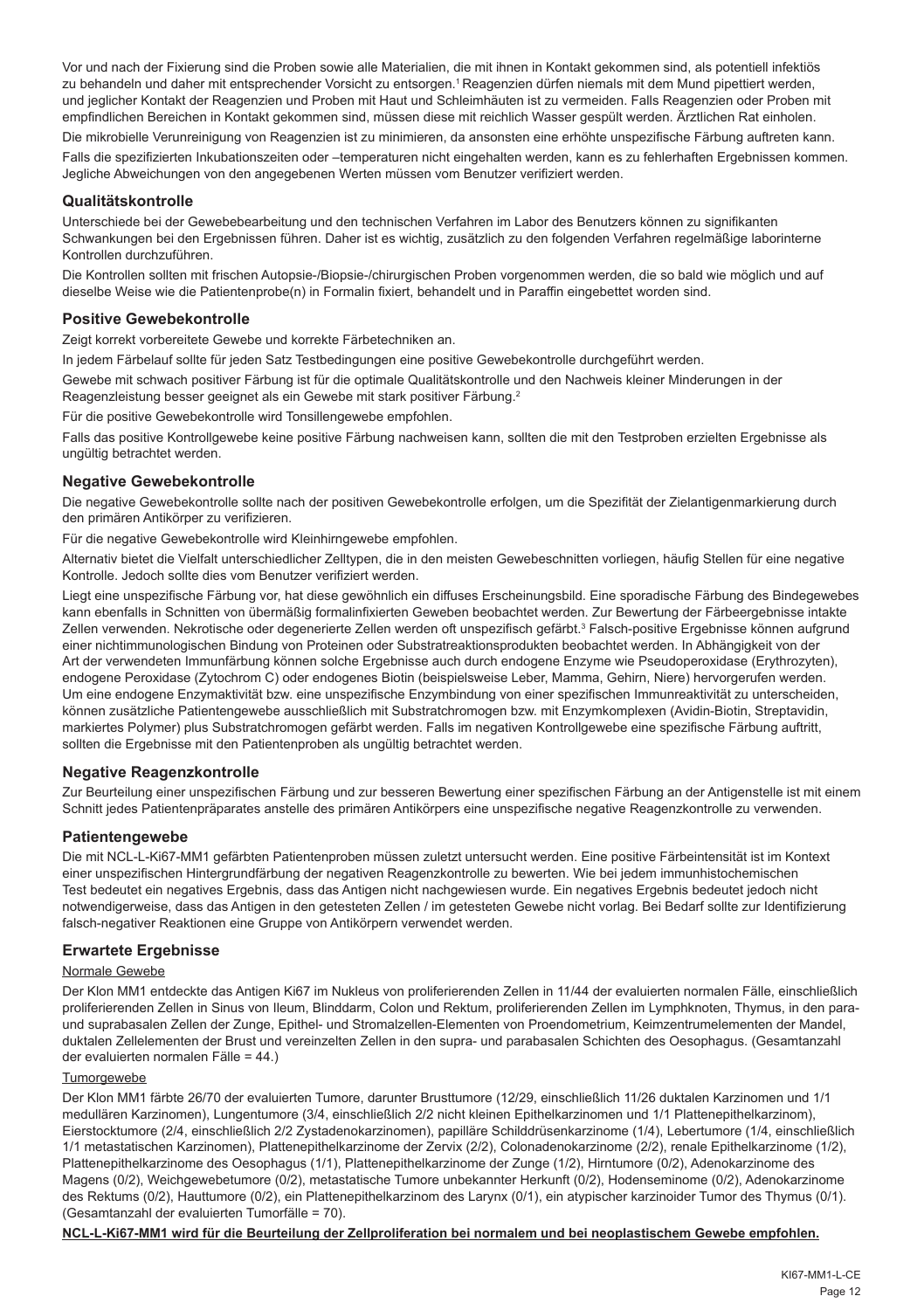# **Allgemeine Beschränkungen**

Die Immunhistochemie ist ein mehrstufiger diagnostischer Prozess, der eine spezialisierte Ausbildung auf den folgenden Gebieten erfordert: Auswahl der entsprechenden Reagenzien; Gewebeauswahl, -fixierung und -verarbeitung; Vorbereitung des IHC-Objektträgers sowie Bewertung der Färbeergebnisse.

Die Gewebefärbung hängt von der Handhabung und Verarbeitung des Gewebes vor dem Färben ab. Unsachgemäßes Fixieren, Einfrieren, Auftauen, Waschen, Trocknen, Erwärmen, Schneiden oder eine Kontamination mit anderen Geweben oder Flüssigkeiten kann zu Artefakten, Antikörper-Trapping oder falsch-negativen Ergebnissen führen. Abweichende Ergebnisse können aufgrund von Unterschieden bei der Fixierung und Einbettung oder intrinsischen Unregelmäßigkeiten im Gewebe selbst entstehen.4

Eine exzessive oder unvollständige Gegenfärbung kann die korrekte Bewertung von Ergebnissen gefährden.

Die klinische Bewertung einer vorliegenden bzw. fehlenden Färbung sollte durch morphologische Studien mit entsprechenden Kontrollen ergänzt und im Kontext der Krankengeschichte des Patienten und anderer diagnostischer Tests von einem qualifizierten Pathologen vorgenommen werden.

Antikörper von Leica Biosystems Newcastle Ltd sind wo angezeigt für die Verwendung entweder auf gefrorenen oder in Paraffin eingebetteten Schnitten mit spezifischen Fixierungsanforderungen bestimmt. Es kann insbesondere bei Neoplasmen zu einer unerwarteten Antigenexpression kommen. Die klinische Bewertung eines gefärbten Gewebeschnitts muss eine morphologische Analyse und die Auswertung der entsprechenden Kontrollen einschließen.

#### **Literatur - Allgemein**

- 1. National Committee for Clinical Laboratory Standards (NCCLS). Protection of laboratory workers from infectious diseases transmitted by blood and tissue; proposed guideline. Villanova, P.A. 1991;7(9). Order code M29-P.
- 2. Battifora H. Diagnostic uses of antibodies to keratins: a review and immunohistochemical comparison of seven monoclonal and three polyclonal antibodies. Progress in Surgical Pathology. 6:1–15. eds. Fenoglio-Preiser C, Wolff CM, Rilke F. Field & Wood, Inc., Philadelphia.
- 3. Nadji M, Morales AR. Immunoperoxidase, part I: the techniques and pitfalls. Laboratory Medicine. 1983; 14:767.
- 4. Omata M, Liew CT, Ashcavai M, Peters RL. Nonimmunologic binding of horseradish peroxidase to hepatitis B surface antigen: a possible source of error in immunohistochemistry. American Journal of Clinical Pathology. 1980; 73:626.
- 5. Corpechot C, Barbu V, Wendum D et al. Hepatocyte growth factor and c-met inhibition by hepatic cell hypoxia. A potential mechanism for liver regeneration failure in experimental cirrhosis. American Journal of Pathology.2002; 160(2):613–620.
- 6. Suzuki A, Masuda A, Nagata H et al. Mature dendritic cells make clusters with T-cells in the invasive margin of colorectal carcinoma. Journal of Pathology. 2002; 196:37–43.
- 7. Crosier M, Scott D, Wilson RG et al. High expression of the trefoil protein TFF1 in interval breast cancers. American Journal of Pathology. 2001; 159(1):215–221.
- 8. Noszczyk, B.H and S.T. Majewski. p63 expression during normal cutaneous wound healing in humans. Plastic and Reconstructive Surgery. 2001; 108:1242–1247.
- 9. Tweddle DA, Malcolm AJ, Cole M et al. p53 cellular localization and function in neuroblastoma. Evidence for defective G1 arrest despite WAF1 induction in MYCN-amplified cells. American Journal of Pathology. 2001; 158(6):2067–2077.
- 10.Fernández-Figueras MT, Puig L, Penín RM et al. Decreased immunoreactivity for cell-cycle regulator p27 Kip1 in Kaposi's sarcoma correlates with higher stage and extracutaneous involvement. Journal of Pathology. 2000; 191:387–393.
- 11.Cattoretti G and Fei Q. Application of the antigen retrieval technique in experimental pathology: from human to mouse. Antigen Retrieval Techniques. 2000; 165–179. Eds. Shi S-R, Gu J and Taylor CR. Eaton Publishing.
- 12.Ball LM, Lannon CL, Yhap M et al. PCNA bearing structures are retained in apoptotic phase of childhood ALL cell cycle. Advances in Experimental Medical Biology. 1999; 457(HD):289–296.
- 13.Ball LM, Pyesmany AF, Yhap M et al. Apoptosis corrected proliferation fraction in childhood ALL is related to karyotype. Advances in Experimental Medical Biology. 1999; 457(HD):297–303.
- 14.Pyesmany AF, Ball LM, Yhap M et al. Proliferation and apoptosis does not affect presenting white cell count in childhood ALL. Advances in Experimental Medical Biology. 1999; 457(HD):305–312.
- 15.Torp SH. Proliferative activity in human glioblastomas: evaluation of different Ki67 equivalent antibodies. Molecular Pathology 1997; 50(4): 198-200.
- 16.Mate JL, Ariza A, Aracil C et al. Cyclin D1 overexpression in non-small cell lung carcinoma: correlation with Ki67 labelling index and poor cytoplasmic differentiation. Journal of Pathology. 1996; 180:395–399.

#### **Änderungen zur vorhergehenden Ausgabe**

Antikörperkonzentration.

#### **Ausgabedatum**

05 Dezember 2018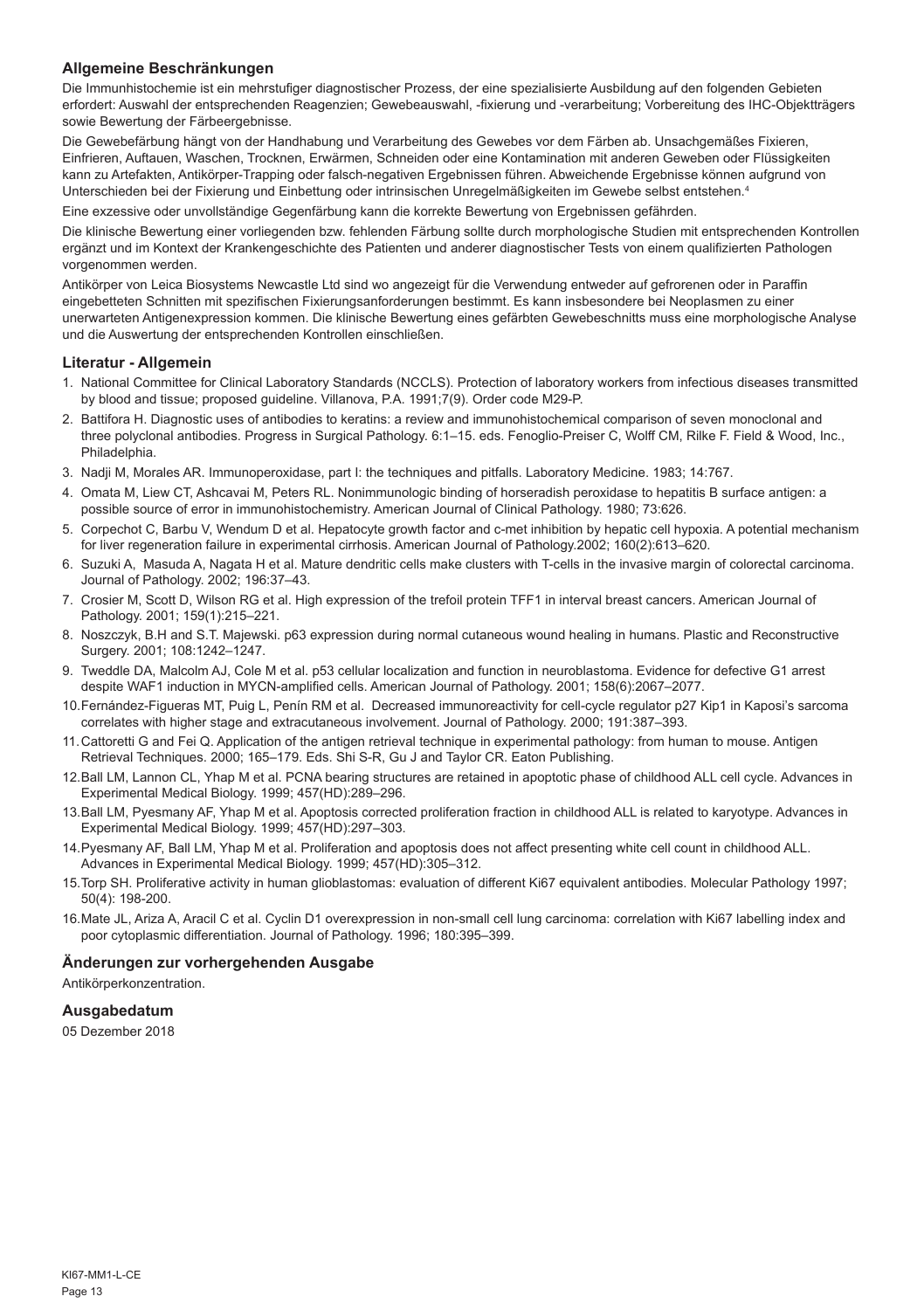# <span id="page-14-0"></span>**Novocastra™ Anticuerpos Monoclonal líquidos de Ratón Ki67 Antigen Código De Producto: NCL-L-Ki67-MM1**

# **Indicaciones De Uso**

#### *Para uso diagnóstico in vitro*.

NCL-L-Ki67-MM1 está indicado para la identificación cualitativa en secciones de parafina, mediante microscopía óptica, de moléculas de Ki67 Antigen. La interpretación clínica de cualquier tinción o de su ausencia debe complementarse con estudios morfológicos, con el uso de los controles adecuados, y un anatomopatólogo cualificado debe evaluarla en el contexto del historial clínico del paciente y de otras pruebas diagnósticas.

# **Principio Del Procedimiento**

Las técnicas de tinción inmunohistocitoquímica (IHQ) permiten la visualización de antígenos mediante la aplicación secuencial de un anticuerpo específico dirigido contra el antígeno (anticuerpo primario), un anticuerpo secundario dirigido contra el anticuerpo primario y un complejo enzimático con un sustrato cromogénico, con pasos de lavado intercalados. La activación enzimática del cromógeno produce una reacción visible en el lugar en que se encuentra el antígeno. Luego se puede contrateñir la muestra y cubrirla con un cubreobjeto. Los resultados se interpretan utilizando un microscopio óptico y son de ayuda en el diagnóstico diferencial de los procesos fisiopatológicos, que pueden estar o no vinculados a un determinado antígeno.

#### **Clon**

M<sub>M41</sub>

#### **Inmunógeno**

Proteína de fusión recombinante procariótica correspondiente a un fragmento de cADN de 1086 pb que contiene el motivo Ki67.

# **Especificidad**

Antígeno nuclear Ki67 humano, expresado en todas las células proliferativas durante las fases G1, S, M y G2 tardías del ciclo de la célula.

#### **Composición Del Reactivo**

NCL-L-Ki67-MM1 es un sobrenadante de cultivo tisular líquido que contiene azida sódica como conservante.

#### **Clase de Ig**

IgG1

# **Concentración Total De Proteína Total Protein**

Consulte la etiqueta del vial para ver la concentración total de proteína específica del lote.

#### **Concentración De Anticuerpo**

Igual o superior a 84 mg/L. Consulte en la etiqueta del vial la concentración de Ig específica del lote.

#### **Recomendaciones De Uso**

Inmunohistocitoquímica con secciones de parafina.

**Recuperación de epítopos inducida por calor (HIER):** Por favor, siga las instrucciones de uso de Novocastra Epitope Retrieval Solution pH 6.

**Dilución sugerida:** 1:200 durante 30 minutos a 25 °C. Esta es tan solo una pauta y cada usuario debe determinar sus propias diluciones de trabajo óptimas.

**Visualización:** Por favor, siga las instrucciones de uso de Novolink™ Polymer Detection Systems. Para obtener más información sobre el producto o para recibir soporte, póngase en contacto con su distribuidor local o con la oficina regional de Leica Biosystems, o bien visite el sitio web de Leica Biosystems, www.LeicaBiosystems.com

El rendimiento de este anticuerpo se debe validar cuando se utiliza con otros sistemas manuales de tinción o plataformas automatizadas.

# **Almacenamiento Y Estabilidad**

Almacénelo a una temperatura de 2–8 °C. No lo congele. Devuélvalo a 2–8 °C inmediatamente después de su uso. No lo utilice después de la fecha de caducidad indicada en la etiqueta del vial. Cualesquiera condiciones de almacenamiento que no sean las arriba especificadas deben ser verificadas por el usuario.

# **Preparación De Las Muestras**

El fijador recomendado para secciones de tejido incluidos en parafina es formol tamponado neutro al 10%.

# **Advertencias Y Precauciones**

Este reactivo se ha preparado a partir del sobrenadante de un cultivo celular. Como se trata de un producto de origen biológico, debe manipularse con precaución.

Este reactivo contiene azida sódica. Está disponible una Hoja de información sobre la seguridad del material, previa petición, o en www.LeicaBiosystems.com

Consulte las normativas nacionales, estatales, provinciales o municipales acerca de cómo desechar cualquier componente potencialmente tóxico.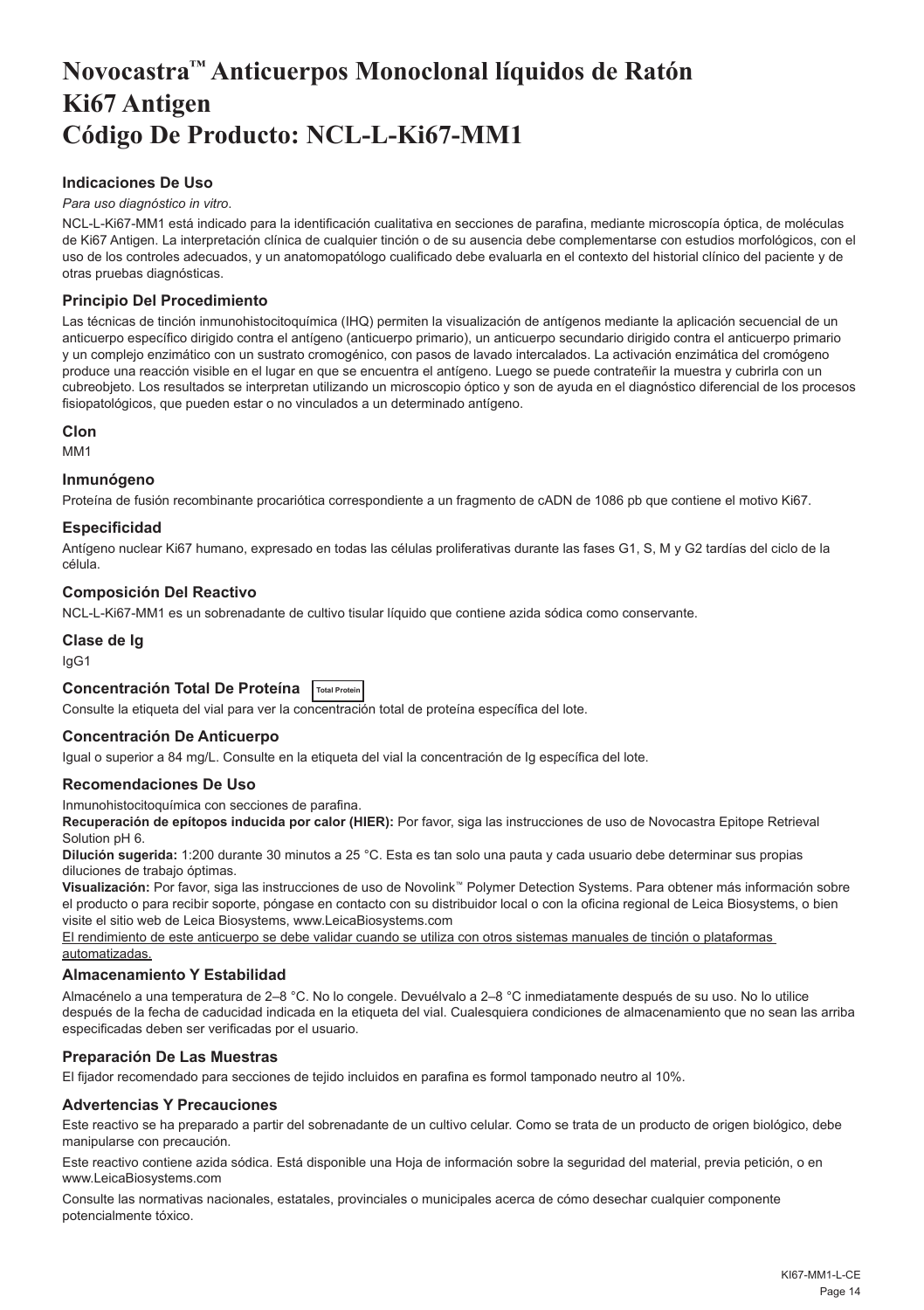Las muestras, antes y después de ser fijadas, así como todos los materiales expuestos a ellas, deben manipularse como susceptibles de transmitir una infección, y se deben desechar tomando las precauciones adecuadas.<sup>1</sup> No pipetee nunca los reactivos con la boca, y evite el contacto de la piel y de las membranas mucosas con los reactivos y las muestras. Si los reactivos o las muestras entran en contacto con zonas delicadas, lave éstas con abundante agua. Acuda inmediatamente al médico.

Reduzca al mínimo la contaminación microbiana de los reactivos; de lo contrario, podría producirse un aumento de la tinción no específica.

Cualquier tiempo o temperatura de incubación que no sean los aquí especificados pueden conducir a resultados erróneos. Cualquier cambio de tal naturaleza debe ser validado por el usuario.

#### **Control De Calidad**

Las diferencias en el procesamiento de los tejidos y en los procedimientos técnicos del laboratorio del usuario pueden producir una variabilidad significativa en los resultados; por ello, es necesario que éste lleve a cabo regularmente los controles de su propio laboratorio, además de los siguientes procedimientos.

Los controles deben ser muestras frescas de autopsia, biopsia o quirúrgicas fijadas en formol, procesadas e incluidas en parafina, lo antes posible, de manera idéntica a la utilizada para la muestra o muestras del paciente o pacientes.

# **Control Tisular Positivo**

Se utiliza para indicar la preparación correcta de los tejidos y las técnicas de tinción adecuadas.

Debe incluirse un control tisular positivo por cada conjunto de condiciones de ensayo en cada tinción o serie de tinciones realizada. Un tejido con una tinción positiva débil es más adecuado que un tejido con una tinción positiva intensa para lograr un control de calidad óptimo y para detectar niveles bajos de degradación del reactivo.<sup>2</sup>

El tejido de control positivo recomendado es amígdala palatina.

Si el tejido de control positivo no muestra tinción positiva, los resultados de las muestras analizadas deben considerarse no válidos.

# **Control Tisular Negativo**

Debe examinarse después del control de tejido positivo, a fin de verificar la especificidad del marcado del antígeno diana por el anticuerpo primario.

El tejido de control negativo recomendado es cerebelo.

O bien, la variedad de diferentes tipos de células presentes en la mayoría de los cortes de tejido ofrece con frecuencia lugares de control negativo, pero esto debe ser verificado por el usuario.

Si aparece una tinción no específica, ésta tiene generalmente aspecto difuso. En cortes de tejido fijados excesivamente con formol puede observarse también una tinción esporádica del tejido conectivo. Utilice células intactas para la interpretación de los resultados de la tinción. A menudo, las células necróticas o degeneradas quedan teñidas de forma no específica.<sup>3</sup> También pueden observarse falsos positivos causados por la unión no inmunológica a proteínas o a productos de reacción del sustrato. Estos falsos positivos pueden estar causados también por enzimas endógenas tales como la pseudoperoxidasa (eritrocitos), la peroxidasa endógena (citocromo C), o la biotina endógena (por ejemplo, de hígado, mama, cerebro, riñón), en función del tipo de inmunotinción utilizada. Para diferenciar la actividad de las enzimas endógenas o los enlaces no específicos de las enzimas de la inmunorreactividad específica, pueden teñirse otros tejidos del paciente exclusivamente con cromógeno sustrato o con complejos enzimáticos (avidina-biotina, estreptavidina, polímeros marcados) y cromógeno sustrato respectivamente. Si se produce una tinción específica del control tisular negativo, los resultados de las muestras de los pacientes deben considerarse no válidos.

#### **Control De Reactivo Negativo**

Utilice un control de reactivo negativo no específico en lugar del anticuerpo primario con un corte de cada muestra del paciente a fin de evaluar la tinción no específica y obtener una mejor interpretación de la tinción específica en el lugar en que se encuentra el antígeno.

# **Tejido Del Paciente**

Examine las muestras del paciente o pacientes teñidas con NCL-L-Ki67-MM1 al final. La intensidad de la tinción positiva debe valorarse en el contexto de cualquier tinción de fondo no específica del control de reactivo negativo. Como con cualquier prueba inmunohistocitoquímica, un resultado negativo significa que no se ha detectado antígeno, y no que el antígeno esté ausente en las células o tejido probados. Si es necesario, use un panel de anticuerpos para identificar falsas reacciones negativas.

#### **Resultados esperados**

#### Teiidos normales

El clon MM1 detectó el antígeno Ki67 en el núcleo de células proliferantes en 11 de los 44 casos normales evaluados, incluidas células proliferantes dentro de la cripta del íleo, el ciego, el colon y el recto, células proliferantes dentro del ganglio linfático, el timo, las células parabasales y suprabasales de la lengua, elementos epiteliales y celulares estromales del proendometrio, elementos con centros germinales de la tonsila, elementos celulares ductales de la mama y células aisladas en las capas suprabasal y parabasal del esófago. (Número total de casos normales evaluados = 44).

# Tejidos tumorales

El clon MM1 tiñó 26 de los 70 tumores evaluados, incluidos tumores de mama (12/29, incluidos 11/26 carcinomas ductales y 1/1 carcinomas medulares), tumores pulmonares (3/4, incluidos 2/2 carcinomas de células no pequeñas y 1/1 carcinomas de células escamosa), tumores de ovario (2/4, incluidos 2/2 cistoadenocarcinomas), carcinomas papilares tiroideos (1/4), tumores hepáticos (1/4, incluidos 1/1 carcinomas metastásicos), carcinomas de células escamosas del cuello del útero (2/2), adenocarcinomas de colon (2/2), carcinomas de células renales (1/2), carcinomas de células escamosas del esófago (1/1), carcinomas de células escamosas de la lengua (1/2), tumores cerebrales (0/2), adenocarcinomas de estómago (0/2), tumores del tejido blando (0/2), tumores metastásicos de origen desconocido (0/2), seminomas testiculares (0/2), adenocarcinomas rectales (0/2), tumores cutáneos (0/2), un carcinoma de células escamosas de la laringe (0/1) y un tumor carcinoide atípico de timo (0/1). (Número total de casos de tumores evaluados = 70). **NCL-L-Ki67-MM1 está recomendado para la evaluación de la proliferación de células en tejidos normales y neoplásicos.**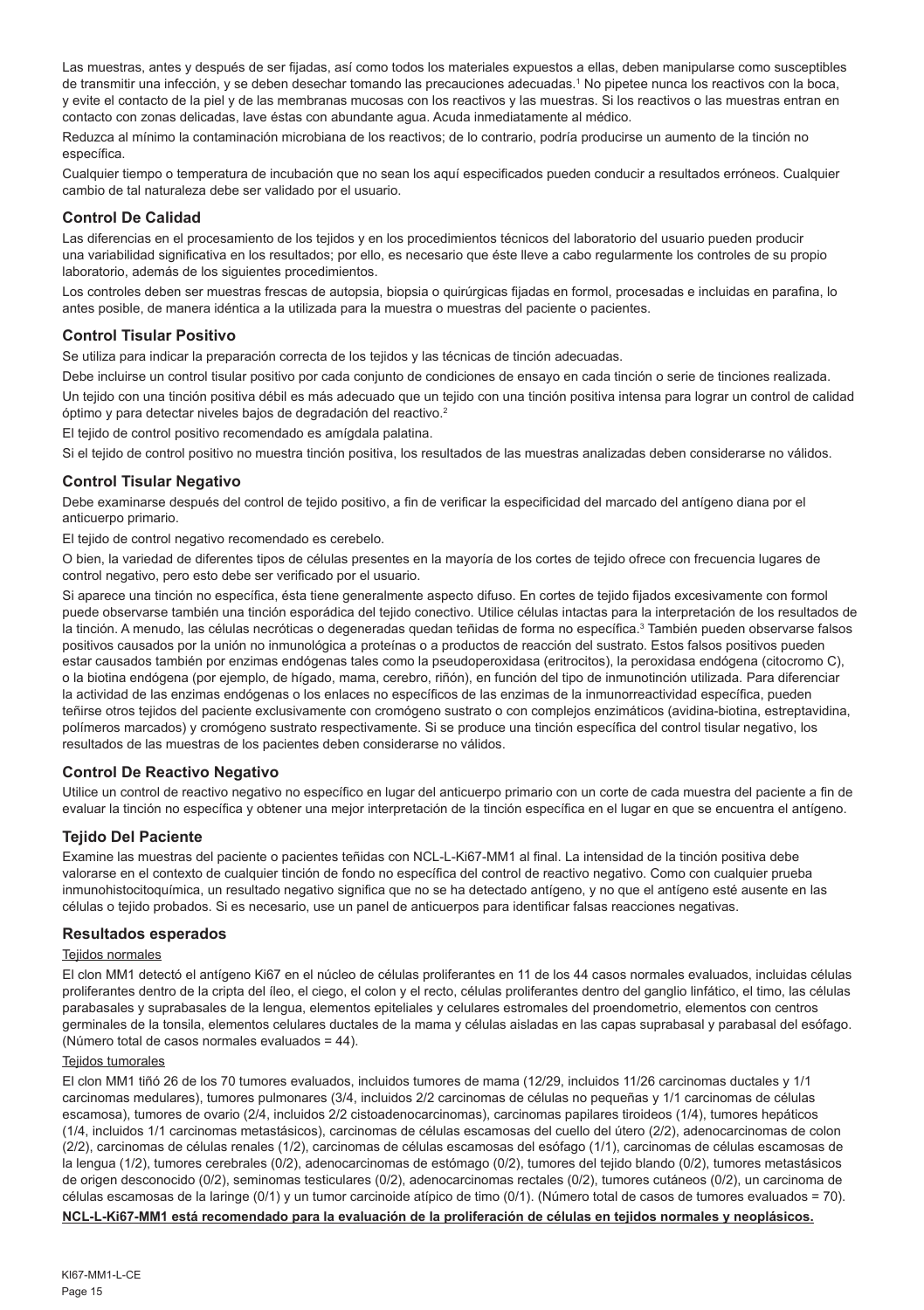# **Limitaciones Generales**

La inmunohistocitoquímica es un proceso de diagnóstico en varias fases que abarca: la formación especializada en la selección de los reactivos apropiados, la selección, fijación y procesamiento de tejidos, la preparación del portaobjeto para IHQ, y la interpretación de los resultados de la tinción.

La tinción de los tejidos depende de la manipulación y el procesamiento del tejido previos a la tinción. Una fijación, congelación, descongelación, lavado, secado, calentamiento o seccionamiento incorrectos, o la contaminación con otros tejidos o líquidos pueden generar artefactos, atrapamiento del anticuerpo o falsos negativos. La aparición de resultados incoherentes puede deberse a variaciones en los métodos de fijación y de inclusión, o a irregularidades inherentes al tejido.<sup>4</sup>

Una contratinción excesiva o incompleta puede poner en peligro la interpretación correcta de los resultados.

La interpretación clínica de cualquier tinción o de su ausencia debe complementarse con estudios morfológicos, con el uso de los controles adecuados, y un anatomopatólogo cualificado debe evaluarla en el contexto del historial clínico del paciente y de otras pruebas diagnósticas.

Los anticuerpos de Leica Biosystems Newcastle Ltd son para utilizarlos, según se indique, con secciones congeladas o incluidas en parafina, con requisitos de fijación específicos. Puede producirse una expresión inesperada del antígeno, especialmente en las neoplasias. La interpretación clínica de cualquier sección de tejido teñida debe incluir un análisis morfológico y la evaluación de los controles apropiados.

#### **Bibliografía - General**

- 1. National Committee for Clinical Laboratory Standards (NCCLS). Protection of laboratory workers from infectious diseases transmitted by blood and tissue; proposed guideline. Villanova, P.A. 1991; 7(9). Order code M29-P.
- 2. Battifora H. Diagnostic uses of antibodies to keratins: a review and immunohistochemical comparison of seven monoclonal and three polyclonal antibodies. Progress in Surgical Pathology. 6:1–15. eds. Fenoglio-Preiser C, Wolff CM, Rilke F. Field & Wood, Inc., Philadelphia.
- 3. Nadji M, Morales AR. Immunoperoxidase, part I: the techniques and pitfalls. Laboratory Medicine. 1983; 14:767.
- 4. Omata M, Liew CT, Ashcavai M, Peters RL. Nonimmunologic binding of horseradish peroxidase to hepatitis B surface antigen: a possible source of error in immunohistochemistry. American Journal of Clinical Pathology. 1980; 73:626.
- 5. Corpechot C, Barbu V, Wendum D et al. Hepatocyte growth factor and c-met inhibition by hepatic cell hypoxia. A potential mechanism for liver regeneration failure in experimental cirrhosis. American Journal of Pathology.2002; 160(2):613–620.
- 6. Suzuki A, Masuda A, Nagata H et al. Mature dendritic cells make clusters with T-cells in the invasive margin of colorectal carcinoma. Journal of Pathology. 2002; 196:37–43.
- 7. Crosier M, Scott D, Wilson RG et al. High expression of the trefoil protein TFF1 in interval breast cancers. American Journal of Pathology. 2001; 159(1):215–221.
- 8. Noszczyk, B.H and S.T. Majewski. p63 expression during normal cutaneous wound healing in humans. Plastic and Reconstructive Surgery. 2001; 108:1242–1247.
- 9. Tweddle DA, Malcolm AJ, Cole M et al. p53 cellular localization and function in neuroblastoma. Evidence for defective G1 arrest despite WAF1 induction in MYCN-amplified cells. American Journal of Pathology. 2001; 158(6):2067–2077.
- 10.Fernández-Figueras MT, Puig L, Penín RM et al. Decreased immunoreactivity for cell-cycle regulator p27 Kip1 in Kaposi's sarcoma correlates with higher stage and extracutaneous involvement. Journal of Pathology. 2000; 191:387–393.
- 11.Cattoretti G and Fei Q. Application of the antigen retrieval technique in experimental pathology: from human to mouse. Antigen Retrieval Techniques. 2000; 165–179. Eds. Shi S-R, Gu J and Taylor CR. Eaton Publishing.
- 12.Ball LM, Lannon CL, Yhap M et al. PCNA bearing structures are retained in apoptotic phase of childhood ALL cell cycle. Advances in Experimental Medical Biology. 1999; 457(HD):289–296.
- 13.Ball LM, Pyesmany AF, Yhap M et al. Apoptosis corrected proliferation fraction in childhood ALL is related to karyotype. Advances in Experimental Medical Biology. 1999; 457(HD):297–303.
- 14.Pyesmany AF, Ball LM, Yhap M et al. Proliferation and apoptosis does not affect presenting white cell count in childhood ALL. Advances in Experimental Medical Biology. 1999; 457(HD):305–312.
- 15.Torp SH. Proliferative activity in human glioblastomas: evaluation of different Ki67 equivalent antibodies. Molecular Pathology 1997; 50(4): 198-200.
- 16.Mate JL, Ariza A, Aracil C et al. Cyclin D1 overexpression in non-small cell lung carcinoma: correlation with Ki67 labelling index and poor cytoplasmic differentiation. Journal of Pathology. 1996; 180:395–399.

#### **Correcciones A La Publicación Anterior**

Concentración De Anticuerpo.

# **Fecha De Publicación**

05 de diciembre de 2018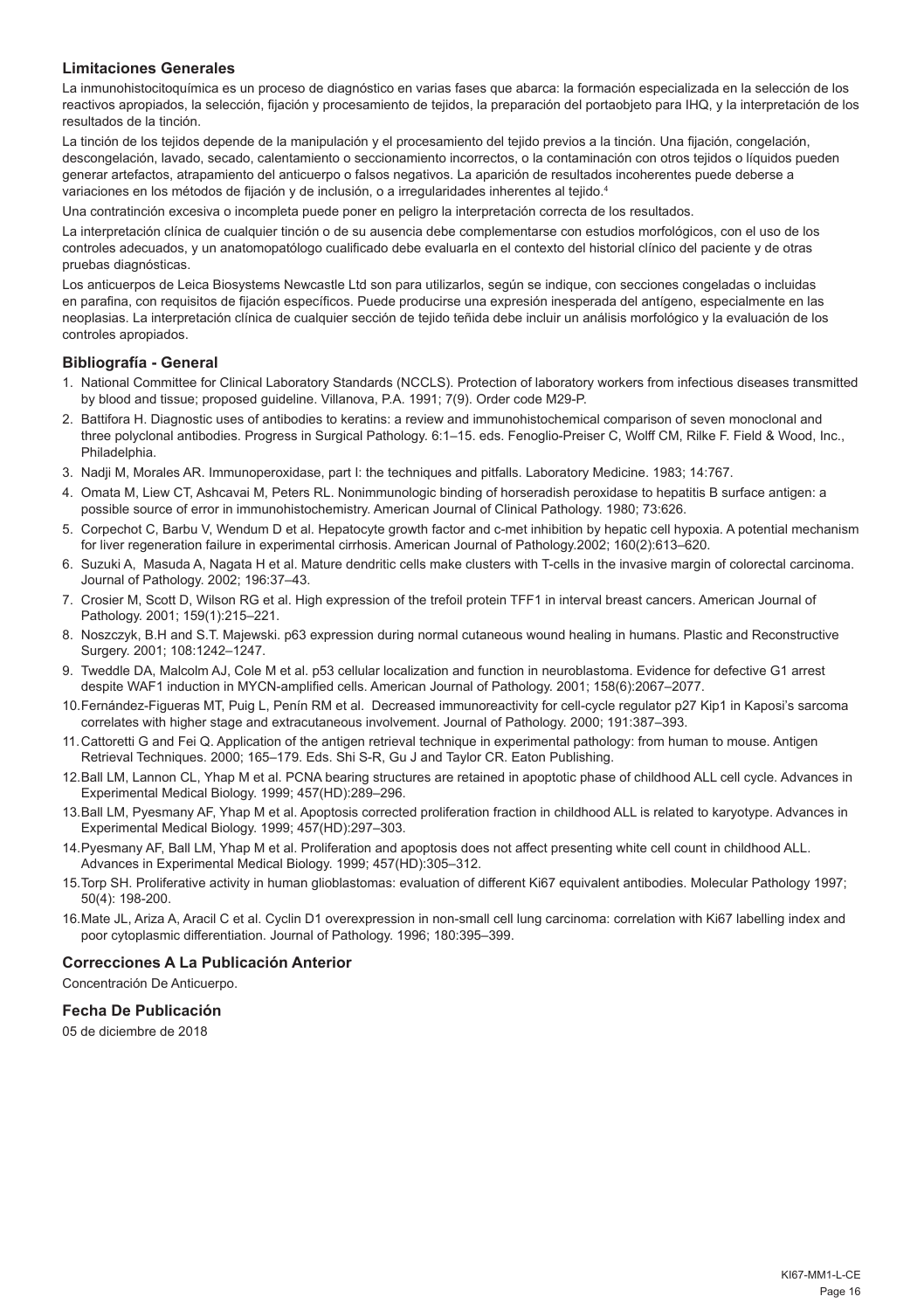# <span id="page-17-0"></span>**Novocastra™ Anticorpo Monoclonal Líquido de Ratinho Ki67 Antigen Código Do Produto: NCL-L-Ki67-MM1**

# **Utilização prevista**

#### *Para utilização em diagnósticos in vitro*.

NCL-L-Ki67-MM1 foi concebido para efectuar a identificação qualitativa da moléculas de Ki67 Antigen por microscopia óptica, em secções parafinizadas. A interpretação clínica de qualquer coloração ou da sua ausência deve ser complementada por estudos morfológicos empregando os devidos controlos e deve ser avaliada por um patologista qualificado, dentro do contexto do historial clínico do doente e de outros testes de diagnóstico.

# **Princípio Do Procedimento**

As técnicas de coloração imunohistoquímica (IHC) permitem que se faça a visualização de antígenos por meio da aplicação sequencial de um anticorpo específico do antígeno (o anticorpo primário), de um anticorpo secundário ao anticorpo primário, e de um complexo enzimático com um substrato cromogénico e etapas de lavagem de permeio. A activação enzimática do cromogénio resulta num produto de reacção visível no local do antígeno. A amostra pode então ser contrastada e coberta com uma lamela. Os resultados são interpretados por meio de um microscópio óptico, e ajudam a formular o diagnóstico diferencial dos processos fisiopatológicos, os quais podem ou não estar associados a antígenos específicos.

#### **Clone**

M<sub>M4</sub>1

#### **Imunogénio**

Proteína de fusão recombinante procariótica correspondente a um fragmento cADN de Ki67 de 1086 bp contendo motivo.

#### **Especificidade**

Antígeno nuclear Ki67 humano expresso em todas as células de proliferação durante as fases G1, S, M e G2 posteriores do ciclo celular.

# **Composição Do Reagente**

NCL-L-Ki67-MM1 é o sobrenadante líquido da cultura de um tecido contendo de azida de sódio como produto conservante.

#### **Classe De Ig**

IgG1

# **Concentração Total De Proteína Total Protein**

Consultar a etiqueta da ampola para determinar a concentração total de proteína do lote específico.

#### **Concentração De Anticorpo**

Maior que ou igual a 84 mg/L. Consultar a etiqueta da ampola para determinar a concentração de Ig do lote específico.

# **Recomendações Sobre A Utilização**

Imunohistoquímica em cortes de inclusões em parafina.

**Recuperação de epítopos induzida pelo calor (HIER):** Queira seguir as instruções de utilização de Novocastra Epitope Retrieval Solution pH 6.

**Diluição sugerida:** 1:200 durante 30 minutos a 25 °C. Esta recomendação serve apenas de orientação e os utilizadores devem determinar as suas diluições óptimas de trabalho.

**Visualização:** Queira seguir as instruções de utilização de Novolink™ Polymer Detection Systems. Para informação adicional do produto ou assistência, contactar o seu distribuidor local ou escritório regional de Leica Biosystems ou, alternativamente, visitar o sitio web de Leica Biosystems, www.LeicaBiosystems.com

O desempenho deste anticorpo deve ser validado quando utilizado com outros sistemas manuais de coloração ou plataformas automáticas.

# **Armazenamento E Estabilidade**

Armazenar a 2–8 °C. Não congelar. Retornar à temperatura de 2–8 °C imediatamente após a utilização. Não utilizar após o prazo de validade indicado no rótulo do recipiente. As condições de armazenamento que diferirem das que se encontram especificadas acima devem ser verificadas pelo utilizador.

# **Preparação Das Amostras**

O fixador recomendado é formol tamponado neutro a 10% para secções de tecido envolvidas em parafina.

# **Avisos E Precauções**

Este reagente foi preparado a partir do sobrenadante de cultura celular. Visto ser um produto biológico, deve ser manuseado com o devido cuidado.

Este reagente contém azida sódica. Encontra-se disponível uma Ficha de Dados de Segurança do Material, mediante pedido ou através do site www.LeicaBiosystems.com

Consultar a legislação aplicável em relação ao descarte de quaisquer componentes potencialmente tóxicos.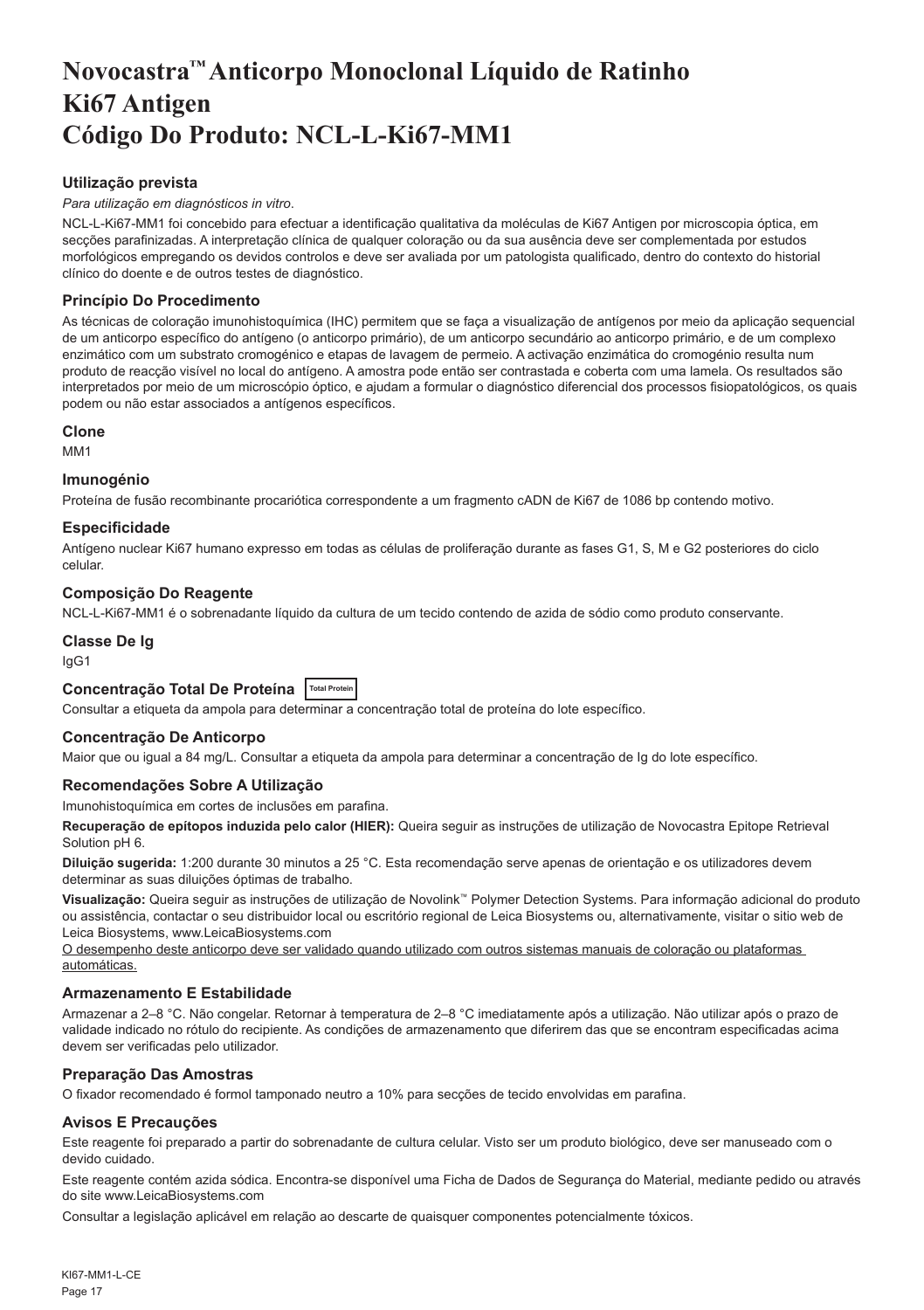As amostras, antes e depois da sua fixação, bem como todos os materiais expostos às mesmas, devem ser manipulados como se tivessem a capacidade de transmitir infecções e devem ser descartados com as devidas precauções.<sup>1</sup> Não pipetar nunca os reagentes com a boca e evitar o contacto entre a pele e membranas mucosas e os reagentes e amostras. Caso os reagentes ou amostras entrem em contacto com áreas sensíveis, lavar com grandes quantidades de água. Consultar um médico.

Minimizar a contaminação microbiana dos reagentes para evitar a possibilidade do aumento da coloração não específica.

Os períodos de incubação ou temperaturas diferentes dos que foram especificados poderão dar azo a resultados errados. Todas as alterações desse tipo devem ser validadas pelo utilizador.

# **Controlo Da Qualidade**

As diferenças entre os diferentes métodos e técnicas de processamento de tecidos no laboratório do utilizador podem causar uma grande variabilidade de resultados, requerendo a realização frequente de controlos internos suplementares aos procedimentos que se seguem.

Os controlos devem ser amostras de autópsia/biopsia/cirurgia frescas, fixadas em formol, processadas e envolvidas em cera parafínica logo que possível, da mesma maneira que a(s) amostra(s) do(s) doente(s).

#### **Controlo De Tecido Positivo**

Usado para assinalar os tecidos correctamente preparados e as técnicas de coloração indicadas.

Cada conjunto de condições de testes, em cada processo de coloração, deve incluir um controlo de tecido positivo.

Os tecidos com uma coloração positiva fraca são mais indicados do que os têm uma coloração positiva forte para proporcionarem um controlo de qualidade óptimo, bem como para detectar níveis reduzidos de degradação dos reagentes.<sup>2</sup>

O tecido de controlo positivo recomendado é a amígdala.

Se o controlo de tecido positivo não demonstrar uma coloração positiva, os resultados obtidos com as amostras de testes devem ser considerados inválidos.

# **Controlo De Tecido Negativo**

Este deve ser examinado depois do controlo de tecido positivo para verificar a especificidade da marcação do antígeno objectivado pelo anticorpo primário.

O controlo de tecido negativo recomendado é o cerebelo.

Alternativamente, a variedade de diferentes tipos de células presentes na maioria das secções de tecidos oferece muitas vezes locais de controlo negativo, mas isto deve ser verificado pelo utilizador.

A coloração não específica, caso ocorra, tem geralmente um aspecto difuso. A coloração esporádica do tecido conjuntivo pode também ter lugar em secções de tecido excessivamente fixado em formol. Devem utilizar-se células intactas para a interpretação dos resultados da coloração. As células necróticas ou degeneradas causam muitas vezes uma coloração não específica.<sup>3</sup> Podem

verificar-se resultados positivos falsos devido à ligação não imunológica de proteínas ou de produtos da reacção do substrato. Esses resultados podem também ser causados por enzimas endógenas tais como a pseudoperoxidase (eritrócitos), a peroxidase endógena (citocromo C), ou a biotina endógena (ex. no fígado, mama, cérebro ou rim) dependendo do tipo de imunocoloração utilizado. Para diferenciar entre a actividade das enzimas endógenas e as ligações não específicas de enzimas de imunoreactividade específica, podem colorir-se tecidos adicionais dos doentes exclusivamente com substrato cromogénio ou com complexos de enzimas (avidina-biotina, estreptavidina, polímero marcado) e substrato-cromogénio, respectivamente. Se ocorrer a coloração específica no controlo de tecido negativo, os resultados dos testes feitos com as amostras do doente devem ser considerados inválidos.

# **Controlo De Reagente Negativo**

Utilizar um controlo de reagente negativo não específico em vez do anticorpo primário com uma secção de cada amostra de doente para avaliar a coloração não específica e permitir uma melhor interpretação da coloração específica no local do antígeno.

# **Tecido Do Doente**

Examinar as amostras do doente coloridas com NCL-L-Ki67-MM1 em último lugar. A intensidade da coloração positiva deve ser avaliada dentro do contexto de qualquer coloração não específica de fundo do controlo de reagente negativo. Tal como com qualquer teste imunohistoquímico, um resultado negativo significa que o antígeno não foi detectado, e não que o antígeno se encontrava ausente das células ou tecido analisados. Se necessário, deve utilizar-se um painel de anticorpos para identificar reacções falso-negativas.

#### **Resultados Previstos**

#### Tecidos normais

O clone MM1 detetou o antígeno Ki67 no núcleo das células em proliferação em 11 dos 44 casos normais avaliados, incluindo células em proliferação em criptas do ílio, ceco, cólon e reto, células em proliferação no gânglio linfático, timo, células parabasais e suprabasais da língua, elementos de células epiteliais e do estroma do pro-endométrio, elementos centrais germinais das amígdalas, elementos de células ductais mamárias e células ocasionais nas camadas suprabasais e parabasais do esófago. (Número total de casos normais avaliados =  $44$ ).

# Tecidos tumorais

O clone MM1 corou 26 dos 70 tumores avaliados, incluindo tumores mamários (12/29, incluindo 11/26 carcinomas ductais e 1/1 carcinoma medular), tumores pulmonares (3/4, incluindo 2/2 carcinomas de células não-pequenas e 1/1 carcinoma de células escamosas), tumores ováricos (2/4, incluindo 2/2 cistadenocarcinomas), carcinomas papilares da tiróide (1/4), tumores hepáticos (1/4, incluindo 1/1 tumor metastático), carcinomas de células escamosas do colo do útero (2/2), adenocarcinomas do cólon (2/2), carcinomas de células renais (1/2), carcinomas de células escamosas do esófago (1/1), carcinomas de células escamosas da língua (1/2), tumores cerebrais (0/2), adenocarcinomas do estômago (0/2), tumores dos tecidos moles (0/2), tumores metastáticos de origem desconhecida (0/2), seminomas testiculares (0/2), adenocarcinomas retais (0/2), tumores de pele (0/2), um carcinoma de células escamosas da laringe (0/1), um tumor carcinóide atípico do timo (0/1). (Número total de casos de tumores avaliados = 70).

**NCL-L-Ki67-MM1 é recomendado para a avaliação da proliferação celular em tecidos normais e neoplásicos.**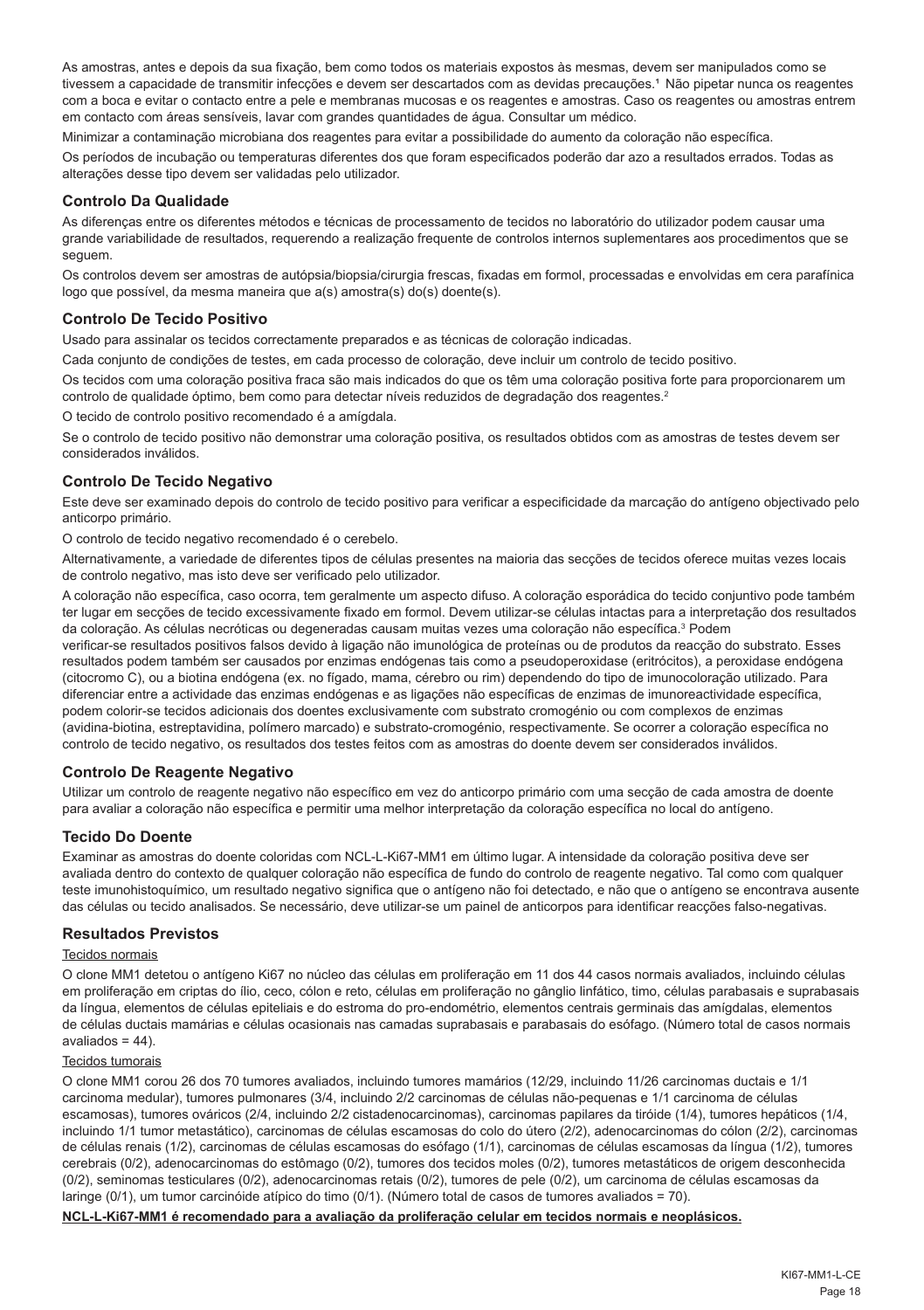# **Limitações Gerais**

A imunohistoquímica é um processo diagnóstico em múltiplas etapas que consta de: uma formação especializada na selecção dos reagentes apropriados, selecção, fixação e processamento de tecidos, preparação das lâminas de IHQ e interpretação dos resultados das colorações.

A coloração de tecidos depende do seu manuseamento e processamento antes da sua coloração. A fixação, congelação, descongelação, lavagem, secagem, aquecimento ou corte incorrectos das amostras, ou a sua contaminação com outros tecidos ou fluidos, podem produzir artefactos, retenção de anticorpos, ou resultados falso-negativos. Os resultados inconsistentes podem dever-se a variações nos métodos de fixação e envolvimento ou a irregularidades inerentes ao tecido.4

Uma contrastação excessiva ou incompleta pode comprometer a correcta interpretação dos resultados.

A interpretação clínica de qualquer coloração ou da sua ausência deve ser complementada por estudos morfológicos empregando os devidos controlos e deve ser avaliada por um patologista qualificado, dentro do contexto do historial clínico do doente e de outros testes de diagnóstico.

Os anticorpos da Leica Biosystems Newcastle Ltd destinam-se a serem utilizados, conforme indicado, em secções de tecido ou congeladas ou envolvidas em parafina, com requisitos de fixação específicos. Pode ocorrer uma expressão inesperada de antígeno, especialmente em neoplasmas. A interpretação clínica de qualquer secção de tecido colorido deverá incluir a análise morfológica e a avaliação de controlos apropriados.

#### **Bibliografia - Geral**

- 1. National Committee for Clinical Laboratory Standards (NCCLS). Protection of laboratory workers from infectious diseases transmitted by blood and tissue; proposed guideline. Villanova, P.A. 1991; 7(9). Order code M29-P.
- 2. Battifora H. Diagnostic uses of antibodies to keratins: a review and immunohistochemical comparison of seven monoclonal and three polyclonal antibodies. Progress in Surgical Pathology. 6:1–15. eds. Fenoglio-Preiser C, Wolff CM, Rilke F. Field & Wood, Inc., Philadelphia.
- 3. Nadji M, Morales AR. Immunoperoxidase, part I: the techniques and pitfalls. Laboratory Medicine. 1983; 14:767.
- 4. Omata M, Liew CT, Ashcavai M, Peters RL. Nonimmunologic binding of horseradish peroxidase to hepatitis B surface antigen: a possible source of error in immunohistochemistry. American Journal of Clinical Pathology. 1980; 73:626.
- 5. Corpechot C, Barbu V, Wendum D et al. Hepatocyte growth factor and c-met inhibition by hepatic cell hypoxia. A potential mechanism for liver regeneration failure in experimental cirrhosis. American Journal of Pathology.2002; 160(2):613–620.
- 6. Suzuki A, Masuda A, Nagata H et al. Mature dendritic cells make clusters with T-cells in the invasive margin of colorectal carcinoma. Journal of Pathology. 2002; 196:37–43.
- 7. Crosier M, Scott D, Wilson RG et al. High expression of the trefoil protein TFF1 in interval breast cancers. American Journal of Pathology. 2001; 159(1):215–221.
- 8. Noszczyk, B.H and S.T. Majewski. p63 expression during normal cutaneous wound healing in humans. Plastic and Reconstructive Surgery. 2001; 108:1242–1247.
- 9. Tweddle DA, Malcolm AJ, Cole M et al. p53 cellular localization and function in neuroblastoma. Evidence for defective G1 arrest despite WAF1 induction in MYCN-amplified cells. American Journal of Pathology. 2001; 158(6):2067–2077.
- 10.Fernández-Figueras MT, Puig L, Penín RM et al. Decreased immunoreactivity for cell-cycle regulator p27 Kip1 in Kaposi's sarcoma correlates with higher stage and extracutaneous involvement. Journal of Pathology. 2000; 191:387–393.
- 11.Cattoretti G and Fei Q. Application of the antigen retrieval technique in experimental pathology: from human to mouse. Antigen Retrieval Techniques. 2000; 165–179. Eds. Shi S-R, Gu J and Taylor CR. Eaton Publishing.
- 12.Ball LM, Lannon CL, Yhap M et al. PCNA bearing structures are retained in apoptotic phase of childhood ALL cell cycle. Advances in Experimental Medical Biology. 1999; 457(HD):289–296.
- 13.Ball LM, Pyesmany AF, Yhap M et al. Apoptosis corrected proliferation fraction in childhood ALL is related to karyotype. Advances in Experimental Medical Biology. 1999; 457(HD):297–303.
- 14.Pyesmany AF, Ball LM, Yhap M et al. Proliferation and apoptosis does not affect presenting white cell count in childhood ALL. Advances in Experimental Medical Biology. 1999; 457(HD):305–312.
- 15.Torp SH. Proliferative activity in human glioblastomas: evaluation of different Ki67 equivalent antibodies. Molecular Pathology 1997; 50(4): 198-200.
- 16.Mate JL, Ariza A, Aracil C et al. Cyclin D1 overexpression in non-small cell lung carcinoma: correlation with Ki67 labelling index and poor cytoplasmic differentiation. Journal of Pathology. 1996; 180:395–399.

# **Emendas Da Edição Anterior**

Concentração De Anticorpo.

# **Data De Emissão**

05 de Dezembro de 2018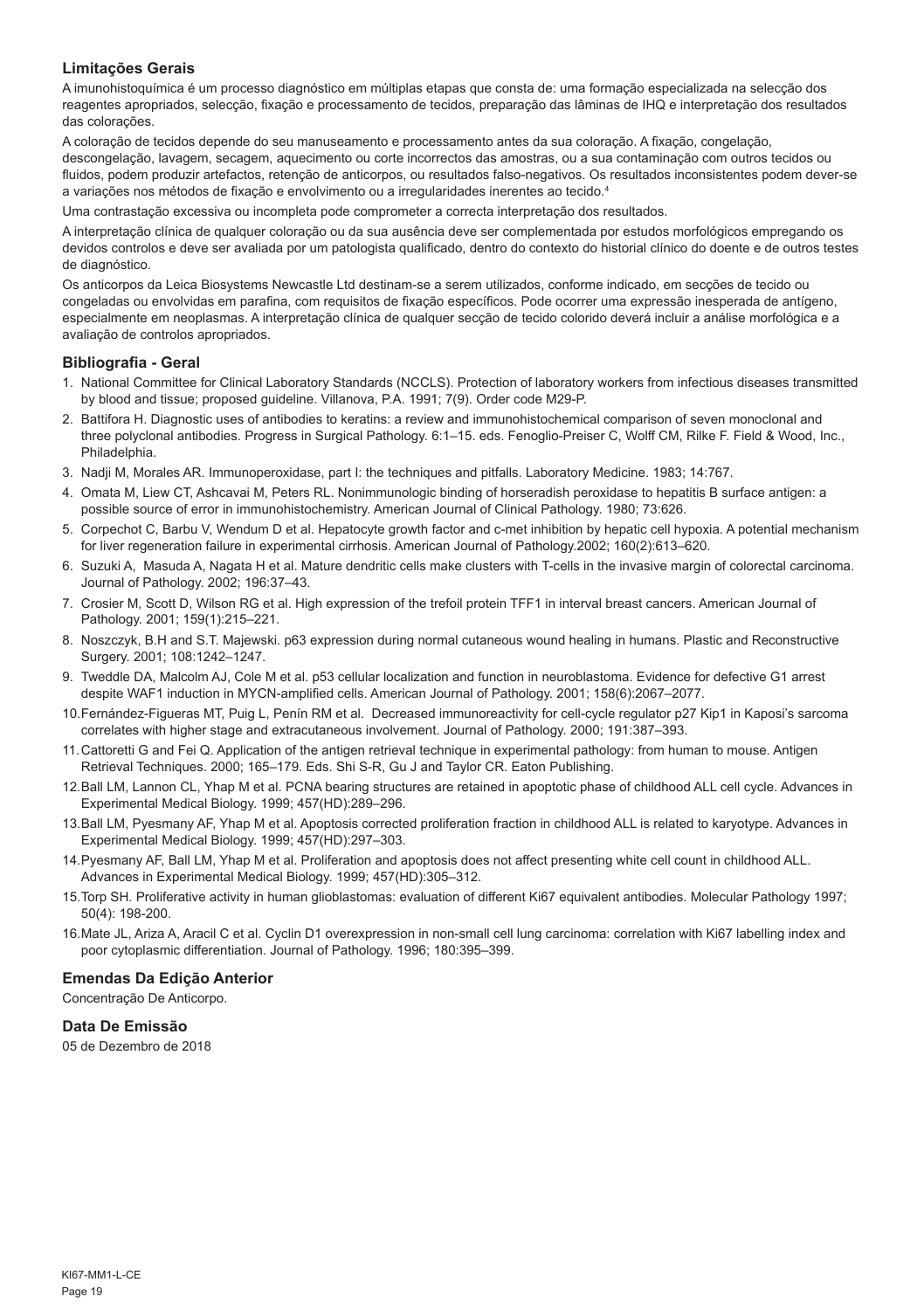# <span id="page-20-0"></span>**Novocastra™ Flytande Monoklonal Musantikropp Ki67 Antigen Produktkod: NCL-L-Ki67-MM1**

# **Avsedd Användning**

#### *För in vitro diagnostisk användning*.

NCL-L-Ki67-MM1 är avsedd för kvalitativ identifiering med ljusmikroskopi av Ki67 Antigen-molekyler i paraffinsnitt. Den kliniska tolkningen av all färgning eller dess frånvaro bör kompletteras med morfologiska undersökningar som använder korrekta kontroller och utvärderas av kvalificerad patolog inom ramen för patientens kliniska anamnes och andra diagnostiska tester.

# **Metodens Princip**

Immunhistokemiska (IHC) färgningstekniker tillåter visualisering av antigener genom sekvenstillämpning av en specifik antikropp till antigenet (primär antikropp), en sekundär antikropp till den primära antikroppen och ett enzymkomplex med ett kromogent substrat med inlagda tvättsteg. Den enzymatiska aktiveringen av kromogenet resulterar i en synlig reaktionsprodukt på antigenområdet. Proverna kan då kontrastfärgas och förses med täckglas. Resultaten tolkas med ljusmikroskop och bidrar till differentialdiagnosen av patofysiologiska processer som eventuellt kan associeras till ett särskilt antigen.

#### **Klon**

MM1

# **Immunogen**

Prokaryotiskt rekombinant fusionsprotein som motsvarar et 1086 bp Ki67 motifinnehållande cDNA-fragment.

# **Specificitet**

Humant Ki67 kärnantigen som uttrycks i alla ökande celler under sena G1-, S-, M- och G2-faser i cellcykeln. Korsreagerar med kärnantigen Ki67 från råtta och mus.

# **Reagensinnehåll**

NCL-L-Ki67-MM1 är en flytande supernatant från vävnadsodling som innehåller natriumazid som konserveringsmedel.

#### **Ig-klass**

IgG1

Se flaskans etikett för total specifik proteinkoncentration för satsen.

#### **Antikroppskoncentration**

Större än eller lika med 84 mg/l. Se flaskans etikett för specifik Ig-koncentration för satsen.

# **Rekommendationer Vid Användning**

Immunhistokemi på paraffinsnitt.

**Värmeinducerad epitopåtervinning (HIER):** Vänligen följ instruktionerna för användning i Novocastra Epitope Retrieval Solution pH 6. **Föreslagen spädning:** 1:200 i 30 minuter vid 25 °C. Detta är endast en riktlinje och användare bör själva fastställa den optimala bruksspädningen.

**Visualisering:** Vänligen följ instruktionerna för användning i Novolink™ Polymer Detection Systems. Om ytterligare produktinformation eller stöd behövs, kontakta då din lokala distributör eller Leica Biosystems regionalkontor, alternativt in på Leica Biosystems webbplats, www.LeicaBiosystems.com

Denna antikropps prestanda ska valideras när den används med andra manuella infärgningssystem eller automatiserade plattformar.

#### **Förvaring Och Stabilitet**

Förvara vid 2–8 °C. Frys ej. Återgå till 2–8 °C direkt efter användning. Använd ej efter det utgångsdatum som anges på flaskans etikett. Förvaringsförhållanden som skiljer sig från de ovannämnda måste kontrolleras av användaren.

# **Preparation Av Prov**

Rekommenderat fixeringsmedel för paraffininbäddade vävnadssnitt är 10% neutralbuffrat formalin.

# **Varningar Och Försiktighetsåtgärder**

Reagenset har förberetts från supernatanten av vävnadsodlingar. Eftersom det är en biologisk produkt bör skälig försiktighet iakttas vid hantering.

Detta reagens innehåller natriumazid. Materialsäkerhetsdatablad finns att få på begäran eller från www.LeicaBiosystems.com

För kassering av potentiellt toxiska komponenter hänvisas till nationella eller lokala bestämmelser.

Före och efter fixering bör prover och alla material som har varit utsatta för dem hanteras som om det finns risk för att de kan överföra infektioner och kasseras med iakttagande av försiktighet.<sup>1</sup> Pipettera aldrig reagenser med munnen och se till att huden och slemhinnorna inte kommer i kontakt med reagens och prover. Om reagens eller prover kommer i kontakt med känsliga områden, tvätta med rikliga mängder vatten. Rådgör med läkare.

Minimera mikrobisk kontaminering av reagens annars kan en ökning av ospecifik färgning ske.

Inkubationstider eller temperaturer som skiljer sig från dem som specificeras kan ge felaktiga resultat. Alla sådana förändringar måste kontrolleras av användaren.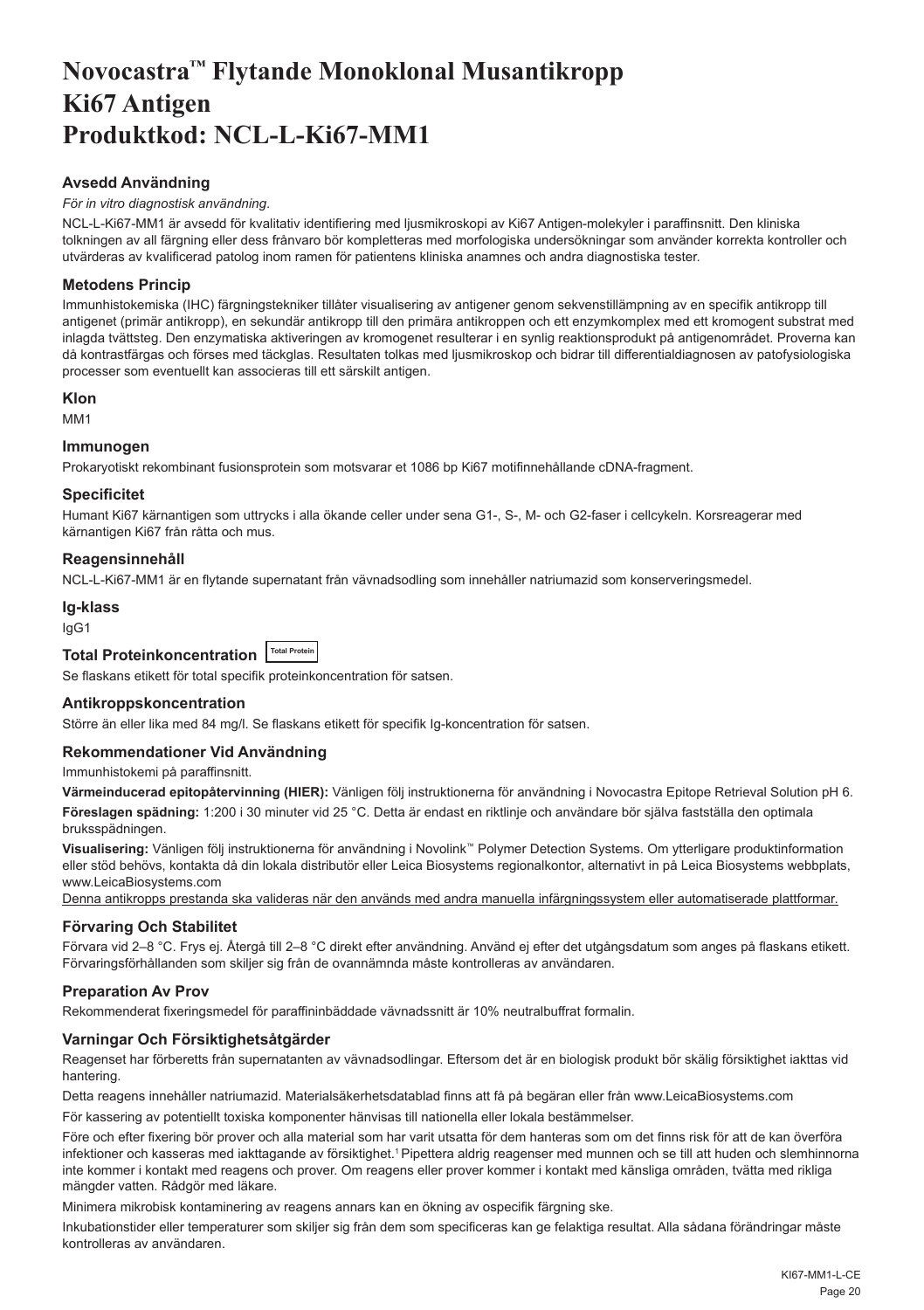# **Kvalitetskontroll**

Skillnader i vävnadsbehandling och tekniska metoder i användarens laboratorium kan ge stor variation i resultaten vilket kan göra det nödvändigt att genomföra regelbundna interna kontroller utöver följande metoder.

Kontroller bör vara färska obduktions-/biopsi-/kirurgiprover som snarast möjligt formalinfixeras, bearbetas och paraffininbäddas på samma sätt som patientprover.

# **Positiv Vävnadskontroll**

Används för att ange korrekt förberedda vävnader och rätt färgningstekniker.

En positiv vävnadskontroll bör ingå i varje uppsättning av testförhållanden vid varje färgningskörning.

En vävnad med svag positiv färgning är mer lämplig för optimal kvalitetskontroll och för att upptäcka låga nivåer av reagensdegradering än en vävnad med stark positiv färgning.<sup>2</sup>

Tonsill rekommenderas som positiv kontrollvävnad.

Om den positiva vävnadskontrollen inte uppvisar positiv färgning bör resultat med testproverna anses vara ogiltiga.

# **Negativ Vävnadskontroll**

Bör undersökas efter den positiva vävnadskontrollen för att fastställa specificiteten för märkningen av målantigenet med den primära antikroppen.

Lillhjärnan rekommenderades som negativ kontrollvävnad.

Alternativt ger ofta en mängd olika celltyper som finns i de flesta vävnadssnitt negativa kontrollområden men detta bör kontrolleras av användaren.

Ospecifik färgning, om det förekommer, har ofta ett diffust utseende. Sporadisk färgning av bindväv kan också observeras i snitt från överflödigt formalinfixerade vävnader. Använd intakta celler för tolkning av färgningsresultat. Nekrotiska eller degenererade celler färgar ofta ospecifikt.3 Falskt positiva resultat kan uppstå p.g.a. icke-immunologisk bindning av proteiner eller substratreaktionsprodukter. De kan också orsakas av endogena enzymer som pseudoperoxidas (erytrocyter), endogent peroxidas (cytokrom C) eller endogent biotin (t.ex. lever, bröst, hjärna, njure) beroende på typ av immunfärgning som används. För att skilja endogen enzymaktivitet eller ospecifik enzymbindning från specifik immunreaktivitet kan ytterligare patientvävnader färgas exklusivt med respektive substratkromogen eller enzymkomplex (avidin-biotin, streptavidin, märkt polymer) och substrat-kromogen. Om specifik färgning sker i den negativa vävnadskontrollen bör resultat med patientprover anses vara ogiltiga.

# **Negativ Reagenskontroll**

Använd en ospecifik negativ reagenskontroll istället för den primära antikroppen med ett snitt från varje patientprov för att utvärdera ospecifik färgning och tillåta bättre tolkning av specifik färgning på antigenområdet.

# **Patientvävnad**

Undersök patientprover färgade med NCL-L-Ki67-MM1 sist. Positiv färgningsintensitet bör utvärderas inom ramen för all ospecifik bakgrundsfärgning av den negativa reagenskontrollen. Som vid alla immunhistokemiska tester betyder ett negativt resultat att antigenet inte upptäcktes och inte att det inte förekom i de analyserade cellerna/vävnaderna. Använd vid behov en antikroppspanel för att identifiera falskt negativa reaktioner.

# **Förväntade Resultat**

# Normal vävnad

Klonen MM1 detekterade Ki67-antigenen i kärna från framväxande celler i 11/44 utvärderade normalfall, inklusive celler som förökar sig i kryptor från ileum, blindtarm, kolon och rektum, framväxande celler från lymfkörtel, thymus, para- och suprabasala celler från tunga, epiteliala celler och stromacellselement från pro-endometrium, groddcentrumselement från tonsill, duktala cellelement från bröst och enstaka celler i supra- och parabasala lager från matstrupe. (Totalt antal normala fall som utvärderats = 44).

# Tumörvävnader

Klonen MM1 färgade 26/70 utvärderade tumörer, däribland brösttumörer (12/29, inklusive 11/26 duktala karcinom och 1/1 medullära karcinom), lungtumörer (3/4, inklusive 2/2 icke småcelliga karcinom och 1/1 skivepitelskarcinom), ovariala tumörer (2/4, inklusive 2/2 cystadenokarcinom), papillära sköldkörtelkarcinom (1/4), levertumörer (1/4, inklusive 1/1 metastatiska karcinom), skivepitelskarcinom från livmoderhals (2 / 2), kolon-adenokarcinom (2/2), njurcellskarcinom (1/2), skivepitelskarcinom från matstrupe (1/1), skivepitelskarcinom från tunga (1/2), hjärntumörer (0 / 2), adenokarcinom från magsäck (0/2), tumörer från mjuk vävnad (0/2), metastatiska tumörer av okänt ursprung (0/2), testikulära seminom (0/2), adenokarcinom från rektum (0/2), hudtumörer (0/2), ett skivepitelskarcinom från struphuvud (0/1), en atypisk karcinoid tumör från thymus (0/1). (Totalt antal fall av tumörer som utvärderats = 70).

#### **NCL-L-Ki67-MM1 rekommenderas för bedömning av cellframväxt i normala och neoplastiska vävnader.**

# **Allmänna Begränsningar**

Immunhistokemi är en diagnostisk process i flera steg som kräver specialiserad utbildning i urvalet av lämpliga reagens, val av vävnad, fixering och bearbetning, förberedelse av IHC-objektglaset samt tolkning av färgningsresultaten.

Vävnadsfärgning påverkas av hantering och bearbetning av vävnaden före färgningen. Felaktig fixering, nedfrysning, upptining, tvättning, torkning, uppvärmning, snittning eller kontaminering av andra vävnader eller vätskor kan framställa artefakter, infångande av antikroppar eller falskt negativa resultat. Motsägelsefulla resultat kan bero på variationer av fixerings- och inbäddningsmetoder eller på naturliga oregelbundenheter i vävnaden.4

Överflödig eller ofullständig kontrastfägning kan försvåra en korrekt tolkning av resultatet.

Den kliniska tolkningen av all färgning eller dess frånvaro bör kompletteras med morfologiska undersökningar som använder korrekta kontroller och utvärderas av kvalificerad patolog inom ramen för patientens kliniska anamnes och andra diagnostiska tester.

Antikroppar från Leica Biosystems Newcastle Ltd är till för användning så som anges på antingen frysta eller paraffininbäddade snitt med specifika fixeringskrav. Oväntat antigenuttryck kan ske, speciellt i neoplasmer. Morfologisk analys och utvärdering av lämpliga kontroller måste ingå i den kliniska tolkningen av alla färgade vävnadssnitt.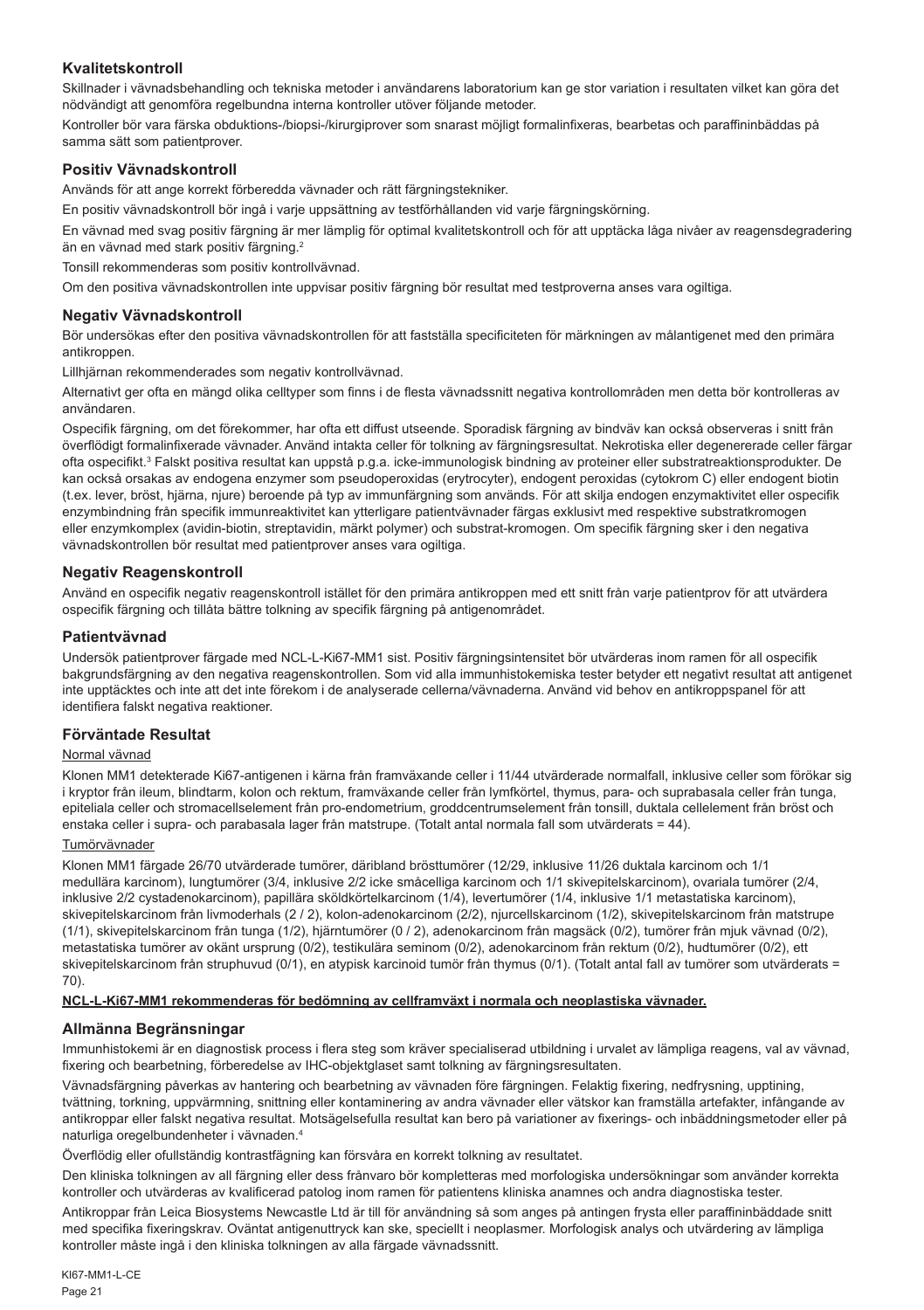# **Bibliografi - Allmän**

- 1. National Committee for Clinical Laboratory Standards (NCCLS). Protection of laboratory workers from infectious diseases transmitted by blood and tissue; proposed guideline. Villanova, P.A. 1991; 7(9). Order code M29-P.
- 2. Battifora H. Diagnostic uses of antibodies to keratins: a review and immunohistochemical comparison of seven monoclonal and three polyclonal antibodies. Progress in Surgical Pathology. 6:1–15. eds. Fenoglio-Preiser C, Wolff CM, Rilke F. Field & Wood, Inc., Philadelphia.
- 3. Nadji M, Morales AR. Immunoperoxidase, part I: the techniques and its pitfalls. Laboratory Medicine. 1983; 14:767.
- 4. Omata M, Liew CT, Ashcavai M, Peters RL. Nonimmunologic binding of horseradish peroxidase to hepatitis B surface antigen: a possible source of error in immunohistochemistry. American Journal of Clinical Pathology. 1980; 73:626.
- 5. Corpechot C, Barbu V, Wendum D et al. Hepatocyte growth factor and c-met inhibition by hepatic cell hypoxia. A potential mechanism for liver regeneration failure in experimental cirrhosis. American Journal of Pathology.2002; 160(2):613–620.
- 6. Suzuki A, Masuda A, Nagata H et al. Mature dendritic cells make clusters with T-cells in the invasive margin of colorectal carcinoma. Journal of Pathology. 2002; 196:37–43.
- 7. Crosier M, Scott D, Wilson RG et al. High expression of the trefoil protein TFF1 in interval breast cancers. American Journal of Pathology. 2001; 159(1):215–221.
- 8. Noszczyk, B.H and S.T. Majewski. p63 expression during normal cutaneous wound healing in humans. Plastic and Reconstructive Surgery. 2001; 108:1242–1247.
- 9. Tweddle DA, Malcolm AJ, Cole M et al. p53 cellular localization and function in neuroblastoma. Evidence for defective G1 arrest despite WAF1 induction in MYCN-amplified cells. American Journal of Pathology. 2001; 158(6):2067–2077.
- 10.Fernández-Figueras MT, Puig L, Penín RM et al. Decreased immunoreactivity for cell-cycle regulator p27 Kip1 in Kaposi's sarcoma correlates with higher stage and extracutaneous involvement. Journal of Pathology. 2000; 191:387–393.
- 11.Cattoretti G and Fei Q. Application of the antigen retrieval technique in experimental pathology: from human to mouse. Antigen Retrieval Techniques. 2000; 165–179. Eds. Shi S-R, Gu J and Taylor CR. Eaton Publishing.
- 12.Ball LM, Lannon CL, Yhap M et al. PCNA bearing structures are retained in apoptotic phase of childhood ALL cell cycle. Advances in Experimental Medical Biology. 1999; 457(HD):289–296.
- 13.Ball LM, Pyesmany AF, Yhap M et al. Apoptosis corrected proliferation fraction in childhood ALL is related to karyotype. Advances in Experimental Medical Biology. 1999; 457(HD):297–303.
- 14.Pyesmany AF, Ball LM, Yhap M et al. Proliferation and apoptosis does not affect presenting white cell count in childhood ALL. Advances in Experimental Medical Biology. 1999; 457(HD):305–312.
- 15.Torp SH. Proliferative activity in human glioblastomas: evaluation of different Ki67 equivalent antibodies. Molecular Pathology 1997; 50(4): 198-200.
- 16.Mate JL, Ariza A, Aracil C et al. Cyclin D1 overexpression in non-small cell lung carcinoma: correlation with Ki67 labelling index and poor cytoplasmic differentiation. Journal of Pathology. 1996; 180:395–399.

# **Rättelser Av Tidigare Utgivning**

Antikroppskoncentration.

# **Utgivningsdatum**

05 december 2018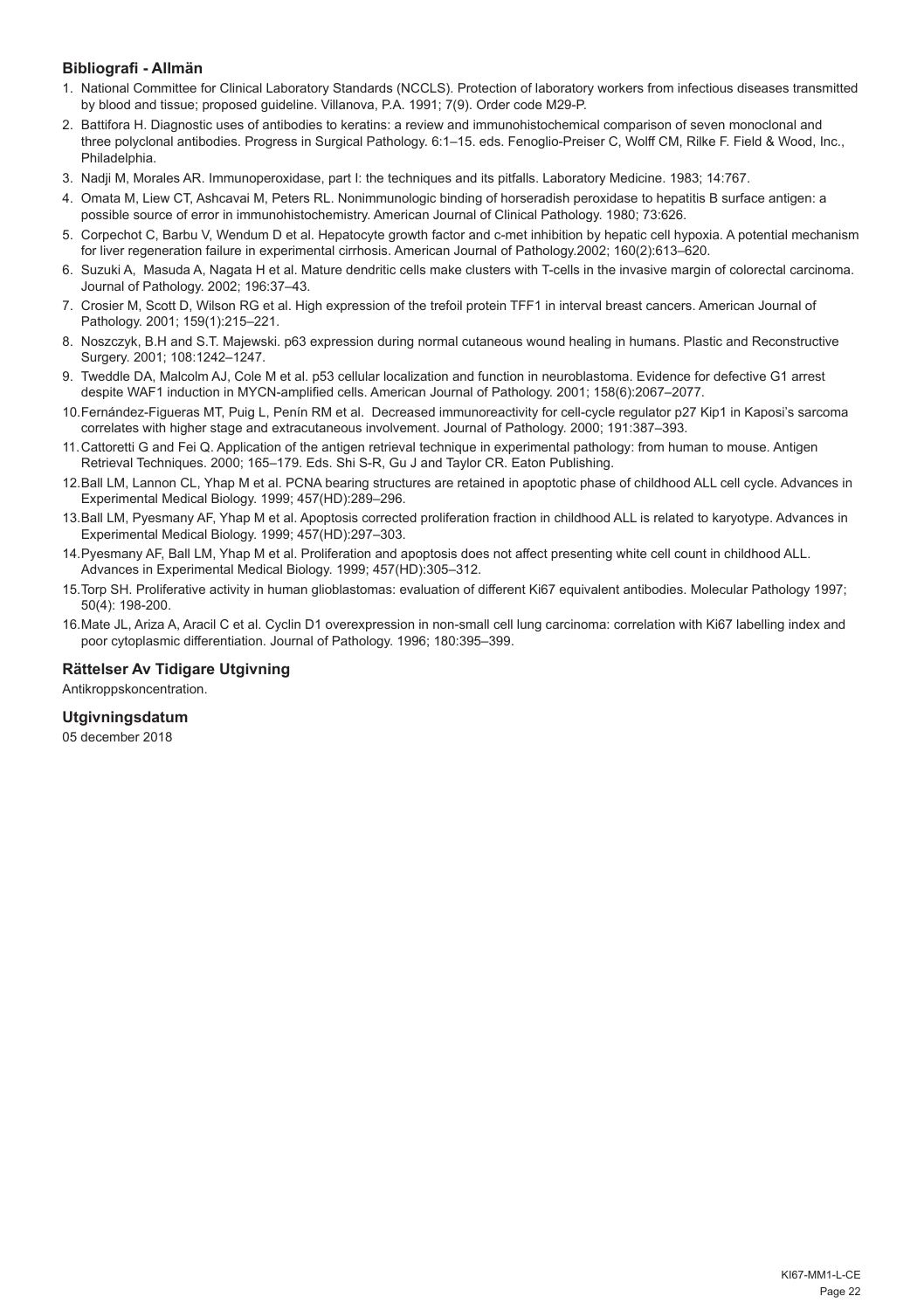# <span id="page-23-0"></span>**Novocastra™ Υγρό Μονοκλωνικό Αντίσωμα Ποντικού Ki67 Antigen Κωδικός είδους: NCL-L-Ki67-MM1**

# **Χρήση Για Την Οποία Προορίζεται**

# *Για in vitro διαγνωστική χρήση*.

Το NCL-L-Ki67-MM1 προορίζεται για την ποιοτική ταυτοποίηση με μικροσκοπία φωτός της ανθρώπινης Μόρια Ki67 Antigen σε τομές<br>παραφίνης. Η κλινική ερμηνεία οποιασδήποτε χρώσης ή της απουσίας της θα πρέπει να συμπληρώνεται με που χρησιμοποιούν σωστούς μάρτυρες και θα πρέπει να αξιολογείται στα πλαίσια του κλινικού ιστορικού του ασθενούς και άλλων διαγνωστικών εξετάσεων από ειδικευμένο παθολογοανατόμο.

# **Αρχή Της Διαδικασίας**

Οι τεχνικές ανοσοϊστοχημικής (IHC) χρώσης επιτρέπουν την οπτικοποίηση των αντιγόνων μέσω της διαδοχικής εφαρμογής ενός ειδικού αντισώματος στο αντιγόνο (πρωτοταγές αντίσωμα), ενός δευτεροταγούς αντισώματος στο πρωτοταγές αντίσωμα και ενός ενζυμικού συμπλόκου με χρωμογόνο υπόστρωμα με παρεμβαλλόμενα βήματα πλύσης. Η ενζυμική ενεργοποίηση του χρωμογόνου έχει ως αποτέλεσμα το σχηματισμό ενός ορατού προϊόντος αντίδρασης στη θέση του αντιγόνου. Το δείγμα μπορεί κατόπιν να υποβληθεί σε αντίχρωση και να καλυφθεί με καλυπτρίδα. Τα αποτελέσματα ερμηνεύονται με χρήση μικροσκοπίου φωτός και βοηθούν στη διαφορική διάγνωση παθοφυσιολογικών εξεργασιών, οι οποίες ενδέχεται ή όχι να σχετίζονται με ένα συγκεκριμένο αντιγόνο.

# **Κλώνος**

M<sub>M1</sub>

# **Ανοσογόνο**

Προκαρυωτική ανασυνδυασμένη πρωτεΐνη σύντηξης, η οποία αντιστοιχεί σε θραύσμα συμπληρωματικού DNA που περιέχει το μοτίβο Ki67 1086 bp.

# **Ειδικότητα**

Ανθρώπινο πυρηνικό αντιγόνο Ki67 εκφρασμένο σε όλα τα πολλαπλασιαζόμενα κύτταρα κατά τη διάρκεια των όψιμων φάσεων G1, S, M και G2 του κυτταρικού κύκλου.

# **Σύνθεση Αντιδραστηρίου**

Το NCL-L-Ki67-MM1 είναι ένα υγρό υπερκείμενο ιστοκαλλιέργειας που περιέχει αζίδιο του νατρίου ως συντηρητικό.

# **Τάξη Ig** IgG1

#### **Ολική Συγκέντρωση Πρωτεΐνης Total Protein**

Για την ολική συγκέντρωση πρωτεΐνης που είναι ειδική για την εκάστοτε παρτίδα, ανατρέξτε στην ετικέτα του φιαλιδίου.

# **Συγκέντρωση Αντισώματος**

Μεγαλύτερη ή ίση με 84 mg/L. Για τη συγκέντρωση Ig που είναι ειδική για την εκάστοτε παρτίδα, ανατρέξτε στην ετικέτα του φιαλιδίου.

# **Συστάσεις Για Τη Χρήση**

Ανοσοϊστοχημεία σε παρασκευάσματα παραφίνης.

**Ανάκτηση Επίτοπου με Θερμική Επαγωγή (HIER):** Παρακαλούμε ακολουθήστε τις οδηγίες για τη χρήση στο Novocastra Epitope Retrieval Solution pH 6.

**Προτεινόμενη διάλυση:** 1:200 επί 30 λεπτά σε 25 °C. Παρέχεται ως οδηγός και οι χρήστε θα πρέπει να καθορίζουν τις δικές τους διαλύσεις εργασίας.

**Απεικόνιση:** Παρακαλούμε ακολουθήστε τις οδηγίες χρήσης στο Novolink™ Polymer Detection Systems. Για περισσότερες πληροφορίες για το προϊόν ή για υποστήριξη, επικοινωνήστε με τον τοπικό διανομέα ή το περιφερειακό γραφείο της Leica Biosystems ή εναλλακτικά επισκεφθείτε τον ιστότοπο της Leica Biosystems, www.LeicaBiosystems.com

Η απόδοση του συγκεκριμένου αντισώματος θα πρέπει να επικυρωθεί όταν χρησιμοποιηθεί μαζί με άλλα μη αυτόματα συστήματα χρώσης ή αυτοματοποιημένες πλατφόρμες.

# **Φύλαξη Και Σταθερότητα**

Φυλάσσετε στους 2–8 °C. Μην καταψύχετε. Επαναφέρετε στους 2–8 °C αμέσως μετά τη χρήση. Μη χρησιμοποιείτε μετά την ημερομηνία λήξης που αναγράφεται στην ετικέτα του φιαλιδίου. Τυχόν συνθήκες φύλαξης διαφορετικές από εκείνες που καθορίζονται παραπάνω πρέπει να επαληθεύονται από το χρήστη.

# **Παρασκευή Δείγματος**

Το συνιστώμενο μονιμοποιητικό είναι ουδέτερο ρυθμιστικό διάλυμα φορμόλης 10% για τομές ιστού εγκλεισμένες σε παραφίνη.

# **Προειδοποιήσεις Και Προφυλάξεις**

Το αντιδραστήριο αυτό έχει παρασκευαστεί από το υπερκείμενο κυτταροκαλλιέργειας. Επειδή είναι βιολογικό προϊόν, θα πρέπει να δίνεται εύλογη προσοχή κατά το χειρισμό του.

Αυτό το αντιδραστήριο περιέχει αζίδιο του νατρίου. Δελτίο δεδομένων ασφαλείας υλικού διατίθεται κατόπιν αιτήματος ή από τη διεύθυνση www.LeicaBiosystems.com

Συμβουλευτείτε τους ομοσπονδιακούς, πολιτειακούς ή τοπικούς κανονισμούς για απόρριψη τυχόν δυνητικώς τοξικών συστατικών. Ο χειρισμός δειγμάτων, πριν και μετά τη μονιμοποίηση, καθώς και όλων των υλικών που έχουν εκτεθεί σε αυτά, θα πρέπει να γίνεται ως εάν ήταν δυνητικά μετάδοσης λοίμωξης και η απόρριψή τους να πραγματοποιείται λαμβάνοντας τις σωστές προφυλάξεις.<sup>1</sup>Μην αναρροφάτε ποτέ με πιπέτα αντιδραστήρια με το στόμα και αποφύγετε την επαφή του δέρματος και των βλεννογόνων με αντιδραστήρια και δείγματα. Εάν τα αντιδραστήρια ή τα δείγματα έλθουν σε επαφή με ευαίσθητες περιοχές, πλύνετε με άφθονες ποσότητες νερού. Ζητήστε τη συμβουλή ιατρού.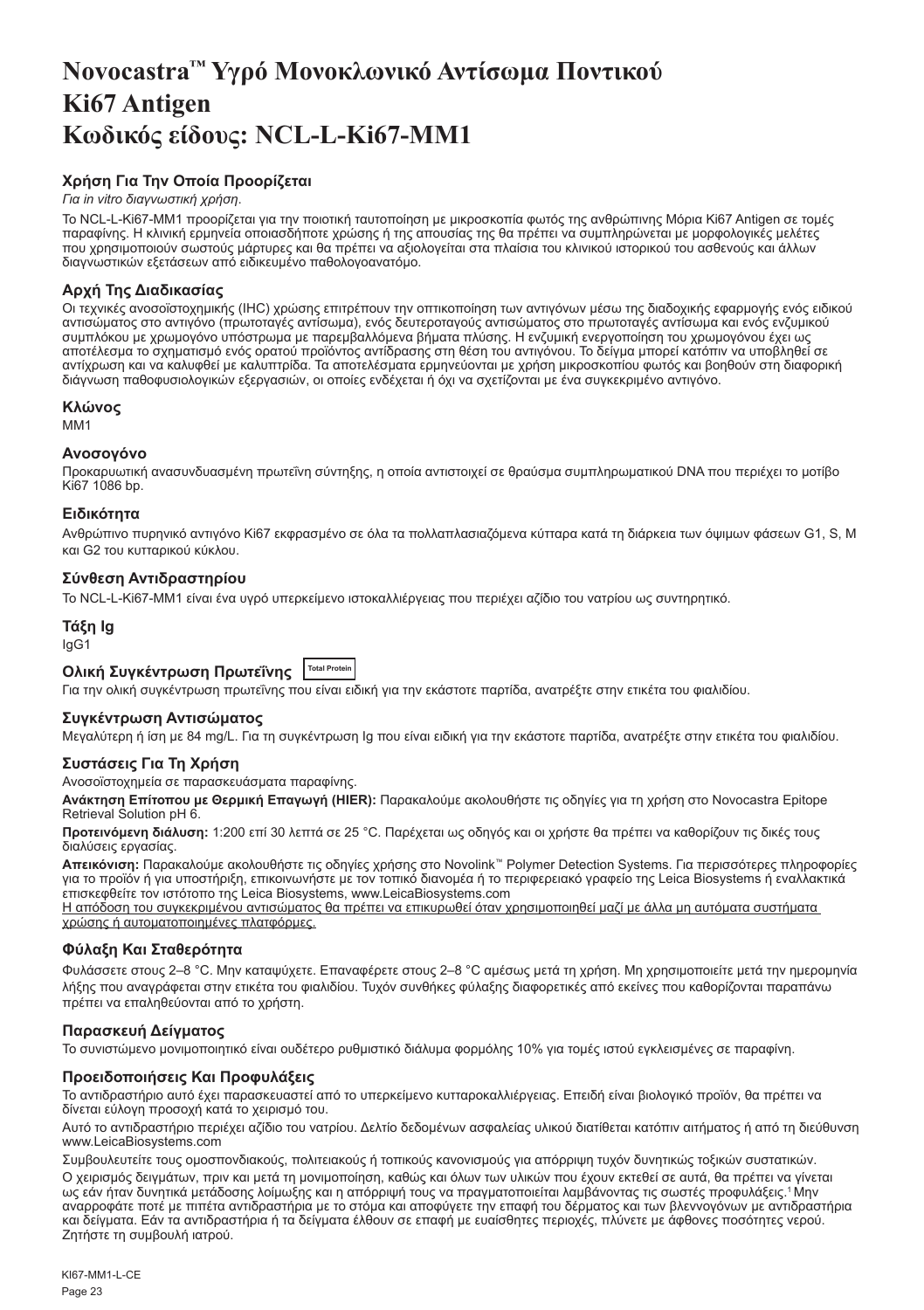Ελαχιστοποιήστε τη μικροβιακή μόλυνση των αντιδραστηρίων, διότι ενδέχεται να συμβεί αύξηση μη ειδικής χρώσης. Χρόνοι ή θερμοκρασίες επώασης διαφορετικές από εκείνες που καθορίζονται ενδέχεται να δώσουν εσφαλμένα αποτελέσματα. Τυχόν τέτοιες μεταβολές πρέπει να επικυρώνονται από το χρήστη.

# **Ποιοτικός Έλεγχος**

Τυχόν διαφορές στην επεξεργασία των ιστών και τις τεχνικές διαδικασίες στο εργαστήριο του χρήστη ενδέχεται να προκαλέσουν σημαντική μεταβλητότητα στα αποτελέσματα, καθιστώντας αναγκαία την τακτική εκτέλεση εσωτερικών ελέγχων επιπλέον των ακόλουθων διαδικασιών.

Οι μάρτυρες θα πρέπει να είναι φρέσκα δείγματα νεκροψίας/βιοψίας/χειρουργικά δείγματα, τα οποία είναι μονιμοποιημένα σε φορμόλη, επεξεργασμένα και εγκλεισμένα σε κηρό παραφίνης, το συντομότερο δυνατό με τον ίδιο τρόπο με το(α) δείγμα(τα) του ασθενούς.

# **Θετικός Μάρτυρας Ιστού**

Χρησιμοποιείται για να υποδεικνύει σωστά παρασκευασμένους ιστούς και σωστές τεχνικές χρώσης.

Θα πρέπει να περιλαμβάνεται ένας θετικός μάρτυρας ιστού για κάθε σύνολο συνθηκών εξέτασης σε κάθε εκτέλεση χρώσης.

Ένας ιστός με ασθενή θετική χρώση είναι πιο κατάλληλος από έναν ιστό με ισχυρή θετική χρώση για βέλτιστο έλεγχο ποιότητας και για την ανίχνευση πολύ μικρών επιπέδων τυχόν αποδόμησης των αντιδραστηρίων.<sup>2</sup>

Συνιστώμενος ιστός θετικού μάρτυρα είναι η αμυγδαλή.

Εάν ο θετικός μάρτυρας ιστού δεν παρουσιάζει θετική χρώση, τα αποτελέσματα με τα δείγματα της εξέτασης θα πρέπει να θεωρούνται άκυρα.

# **Αρνητικός Μάρτυρας Ιστού**

Θα πρέπει να εξετάζεται μετά τον θετικό μάρτυρα ιστού για την επαλήθευση της ειδικότητας της επισήμανσης του αντιγόνου-στόχου από το πρωτοταγές αντίσωμα.

Συνιστώμενος ιστός αρνητικού μάρτυρα είναι η παρεγκεφαλίδα.

Εναλλακτικά, η ποικιλία διαφόρων κυτταρικών τύπων που υπάρχουν στις περισσότερες τομές ιστών παρέχει συχνά θέσεις αρνητικού μάρτυρα, αλλά αυτό πρέπει να επαληθεύεται από το χρήστη.

Μη ειδική χρώση, εάν υπάρχει, έχει συνήθως διάχυτη εμφάνιση. Ενδέχεται επίσης να παρατηρηθεί σποραδική χρώση του συνδετικού ιστού σε τομές από ιστούς που έχουν μονιμοποιηθεί με υπερβολική ποσότητα φορμόλης. Χρησιμοποιείτε άθικτα κύτταρα για την<br>ερμηνεία των αποτελεσμάτων της χρώσης. Νεκρωτικά ή εκφυλισμένα κύτταρα παρουσιάζουν συχνά μη ειδική παρατηρηθούν ψευδώς θετικά αποτελέσματα λόγω μη ανοσολογικής δέσμευσης των πρωτεϊνών ή των προϊόντων αντίδρασης του υποστρώματος. Ενδέχεται επίσης να προκληθούν από ενδογενή ένζυμα, όπως η ψευδοϋπεροξειδάση (ερυθροκύτταρα), η ενδογενής<br>υπεροξειδάση (κυτόχρωμα C) ή η ενδογενής βιοτίνη (π.χ. ήπαρ, μαστός, εγκέφαλος, νεφρός) ανάλογα με το χρησιμοποιείται. Για τη διαφοροποίηση της ενδογενούς ενζυμικής δραστικότητας ή της μη ειδικής δέσμευσης των ενζύμων από ειδική ανοσοαντιδραστικότητα, είναι δυνατό να χρωματιστούν αποκλειστικά επιπλέον ιστοί ασθενών με χρωμογόνο υποστρώματος ή ενζυμικά σύμπλοκα (αβιδίνη-βιοτίνη, στρεπταβιδίνη, σημασμένο πολυμερές) και υπόστρωμα-χρωμογόνο, αντίστοιχα. Εάν παρουσιαστεί ειδική χρώση στον αρνητικό μάρτυρα ιστού, τα αποτελέσματα με τα δείγματα ασθενούς θα πρέπει να θεωρούνται άκυρα.

# **Αρνητικός Μάρτυρας Αντιδραστηρίου**

Χρησιμοποιείτε έναν μη ειδικό αρνητικό μάρτυρα αντιδραστηρίου αντί του πρωτοταγούς αντισώματος με μια τομή κάθε δείγματος<br>ασθενούς για την αξιολόγηση μη ειδικής χρώσης και για να επιτρέπεται καλύτερη ερμηνεία της ειδικής

# **Ιστός Ασθενούς**

Εξετάστε τελευταία τα δείγματα ασθενούς που έχουν χρωματιστεί με το NCL-L-Ki67-MM1. Η ένταση της θετικής χρώσης θα πρέπει να εκτιμάται στα πλαίσια τυχόν μη ειδικής χρώσης υποβάθρου του αρνητικού μάρτυρα αντιδραστηρίου. Όπως συμβαίνει με οποιαδήποτε ανοσοϊστοχημική εξέταση, ένα αρνητικό αποτέλεσμα σημαίνει ότι το αντιγόνο δεν ανιχνεύτηκε, όχι ότι το αντιγόνο δεν υπήρχε στα κύτταρα/στον ιστό που εξετάστηκε. Εάν είναι απαραίτητο, χρησιμοποιήστε μια σειρά αντισωμάτων για την αναγνώριση ψευδώς αρνητικών αντιδράσεων.

# **Αναμενόμενα Αποτελέσματα**

#### Φυσιολογικοί ιστοί

Ο κλώνος MM1 ανίχνευσε το αντιγόνο Ki67 στον πυρήνα των πολλαπλασιαζόμενων κυττάρων σε 11/44 φυσιολογικά δείγματα προς αξιολόγηση, στα οποία περιλαμβάνονταν πολλαπλασιαζόμενα κύτταρα εντός των κρυπτών του ειλεού, του τυφλού, του κόλου και του ορθού, πολλαπλασιαζόμενα κύτταρα εντός του λεμφογαγγλίου, του θυμού αδένα, παραβασικά και ακανθωτά κύτταρα της γλώσσας, επιθηλιακά και στρωματικά κυτταρικά στοιχεία του προμητρίου και του ενδομητρίου, στοιχεία στα βλαστικά κέντρα της αμυγδαλής, στοιχεία των πορογενών κυττάρων του μαστού και περιστασιακά κύτταρα στις ακανθωτές και τις παραβασικές στοιβάδες του οισοφάγου (Συνολικός αριθμός φυσιολογικών δειγμάτων που αξιολογήθηκαν = 44).

# Καρκινικοί ιστοί

Ο κλώνος MM1 χρωμάτισε 26/70 όγκους προς αξιολόγηση, στους οποίους περιλαμβάνονταν όγκοι του μαστού (12/29, μεταξύ των οποίων 11/26 πορογενή καρκινώματα και 1/1 μυελοειδές καρκίνωμα), όγκοι του πνεύμονα (3/4, μεταξύ των οποίων 2/2 μη μικροκυτταρικό καρκίνωμα και 1/1 καρκίνωμα εκ πλακωδών κυττάρων), όγκοι των ωοθηκών (2/4, μεταξύ των οποίων 2/2 κυσταδενοκαρκινώματα), θηλώδη καρκινώματα του θυρεοειδούς (1/4), όγκοι του ήπατος (1/4, μεταξύ των οποίων 1/1 μεταστατικά καρκινώματα), καρκινώματα εκ πλακωδών κυττάρων του τραχήλου (2/2), αδενοκαρκινώματα του παχέος εντέρου (2/2), νεφροκυτταρικά καρκινώματα (1/2), καρκινώματα εκ πλακωδών κυττάρων του οισοφάγου (1/1), καρκινώματα εκ πλακωδών κυττάρων της γλώσσας (1/2), όγκοι του εγκεφάλου (0/2), αδενοκαρκινώματα του στομάχου (0/2), όγκοι μαλακών μορίων (0/2), μεταστατικοί όγκοι αγνώστου προέλευσης (0/2), σεμινώματα των όρχεων (0/2), αδενοκαρκινώματα του ορθού (0/2), όγκοι του δέρματος (0/2), ένα καρκίνωμα εκ πλακωδών κυττάρων του λάρυγγα (0/1), ένας άτυπος καρκινοειδής όγκος του θύμου αδένα (0/1). (Συνολικός αριθμός όγκων που αξιολογήθηκαν = 70).

#### **Το NCL-L-Ki67-MM1 συνιστάται για την εκτίμηση του κυτταρικού πολλαπλασιασμού σε φυσιολογικούς και νεοπλασματικούς ιστούς.**

# **Γενικοί Περιορισμοί**

Η ανοσοϊστοχημεία είναι μια διαγνωστική διεργασία πολλαπλών βημάτων, η οποία αποτελείται από ειδικευμένη εκπαίδευση στην επιλογή των κατάλληλων αντιδραστηρίων, επιλογή ιστού, μονιμοποίηση και επεξεργασία, προετοιμασία της πλάκας IHC και ερμηνεία των αποτελεσμάτων της χρώσης.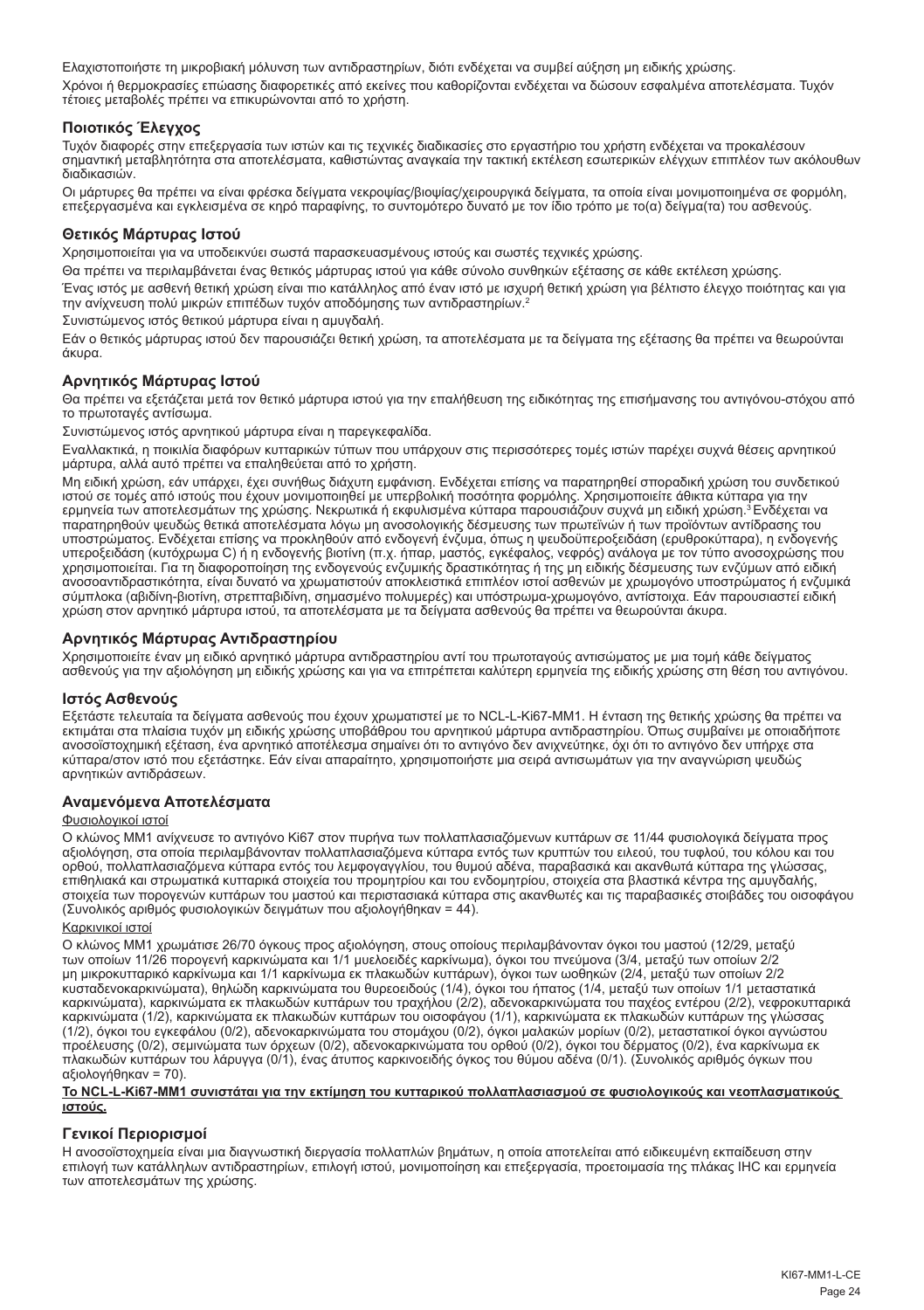Η χρώση του ιστού εξαρτάται από το χειρισμό και την επεξεργασία του ιστού πριν από τη χρώση. Τυχόν εσφαλμένη μονιμοποίηση, κατάψυξη, απόψυξη, πλύση, στέγνωμα, θέρμανση, τομή ή μόλυνση με άλλους ιστούς ή υγρά ενδέχεται να παράγει μορφώματα, παγίδευση αντισώματος ή ψευδώς αρνητικά αποτελέσματα. Τυχόν ασυνεπή αποτελέσματα ενδέχεται να οφείλονται σε παραλλαγές των μεθόδων μονιμοποίησης και εγκλεισμού ή σε εγγενείς ανωμαλίες εντός του ιστού.4

Τυχόν υπερβολική ή ατελής αντίχρωση ενδέχεται να διακυβεύσει τη σωστή ερμηνεία των αποτελεσμάτων.

Η κλινική ερμηνεία οποιασδήποτε χρώσης ή της απουσίας της θα πρέπει να συμπληρώνεται με μορφολογικές μελέτες που χρησιμοποιούν σωστούς μάρτυρες και θα πρέπει να αξιολογείται στα πλαίσια του κλινικού ιστορικού του ασθενούς και άλλων διαγνωστικών εξετάσεων από ειδικευμένο παθολογοανατόμο.

Τα αντισώματα που παρέχονται από την Leica Biosystems Newcastle Ltd προορίζονται για χρήση, όπως υποδεικνύεται, είτε<br>σε κατεψυγμένες είτε σε εγκλεισμένες σε παραφίνη τομές, με ειδικές απαιτήσεις μονιμοποίησης. Ενδέχεται ν αναμενόμενη έκφραση αντιγόνου, ειδικά σε νεοπλάσματα. Η κλινική ερμηνεία οποιασδήποτε χρωματισμένης τομής ιστού πρέπει να περιλαμβάνει μορφολογική ανάλυση και την αξιολόγηση των κατάλληλων μαρτύρων.

# **Βιβλιογραφία - Γενική**

- 1. National Committee for Clinical Laboratory Standards (NCCLS). Protection of laboratory workers from infectious diseases transmitted by blood and tissue; proposed guideline. Villanova, P.A. 1991; 7(9). Order code M29-P.
- 2. Battifora H. Diagnostic uses of antibodies to keratins: a review and immunohistochemical comparison of seven monoclonal and three polyclonal antibodies. Progress in Surgical Pathology. 6:1–15. eds. Fenoglio-Preiser C, Wolff CM, Rilke F. Field & Wood, Inc., Philadelphia.
- 3. Nadji M, Morales AR. Immunoperoxidase, part I: the techniques and pitfalls. Laboratory Medicine. 1983; 14:767.
- 4. Omata M, Liew CT, Ashcavai M, Peters RL. Nonimmunologic binding of horseradish peroxidase to hepatitis B surface antigen: a possible source of error in immunohistochemistry. American Journal of Clinical Pathology. 1980; 73:626.
- 5. Corpechot C, Barbu V, Wendum D et al. Hepatocyte growth factor and c-met inhibition by hepatic cell hypoxia. A potential mechanism for liver regeneration failure in experimental cirrhosis. American Journal of Pathology.2002; 160(2):613–620.
- 6. Suzuki A, Masuda A, Nagata H et al. Mature dendritic cells make clusters with T-cells in the invasive margin of colorectal carcinoma. Journal of Pathology. 2002; 196:37–43.
- 7. Crosier M, Scott D, Wilson RG et al. High expression of the trefoil protein TFF1 in interval breast cancers. American Journal of Pathology. 2001; 159(1):215–221.
- 8. Noszczyk, B.H and S.T. Majewski. p63 expression during normal cutaneous wound healing in humans. Plastic and Reconstructive Surgery. 2001; 108:1242–1247.
- 9. Tweddle DA, Malcolm AJ, Cole M et al. p53 cellular localization and function in neuroblastoma. Evidence for defective G1 arrest despite WAF1 induction in MYCN-amplified cells. American Journal of Pathology. 2001; 158(6):2067–2077.
- 10.Fernández-Figueras MT, Puig L, Penín RM et al. Decreased immunoreactivity for cell-cycle regulator p27 Kip1 in Kaposi's sarcoma correlates with higher stage and extracutaneous involvement. Journal of Pathology. 2000; 191:387–393.
- 11.Cattoretti G and Fei Q. Application of the antigen retrieval technique in experimental pathology: from human to mouse. Antigen Retrieval Techniques. 2000; 165–179. Eds. Shi S-R, Gu J and Taylor CR. Eaton Publishing.
- 12.Ball LM, Lannon CL, Yhap M et al. PCNA bearing structures are retained in apoptotic phase of childhood ALL cell cycle. Advances in Experimental Medical Biology. 1999; 457(HD):289–296.
- 13.Ball LM, Pyesmany AF, Yhap M et al. Apoptosis corrected proliferation fraction in childhood ALL is related to karyotype. Advances in Experimental Medical Biology. 1999; 457(HD):297–303.
- 14.Pyesmany AF, Ball LM, Yhap M et al. Proliferation and apoptosis does not affect presenting white cell count in childhood ALL. Advances in Experimental Medical Biology. 1999; 457(HD):305–312.
- 15.Torp SH. Proliferative activity in human glioblastomas: evaluation of different Ki67 equivalent antibodies. Molecular Pathology 1997; 50(4): 198-200.
- 16.Mate JL, Ariza A, Aracil C et al. Cyclin D1 overexpression in non-small cell lung carcinoma: correlation with Ki67 labelling index and poor cytoplasmic differentiation. Journal of Pathology. 1996; 180:395–399.

# **Τροποποιήσεις Στην Προηγούμενη Έκδοση**

Συγκέντρωση Αντισώματος.

# **Ημερομηνία Έκδοσης**

05 Δεκεμβρίου 2018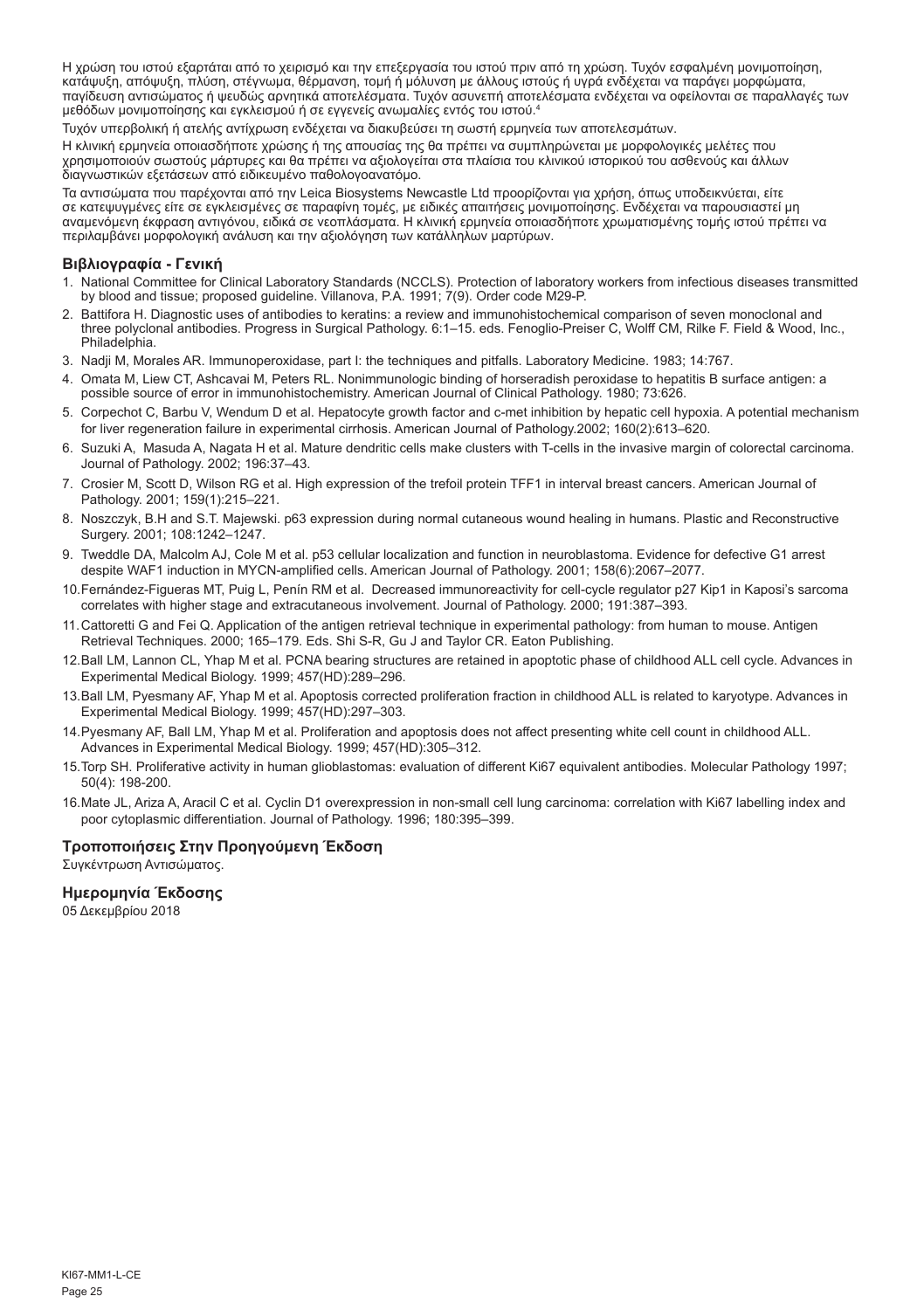# <span id="page-26-0"></span>**Novocastra™ Væskeformigt Monoklonalt Museantistof Ki67 Antigen Produktkode: NCL-L-Ki67-MM1**

# **Tilsigtet Anvendelse**

#### *Til in vitro diagnostisk anvendelse*.

NCL-L-Ki67-MM1 er beregnet til kvalitativ identifikation af Ki67 Antigen-molekyler i paraffinsnit ved lysmikroskopi. Klinisk fortolkning af farvning eller mangel derpå skal suppleres med morfologiske undersøgelser under anvendelse af passende kontroller og bør evalueres i sammenhæng med patientens kliniske historie og andre diagnostiske tests af en kvalificeret patolog.

# **Procedureprincip**

Immunhistokemiske (IHC) farvningsteknikker muliggør visualisering af antigener via sekventiel tilsætning af et specifikt antistof mod antigenet (primært antistof), et sekundært antistof mod det primære antistof og et enzym kompleksbundet til et kromogent substrat med indskudte vasketrin. Den enzymatiske aktivering af kromogenet resulterer i et synligt reaktionsprodukt på antigenstedet. Prøven kan derefter kontrastfarves og dækkes med et dækglas. Resultaterne fortolkes ved anvendelse af et lysmikroskop og medvirker til differentiel diagnose af patofysiologiske processer, som muligvis kan være associeret med et bestemt antigen.

# **Klon**

MM1

# **Immunogen**

Prokaryot rekombinant fusionsprotein svarende til et 1086 bp stort Ki67-motiv indeholdt i et cDNA-fragment.

#### **Specificitet**

Humant Ki67-kerneantigen udtrykt i alle prolifererende celler i cellecyklussens G1-, S-, M- og G2-fase.

#### **Reagenssammensætning**

NCL-L-Ki67-MM1 er en flydende vævskultursupernatant indeholdende natriumazid som konserveringsmiddel.

#### **Ig-klasse**

IgG1

# **Totalproteinkoncentration Total Protein**

Se etiketten på hætteflasken for lotspecifik totalproteinkoncentration.

#### **Antistofkoncentration**

Større end eller lig med 84 mg/l. Se etiketten på hætteflasken for lotspecifik Ig-koncentration.

# **Anbefalinger Vedrørende Anvendelse**

Immunhistokemi på paraffinsnit.

**Varmeinduceret epitopgenfinding (HIER):** Følg venligst vejledningen i Novocastra Epitope Retrieval Solution pH 6.

**Foreslået fortynding:** 1:200 ved 30 minutter ved 25 °C. Disse retningslinjer er vejledende, og brugeren bør selv bestemme egne optimale brugsopløsninger.

**Visualisering:** Følg venligst vejledningen i Novolink™ Polymer Detection Systems. Yderligere produktinformation og support fås ved henvendelse til lokal forhandler eller Leica-Biosystems regionskontor - samt på vores hjemmeside: www.LeicaBiosystems.com Dette antistofs funktion bør valideres, når det anvendes med andre manuelle farvningssystemer eller automatiserede platforme.

# **Opbevaring Og Holdbarhed**

Opbevares ved 2–8 °C. Må ikke fryses. Sættes tilbage til 2–8 °C umiddelbart efter brug. Må ikke anvendes efter udløbsdatoen angivet på hætteflaskens etikette. Andre opbevaringsbetingelser end de ovenfor angivne skal verificeres af brugeren.

# **Prøveklargøring**

Det anbefalede fiksativ er 10% neutralbufferjusteret formalin til paraffinindstøbte vævssnit.

# **Advarsler Og Forholdsregler**

Dette reagens er fremstillet ud fra supernatanten af en cellekultur. Da det er et biologisk produkt, skal der tages fornuftige sikkerhedsforanstaltninger ved dets håndtering.

Denne reagens indeholder natriumazid. Et datablad for materialesikkerhed kan fås efter anmodning eller er tilgængeligt på www.LeicaBiosystems.com

Konsulter landsdækkende og lokale love og regler vedrørende bortskaffelse af alle potentielt toksiske komponenter.

Prøver skal før og efter fiksering, lige som alle materialer eksponeret mod prøverne, håndteres som potentielt smittefarlige og bortskaffes under iagttagelse af passende forholdsregler<sup>ı</sup>. Pipetter aldrig reagenser med munden og undgå, at reagenser og prøver kommer i kontakt med huden eller slimhinder. Hvis reagenser eller prøver kommer i kontakt med følsomme områder, skal der skylles efter med rigelige mængder vand. Søg læge.

Minimer mikrobiel kontaminering af reagenserne, da der ellers kan forekomme øget uspecifik farvning.

Inkubationstider eller -temperaturer andre end de specificerede kan give fejlagtige resultater. Alle sådanne ændringer skal valideres af brugeren.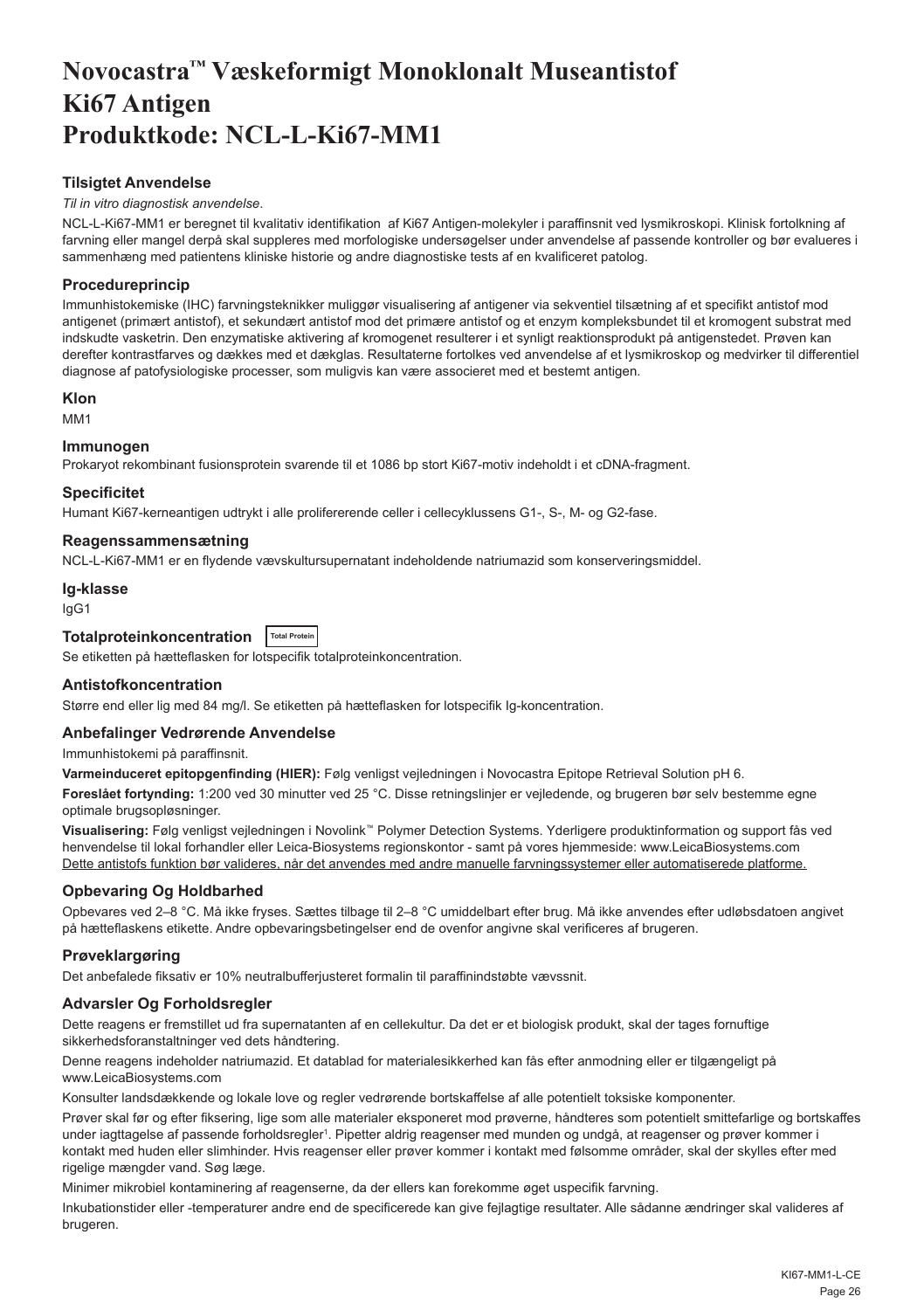# **Kvalitetskontrol**

Forskelle i behandlingen af væv og forskelle i tekniske procedurer i brugerens laboratorium kan frembringe betydeligt varierende resultater og nødvendiggøre regelmæssig udførelse af kontroller på stedet ud over nedenstående procedurer. Kontrollerne skal være friske autopsier/biopsier/kirurgiske prøver fikseret i formalin og behandlet og indstøbt i paraffin så hurtigt som muligt på samme måde som patientprøver.

# **Positiv Vævskontrol**

Anvendes til påvisning af, at vævet er fremstillet korrekt, og at der er anvendt korrekte farvningsteknikker.

Der bør inkluderes en positiv vævskontrol for hvert sæt testbetingelser i hver farvekørsel.

Svagt positivt farvet væv er mere egnet end kraftigt positivt farvet væv til optimal kvalitetskontrol og påvisning af små niveauer af reagensnedbrydning.<sup>2</sup>

Anbefalet positivt kontrolvæv er tonsil.

Hvis den positive vævskontrol ikke udviser positiv farvning, skal resultater af testprøverne kasseres.

# **Negativ Vævskontrol**

Skal undersøges efter den positive vævskontrol for at sikre, at det primære antistof mærker målantigenet specifikt.

Det anbefalede negative kontrolvæv er lillehjerne.

Alternativt frembyder de mange forskellige celletyper, der er til stede i de fleste vævssnit, ofte negative kontrolsteder, men dette skal verificeres af brugeren.

Uspecifik farvning har, hvis til stede, ofte et diffust udseende. Sporadisk farvning af bindevæv kan ligeledes observeres i vævssnit af væv, der er fikseret for kraftigt i formalin. Anvend intakte celler til fortolkning af farvningsresultaterne. Nekrotiske eller degenererede celler farves ofte mere uspecifikt.<sup>3</sup> Der kan eventuelt ses falske positive resultater, der skyldes non-immunologisk binding af proteiner eller substratreaktionsprodukter. Dette kan ligeledes skyldes endogene enzymer, såsom pseudoperoxidase (erytrocytter), endogen peroxidase (cytochrom C) eller endogent biotin (f.eks. lever, bryst, hjerne, nyre) afhængigt af den anvendte type immunfarve. For at differentiere mellem endogen enzymaktivitet eller uspecifik enzymbinding og specifik immunreaktivitet kan yderligere patientvæv eventuelt farves udelukkende med henholdsvis substratkromogen eller enzymkomplekser (avidin-biotin, streptavidin, mærket polymer) og substratkromogen. Hvis der optræder specifik farvning i den negative vævskontrol, skal resultaterne af patientprøverne kasseres.

# **Negativ Reagenskontrol**

Anvend en uspecifik negativ reagenskontrol i stedet for det primære antistof på et vævssnit af hver patientprøve for at vurdere uspecifik farvning og muliggøre bedre fortolkning af specifik farvning på antigenstedet.

# **Patientvæv**

Eksaminer patientprøver farvet med NCL-L-Ki67-MM1 sidst. Intensiteten af positiv farvning bør vurderes i sammenhæng med eventuel uspecifik baggrundsfarvning af den negative reagenskontrol. Som med alle immunhistokemiske tests betyder et negativt resultat, at antigenet ikke blev påvist. Ikke at antigenet var fraværende i de analyserede celler eller det analyserede væv. Om nødvendigt anvendes et panel af antistoffer til identifikation af falske negative reaktioner.

# **Forventede Resultater**

# Normalt væv

Klon MM1 påviste Ki67-antigenet i cellekernen af prolifererende celler i 11/44 evaluerede normale tilfælde, inklusive prolifererende celler i fordybninger i ileum, coecum, tyktarm og rektum, prolifererende celler i lymfeknuderne, thymus, para- og suprabasale celler på tungen, epiteliale og stromale celler i pro-endometrium, kimcentrum-celler i tonsiller, duktale celler i brystet og okkasionelle celler i øsofagus' supra- og parabasale lag. (Samlet antal evaluerede normale tilfælde = 44).

# Tumorvæv

Klon MM1 farvede 26/70 evaluerede tumorer, inklusive brysttumorer (12/29, inklusive 11/26 duktale karcinomer og 1/1 medullært karcinom), lungetumorer (3/4, inklusive 2/2 ikke-små cellekarcinomer og 1/1 pladecellekarcinom), ovariale tumorer (2/4, inklusive 2/2 cystadenokarcinomer), papillære thyroideakarcinomer (1/4), levertumorer (1/4, inklusive 1/1 metastatiske karcinomer), pladecellekarcinomer i cervix (2/2), tyktarmsadenokarcinomer (2/2), nyrecellekarcinomer (1/2), pladecellekarcinomer i øsofagus (1/1), pladecellekarcinomer på tungen (1/2), hjernetumorer (0/2), maveadenokarcinomer (0/2), blødvævstumorer (0/2), metastatiske tumorer af ukendt oprindelse (0/2), testikelseminomer (0/2), adenokarcinomer i rektum (0/2), hudtumorer (0/2), et pladecellekarcinom i larynx (0/1), en atypisk karcinoid tumor i thymus (0/1). (Samlet antal evaluerede tumortilfælde = 70).

# **NCL-L-Ki67-MM1 anbefales til vurdering af celleproliferation i normale og neoplastiske væv.**

# **Generelle Begrænsninger**

Immunhistokemi er en diagnostisk proces bestående af mange trin, der omfatter specialiseret uddannelse i valg af passende reagenser, vævsselektion, -fiksering og -behandling samt fremstilling af IHC-objektglas og fortolkning af farvningsresultaterne.

Vævsfarvning er afhængig af håndteringen og behandlingen af vævet inden farvning. Forkert fiksering, frysning, optøning, vask, tørring, opvarmning, sektionering eller kontaminering med andet væv eller andre væsker kan frembringe artefakter, indfangning af antistof eller falske negative resultater. Inkonsistente resultater kan skyldes variationer i fikserings- og indstøbningsmetoder eller irregulariteter indeholdt i vævet.

For kraftig eller ukomplet kontrastfarvning kan gøre korrekt fortolkning af resultaterne vanskelig.

Klinisk fortolkning af farvning eller mangel derpå skal suppleres med morfologiske undersøgelser under anvendelse af passende kontroller og bør evalueres i sammenhæng med patientens kliniske historie og andre diagnostiske tests af en kvalificeret patolog.

Antistoffer fra Leica Biosystems Newcastle Ltd er som angivet beregnet til anvendelse på enten frosne eller paraffinindstøbte vævssnit med specifikke krav til fiksering. Der kan forekomme uventet antigenekspression, navnlig i neoplasmer. Den kliniske fortolkning af alle farvede vævssnit skal indbefatte morfologisk analyse og evaluering af passende kontroller.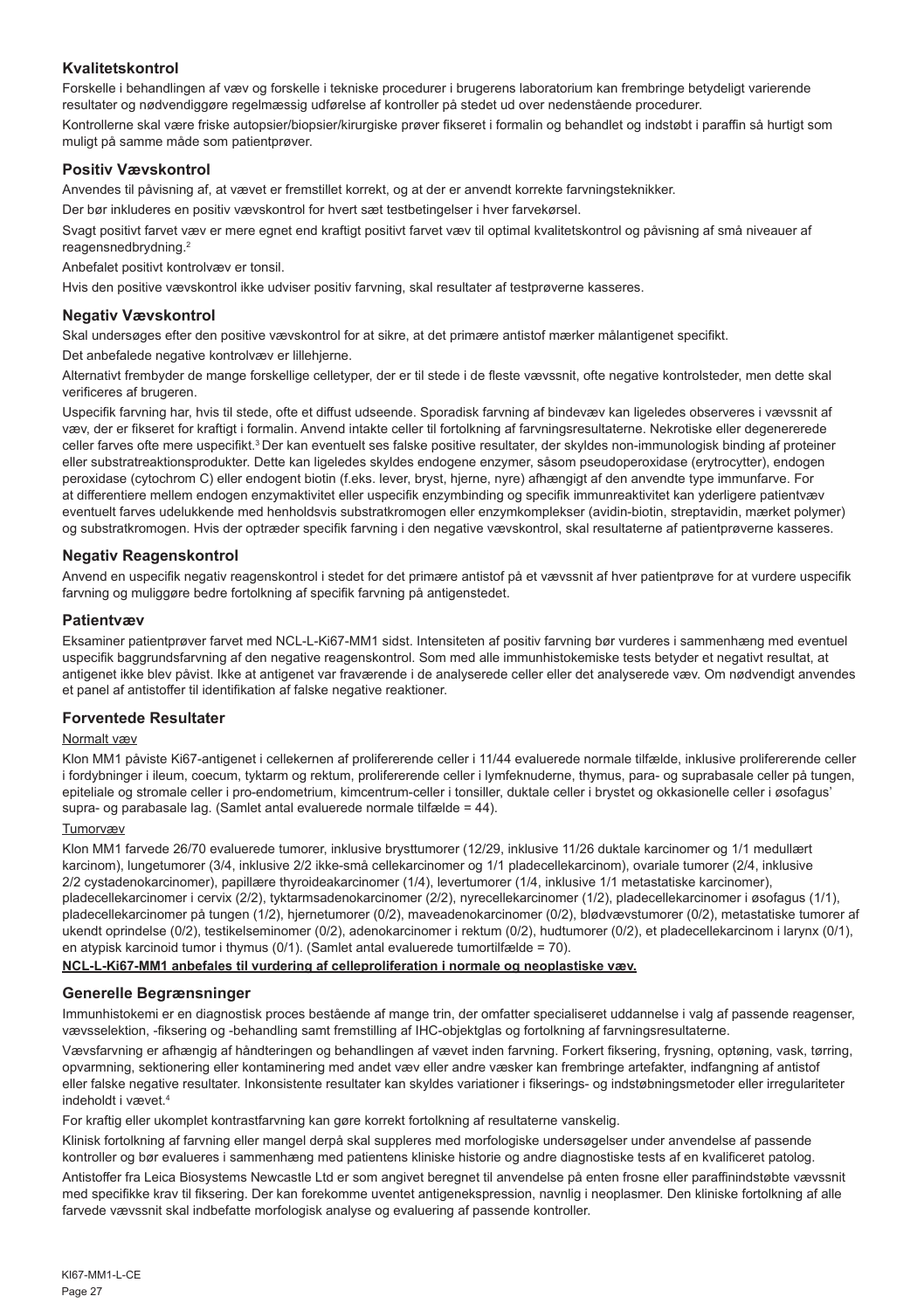# **Bibliografi - Generelt**

- 1. National Committee for Clinical Laboratory Standards (NCCLS). Protection of laboratory workers from infectious diseases transmitted by blood and tissue; proposed guideline. Villanova, P.A. 1991;7(9). Order code M29-P.
- 2. Battifora H. Diagnostic uses of antibodies to keratins: a review and immunohistochemical comparison of seven monoclonal and three polyclonal antibodies. Progress in Surgical Pathology. 6:1–15. eds. Fenoglio-Preiser C, Wolff CM, Rilke F. Field & Wood, Inc., Philadelphia.
- 3. Nadji M, Morales AR. Immunoperoxidase, part I: the techniques and pitfalls. Laboratory Medicine. 1983; 14:767.
- 4. Omata M, Liew CT, Ashcavai M, Peters RL. Nonimmunologic binding of horseradish peroxidase to hepatitis B surface antigen: a possible source of error in immunohistochemistry. American Journal of Clinical Pathology. 1980; 73:626.
- 5. Corpechot C, Barbu V, Wendum D et al. Hepatocyte growth factor and c-met inhibition by hepatic cell hypoxia. A potential mechanism for liver regeneration failure in experimental cirrhosis. American Journal of Pathology.2002; 160(2):613–620.
- 6. Suzuki A, Masuda A, Nagata H et al. Mature dendritic cells make clusters with T-cells in the invasive margin of colorectal carcinoma. Journal of Pathology. 2002; 196:37–43.
- 7. Crosier M, Scott D, Wilson RG et al. High expression of the trefoil protein TFF1 in interval breast cancers. American Journal of Pathology. 2001; 159(1):215–221.
- 8. Noszczyk, B.H and S.T. Majewski. p63 expression during normal cutaneous wound healing in humans. Plastic and Reconstructive Surgery. 2001; 108:1242–1247.
- 9. Tweddle DA, Malcolm AJ, Cole M et al. p53 cellular localization and function in neuroblastoma. Evidence for defective G1 arrest despite WAF1 induction in MYCN-amplified cells. American Journal of Pathology. 2001; 158(6):2067–2077.
- 10.Fernández-Figueras MT, Puig L, Penín RM et al. Decreased immunoreactivity for cell-cycle regulator p27 Kip1 in Kaposi's sarcoma correlates with higher stage and extracutaneous involvement. Journal of Pathology. 2000; 191:387–393.
- 11.Cattoretti G and Fei Q. Application of the antigen retrieval technique in experimental pathology: from human to mouse. Antigen Retrieval Techniques. 2000; 165–179. Eds. Shi S-R, Gu J and Taylor CR. Eaton Publishing.
- 12.Ball LM, Lannon CL, Yhap M et al. PCNA bearing structures are retained in apoptotic phase of childhood ALL cell cycle. Advances in Experimental Medical Biology. 1999; 457(HD):289–296.
- 13.Ball LM, Pyesmany AF, Yhap M et al. Apoptosis corrected proliferation fraction in childhood ALL is related to karyotype. Advances in Experimental Medical Biology. 1999; 457(HD):297–303.
- 14.Pyesmany AF, Ball LM, Yhap M et al. Proliferation and apoptosis does not affect presenting white cell count in childhood ALL. Advances in Experimental Medical Biology. 1999; 457(HD):305–312.
- 15.Torp SH. Proliferative activity in human glioblastomas: evaluation of different Ki67 equivalent antibodies. Molecular Pathology 1997; 50(4): 198-200.
- 16.Mate JL, Ariza A, Aracil C et al. Cyclin D1 overexpression in non-small cell lung carcinoma: correlation with Ki67 labelling index and poor cytoplasmic differentiation. Journal of Pathology. 1996; 180:395–399.

# **Rettelser Til Tidligere Udgave**

Antistofkoncentration.

# **Udgivelsesdato**

05 december 2018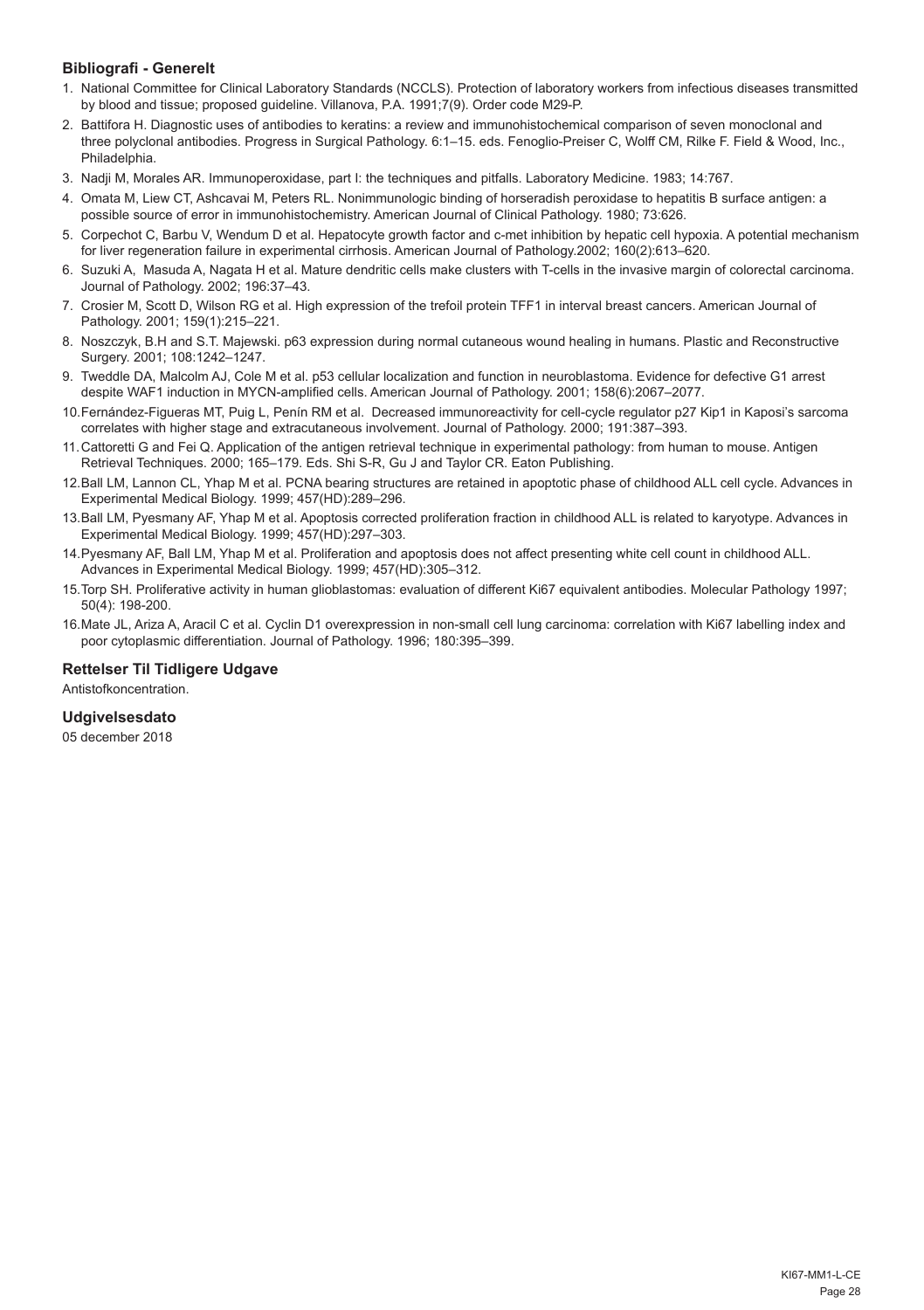# <span id="page-29-0"></span>**Novocastra™ Vloeistof Muis Monoklonaal Antilichaam Ki67 Antigen Productcode: NCL-L-Ki67-MM1**

# **Beoogd Gebruik**

#### *Voor gebruik bij in-vitro-diagnostiek.*

NCL-L-Ki67-MM1 is bedoeld voor de kwalitatieve identificatie met behulp van lichtmicroscopie van Ki67 antigeenmoleculen in paraffine secties. De klinische interpretatie van iedere kleuring of de afwezigheid ervan moet worden aangevuld met morfologisch onderzoek en goede controles. De interpretatie moet worden geëvalueerd door een vakkundige patholoog binnen de context van de klinische geschiedenis van de patiënt en eventueel ander diagnostisch onderzoek.

# **Beginsel van de Procedure**

Immunohistochemische (IHC) kleuringstechnieken maken de visualisatie van antigenen mogelijk via de sequentiële toepassing van een specifiek antilichaam naar het antigen (primaire antilichaam), het secundaire antilichaam naar het primaire antilichaam en een enzymcomplex met een chromogeen substraat met ingevoegde wasstappen. De enzymatische activering van de chromogeenresultaten in een zichtbaar reactieproduct op de antigene plaats. De monsters kunnen dan tegengekleurd en afgedekt zijn. De resultaten worden geïnterpreteerd met een lichtmicroscoop en hulpmiddelen in de differentiële diagnose van pathofysiologische processen, die wel of niet met een specifiek antigen geassocieerd kunnen worden.

#### **Kloon**

M<sub>M1</sub>

#### **Immunogeen**

Prokaryotische recombinant fusieproteïne dat overeenkomt met een 1086 bp Ki67 motief bevattende cDNA fragment.

# **Specificiteit**

Menselijke Ki67 nucleaire antigeen, uitgedrukt in alle delende cellen tijdens de late G1, S, M en G2-fase van de celcyclus.

#### **Reagentiasamenstelling**

NCL-L-Ki67-MM1 is een supernatant van de vloeibare weefselkweek die natriumazide bevat als conserveringsmiddel.

# **Ig-klasse**

IgG1

# **Totale Proteïneconcentratie Total Protein**

Raadpleeg het etiket op de flacon voor de specifieke totale proteïneconcenstratie.

# **Antilichaamconcentratie**

Groter of gelijk aan 84 mg/L. Raadpleeg het etiket op de flacon voor de specifieke lg-concenstratie.

#### **Aanbevelingen over het Gebruik**

Immunochemisch op paraffine coupes.

**Warmte-geïnduceerd epitoopherstel (HIER):** Volg de instructies voor gebruik in Novocastra Epitope Retrieval Solution pH 6. **Aangeranden verdunning:** 1:200 voor 30 minuten bij 25 °C. Dit wordt gezien als een richtlijn en gebruikers dienen hun eigen optimale werkverdunningen te bepalen.

**Visualisatie:** Volg a.u.b. de gebruiksinstructies in de Novolink™ Polymer Detection Systems. Voor meer productinformatie of ondersteuning dient u contact op te nemen uw lokale distributeur of het regionale kantoor van Leica Biosystems, of de website van Leica Biosystems te bezoeken, www.LeicaBiosystems.com

De prestatie van dit antilichaam dient gevalideerd te worden als het wordt gebruikt met andere handmatige kleuringssystemen of automatische platformen.

# **Opslag en Stabiliteit**

Opslaan bij temperaturen van 2–8 °C. Niet bevriezen. Laat het systeem direct na gebruik terugkeren naar een temperatuur van 2–8 °C. Gebruik het product niet meer na de expiratiedatum die op de flacon staat. Opslagcondities andere dan degene die hierboven gespecificeerd zijn, dienen door de gebruiker geverifieerd te.

#### **Voorbereiding van Monsters**

De aanbevolen fixeerstof is 10% neutraal gebufferde formaline voor paraffine ingebedde weefselcoupes.

# **Waarschuwingen en Voorzorgsmaatregelen**

Deze reagens is voorbereid van het supernatant van de celkweek. Aangezien het biologisch product is, dient u bij het gebruik ervan voorzichtig te werk te gaan.

Deze reagens bevat natriumazide. Een materiaalveiligheidsblad is op verzoek verkrijgbaar bij www.LeicaBiosystems.com

Raadpleeg de richtlijnen van de lokale of nationale overheid voor het afdanken van potentieel giftige componenten.

Monsters moeten voor en na fixatie worden behandeld als potentiële overdragers van infecties en volgens de juiste voorzorgsmaatregelen worden afgedankt. Dit geldt tevens voor alle materialen die aan de monsters zijn blootgesteld.<sup>1</sup>

Reagentia mogen nooit met de mond worden gepipetteerd. Daarnaast moet contact tussen de huid en het slijmvlies met reagentia en monsters worden vermeden.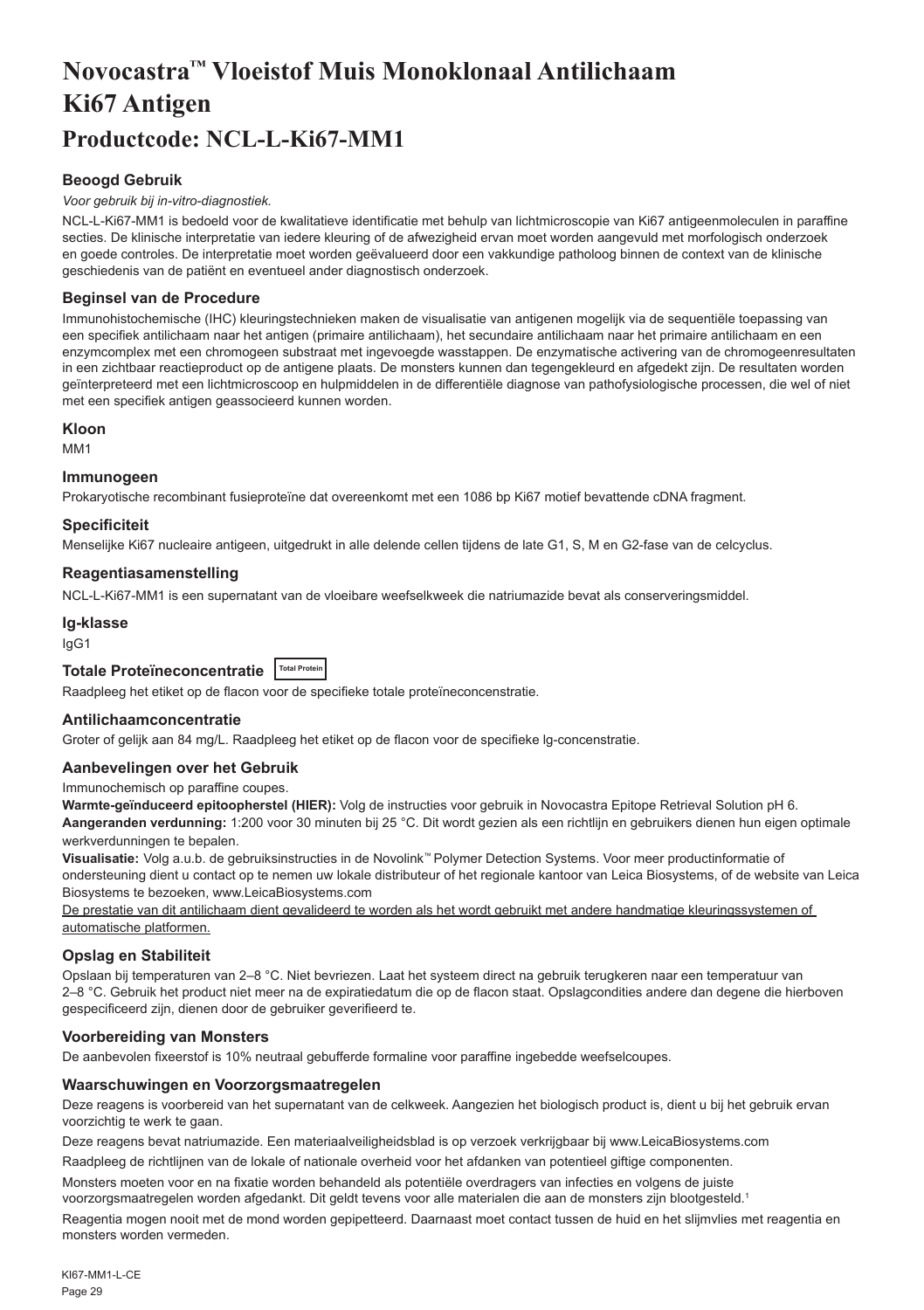Als reagentia of monsters in contact komen met gevoelige gebieden, moet u deze gebieden wassen met een ruime hoeveelheid water. Neem contact op met een arts.

Minimaliseer de kans van microbacteriële contaminatie van reagentia. Als u dit niet doet, kan er een toename van niet-specifieke kleuring optreden.

Incubatietijden of temperaturen die afwijken van degenen die gespecificeerd zijn, kunnen tot onjuiste resultaten leiden. Iedere dergelijke verandering moet door de gebruiker gevalideerd worden.

#### **Kwaliteitscontrole**

Verschillen in het verwerken van weefsel en technische procedures in het laboratorium van de gebruiker kunnen zorgen voor een aanzienlijke variabiliteit van de resultaten. Dit vereist een regulier gebruik van bedrijfseigen controles naast de volgende procedures. De controles moeten verse autopsie-, biopsie-, of chirurgische monsters omvatten, en zo snel mogelijk formaline gefixeerd en in paraffinewax ingebed worden, op dezelfde manier als de patiëntmonster(s).

# **Positieve Weefselcontrole**

Wordt gebruikt om correct voorbereide weefsels en goede kleuringstechnieken aan te duiden.

Er dient een positieve weefselcontrole opgenomen te worden voor iedere set testcondities in iedere kleuringsrun.

Voor een optimale kwaliteitscontrole en voor het detecteren van geringe niveaus van reagensdegredatie, is weefsel met zwakke positieve kleuring beter geschikt dan weefsel met sterke positieve kleuring.<sup>2</sup>

Aanbevolen positieve weefselcontrole is tonsillen.

Als de positieve weefselcontrole geen positieve kleuring vertoont, moeten de resultaten met de testmonsters als ongeldig worden beschouwd.

# **Negatieve Weefselcontrole**

Dient onderzocht te worden na de positieve weefselcontrole om de specificiteit te verifiëren van de labeling van het doelantigen door het primaire antilichaam.

Aanbevolen negatieve weefselcontrole is kleine hersenen.

Daarnaast leveren de verscheidenheid aan celtypen, die in de meeste weefselcoupes aanwezig zijn, regelmatig negatieve controlelocaties op, maar dit dient door de gebruiker geverifieerd te worden. Niet-specifieke kleuring, indien aanwezig, heeft meestal een diffuus uiterlijk.

Daarnaast kan in coupes sporadische kleuring van bindweefsel worden geobserveerd. Dit treedt op als gevolg van overdadig fixeren van weefsel met formaline. Maak voor de interpretatie van kleuringsresultaten gebruik van intacte cellen. Necrotische of gedegenereerde cellen kunnen vaak een niet-specifieke kleuring vertonen.3

Er kan sprake zijn van fout-positieven als gevolg van niet-immunologische binding van eiwitten of substraatreactieproducten. Zij kunnen ook veroorzaakt worden door endogene enzymen zoals pseudoperoxidase (erythrocyten), endogene peroxidase (cytochroom C), of endogene biotine (bijv. lever, borst, hersenen, nieren), afhankelijk van het type immunokleuring dat gebruikt wordt.

Om endogene enzymen of niet-specifieke binding van enzymen van specifieke immunoreactiviteit te differentiëren, kan het zijn dat extra patiëntweefsels exclusief gekleurd wordt met substraat chromogeen of enzymcomplexen (avidine-biotine, streptavidine, gelabeld polymeer) en respectievelijk substraat-chromogeen. Indien specifieke kleuring binnen het interne negatieve controleweefsel optreedt, moeten de resultaten die met de patiëntmonsters zijn verkregen als ongeldig worden beschouwd.

#### **Negatieve Reagenscontrole**

Gebruik een niet-specifieke negatieve reagenscontrole in plaats van het primaire antilichaam met een coupe van ieder patiëntmonster, om een niet-specifieke kleuring te evalueren en een betere interpretatie te krijgen van de specifieke kleuring op de antigene plaats.

# **Patiëntweefsel**

Onderzoek de gekleurde patiëntmonsters met NCL-L-Ki67-MM1. De positieve kleuringsintensiteit moet worden geëvalueerd binnen de context van iedere niet-specifieke achtergrondkleuring van de negatieve reagenscontrole. Net zoals bij elke immunohistochemische test betekent een negatief resultaat dat het antigeen niet is gedetecteerd. Het betekent dus niet dat het antigeen afwezig was in de geanalyseerde cellen/het geanalyseerde weefsel. Gebruik een panel van antilichamen om de verkeerd-negatieve reacties te identificeren.

#### **Verwachte Resultaten**

#### Normale weefsels

Kloon MM1 detecteerde het Ki67-antigeen in de kern van vermenigvuldigende cellen in 11/44 geëvalueerde normale gevallen, met inbegrip van vermenigvuldigende cellen in crypten (instulpingen) van het ileum, de blinde darm, de dikke darm en de endeldarm, vermenigvuldigende cellen in lymfeklieren, thymus, parabasale en suprabasale cellen van de tong, epitheliale en stromale celelementen van het pro-endometrium, kiemcentrumelementen van de amandelen, ductale celelementen van de borst en incidentele cellen in suprabasale en parabasale lagen van de slokdarm. (Totaal aantal geëvalueerde normale gevallen = 44).

#### Abnormale weefsels

Kloon MM1 kleurde 26/70 geëvalueerde tumoren, waaronder borsttumoren (12/29, waarvan 11/26 ductale carcinomen en 1/1 medullair carcinoom), longtumoren (3/4, waarvan 2/2 niet-kleincellige carcinomen en 1/1 squameus celcarcinoom), ovariale tumoren (2/4, waarvan 2/2 cystadenocarcinomen), papillaire schildkliercarcinomen (1/4), levertumoren (1/4, waarvan 1/1 metastatische carcinomen), squameuze celcarcinomen van de baarmoederhals (2/2), adenocarcinomen van de dikke darm (2/2), niercelcarcinomen (1/2), squameuze celcarcinomen van de slokdarm (1/1), squameuze celcarcinomen van de tong (1/2), hersentumoren (0/2), adenocarcinomen van de maag (0/2), tumoren van de weke delen (0/2), metastatische tumoren van onbekende oorsprong (0/2), testiculaire seminomen (0/2), adenocarcinomen van het rectum (0/2 ), huidtumoren (0/2), een squameus celcarcinoom van het strottenhoofd (0/1), een atypische carcinoïde tumor van de thymus (0/1). (Totaal aantal geëvalueerde tumorgevallen = 70).

**NCL-L-Ki67-MM1 wordt aanbevolen voor de evaluatie van celvermenigvuldiging in normale en neoplastische weefsels.**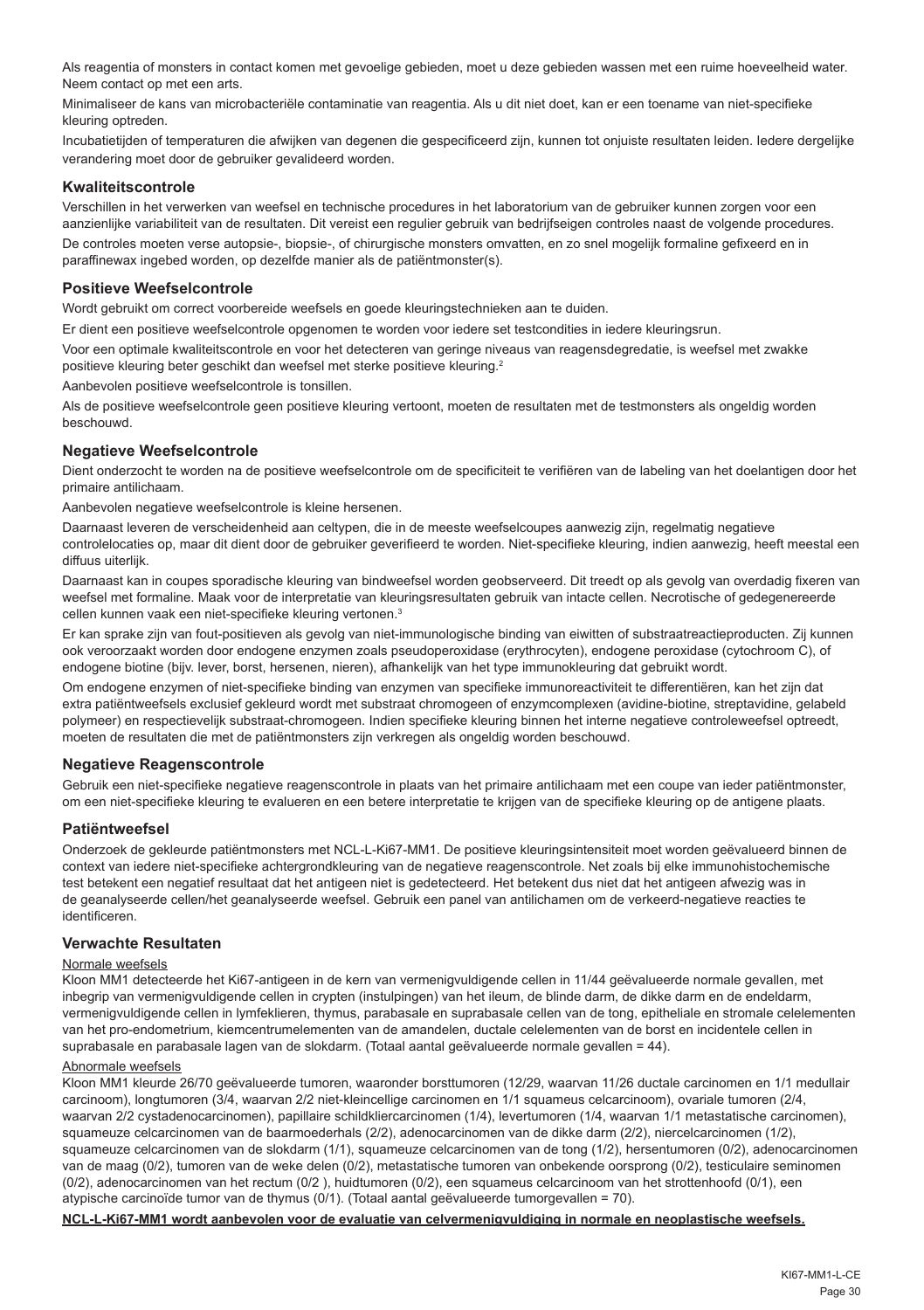# **Algemene Beperkingen**

Immunohistochemie is een diagnoseproces van meerdere stappen dat uit een gespecialiseerde training bestaat in het selecteren van de desbetreffende reagentia; weefselselectie, fixatie en verwerking; voorbereiding van de IHC-objectglaasjes; en de interpretatie van de kleuringsresultaten. Weefselkleuring is afhankelijk van het gebruik en de verwerking van het weefsel vóór het aanbrengen van de kleuring. Een onjuiste manier van fixeren, invriezen, ontdooien, wassen, drogen, verwarmen en opdelen of contaminatie met andere weefsels of vloeistoffen kunnen leiden tot artefacten, het vastzitten van antilichamen of fout-negatieven. Inconsistente resultaten kunnen het gevolg zijn variaties in de methoden die voor het fixeren en inbedden worden gebruikt of van inherente onregelmatigheden binnen het weefsel.4

Overmatige of onvolledige tegenkleuring kan een correcte interpretatie van de resultaten in te weg zitten.

De klinische interpretatie van iedere kleuring of de afwezigheid ervan moet worden aangevuld met morfologisch onderzoek en goede controles. De interpretatie moet worden geëvalueerd door een vakkundige patholoog binnen de context van de klinische geschiedenis van de patiënt en eventueel ander diagnostisch onderzoek.

Antilichamen van Leica Biosystems Newcastle Ltd zijn bedoeld voor gebruik, zoals aangegeven, op bevroren of paraffine ingebedde coupes met specifieke fixatie-eisen. Er kan een onverwachte antigenexpressie optreden, met name in neoplasma's. De klinische interpretatie van ieder gekleurde weefselcoupe moet morfologische analyses bevatten en de evaluatie van de juiste controles.

# **Algemene Literatuurlijst**

- 1. National Committee for Clinical Laboratory Standards (NCCLS). Protection of laboratory workers from infectious diseases transmitted by blood and tissue; proposed guideline. Villanova, P.A. 1991;7(9). Order code M29-P.
- 2. Battifora H. Diagnostic uses of antibodies to keratins: a review and immunohistochemical comparison of seven monoclonal and three polyclonal antibodies. Progress in Surgical Pathology. 6:1–15. eds. Fenoglio-Preiser C, Wolff CM, Rilke F. Field & Wood, Inc., **Philadelphia**
- 3. Nadji M, Morales AR. Immunoperoxidase, part I: the techniques and pitfalls. Laboratory Medicine. 1983; 14:767.
- 4. Omata M, Liew CT, Ashcavai M, Peters RL. Nonimmunologic binding of horseradish peroxidase to hepatitis B surface antigen: a possible source of error in immunohistochemistry. American Journal of Clinical Pathology. 1980; 73:626.
- 5. Corpechot C, Barbu V, Wendum D et al. Hepatocyte growth factor and c-met inhibition by hepatic cell hypoxia. A potential mechanism for liver regeneration failure in experimental cirrhosis. American Journal of Pathology.2002; 160(2):613–620.
- 6. Suzuki A, Masuda A, Nagata H et al. Mature dendritic cells make clusters with T-cells in the invasive margin of colorectal carcinoma. Journal of Pathology. 2002; 196:37–43.
- 7. Crosier M, Scott D, Wilson RG et al. High expression of the trefoil protein TFF1 in interval breast cancers. American Journal of Pathology. 2001; 159(1):215–221.
- 8. Noszczyk, B.H and S.T. Majewski. p63 expression during normal cutaneous wound healing in humans. Plastic and Reconstructive Surgery. 2001; 108:1242–1247.
- 9. Tweddle DA, Malcolm AJ, Cole M et al. p53 cellular localization and function in neuroblastoma. Evidence for defective G1 arrest despite WAF1 induction in MYCN-amplified cells. American Journal of Pathology. 2001; 158(6):2067–2077.
- 10.Fernández-Figueras MT, Puig L, Penín RM et al. Decreased immunoreactivity for cell-cycle regulator p27 Kip1 in Kaposi's sarcoma correlates with higher stage and extracutaneous involvement. Journal of Pathology. 2000; 191:387–393.
- 11.Cattoretti G and Fei Q. Application of the antigen retrieval technique in experimental pathology: from human to mouse. Antigen Retrieval Techniques. 2000; 165–179. Eds. Shi S-R, Gu J and Taylor CR. Eaton Publishing.
- 12.Ball LM, Lannon CL, Yhap M et al. PCNA bearing structures are retained in apoptotic phase of childhood ALL cell cycle. Advances in Experimental Medical Biology. 1999; 457(HD):289–296.
- 13.Ball LM, Pyesmany AF, Yhap M et al. Apoptosis corrected proliferation fraction in childhood ALL is related to karyotype. Advances in Experimental Medical Biology. 1999; 457(HD):297–303.
- 14.Pyesmany AF, Ball LM, Yhap M et al. Proliferation and apoptosis does not affect presenting white cell count in childhood ALL. Advances in Experimental Medical Biology. 1999; 457(HD):305–312.
- 15.Torp SH. Proliferative activity in human glioblastomas: evaluation of different Ki67 equivalent antibodies. Molecular Pathology 1997; 50(4): 198-200.
- 16.Mate JL, Ariza A, Aracil C et al. Cyclin D1 overexpression in non-small cell lung carcinoma: correlation with Ki67 labelling index and poor cytoplasmic differentiation. Journal of Pathology. 1996; 180:395–399.

#### **Aanpassingen ten opzichte van Vorige Editie**

Antilichaamconcentratie.

# **Publicatiedatum**

05 december 2018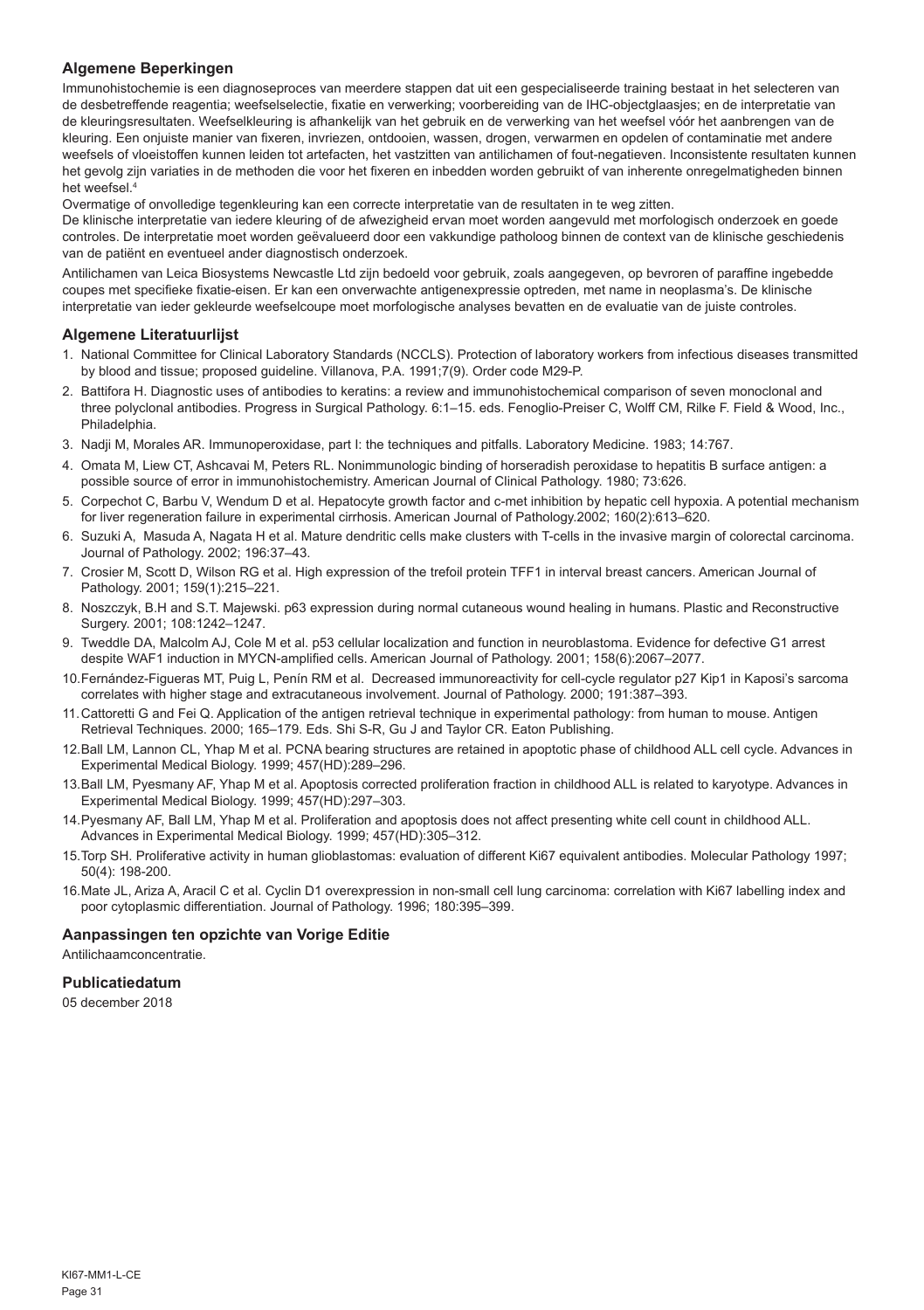# <span id="page-32-0"></span>**Novocastra™ Flytende Monoklonalt Antistoff Fra Mus Ki67 Antigen Produktkode: NCL-L-Ki67-MM1**

# **Tiltenkt bruk**

#### *Til in vitro-diagnostisk bruk.*

NCL-L-Ki67-MM1 er beregnet for kvalitativ identifisering av lys mikroskopi av Ki67 antigenet molekyler i parafin seksjoner. Den kliniske tolkningen av farge eller manglende farge skal suppleres med morfologiske undersøkelser og bruk av egnede kontroller, og bør evalueres av en kvalifisert patolog i lys av pasientens kliniske historie og eventuelle andre diagnostiske tester.

# **Prosedyreprinsipp**

Immunhistokjemiske (IHC) fargingsteknikker gjør det mulig å se antigener via en sekvensiell tilsetning av et bestemt antistoff mot antigenet (primært antistoff), et sekundært antistoff mot det primære antistoffet og et enzymkompleks med et kromogent substrat med innskutte vasketrinn. Den enzymatiske aktiveringen av kromogenet gir et synlig reaksjonsprodukt på antigenstedet. Prøven kan deretter kontrastfarges og dekkes med et dekkglass. Resultatene fortolkes ved hjelp av et lysmikroskop og medvirker til differensialdiagnose av patofysiologiske prosesser som muligens kan være assosiert med et bestemt antigen.

#### **Klon**

M<sub>M1</sub>

#### **Immunogen**

Prokaryot rekombinant fusjon proteiner som tilsvarer en 1086 BP Ki67 motiv-holdig cDNA fragmentet.

#### **Spesifisitet**

Menneskelig Ki67 kjernefysiske antigenet uttrykt i alle prolifererende celler under sen G1, S, M og G2 faser av cellesyklus.

# **Reagenssammensetning**

NCL-L-Ki67-MM1 er en flytende vevskultursupernatant som inneholder natriumazid som konserveringsmiddel.

#### **Ig-klasse**

IgG1

#### **Totalproteinkonsentrasjon Total Protein**

Se etiketten på hetteglasset for lotspesifikk totalproteinkonsentrasjon.

#### **Antistoffkonsentrasjon**

Større enn eller tilsvarende 84 mg/l. Se etiketten på hetteglasset for lotspesifikk Ig-konsentrasjon.

#### **Anbefalinger for Bruk**

Immunhistokjemi på parafinsnitt.

**Varmeindusert epitopgjenvinning (HIER):** Følg instruksjonene for bruk i Novocastra Epitope Retrieval Solution pH 6.

**Foreslått fortynning:** 1:200 i 30 minutter ved 25 °C. Disse retningslinjene er veiledende, og brukeren bør selv bestemme egne optimale bruksfortynninger.

**Visualisering:** Følg bruksanvisningen for Novolink™ Polymer Detection Systems. Ønsker du ytterligere produktinformasjon eller -støtte, kan du ta kontakt med den lokale forhandleren eller regionkontoret til Leica Biosystems, eller på nettsidene til Leica Biosystems, www.LeicaBiosystems.com

Ytelsen til dette antistoffet bør valideres ved bruk av andre manuelle fargingssystemer eller automatiske systemer.

# **Oppbevaring og Stabilitet**

Oppbevares ved 2–8 °C. Må ikke fryses. Returneres til 2–8 °C umiddelbart etter bruk. Må ikke brukes etter utløpsdatoen angitt på produktetiketten. Andre oppbevaringsbetingelser må valideres av brukeren.

#### **Klargjøring av Prøver**

Anbefalt fiksativ er 10 % nøytralbufret formalin for parafinlagrede vevssnitt.

# **Advarsler og Forholdsregler**

Denne reagensen er laget av supernatanten fra en cellekultur. Dette er et biologisk produkt som må behandles deretter. Denne reagensen inneholder natriumazid. Dataark om materialsikkerhet (MSDS) er tilgjengelig på forespørsel eller kan lastes ned fra www.LeicaBiosystems.com

Følg nasjonale og lokale forskrifter for avhending av komponenter som kan være giftige.

Prøver (før og etter fiksering) og alt materiale som eksponeres for dem, skal behandles som potensielt smittefarlig og kasseres i samsvar med gjeldende forholdsregler.<sup>1</sup>

Hold aldri pipetter med reagens i munnen, og unngå at hud og slimhinner kommer i kontakt med reagenser og prøver.

Hvis reagenser eller prøver kommer i kontakt med følsomme områder, skal de skylles med rikelig vann. Kontakt lege.

Reduser mikrobiell kontaminering av reagensene til et minimum, ellers kan det forekomme økt uspesifisert farging.

Inkubasjonstider eller temperaturer som er annerledes enn det som er angitt, kan gi unøyaktige resultater. Slike endringer må valideres av brukeren.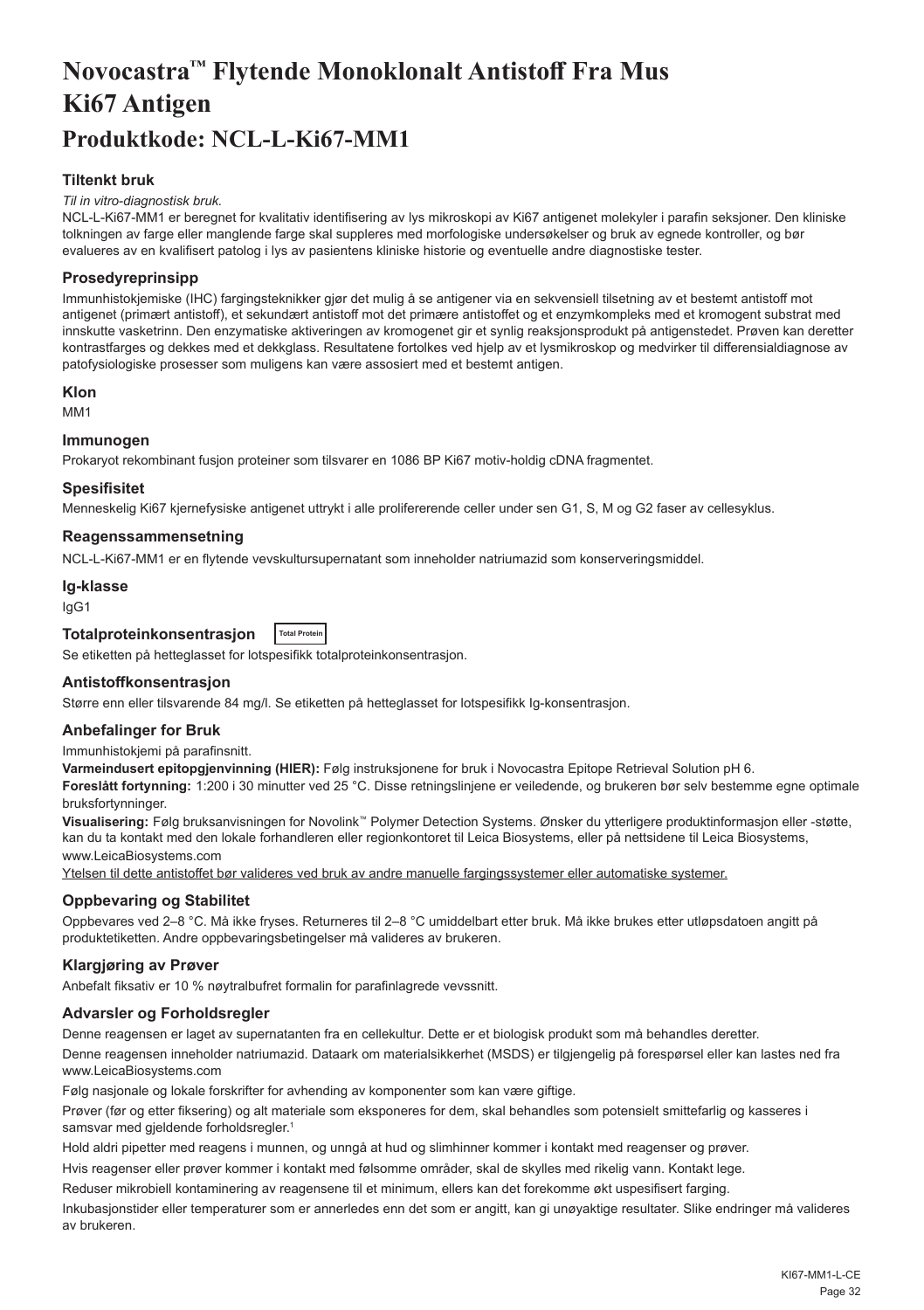# **Kvalitetskontroll**

Forskjeller i behandlingen av vev og forskjeller i tekniske prosedyrer i brukerens laboratorium kan gi signifikant varierte resultater, og det kan være nødvendig å foreta kontroller på stedet i tillegg til prosedyrene angitt nedenfor.

Kontrollene skal være nye autopsi-/biopsi-/kirurgiske prøver, formalinfikserte, behandlede og parafinlagrede så snart som mulig, på samme måte som pasientprøver.

#### **Positiv Vevskontroll**

Brukes for å påvise korrekt vevspreparering og fargeteknikker.

Én positiv vevskontroll bør inkluderes for hvert sett med testbetingelser i hver fargerunde.

Svakt positivt farget vev er mer egnet enn kraftig positivt farget vev til optimal kvalitetskontroll og påvisning av små nivåer reagensnedbrytning.<sup>2</sup>

Anbefalt positivt kontrollvev er mandel.

Hvis den positive vevskontrollen ikke viser positiv farging, skal resultatene til testprøvene anses som ugyldige.

#### **Negativ Vevskontroll**

Skal undersøkes etter den positive vevskontrollen for å sikre at det primære antistoffet merker målantigenet spesifikt.

Anbefalt negativt kontrollvev er lillehjernen.

Alternativt har de mange ulike celletypene som finnes i de fleste vevssnittene ofte negative kontrollsteder, men dette må verifiseres av brukeren. Uspesifikk farging, hvis dette er aktuelt, har ofte et diffust utseende.

Sporadisk farging av bindevev kan på samme måte observeres i snitt fra vev som er fiksert for kraftig i formalin. Bruk intakte celler for å tolke fargeresultatene. Nekrotiske eller degenererte celler kan ofte farges uspesifikt.<sup>3</sup>

Falske positive resultater kan skyldes ikke-immunologisk binding av proteiner eller substratreaksjonsprodukter. Dette kan også skyldes endogene enzymer som pseudoperoksidase (erytrocytter), endogen peroksidase (cytokrom C) eller endogent biotin (f.eks. lever, bryst, hjerne, nyre), avhengig av anvendt type immunfarge.

For å differensiere endogen enzymaktivitet eller uspesifikk enzymbinding og spesifikk immunreaktivitet kan ytterligere pasientvev eventuelt farges kun med henholdsvis substratkromogen eller enzymkomplekser (avidin-biotin, streptavidin, merket polymer) og substratkromogen. Hvis det skjer spesifikk farging i den negative vevskontrollen, må resultatene for pasientprøvene anses som ugyldige.

#### **Negativ reagenskontroll**

Bruk en uspesifikk negativ reagenskontroll i stedet for det primære antistoffet på et snitt av hver pasientprøve for å vurdere uspesifikk farging og for å muliggjøre bedre fortolkning av spesifikk farging på antigenstedet.

#### **Pasientvev**

Undersøk pasientprøver farget med NCL-L-Ki67-MM1 sist. Intensiteten av positiv farging bør vurderes i sammenheng med eventuell uspesifikk bakgrunnsfarging av den negative reagenskontrollen. Som med alle immunhistokjemiske tester, betyr et negativt resultat at antigenet ikke ble påvist, ikke at antigenet var fraværende i de analyserte cellene/vevet. Om nødvendig kan man bruke et panel av antistoffer for å identifisere falske negative reaksjoner.

#### **Forventede Resultater**

#### Normalt Vev

Klone MM1 påviste antigenet Ki67 i kjernen til profilererende celler i 11 av 44 normale tilfeller som ble vurdert, inkludert i profilererende celler i kjertelhulrom i ileum, blindtarm, tykktarm og rektum, prolifererende celler i lymfeknuter, thymus, para- og suprabasale celler i tungen, elementer av epitel- og stromale celler i pro-endometrium, elementer av kimceller i tonsille, elementer av duktceller i bryst og enkelte celler i supra- og parabasale lag i spiserør. (Totalt antall normale tilfeller evaluert = 44).

#### Abnormalt Vev

Klone MM1 farget 26 av 70 tumorer som ble vurdert, inkludert brysttumorer (12/29, inkludert 11/26 duktkarcinomer og 1/1 medullær karcinom), lungetumorer (3/4, inkludert 2/2 ikke-småcellede karcinomer og 1/1 plateepitelcellekarcinomer), ovarialtumorer (2/4, inkludert 2/2 cysteadenokarcinomer) papillærkarcinomer i skjoldbruskkjertel (1/4), levertumorer (1/4, inkludert 1/1 metastatisk karcinom), plateepitelcellekarcinomer fra livmorhals (2/2), adenkarcinomer fra kolon (2/2), nyrecellekarcinomer (1/2), plateepitelkarcinomer fra spiserør (1/1), plateepitelcellekarcinomer fra tunge (1/2), hjernetumorer (0/2), adenokarcinomer fra mage (0/2), bløtvevtumorer (0/2), metastatiske tumorer av ukjent opprinnelse (0/2), testikkelseminomer (0/2), adenokarcinomer fra rektum (0/2) hudtumorer (0/2) plateepitelcellekarcinom fra strupehode (0/1) og en atypisk karsinoid tumor fra thymus (0/1). (Totalt antall vurderte tumortilfeller = 70).

# **NCL-L-Ki67-MM1 anbefales ved vurdering av celleproliferasjon i normalt og neoplastisk vev.**

# **Generelle Begrensninger**

Immunhistokjemi er en diagnostisk prosess i flere trinn som omfatter spesialutdanning i valg av egnede reagenser, vevsseleksjon, -fiksering og -behandling samt preparering av IHC-objektglass og tolking av fargeresultater.Vevsfarging avhenger av håndteringen og behandlingen av vevet før fargingen. Feil fiksering, frysing, tining, vasking, tørking, oppvarming, snitting eller kontaminering med annet vev eller væsker kan gi artefakter, innfanging av antistoffer eller falske negative resultater. Inkonsekvente resultater kan skyldes variasjoner ved fiksering eller innstøpningsmetoder eller iboende uregelmessigheter i vevet.4

Overdreven eller ufullstendig motfarging kan også gjøre det vanskelig å tolke resultatene riktig.

Den kliniske tolkningen av farge eller manglende farge skal suppleres med morfologiske undersøkelser og bruk av egnede kontroller, og bør evalueres av en kvalifisert patolog i lys av pasientens kliniske historie og eventuelle andre diagnostiske tester.

Antistoffer fra Leica Biosystems Newcastle Ltd skal brukes, som angitt, på enten frosne eller parafinlagrede snitt med spesifikke krav til fiksering. Uventet antigenekspresjon kan forekomme, spesielt i neoplasma. Den kliniske tolkningen av fargede vevssnitt må omfatte morfologiske analyser og evaluering av egnede kontroller.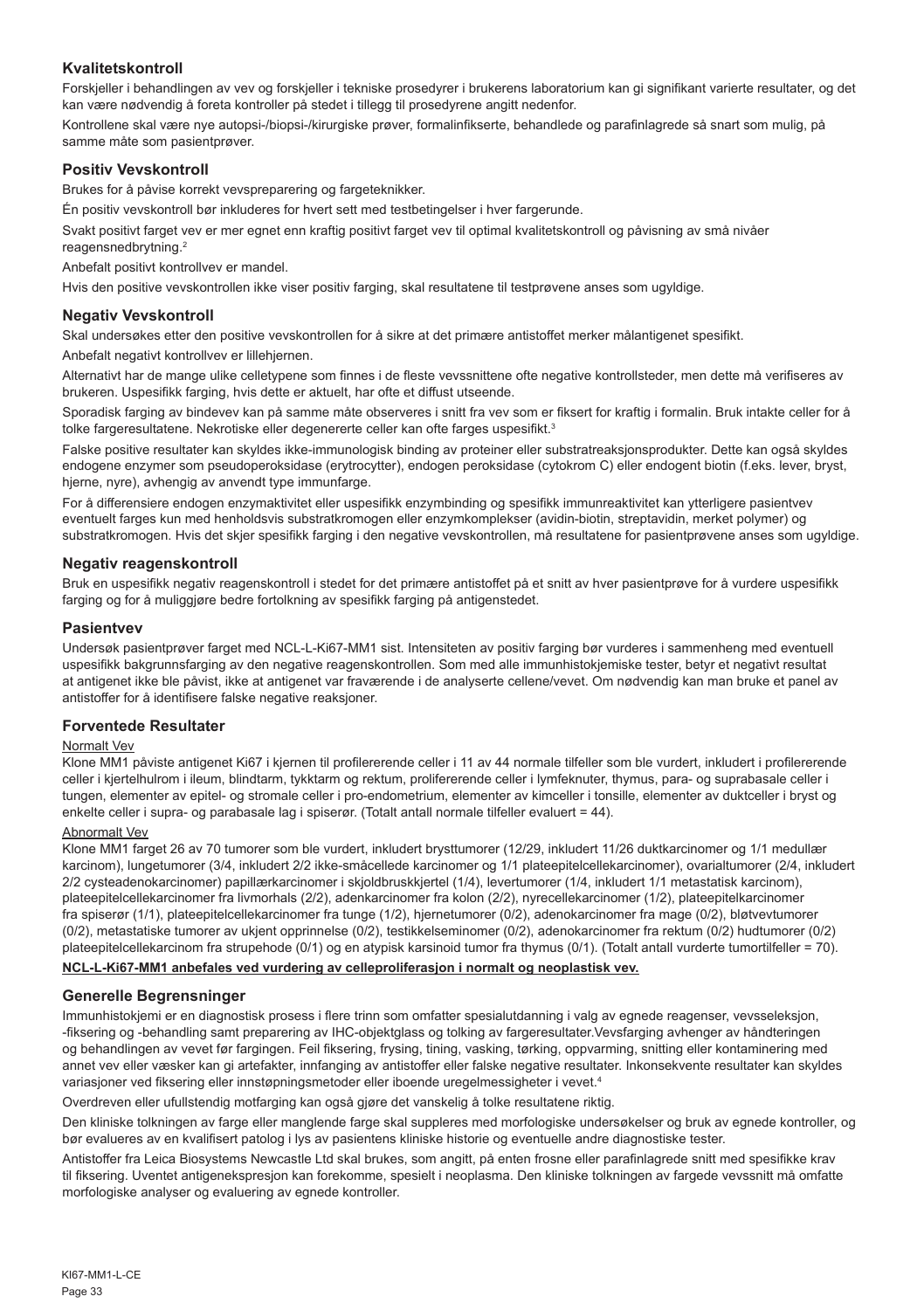# **Bibliografi – Generelt**

- 1. National Committee for Clinical Laboratory Standards (NCCLS). Protection of laboratory workers from infectious diseases transmitted by blood and tissue; proposed guideline. Villanova, P.A. 1991;7(9). Order code M29-P.
- 2. Battifora H. Diagnostic uses of antibodies to keratins: a review and immunohistochemical comparison of seven monoclonal and three polyclonal antibodies. Progress in Surgical Pathology. 6:1–15. eds. Fenoglio-Preiser C, Wolff CM, Rilke F. Field & Wood, Inc., Philadelphia.
- 3. Nadji M, Morales AR. Immunoperoxidase, part I: the techniques and pitfalls. Laboratory Medicine. 1983; 14:767.
- 4. Omata M, Liew CT, Ashcavai M, Peters RL. Nonimmunologic binding of horseradish peroxidase to hepatitis B surface antigen: a possible source of error in immunohistochemistry. American Journal of Clinical Pathology. 1980; 73:626.
- 5. Corpechot C, Barbu V, Wendum D et al. Hepatocyte growth factor and c-met inhibition by hepatic cell hypoxia. A potential mechanism for liver regeneration failure in experimental cirrhosis. American Journal of Pathology.2002; 160(2):613–620.
- 6. Suzuki A, Masuda A, Nagata H et al. Mature dendritic cells make clusters with T-cells in the invasive margin of colorectal carcinoma. Journal of Pathology. 2002; 196:37–43.
- 7. Crosier M, Scott D, Wilson RG et al. High expression of the trefoil protein TFF1 in interval breast cancers. American Journal of Pathology. 2001; 159(1):215–221.
- 8. Noszczyk, B.H and S.T. Majewski. p63 expression during normal cutaneous wound healing in humans. Plastic and Reconstructive Surgery. 2001; 108:1242–1247.
- 9. Tweddle DA, Malcolm AJ, Cole M et al. p53 cellular localization and function in neuroblastoma. Evidence for defective G1 arrest despite WAF1 induction in MYCN-amplified cells. American Journal of Pathology. 2001; 158(6):2067–2077.
- 10.Fernández-Figueras MT, Puig L, Penín RM et al. Decreased immunoreactivity for cell-cycle regulator p27 Kip1 in Kaposi's sarcoma correlates with higher stage and extracutaneous involvement. Journal of Pathology. 2000; 191:387–393.
- 11.Cattoretti G and Fei Q. Application of the antigen retrieval technique in experimental pathology: from human to mouse. Antigen Retrieval Techniques. 2000; 165–179. Eds. Shi S-R, Gu J and Taylor CR. Eaton Publishing.
- 12.Ball LM, Lannon CL, Yhap M et al. PCNA bearing structures are retained in apoptotic phase of childhood ALL cell cycle. Advances in Experimental Medical Biology. 1999; 457(HD):289–296.
- 13.Ball LM, Pyesmany AF, Yhap M et al. Apoptosis corrected proliferation fraction in childhood ALL is related to karyotype. Advances in Experimental Medical Biology. 1999; 457(HD):297–303.
- 14.Pyesmany AF, Ball LM, Yhap M et al. Proliferation and apoptosis does not affect presenting white cell count in childhood ALL. Advances in Experimental Medical Biology. 1999; 457(HD):305–312.
- 15.Torp SH. Proliferative activity in human glioblastomas: evaluation of different Ki67 equivalent antibodies. Molecular Pathology 1997; 50(4): 198-200.
- 16.Mate JL, Ariza A, Aracil C et al. Cyclin D1 overexpression in non-small cell lung carcinoma: correlation with Ki67 labelling index and poor cytoplasmic differentiation. Journal of Pathology. 1996; 180:395–399.

# **Endringer i forhold til Forrige Utgave**

Antistoffkonsentrasjon.

# **Utgivelsesdato**

05 desember 2018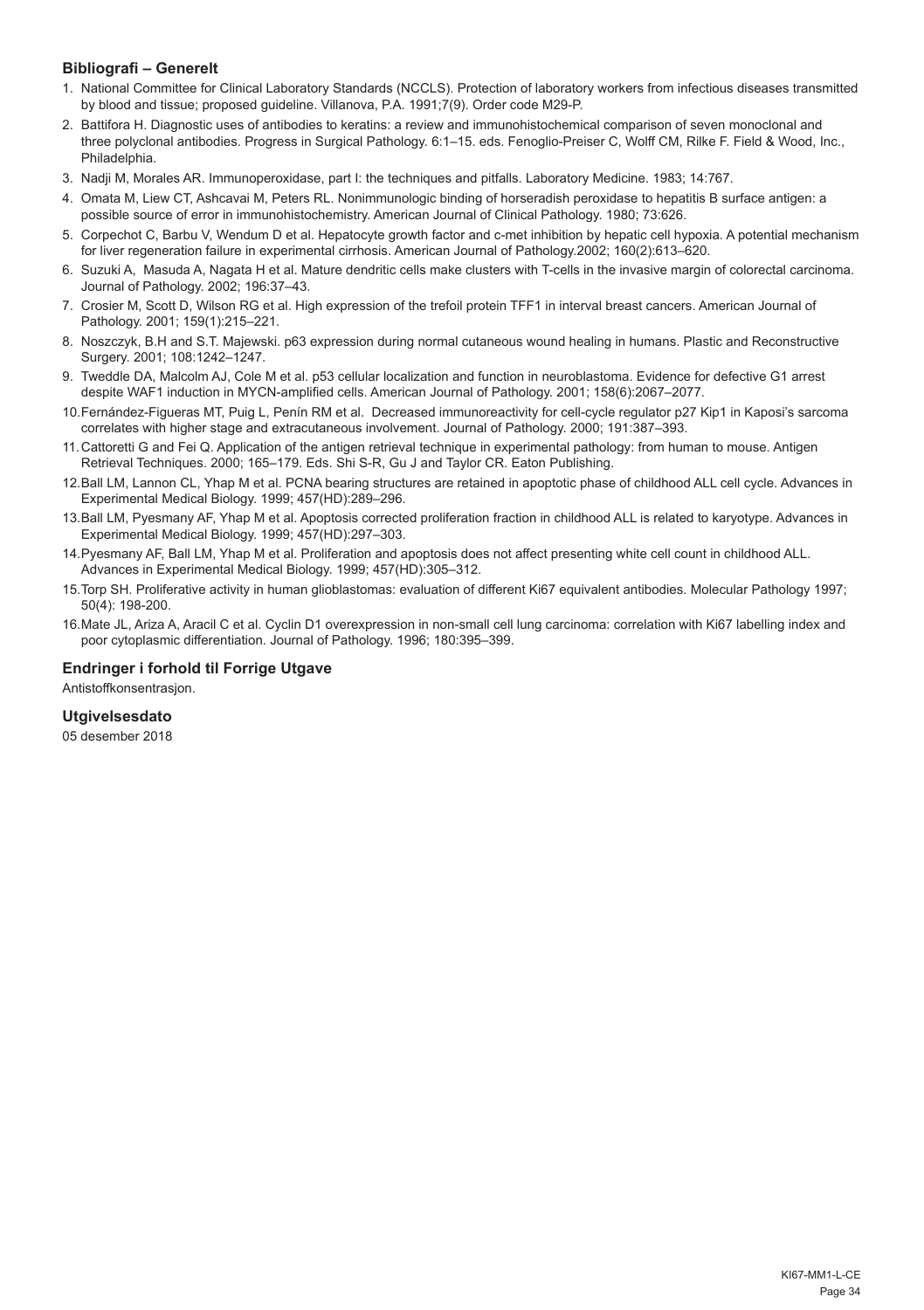# <span id="page-35-0"></span>**Novocastra™ Likit Monoklonal Fare Antikor Ki67 Antigen Ürün Kodu: NCL-L-Ki67-MM1**

# **Kullanım Amacı**

#### *In vitro diagnostik kullanımı için.*

NCL-L-Ki67-MM1 parafin bölümlerde Ki67 Antijen moleküllerinin ışık mikroskopi ile niteliksel tanımlanması içindir. Herhangi bir boyamanın mevcut olması veya olmaması ile ilgili klinik yorumlama, uygun kontroller kullanılarak morfolojik çalışmalarla tamamlanmalıdır ve hastanın klinik geçmişi ve diğer diagnostik testler kapsamında kalifiye bir patolojist tarafından değerlendirilmelidir.

#### **Prosedür Prensibi**

İmmünohistokimyasal (IHC) boyama teknikleri, spesifik bir antikorun antijene (primer antikor), ikincil bir antikorun primer antikora ve bir enzim kompleksinin kromojenik bir substrat ile arada yıkama adımları olacak şekilde sekansiyel olarak uygulanmasıyla antijenlerin görselleştirilmesini sağlar. Kromojenin enzimatik aktivasyonu, antijen bölgede görünür bir reaksiyon prodüktü ile sonuçlanır. Numune bu durumda karşıt boyanabilir ve lamellenebilir. Sonuçlar, bir ışık mikroskopu kullanılarak yorumlanır ve özel bir antijenle birleştirilebilen veya birleştirilemeyen patofizyolojik işlemlerin ayırıcı tanısına yardımcı olur.

#### **Clone**

M<sub>M1</sub>

#### **İmmünojen**

Bir 1086 bp Ki67 motifi içeren cDNA fragmanı karşılık prokaryot rekombinant füzyon proteini.

#### **Spesifite**

İnsan Ki67 nükleer antijen geç G1, S, M ve hücre döngüsünün G2 aşamalarında tüm çoğalan hücrelerinde ifade etti.

# **Reagent Kompozisyonu**

NCL-L-Ki67-MM1, prezervatif olarak sodyum azit içeren supernatant bir likit doku kültürüdür.

#### **Ig Sınıfı**

IgG1

# **Toplam Protein Konsantrasyonu Total Protein**

Lota özel toplam protein konsantrasyonu için viyal etiketine başvurun.

#### **Antikor Konsantrasyonu**

84 mg/L'ye eşit veya bu değerden yüksek. Lota özel lg konsantrasyonu için viyal etiketine başvurun.

#### **Kullanım Tavsiyeleri**

Parafin seksiyonlarında immünohistokimya.

**Isı Kaynaklı Epitop Geri Kazanımı (HIER):** Lütfen, Novocastra Epitope Retrieval Solution pH 6 içerisindeki kullanım talimatlarını takip edin.

**Önerilen dilüsyon:** 1:200 25 °C'de 30 dakika için. Bu bir kılavuz olarak verilmiştir; kullanıcılar, kendilerine özel optimal çalışma dilüsyonlarını belirlemelidirler.

**Görselleştirme:** Novolink™ Polymer Detection System kullanım talimatlarına uyun. Ürünle ilgili daha fazla bilgi veya destek için yerel distribütörünüze veya bölgesel Leica Biosystems ofisine başvurun veya alternatif olarak www.LeicaBiosystems.com Leica Biosystems internet sitesini ziyaret edin.

Bu antikorun performansı, diğer manuel boyama sistemleri veya otomatik platformlarla kullanıldığında doğrulanmalıdır.

#### **Saklama ve Dayanıklılık**

2–8 °C'de saklayın. Dondurmayın. Kullanımdan hemen sonra 2–8 °C'ye dönün. Viyal etiketinin üzerinde belirtilen son kullanım tarihinden sonra kullanmayın. Yukarıda belirtilenlerin dışındaki saklama koşullarının, kullanıcı tarafından kontrol edilmesi gerekir.

#### **Numune Hazırlığı**

Önerilen fiksatif, parafine gömülmüş doku seksiyonları için %10 nötr tamponlu formalindir.

# **Uyarılar ve Önlemler**

Bu reagent, hücre kültürünün supernatantından hazırlanmıştır. Bu bir biyolojik ürün olduğundan işlem yaparken özel dikkat gerektirir.

Bu reagent, sodyum azit içerir. Talep üzerine veya www.LeicaBiosystems.com'dan bir Material Safety Data Sheet (Malzeme Güvenlik Veri Sayfası) elde edilebilir

Potansiyel tüm toksik komponentlerin imhası için federal, ulusal veya lokal düzenlemelere başvurun.

Fikse etme işleminden önce ve sonra numuneler ve bunlara maruz kalan tüm materyaller, enfeksiyon yayabilecek gibi ele alınmalı ve doğru önlemler alınarak atığa çıkartılmalıdır.<sup>1</sup>

Reagent'lar asla ağızla pipetlenmemeli ve cildin ve muköz membranların reagent ve numunelerle temasından kaçınılmalıdır.

Reagent veya numunelerin hassas alanlarla temas etmesi durumunda bu alanları bol su ile yıkayın. Doktora başvurun.

Reagent'ların mikrobiyal kontaminasyonunu minimize edin, aksi durumda nonspesifik boyamada bir artış ortaya çıkabilir.

Belirtilenlerin dışında inkübasyon süreleri veya sıcaklıkları, hatalı sonuçlara neden olabilir. Tüm değişiklikler, kullanıcı tarafından doğrulanmalıdır.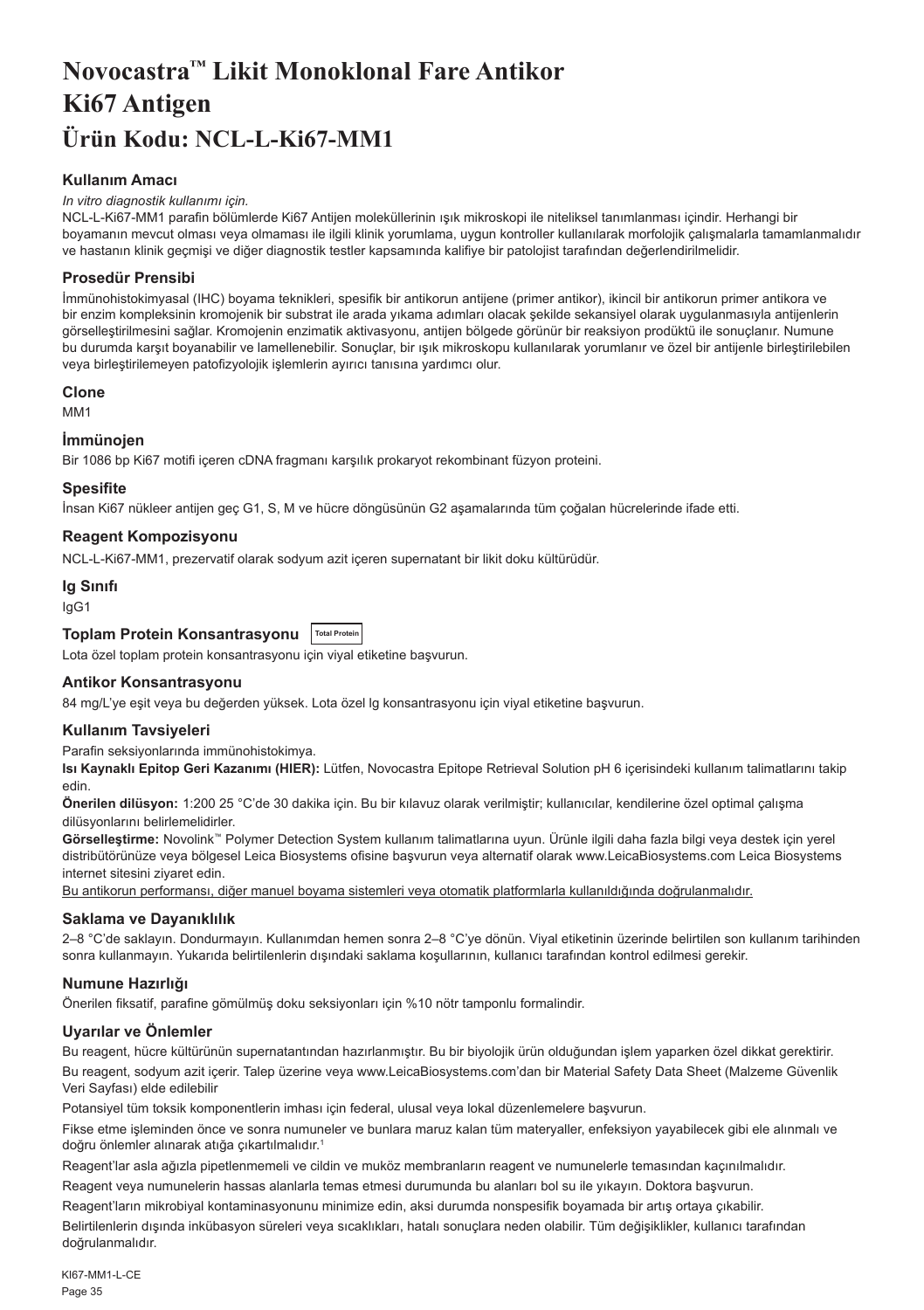# **Kalite Kontrol**

Kullanıcının laboratuvarındaki doku işleme ve teknik prosedürlerdeki değişiklikler, sonuçlarda önemli farklılıklara neden olabilir ve aşağıdaki prosedürlere ek olarak dahili kontrollerin düzenli şekilde yapılmasını gerektirir.

Kontroller, mümkün olan en kısa sürede ve hasta örneği (örnekleri) ile aynı şekilde formalinle fikse edilmiş, işlenmiş ve parafin mumuna gömülmüş taze otopsi/biyopsi/cerrahi numune olmalıdır.

#### **Pozitif Doku Kontrolü**

Doğru hazırlanmış dokuları ve düzgün boyama tekniklerini belirtmek için kullanılır.

Bir pozitif doku kontrolü, her boyama çalıştırmasında test koşullarının her seti için dahil edilmelidir.

Optimal kalite kontrol için ve reagent degradasyonunun minör düzeylerini tespit etmek için zayıf pozitif boyamaya sahip bir doku, güçlü pozitif boyamaya sahip bir dokudan daha uygundur.<sup>2</sup>

Önerilen pozitif kontrol dokusu: bademcik.

Pozitif doku kontrolü, pozitif boyamayı göstermezse test numuneleri ile elde edilen sonuçlar geçersiz olarak ele alınmalıdır.

#### **Negatif Doku Kontrolü**

Pozitif doku kontrolünden sonra hedef antijenin etiketleme spesifitesini primer antikorla kontrol etmek için gerçekleştirilmelidir. Önerilen negatif kontrol dokusu: beyincik.

Pek çok doku seksiyonunda bulunan farklı hücre tiplerinin çeşitliliği, genelde negatif kontrol bölgeleri sağlar ancak bu, kullanıcı tarafından kontrol edilmelidir. Nonspesifik boyama, mevcutsa genelde difüz bir görünüme sahiptir.

Bağ dokusu sporadik boyama, aşırı formalinle fikse edilmiş dokulardan seksiyonlarda da gözlemlenebilir. Boyama sonuçlarının yorumlanması için intakt hücreler kullanın. Nekrotik veya dejenere hücreler, genelde belirsiz şekilde boyanabilir.3

Yanlış pozitif sonuçlar, substrat reaksiyon ürünleri veya proteinlerin immünolojik olmayan protein bağlanması nedeniyle görülebilir. Bunlar, kullanılan immüno boyamanın tipine bağlı olarak psödoperoksidaz (eritrositler), endojen peroksidaz (sitokrom C) veya endojen biotin (örn. karaciğer, meme, beyin, böbrek) gibi endojen enzimler nedeniyle de ortaya çıkabilir.

Endojen enzim aktivitesini veya enzimlerin nonspesifik bağlanmasını, spesifik immünreaktiviteden ayırt etmek için ilave hasta dokuları, sadece sırasıyla substrat kromojen veya enzim kompleksleriyle (avidin biotin, streptavidin, etiketli polimer) ve substrat kromojen ile boyanabilir. Spesifik boyamanın, negatif doku kontrolünde ortaya çıkması durumunda hasta numuneleri ile elde edilen sonuçlar geçersiz olarak ele alınmalıdır.

# **Negatif Reagent Kontrolü**

Antijen bölgede nonspesifik boyamanın değerlendirilmesi ve spesifik boyamanın daha iyi yorumlanmasını sağlamak amacıyla her hasta numunesinin bir seksiyonu ile primer antikorun yerine bir nonspesifik negatif reagent kontrolü kullanın.

#### **Hasta Dokusu**

NCL-L-Ki67-MM1 ile boyanan son hasta numunelerini inceleyin. Pozitif boyama intensitesi, negatif reagent kontrolünün herhangi bir nonspesifik arka plan boyamasının kapsamında değerlendirilmelidir. Herhangi bir immünohistokimyasal test ile negatif bir sonuç, antijenin tespit edilmediği anlamına gelir; antijenin test edilen hücrelerde/dokuda mevcut olmadığı anlamına gelmez. Gerekiyorsa yanlış negatif reaksiyonları belirlemek için bir antikor paneli kullanın.

# **Öngörülen Sonuçlar**

#### Normal Dokular

MM1 klonu, ileum, kolon, çekum, rektum kriptleri içerisindeki proliferatif hücreler, lenf düğümü, timus, dil para ve suprabazal hücreleri içerisindeki proliferatif hücreler, pro-endometriyum epitel ve stromal hücre elamanları, bademcik germinal merkez elemanları, göğüs kanalsı hücre elemanları ve özofagus supra ve parabazal katmanlarındaki nadir hücreler de dahil olmak üzere değerlendirilen normal vakalarda 11/44 oranında proliferatif hücrelerin çekirdeklerinde Ki67 antijeni tespit etmiştir. (Değerlendirilen toplam normal vaka sayısı = 44).

#### Abnormal Dokular

MM1 klonu, göğüs tümörleri (11/26 kanalsı karsinomlar ve 1/1 meduller karsinomlar dahil 12/29), akciğer tümörleri (2/2 küçük olmayan hücre karsinomu ve 1/1 sküamöz hücre karsinomu dahil 3/4), ovaryen tümörleri (2/2 kistadenokarsinomları dahil 2/4), tiroid papiller karsinomları (1/4), karaciğer tümörleri (1/1 metastatik karsinomlar dahil 1/4), servisk sküamöz hücre karsinomları (2/2), kolon adenokarsinomları (2/2), renal hücre karsinomları (1/2), özofagus sküamöz hücre karsinomları (1/1), dil sküamöz hücre karsinomları (1/2), beyin tümörleri (0/2), mide adenokarsinomları (0/2), yumuşak doku tümörleri (0/2), bilinmeyen kaynaklı metastatik tümörler (0/2), testis seminomları (0/2), rektum adenokarsinomları (0/2), cilt tümörleri (0/2), gırtlak sküamöz hücre karsinomu (0/1), tipik olmayan bir timüs karsinoid tümörü (0/1) de dahil olmak üzere değerlendirilen tümörlerde 26/70 oranında boyama yapmıştır. (Değerlendirilen toplam tümör vakası sayısı = 70).

#### **NCL-L-Ki67-MM1, normal ve neoplastik dokularda hücre proliferasyonunun değerlendirilmesi için önerilir.**

#### **Genel Sınırlamalar**

İmmünohistokimya uygun reagent'ların seçilmesinde; dokunun seçilmesi, fikse edilmesi ve işlenmesinde; IHC lamının hazırlanmasında ve boyama sonuçlarının yorumlanmasında uzmanlık eğitimi gerektiren çok adımlı bir diagnostik işlemidir. Doku boyama, boyamadan önce dokunun ele alınması ve işlenmesine bağlıdır. Diğer dokularla veya akışkanlarla hatalı fikse etme, dondurma, eritme, yıkama, kurutma, ısıtma, seksiyonlama veya kontaminasyon artefakt, antikor trapping veya yanlış negatif sonuçlar oluşturabilir. Doku içerisinde fikse etme ve gömme yöntemleri veya inherent aksaklıklar nedeniyle tutarsız sonuçlar ortaya çıkabilir. 4

Aşırı veya inkomplet karşıt boya, sonuçların doğru yorumlanmasına engel olabilir.

Herhangi bir boyamanın mevcut olması veya olmaması ile ilgili klinik yorumlama, uygun kontroller kullanılarak morfolojik çalışmalarla tamamlanmalıdır ve hastanın klinik geçmişi ve diğer diagnostik testler kapsamında kalifiye bir patolojist tarafından değerlendirilmelidir.

Leica Biosystems Newcastle Ltd antikorları, belirtildiği gibi spesifik fikse etme işlemleri gerektiren dondurulmuş veya parafine gömülmüş seksiyonlarda kullanılmak içindir. Özellikle neoplazmalarda beklenmedik antijen ekspresyonu ortaya çıkabilir. Boyanan doku seksiyonunun klinik yorumu, morfolojik analiz ve uygun kontrollerin değerlendirmesini içermelidir.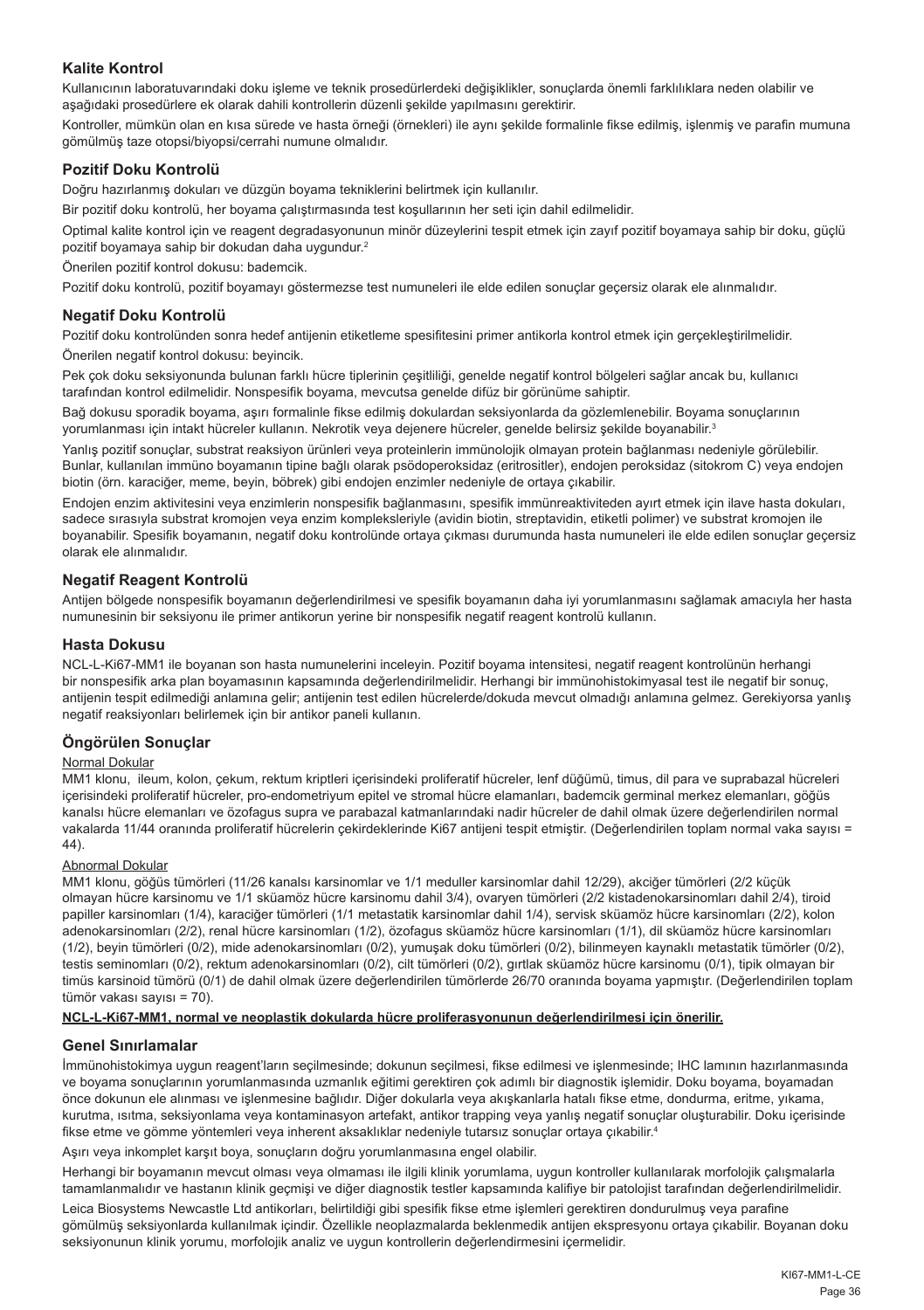# **Kaynakça - Genel**

- 1. National Committee for Clinical Laboratory Standards (NCCLS). Protection of laboratory workers from infectious diseases transmitted by blood and tissue; proposed guideline. Villanova, P.A. 1991;7(9). Order code M29-P.
- 2. Battifora H. Diagnostic uses of antibodies to keratins: a review and immunohistochemical comparison of seven monoclonal and three polyclonal antibodies. Progress in Surgical Pathology. 6:1–15. eds. Fenoglio-Preiser C, Wolff CM, Rilke F. Field & Wood, Inc., Philadelphia.
- 3. Nadji M, Morales AR. Immunoperoxidase, part I: the techniques and pitfalls. Laboratory Medicine. 1983; 14:767.
- 4. Omata M, Liew CT, Ashcavai M, Peters RL. Nonimmunologic binding of horseradish peroxidase to hepatitis B surface antigen: a possible source of error in immunohistochemistry. American Journal of Clinical Pathology. 1980; 73:626.
- 5. Corpechot C, Barbu V, Wendum D et al. Hepatocyte growth factor and c-met inhibition by hepatic cell hypoxia. A potential mechanism for liver regeneration failure in experimental cirrhosis. American Journal of Pathology.2002; 160(2):613–620.
- 6. Suzuki A, Masuda A, Nagata H et al. Mature dendritic cells make clusters with T-cells in the invasive margin of colorectal carcinoma. Journal of Pathology. 2002; 196:37–43.
- 7. Crosier M, Scott D, Wilson RG et al. High expression of the trefoil protein TFF1 in interval breast cancers. American Journal of Pathology. 2001; 159(1):215–221.
- 8. Noszczyk, B.H and S.T. Majewski. p63 expression during normal cutaneous wound healing in humans. Plastic and Reconstructive Surgery. 2001; 108:1242–1247.
- 9. Tweddle DA, Malcolm AJ, Cole M et al. p53 cellular localization and function in neuroblastoma. Evidence for defective G1 arrest despite WAF1 induction in MYCN-amplified cells. American Journal of Pathology. 2001; 158(6):2067–2077.
- 10.Fernández-Figueras MT, Puig L, Penín RM et al. Decreased immunoreactivity for cell-cycle regulator p27 Kip1 in Kaposi's sarcoma correlates with higher stage and extracutaneous involvement. Journal of Pathology. 2000; 191:387–393.
- 11.Cattoretti G and Fei Q. Application of the antigen retrieval technique in experimental pathology: from human to mouse. Antigen Retrieval Techniques. 2000; 165–179. Eds. Shi S-R, Gu J and Taylor CR. Eaton Publishing.
- 12.Ball LM, Lannon CL, Yhap M et al. PCNA bearing structures are retained in apoptotic phase of childhood ALL cell cycle. Advances in Experimental Medical Biology. 1999; 457(HD):289–296.
- 13.Ball LM, Pyesmany AF, Yhap M et al. Apoptosis corrected proliferation fraction in childhood ALL is related to karyotype. Advances in Experimental Medical Biology. 1999; 457(HD):297–303.
- 14.Pyesmany AF, Ball LM, Yhap M et al. Proliferation and apoptosis does not affect presenting white cell count in childhood ALL. Advances in Experimental Medical Biology. 1999; 457(HD):305–312.
- 15.Torp SH. Proliferative activity in human glioblastomas: evaluation of different Ki67 equivalent antibodies. Molecular Pathology 1997; 50(4): 198-200.
- 16.Mate JL, Ariza A, Aracil C et al. Cyclin D1 overexpression in non-small cell lung carcinoma: correlation with Ki67 labelling index and poor cytoplasmic differentiation. Journal of Pathology. 1996; 180:395–399.

# **Önceki Baskıya Göre Değişiklikler**

Antikor Konsantrasyonu.

# **Yayım tarihi**

05 Aralık 2018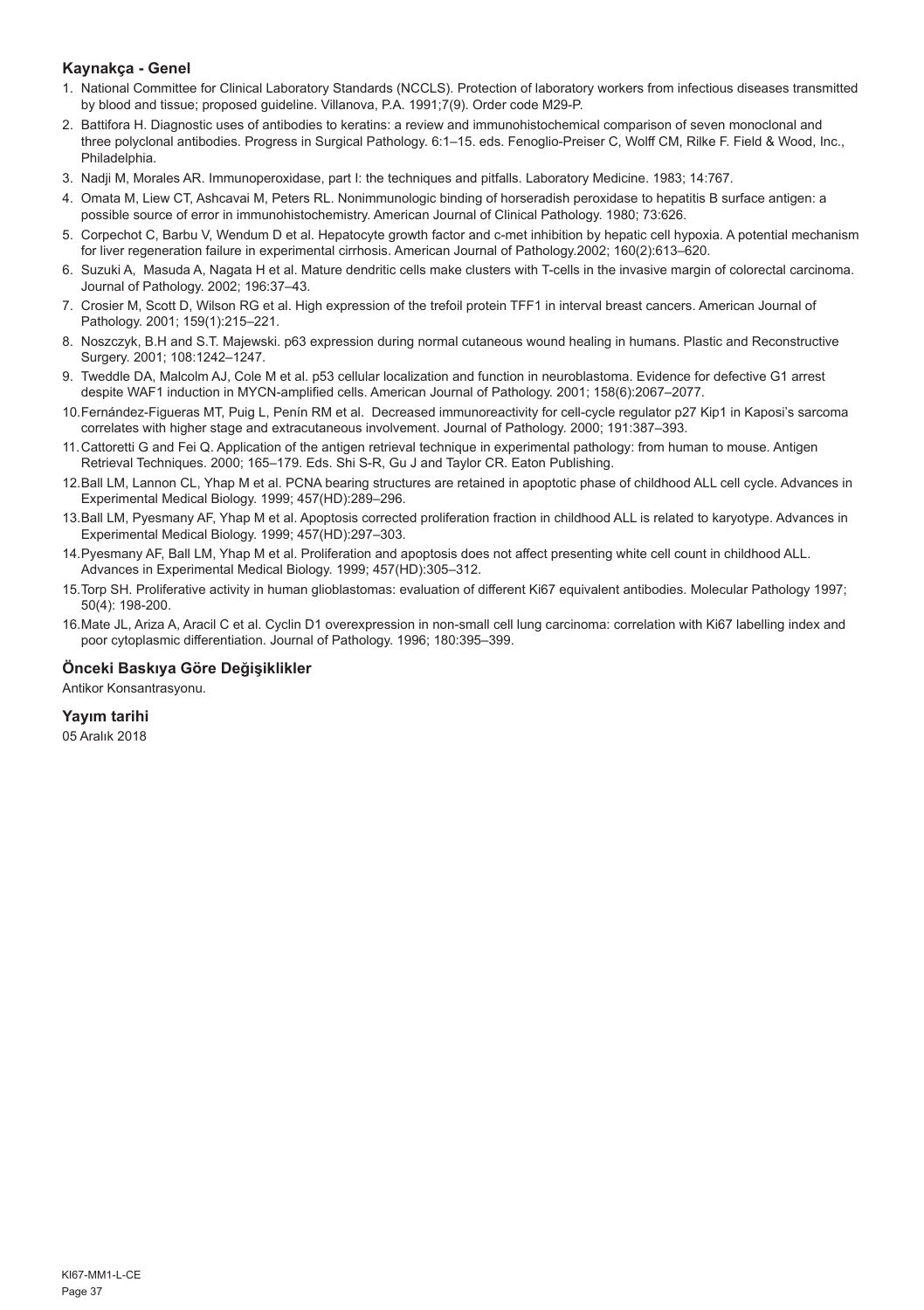# <span id="page-38-0"></span>**Течно мише моноклонално антитяло Novocastra™ Ki67 Antigen Код на продукта: NCL-L-Ki67-MM1**

# **Предназначение**

#### *За употреба при in vitro диагностика.*

Продуктът NCL-L-Ki67-MM1 е предназначен за качествено идентифициране посредством оптична микроскопия на молекули антиген Ki67 в парафинови срези. Клиничната интерпретация на всяко оцветяване или неговата липса следва да бъде допълнена от морфологични проучвания с помощта на подходящи контроли и трябва да се оценява в контекста на клиничната история на пациента и други диагностични изследвания от квалифициран патолог.

#### **Принцип на процедурата**

Техниките на имунохистохимично (IHC) оцветяване позволяват визуализация на антигени чрез последователно приложение на специфично антитяло на антигена (първично антитяло), вторично антитяло на първичното антитяло и ензимен комплекс с хромогенен субстрат, с междинни стъпки на промиване. Ензимното активиране на хромогена води до видим реакционен продукт на мястото на антигена. След това може да се направи контраоцветяване на спесимена и да се постави покривно стъкло. Резултатите се интерпретират с използване на оптичен микроскоп и са в помощ при диференциалната диагностика на патофизиологични процеси, които може да са или да не са свързани с определен антиген.

#### **Клонинг**

MM1

#### **Имуноген**

Прокариотен рекомбинантен синтезиран протеин, съответстващ на 1086bp Ki67 мотив-съдържащ cДНК фрагмент.

#### **Специфичност**

Човешкият ядрен антиген Ki67 показва експресия при всички пролифериращи клетки в рамките на късните G1, S, M и G2 фази на клетъчния цикъл.

#### **Състав на реагента**

NCL-L-Ki67-MM1 е течен супернатант от тъканна култура, съдържащ натриев азид като консервант.

# **Имуноглобулинов клас**

IgG1

# **Обща концентрация на протеин Total Protein**

Вижте етикета на флакона относно специфичната за партидата концентрация на общ протеин.

#### **Концентрация на антитела**

По-голяма или равна на 84 mg/L. Вижте етикета на флакона за специфичната за партидата концентрация на имуноглобулин.

# **Препоръки за употреба**

Имунохистохимия върху парафинови срези.

**Термично индуцирано извличане на епитоп (Heat Induced Epitope Retrieval, HIER):** Моля, спазвайте инструкциите за употреба, включени в опаковката на Novocastra Epitope Retrieval Solution pH 6.

**Предложение за разреждане:** 1:200 за 30 минути при 25°C. Това е дадено като указание, като потребителите трябва сами да определят техни собствени оптимални работни разреждания.

**Визуализация:** Спазвайте инструкциите за употреба, приложени към Novolink™ Polymer Detection Systems. За допълнителна информация за продукта или помощ се свържете с вашия местен дистрибутор или с регионалния офис на Leica Biosystems, а също така може да посетите уебсайта на Leica Biosystems www.LeicaBiosystems.com

Действието на това антитяло трябва да бъде валидирано при употреба с други мануални системи за оцветяване или автоматизирани платформи.

# **Съхранение и стабилност**

Да се съхранява при температура 2 – 8°C. Да не се замразява. Да се върне на температура 2 – 8°C веднага след употреба. Да не се използва след срока на годност, отбелязан върху етикета на флакона. Други условия на съхранение, освен посочените по-горе, трябва да бъдат проверени от потребителя.

# **Подготовка на спесимени**

Препоръчителният фиксиращ разтвор е неутрален буфериран формалин 10% за тъканни срези, вградени в парафин.

#### **Предупреждения и предпазни мерки**

Този реагент е приготвен от супернатант от клетъчна култура. Тъй като е биологичен продукт, необходимо е повишено внимание при работа с него.

Този реагент съдържа натриев азид. Информационният лист за безопасност на материалите е наличен при запитване или от www.LeicaBiosystems.com.

Консултирайте се с федералните, държавните или местните регламенти относно изхвърлянето на потенциално токсични компоненти.

Всички спесимени преди и след фиксация, както и всички материали, изложени на тях, трябва да се третират като възможни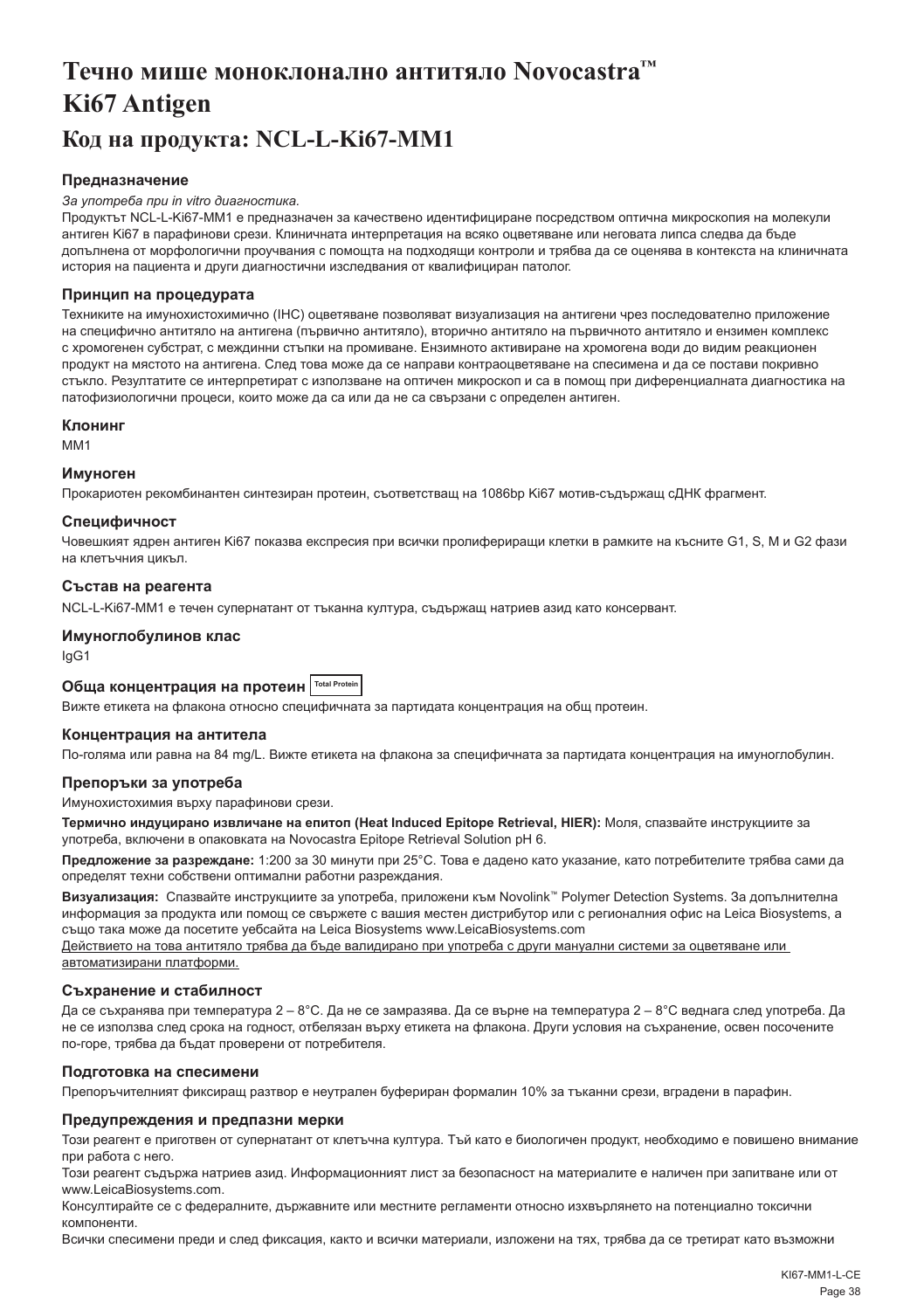преносители на инфекция и да се изхвърлят, като се вземат правилни предпазни мерки.' Никога не пипетирайте реагенти с уста и избягвайте контакт на кожата и лигавиците с реагенти и спесимени. При контакт на реагенти или спесимени с чувствителни зони измийте зоните с обилно количество вода. Потърсете медицинска помощ.

Свеждайте до минимум микробната контаминация на реагентите, в противен случай може да се появи увеличаване на неспецифичното оцветяване.

Инкубационни времена или температури, различни от посочените, могат да доведат до грешни резултати. Всички подобни промени трябва да бъдат валидирани от потребителя.

#### **Качествен контрол**

Различията в обработката на тъканите и техническите процедури в лабораторията на потребителя могат да доведат до значително вариране на резултатите, налагащо редовно извършване на вътрешен контрол в допълнение към следните процедури.

Контролите трябва да са свежи спесимени, взети по време на аутопсия/биопсия/операция, фиксирани във формалин, обработени и вградени в парафинов восък, възможно най-бързо, по същия начин като проба(та) на пациента(ите).

#### **Позитивна тъканна контрола**

Използва се, за да се покажат правилно приготвени тъкани и правилни техники на оцветяване.

Една позитивна тъканна контрола трябва да бъде включена за всеки сет с тестови условия при всяка серия проби за оцветяване.

Тъкан със слабо позитивно оцветяване е по-подходяща от тъкан със силно позитивно оцветяване за оптимален качествен контрол и за откриване на по-малки нива на деградация на реагента.<sup>2</sup>

Препоръчителната позитивна тъканна контрола е сливица.

Ако позитивната тъканна контрола не показва позитивно оцветяване, резултатите от спесимените, включени в теста, трябва да се считат за невалидни.

#### **Негативна тъканна контрола**

Трябва да се изследва след позитивната тъканна контрола, за да се провери специфичността на белязването на таргетния антиген от първичното антитяло.

Препоръчителната тъкан за негативна контрола е малкият мозък.

Алтернативно, разнообразието от различни видове клетки, присъстващи в повечето тъканни срези, често предлага места за негативна контрола, но това трябва да се провери от потребителя.

Неспецифичното оцветяване, ако присъства, обикновено е дифузно на вид. Спорадично оцветяване на съединителна тъкан може да се наблюдава и в части от прекомерно фиксирани във формалин тъкани. Използвайте интактни клетки за интерпретация на резултатите от оцветяването. Некротичните или дегенериралите клетки често се оцветяват неспецифично.3 Може да се видят неверни позитивни резултати поради неимунологично свързване на протеини или реакционни продукти на субстрата. Те може да са причинени и от ендогенни ензими, като например псевдопероксидаза (еритроцити), ендогенна пероксидаза (цитохром C) или ендогенен биотин (напр. черен дроб, гърда, мозък, бъбрек) в зависимост от типа на използваното имунно оцветяване. За диференциране на ендогенна ензимна активност или неспецифично ензимно свързване от специфична имунна реактивност ексклузивно може да се оцветят допълнителни тъкани от пациента, съответно със субстрат-хромоген или с ензимни комплекси (авидин-биотин, стрептавидин, маркиран полимер) и субстрат-хромоген. Ако се появи специфично оцветяване в негативната тъканна контрола, резултатите от спесимените на пациентите трябва да се считат за невалидни.

#### **Негативна контрола на реагента**

Използвайте неспецифична негативна контрола на реагента, вместо първичното антитяло, със срез от всеки спесимен на пациента, за да се направи оценка на неспецифичното оцветяване и да се даде по-добра интерпретация на специфичното оцветяване на мястото на антигена.

#### **Тъкан от пациента**

Спесимените на пациенти, оцветени с NCL-L-Ki67-MM1, трябва да се изследват последни. Наситеността на позитивното оцветяване трябва да бъде оценена в контекста на всяко неспецифично фоново оцветяване на негативната контрола на реагента. Както при всеки имунохистохимичен тест, един отрицателен резултат означава, че антигенът не е открит, а не че антигенът отсъства в анализираните клетки/тъкан. Ако се налага, използвайте панел от антитела за идентифициране на фалшиво отрицателни реакции.

#### **Очаквани резултати**

#### Нормални тъкани

Клонинг MM1 открива антигена Ki67 в ядрото на пролифериращи клетки при 11/44 оценени нормални случая, включително пролифериращи клетки в крипти на илеума, цекума, ободното и правото черво, пролифериращи клетки в лимфния възел, тимуса, пара и супрабазалните клетки на езика, елементите на епителната и стромалната клетка на про-ендометриума, елементите на зародишния център при сливицата, елементите на дукталната клетка на гърдата и отделни клетки в супра и парабазалните слоеве на хранопровода. (Общ брой на оценените нормални случаи = 44).

#### Абнормни тъкани

Клонинг MM1 оцветява 26/70 оценени тумора, включително тумори на гърдата (12/29 включително 11/26 дуктални карцинома и 1/1 медуларен карцином), белодробни тумори (3/4, включително 2/2 недребноклетъчни карцинома и 1/1 плоскоклетъчен карцином), тумори на яйчниците (2/4, включително 2/2 цистаденокарцинома), папиларни карциноми на щитовидната жлеза (1/4), чернодробни тумора (1/4, включително 1/1 метастатичен карцином), плоскоклетъчни карциноми на цервикса (2/2), аденокарциноми на ободното черво (2/2), бъбречноклетъчни карциноми (1/2), плоскоклетъчен карцином на хранопровода (1/1), плоскоклетъчен карцином на езика (1/2), мозъчни тумори (0/2), аденокарциноми на стомаха (0/2), тумори на меките тъкани (0/2), метастатични тумори от неизвестен произход (0/2), семиноми на тестисите (0/2), аденокарциноми на правото черво (0/2), кожни тумори (0/2), плоскоклетъчен карцином на ларинкса (0/1), атипичен карциноиден тумор на тимуса (0/1). (Общ брой на оценените случай на тумор = 70).

**Продуктът NCL-L-Ki67-MM1 се препоръчва за оценка на клетъчната пролиферация в нормални и неопластични тъкани.**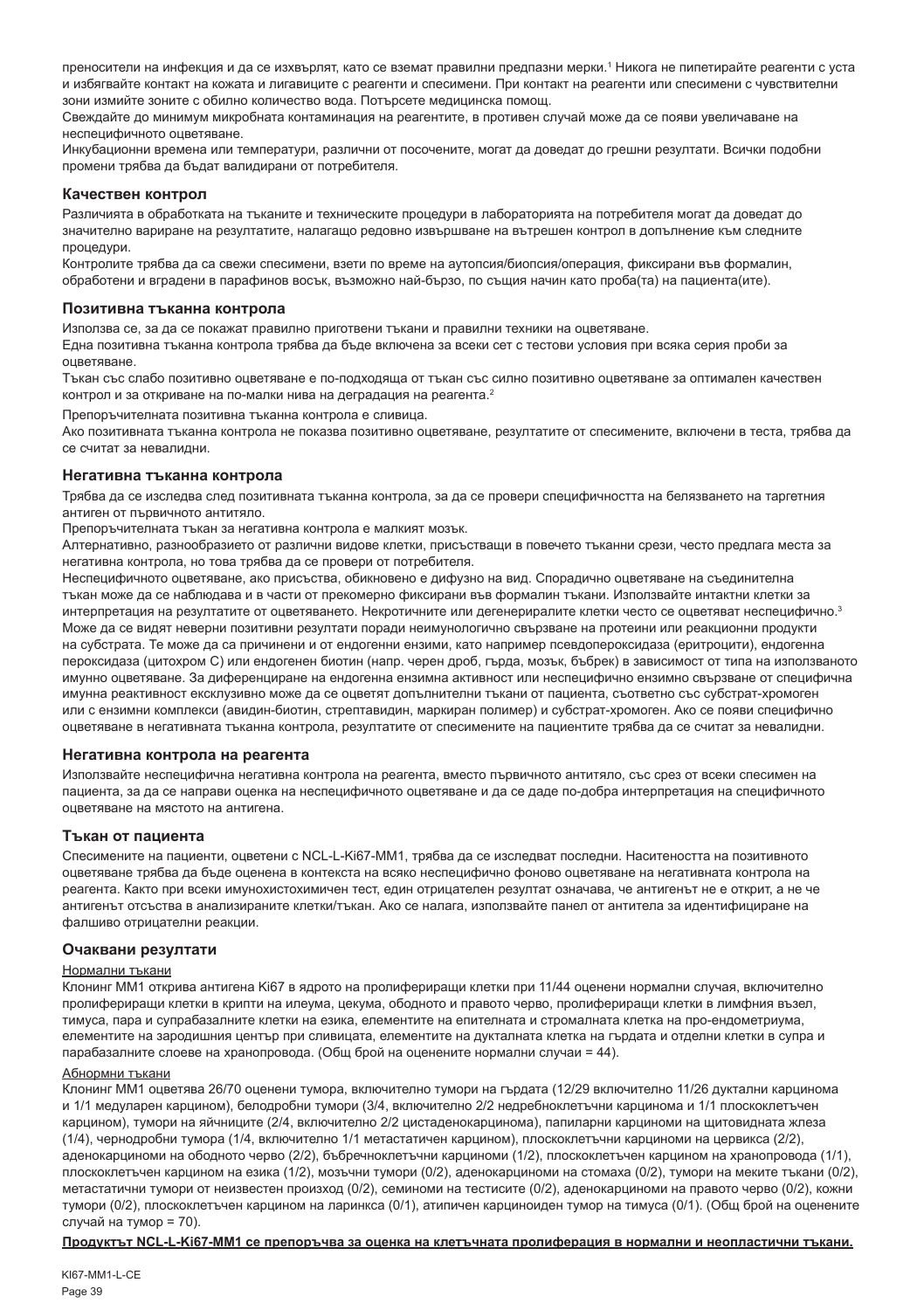# **Общи ограничения**

Имунохистохимията е многостъпков диагностичен процес, който се състои от специализирано обучение за избор на подходящи реагенти, избор на тъкани, фиксация и обработка, подготовка на предметното стъкло за имунохистохимия и интерпретация на резултатите от оцветяването.

Тъканното оцветяване зависи от боравенето с тъканта и нейната обработка преди оцветяването. Неправилната фиксация, замразяване, размразяване, промиване, изсушаване, затопляне, срязване или контаминацията с други тъкани или течности може да причини поява на артефакти, блокиране на антителата или фалшиво отрицателни резултати. Несъответстващите резултати може да се дължат на вариации в методите на фиксация и вграждане или на присъща нерегулярност в тъканта.4 Прекомерното или непълно контраоцветяване може да попречи на правилната интерпретация на резултатите.

Клиничната интерпретация на всяко оцветяване или неговата липса следва да бъде допълнена от морфологични проучвания с помощта на подходящи контроли и трябва да се оценява в контекста на клиничната история на пациента и други диагностични изследвания от квалифициран патолог.

Антителата от Leica Biosystems Newcastle Ltd са предназначени за употреба, както е указано, върху замразени или вградени в парафин срези със специфични изисквания за фиксация. Възможно е да настъпи неочаквана антигенна експресия, особено при неоплазми. Клиничната интерпретация на всеки оцветен тъканен срез трябва да включва морфологичен анализ и оценката на подходящи контроли.

#### **Библиография – основна**

- 1. National Committee for Clinical Laboratory Standards (NCCLS). Protection of laboratory workers from infectious diseases transmitted by blood and tissue; proposed guideline. Villanova, P.A. 1991; 7(9). Order code M29-P.
- 2. Battifora H. Diagnostic uses of antibodies to keratins: a review and immunohistochemical comparison of seven monoclonal and three polyclonal antibodies. Progress in Surgical Pathology. 6:1–15. eds. Fenoglio-Preiser C, Wolff CM, Rilke F. Field & Wood, Inc., Philadelphia.
- 3. Nadji M, Morales AR. Immunoperoxidase, part I: the techniques and pitfalls. Laboratory Medicine. 1983; 14:767.
- 4. Omata M, Liew CT, Ashcavai M, Peters RL. Nonimmunologic binding of horseradish peroxidase to hepatitis B surface antigen: a possible source of error in immunohistochemistry. American Journal of Clinical Pathology. 1980; 73:626.
- 5. Corpechot C, Barbu V, Wendum D et al. Hepatocyte growth factor and c-met inhibition by hepatic cell hypoxia. A potential mechanism for liver regeneration failure in experimental cirrhosis. American Journal of Pathology. 2002; 160(2):613–620.
- 6. Suzuki A, Masuda A, Nagata H et al. Mature dendritic cells make clusters with T-cells in the invasive margin of colorectal carcinoma. Journal of Pathology. 2002; 196:37–43.
- 7. Crosier M, Scott D, Wilson RG et al. High expression of the trefoil protein TFF1 in interval breast cancers. American Journal of Pathology. 2001; 159(1):215–221.
- 8. Noszczyk, B.H and S.T. Majewski. p63 expression during normal cutaneous wound healing in humans. Plastic and Reconstructive Surgery. 2001; 108:1242–1247.
- 9. Tweddle DA, Malcolm AJ, Cole M et al. p53 cellular localization and function in neuroblastoma. Evidence for defective G1 arrest despite WAF1 induction in MYCN-amplified cells. American Journal of Pathology. 2001; 158(6):2067–2077.
- 10.Fernández-Figueras MT, Puig L, Penín RM et al. Decreased immunoreactivity for cell-cycle regulator p27 Kip1 in Kaposi's sarcoma correlates with higher stage and extracutaneous involvement. Journal of Pathology. 2000; 191:387–393.
- 11.Cattoretti G and Fei Q. Application of the antigen retrieval technique in experimental pathology: from human to mouse. Antigen Retrieval Techniques. 2000; 165–179. Eds. Shi S-R, Gu J and Taylor CR. Eaton Publishing.
- 12.Ball LM, Lannon CL, Yhap M et al. PCNA bearing structures are retained in apoptotic phase of childhood ALL cell cycle. Advances in Experimental Medical Biology. 1999; 457(HD):289–296.
- 13.Ball LM, Pyesmany AF, Yhap M et al. Apoptosis corrected proliferation fraction in childhood ALL is related to karyotype. Advances in Experimental Medical Biology. 1999; 457(HD):297–303.
- 14.Pyesmany AF, Ball LM, Yhap M et al. Proliferation and apoptosis does not affect presenting white cell count in childhood ALL. Advances in Experimental Medical Biology. 1999; 457(HD):305–312.
- 15.Torp SH. Proliferative activity in human glioblastomas: evaluation of different Ki67 equivalent antibodies. Molecular Pathology 1997; 50(4): 198-200.
- 16.Mate JL, Ariza A, Aracil C et al. Cyclin D1 overexpression in non-small cell lung carcinoma: correlation with Ki67 labelling index and poor cytoplasmic differentiation. Journal of Pathology. 1996; 180:395–399.

#### **Изменения на предишно издание**

Концентрация на антитела.

#### **Дата на издаване**

05 Декември 2018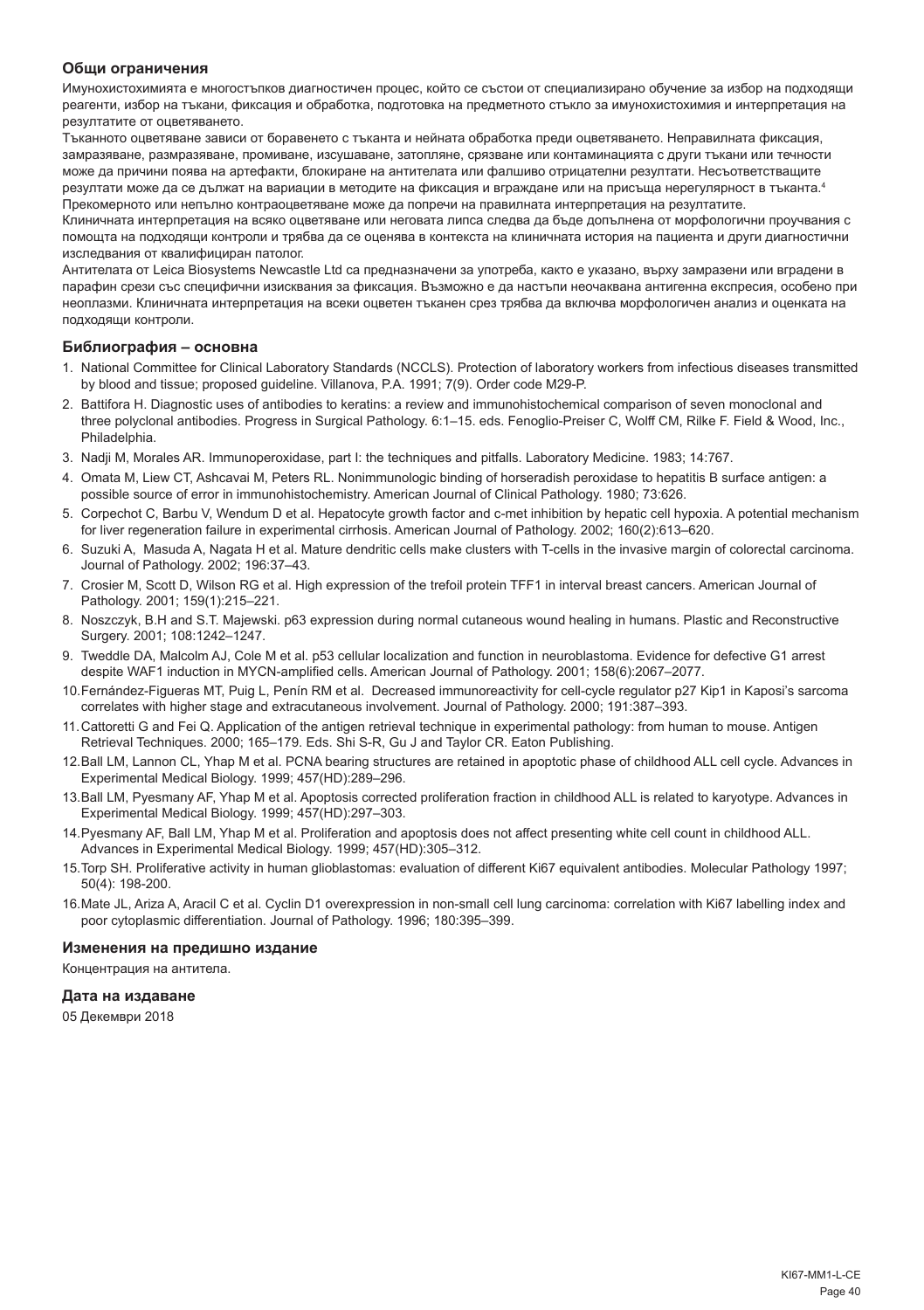# <span id="page-41-0"></span>**Novocastra™ folyékony egér monoklonális antitest Ki67 Antigen Termékkód: NCL-L-Ki67-MM1**

# **Alkalmazási terület**

#### *In vitro diagnosztikai használatra.*

Az NCL-L-Ki67-MM1 a Ki67 antigén molekulák fénymikroszkóppal végzett kvalitatív azonosítására szolgál paraffinos metszetekben. Minden festődés meglétének vagy hiányának klinikai értelmezését morfológiai vizsgálatokkal és megfelelő kontrollokkal kell kiegészíteni, valamint az értékelést a beteg klinikai kórtörténete és egyéb diagnosztikai vizsgálatok figyelembevételével, képzett patológusnak kell elvégeznie.

# **Az eljárás elve**

Az immunhisztokémiai (immunohistochemical, IHC) megfestési technikák az antigén elleni specifikus antitest (elsődleges antitest), az elsődleges antitest elleni másodlagos antitest és egy enzim kromogén szubsztráttal alkotott komplexének egymás után következő alkalmazásán keresztül, közbeiktatott mosási lépések mellett lehetővé teszik az antigének megjelenítését. A kromogén enzimaktiválása látható reakcióterméket eredményez az antigén helyén. Ezután a minta kontrasztfesthető és lefedhető. Az eredmények fénymikroszkóp használatával értelmezhetők, majd segítségül használhatók a patofiziológiás folyamatok differenciáldiagnózisa során, amely folyamatok az esetek egy részében konkrét antigénhez kapcsolódnak.

# **Klón**

M<sub>M</sub>1

#### **Immunogén**

Az 1086 bázispárból álló Ki67 motívumot tartalmazó cDNS fragmentumnak megfelelő prokarióta eredetű rekombináns fúziós fehérje.

#### **Specificitás**

A sejtciklus késői G1, S, M és G2 fázisaiban minden proliferáló sejtben kifejeződő humán Ki67 nukleáris antigén.

# **A reagens összetétele**

Az NCL-L-Ki67-MM1 egy a tartósítószerként nátrium-azidot tartalmazó folyékony szövetkultúra felülúszó.

#### **Ig-osztály**

IgG1

| Összfehérje-koncentráció Total Protein |  |  |
|----------------------------------------|--|--|
|----------------------------------------|--|--|

A sarzsspecifikus összfehérje-koncentrációt lásd az üveg címkéjén.

# **Antitest-koncentráció**

Legalább 84 mg/l. A sarzsspecifikus Ig-koncentrációt lásd az üveg címkéjén.

# **Felhasználási javaslatok**

#### Immunhisztokémia paraffinos metszeteken.

**Hőindukált epitópfeltárás (heat induced epitope retrieval, HIER):** Kövesse a Novocastra Epitope Retrieval Solution pH 6 termék használati útmutatóját.

**Javasolt hígítás:** 1:200, 30 percen át, 25 °C-on. Az adatok csak útmutatásul szolgálnak, a felhasználóknak kell meghatározniuk saját optimális munkaoldataikat.

**Megjelenítés:** Kövesse a Novolink™ Polymer Detection Systems rendszerek használati útmutatóját. További termékinformációkért vagy támogatásért forduljon a Leica Biosystems helyi forgalmazójához vagy regionális irodájához, vagy keresse fel a Leica Biosystems weboldalát a www.LeicaBiosystems.com címen.

Az antitest teljesítményét validálni kell, ha azt más manuális festési rendszerrel vagy automata platformmal használja.

# **Tárolás és stabilitás**

2–8 °C-on tárolandó. Tilos fagyasztani. Felhasználás után azonnal tegye vissza 2–8 °C közötti hőmérsékletre. Ne használja az üveg címkéjén feltüntetett lejárati dátum után. A fentiekben előírtaktól eltérő tárolási feltételeket a felhasználónak ellenőriznie kell.

# **A minták előkészítése**

A javasolt fixálószer a paraffinba ágyazott szövetmetszeteknél 10%-os, semleges pufferolású formalin.

# **Figyelmeztetések és óvintézkedések**

Ez a reagens a sejtkultúra felülúszójából készült. Mivel biológiai termék, kezelésekor észszerű körültekintéssel kell eljárni. Ez a reagens nátrium-azidot tartalmaz. Az anyagbiztonsági adatlap kérésre rendelkezésre áll, vagy letölthető a www.LeicaBiosystems. com oldalról.

Minden potenciálisan toxikus összetevő ártalmatlanításával kapcsolatban kövesse a szövetségi, állami és helyi előírásokat. A mintákat fixálás előtt és után, valamint a velük érintkező összes anyagot fertőzések terjesztésére képes anyagként kell kezelni, és megfelelő körültekintéssel kell ártalmatlanítani.<sup>1</sup> Soha ne pipettázza szájjal a reagenseket, továbbá kerülje a bőr és a nyálkahártyák érintkezését a reagensekkel és a mintákkal. Ha a reagensek vagy minták érzékeny területtel érintkeznek, bő vízzel mossa le az érintett területet. Forduljon orvoshoz.

Minimálisra kell csökkenteni a reagensek mikrobiális szennyeződését, különben megnövekedhet a nem specifikus festődés.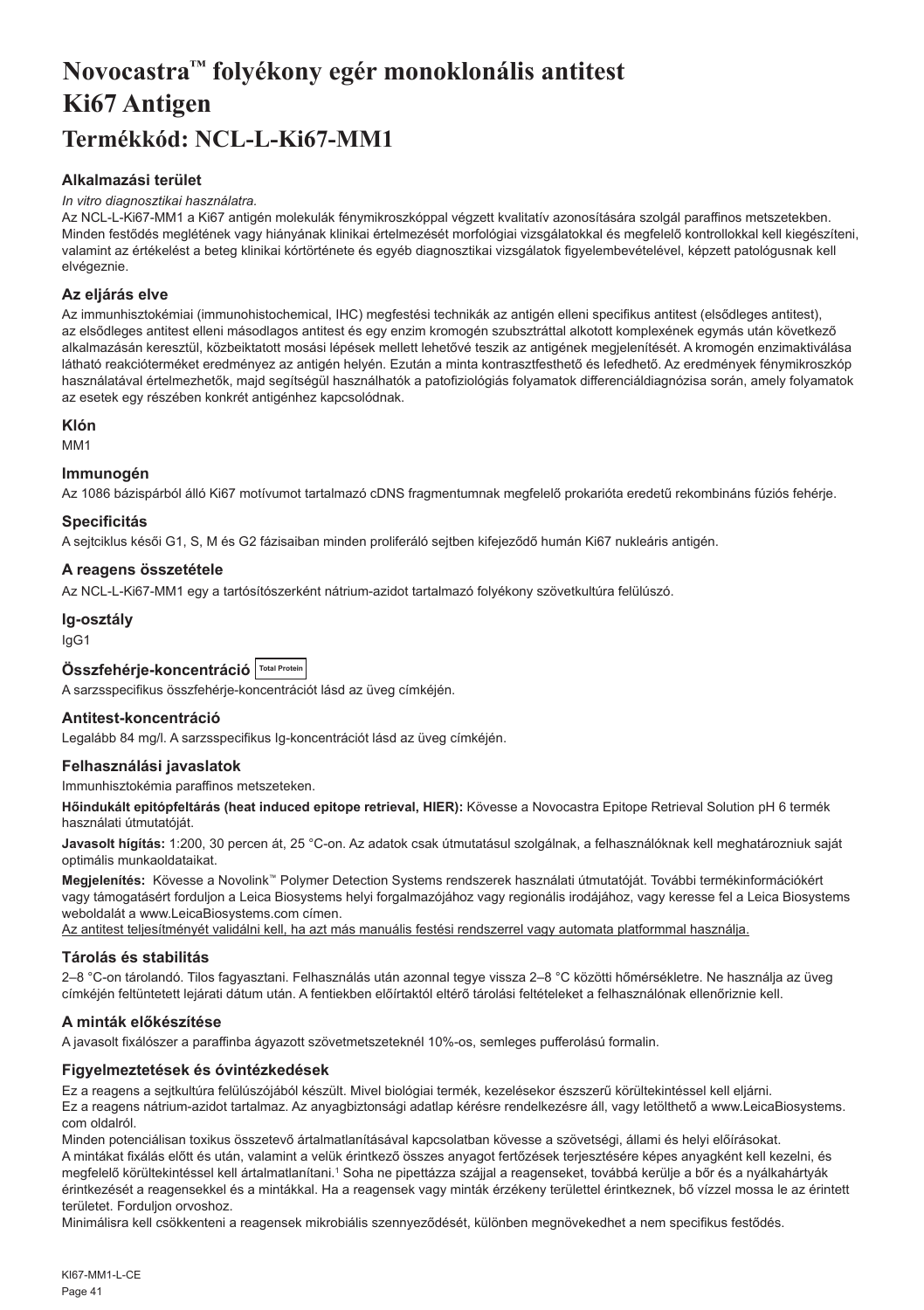A megadottaktól eltérő inkubációs idők és hőmérsékletek hibás eredményekhez vezethetnek. A felhasználónak minden ilyen jellegű változtatást validálnia kell.

# **Minőség-ellenőrzés**

A felhasználó laboratóriumában alkalmazott szövetfeldolgozási és technikai eljárások eltérései jelentős különbséget okozhatnak az eredményekben, ami az alábbi eljárásokon túl belső kontrollok rendszeres futtatását teszi szükségessé. Kontrollként friss boncolási/biopsziás/sebészeti mintákat kell használni, amelyeket a lehető leghamarabb a betegmintákkal megegyező módon kell formalinban fixálni, feldolgozni és paraffinviaszba ágyazni.

# **Pozitív szövetkontroll**

A megfelelő szövet-előkészítés és festési technikák ellenőrzésére használatos.

Minden tesztelési körülményegyüttes esetében és minden megfestési sorozatban kell alkalmazni egy pozitív szövetkontrollt. A gyengén pozitív festődésű szövet alkalmasabb az erősebben pozitív festődésű szövetnél az optimális minőség-ellenőrzéshez, valamint a kismértékű reagensbomlás észleléséhez.<sup>2</sup>

A javasolt pozitív kontrollszövet a tonsilla.

Ha a pozitív szövetkontroll nem mutat pozitív festődést, a vizsgált minták eredményeit érvénytelennek kell tekinteni.

# **Negatív szövetkontroll**

A pozitív szövetkontroll után azért kell megvizsgálni, hogy a vizsgált antigén elsődleges antitest segítségével történő jelölésének specificitását ellenőrizni lehessen.

A javasolt negatív kontrollszövet a kisagy.

Ezenkívül a legtöbb szövetmetszetben jelen lévő különböző sejttípusok gyakran használhatók negatív kontrollként, de ezeket a felhasználónak kell ellenőriznie.

Ha van nem specifikus festődés, az rendszerint diffúz megjelenésű. A formalinban túlfixált szövetekből származó metszeteknél a kötőszövet szórványos festődése is megfigyelhető. A festési eredmények értelmezésére ép sejteket használjon. A nekrotizált vagy degenerálódott sejtek gyakran nem specifikusan festődnek meg.<sup>3</sup> A fehérjék vagy a szubsztrát reakciótermékeinek nem immunológiai kötődése miatt álpozitív eredmények jelentkezhetnek. Az alkalmazott immunfestés típusától függően álpozitív eredményeket okozhatnak olyan endogén enzimek is, mint a pszeudoperoxidáz (vörösvérsejtek), endogén peroxidáz (citokróm C), illetve endogén biotin (pl. máj, emlő, agy, vese). Az endogén enzim aktivitásának vagy az enzimek nem specifikus kötődésének a specifikus immunreakciótól való megkülönböztetésére további betegszövetek festhetők kizárólag szubsztrát–kromogén oldattal vagy enzimkomplexekkel (avidinbiotin, sztreptavidin, jelölt polimer) és szubsztrát–kromogénnel. Ha a negatív szövetkontroll specifikus festődést mutat, a betegminták eredményeit érvénytelennek kell tekinteni.

# **Negatív reagenskontroll**

A nem specifikus festődés kiértékeléséhez és az antigén helyén létrejövő specifikus festődés jobb értelmezéséhez minden betegminta esetén egy metszeten alkalmazzon az elsődleges antitest helyett nem specifikus negatív reagenskontrollt.

#### **Betegszövet**

Az NCL-L-Ki67-MM1 reagenssel festett betegmintákat vizsgálja meg utolsóként. A pozitív festődés intenzitását a negatív reagenskontroll esetleges nem specifikus háttérfestődésének viszonylatában értékelje. Mint minden immunhisztokémiai vizsgálatnál, a negatív eredmény azt jelenti, hogy az antigén nem volt kimutatható, nem pedig azt, hogy az antigén nem volt jelen a vizsgált sejtekben/ szövetben. Szükség esetén az álnegatív reakciók azonosítására használjon antitestpanelt.

# **Várható eredmények**

#### Normál szövetek

Az MM1 klón kimutatta a Ki67 antigént 11/44 egészséges kiértékelt esetben, közöttük az ileum, cecum, vastagbél és végbél osztódó sejtjeiben, a nyirokcsomók és csecsemőmirigy osztódó sejtjeiben, a nyelv parabazális és szuprabazális sejtjeiben, a pro-endometrium hám- és sztrómasejtes elemeiben, a tonsilla csíraközponti elemeiben, az emlő duktális sejtes elemeiben, valamint a nyelőcső szuprabazális és bazális rétegének szórványos sejtjeiben. (Vizsgált normál esetek összesített száma = 44).

#### Kóros szövetek

Az MM1 klón megfestett 26/70 kiértékelt daganatot, beleértve emlődaganatokat (12/29, közöttük 11/26 duktális karcinómát és 1/1 medulláris karcinómát), tüdődaganatokat (3/4, közöttük 2/2 nem kissejtes karcinómát és 1/1 laphámsejtes karcinómát), petefészekdaganatokat (2/4, közöttük 2/2 cisztadenokarcinómát), papilláris pajzsmirigy-karcinómákat (1/4), májdaganatokat (1/4, közöttük 1/1 áttétes karcinómát), laphámsejtes méhnyakkarcinómákat (2/2), vastagbél-adenokarcinómákat (2/2), vesesejtes karcinómákat (1/2), laphámsejtes nyelőcső-karcinómát (1/1), laphámsejtes nyelvkarcinómákat (1/2), agydaganatokat (0/2), gyomor-adenokarcinómákat (0/2), lágyszöveti daganatokat (0/2), ismeretlen eredetű áttétes daganatokat (0/2), hereszeminómákat (0/2), végbél-adenokarcinómákat (0/2), bőrdaganatokat (0/2), laphámsejtes gégekarcinómát (0/1) és atípusos csecsemőmirigy-karcinoid daganatot (0/1). (Vizsgált tumoresetek összesített száma = 70.)

#### **Az NCL-L-Ki67-MM1 a sejtproliferáció felmérésére ajánlott egészséges és tumoros szövetekben.**

# **Általános korlátozások**

Az immunhisztokémia több lépésből álló diagnosztikai folyamat, amely a következőket foglalja magában: speciális képzés alapján a megfelelő reagensek kiválasztása; a szövetek kiválasztása, fixálása és feldolgozása; az IHC tárgylemez előkészítése; és a festési eredmények értelmezése.

A szövet festődése függ a szövet festés előtti kezelésétől és feldolgozásától. A nem megfelelő fixálás, a fagyasztás, olvasztás, mosás, szárítás, melegítés, metszetkészítés, illetve a más szövetekkel vagy folyadékokkal történő szennyezés műtermékeket, az antitestek befogását, illetve álnegatív eredményeket okozhat. Ellentmondó eredményekhez vezethetnek a fixálási vagy beágyazási módszerek eltérései, illetve a szövet eredendő rendellenességei.4

A túlzott vagy hiányos kontrasztfestés ronthatja az eredmények megfelelő értelmezését.

Minden festődés meglétének vagy hiányának klinikai értelmezését morfológiai vizsgálatokkal és megfelelő kontrollokkal kell kiegészíteni, valamint az értékelést a beteg klinikai kórtörténete és egyéb diagnosztikai vizsgálatok figyelembevételével, képzett patológusnak kell elvégeznie.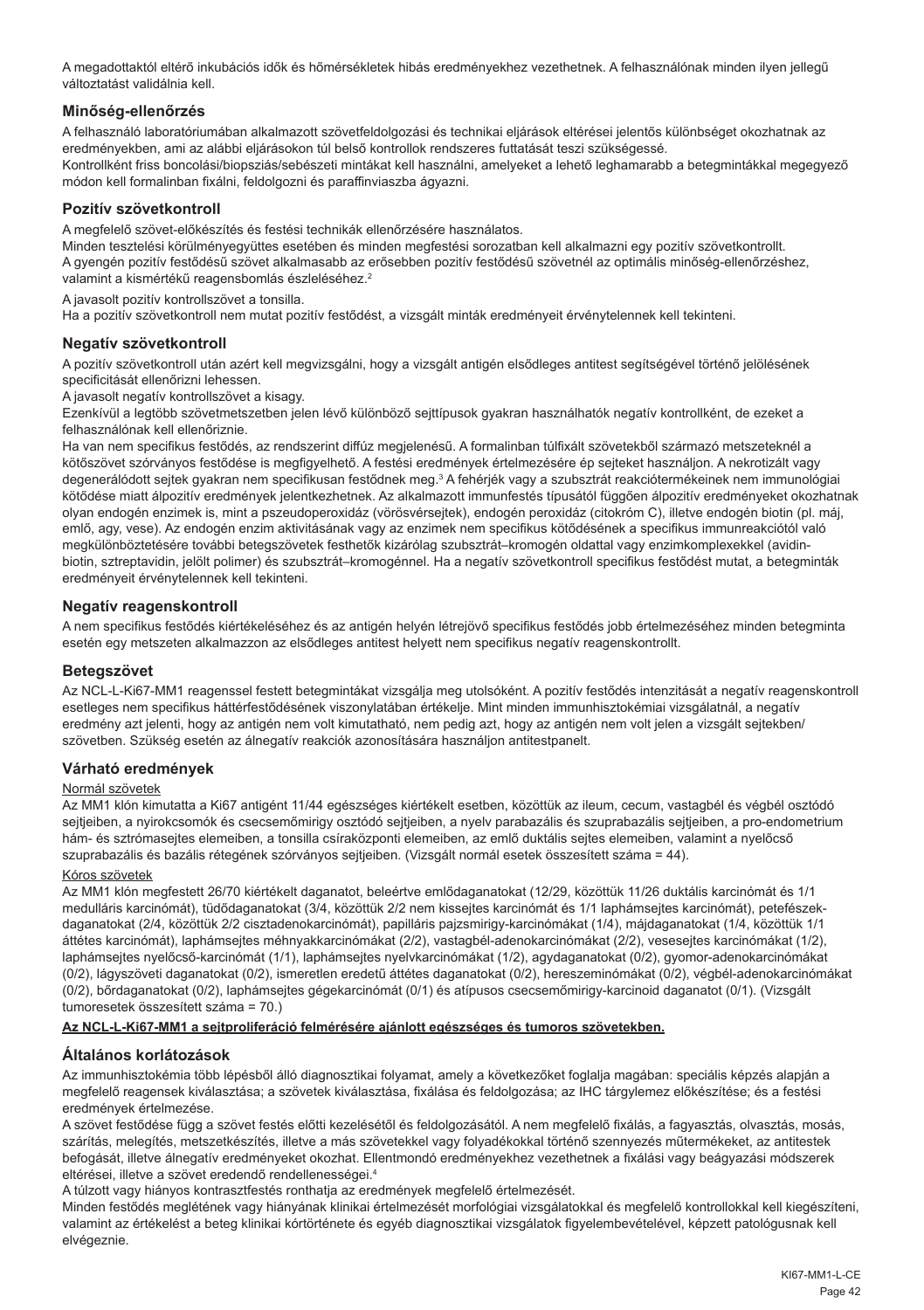A Leica Biosystems Newcastle Ltd által biztosított antitestek specifikus fixálási követelmények mellett, az utasításoknak megfelelően fagyasztott vagy paraffinba ágyazott metszeteken történő felhasználásra szolgálnak. Időnként váratlan antigén-expresszió fordulhat elő, különösen daganatok esetében. Bármely festett szövetmetszet klinikai értelmezéséhez morfológiai elemzést is kell végezni, és ki kell értékelni a megfelelő kontrollokat.

# **Bibliográfia – általános**

- 1. National Committee for Clinical Laboratory Standards (NCCLS). Protection of laboratory workers from infectious diseases transmitted by blood and tissue; proposed guideline. Villanova, P.A. 1991; 7(9). Order code M29-P.
- 2. Battifora H. Diagnostic uses of antibodies to keratins: a review and immunohistochemical comparison of seven monoclonal and three polyclonal antibodies. Progress in Surgical Pathology. 6:1–15. eds. Fenoglio-Preiser C, Wolff CM, Rilke F. Field & Wood, Inc., Philadelphia.
- 3. Nadji M, Morales AR. Immunoperoxidase, part I: the techniques and pitfalls. Laboratory Medicine. 1983; 14:767.
- 4. Omata M, Liew CT, Ashcavai M, Peters RL. Nonimmunologic binding of horseradish peroxidase to hepatitis B surface antigen: a possible source of error in immunohistochemistry. American Journal of Clinical Pathology. 1980; 73:626.
- 5. Corpechot C, Barbu V, Wendum D et al. Hepatocyte growth factor and c-met inhibition by hepatic cell hypoxia. A potential mechanism for liver regeneration failure in experimental cirrhosis. American Journal of Pathology. 2002; 160(2):613–620.
- 6. Suzuki A, Masuda A, Nagata H et al. Mature dendritic cells make clusters with T-cells in the invasive margin of colorectal carcinoma. Journal of Pathology. 2002; 196:37–43.
- 7. Crosier M, Scott D, Wilson RG et al. High expression of the trefoil protein TFF1 in interval breast cancers. American Journal of Pathology. 2001; 159(1):215–221.
- 8. Noszczyk, B.H and S.T. Majewski. p63 expression during normal cutaneous wound healing in humans. Plastic and Reconstructive Surgery. 2001; 108:1242–1247.
- 9. Tweddle DA, Malcolm AJ, Cole M et al. p53 cellular localization and function in neuroblastoma. Evidence for defective G1 arrest despite WAF1 induction in MYCN-amplified cells. American Journal of Pathology. 2001; 158(6):2067–2077.
- 10.Fernández-Figueras MT, Puig L, Penín RM et al. Decreased immunoreactivity for cell-cycle regulator p27 Kip1 in Kaposi's sarcoma correlates with higher stage and extracutaneous involvement. Journal of Pathology. 2000; 191:387–393.
- 11.Cattoretti G and Fei Q. Application of the antigen retrieval technique in experimental pathology: from human to mouse. Antigen Retrieval Techniques. 2000; 165–179. Eds. Shi S-R, Gu J and Taylor CR. Eaton Publishing.
- 12.Ball LM, Lannon CL, Yhap M et al. PCNA bearing structures are retained in apoptotic phase of childhood ALL cell cycle. Advances in Experimental Medical Biology. 1999; 457(HD):289–296.
- 13.Ball LM, Pyesmany AF, Yhap M et al. Apoptosis corrected proliferation fraction in childhood ALL is related to karyotype. Advances in Experimental Medical Biology. 1999; 457(HD):297–303.
- 14.Pyesmany AF, Ball LM, Yhap M et al. Proliferation and apoptosis does not affect presenting white cell count in childhood ALL. Advances in Experimental Medical Biology. 1999; 457(HD):305–312.
- 15.Torp SH. Proliferative activity in human glioblastomas: evaluation of different Ki67 equivalent antibodies. Molecular Pathology 1997; 50(4): 198-200.
- 16.Mate JL, Ariza A, Aracil C et al. Cyclin D1 overexpression in non-small cell lung carcinoma: correlation with Ki67 labelling index and poor cytoplasmic differentiation. Journal of Pathology. 1996; 180:395–399.

#### **Módosítások az előző változathoz képest**

Antitest-koncentráció.

#### **Kiadás dátuma**

05 december 2018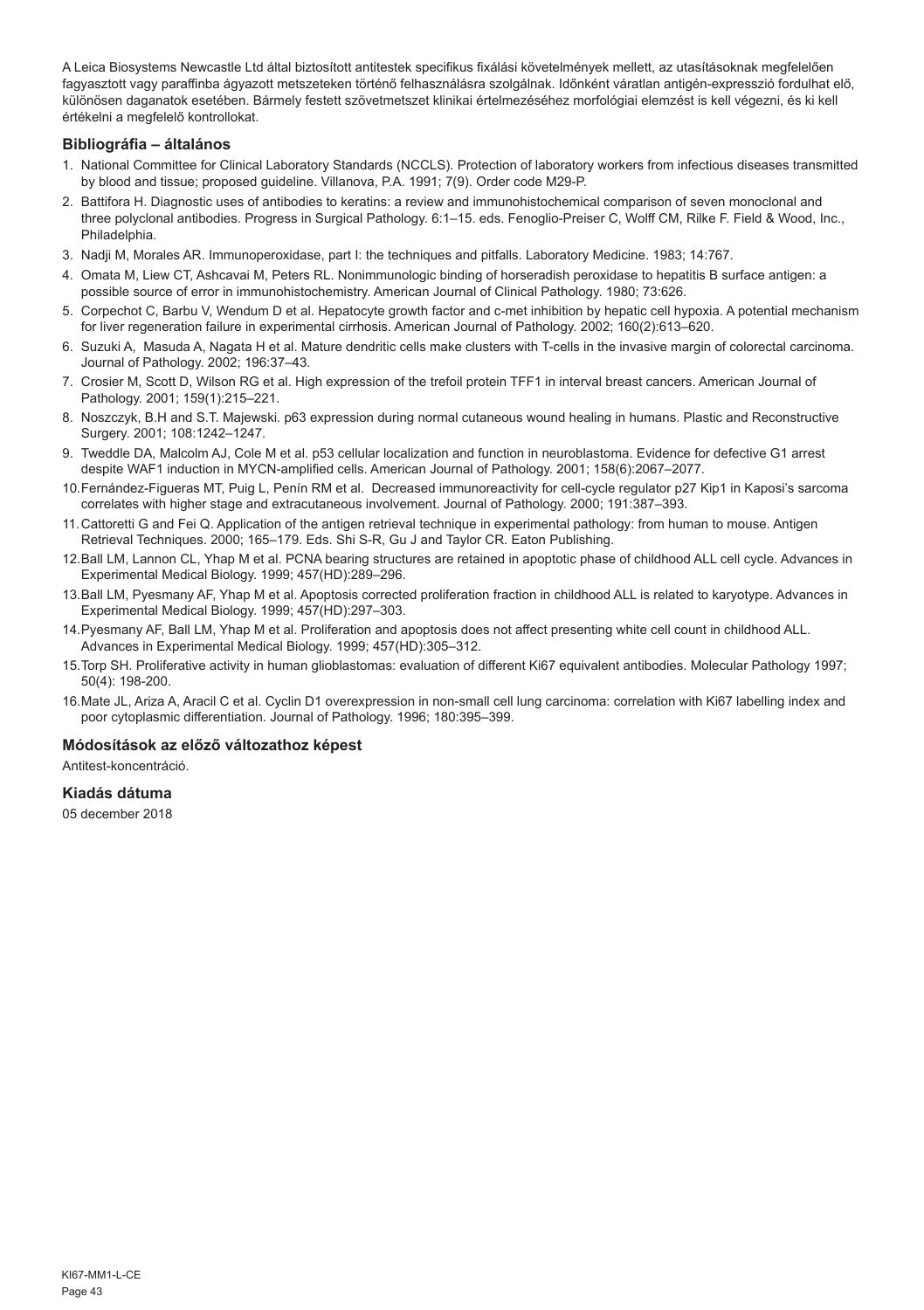# <span id="page-44-0"></span>**Novocastra™ Anticorp lichid monoclonal de șoarece Ki67 Antigen Cod produs: NCL-L-Ki67-MM1**

# **Utilizare prevăzută**

#### *Pentru diagnosticare in vitro.*

NCL-L-Ki67-MM1 este destinat identificării calitative, prin intermediul microscopiei optice, a moleculelor antigen Ki67 în secțiunile de parafină. Interpretarea clinică a oricărei colorări sau a absenței acesteia trebuie completată cu studii morfologice utilizând controale adecvate și trebuie evaluată în contextul antecedentelor clinice ale pacientului, precum și al altor teste de diagnosticare efectuate de către un patolog calificat.

#### **Principiul de procedură**

Tehnicile de colorare imunohistochimică (IHC) permit vizualizarea antigenilor prin aplicarea secvențială a unui anumit anticorp pe antigen (anticorp primar), a unui anticorp secundar pe anticorpul primar și a unui complex enzimatic cu un substrat cromogen, cu etape de spălare intercalate. Activarea enzimatică a cromogenului duce la un produs de reacție vizibil la locul aplicării antigenului. Specimenul poate fi apoi contracolorat și acoperit cu lamelă. Rezultatele sunt interpretate folosind un microscop optic și ajută la diagnosticul diferențial al proceselor patofiziologice, care pot sau nu să fie asociate cu un anumit antigen.

# **Clonă**

M<sub>M1</sub>

#### **Imunogen**

Proteină procariotică recombinantă de fuziune corespunzând unui fragment de cDNA 1086 bp Ki67 conținând motive.

#### **Specificitate**

Antigenul nuclear Ki67 uman a fost exprimat în toate celulele proliferante în fazele târzii G1, S, M și G2 ale ciclului celular.

#### **Compoziția reactivului**

NCL-L-Ki67-MM1 este un supernatant de cultură tisulară lichid care conține azidă de sodiu drept conservant.

# **Clasa Ig**

IgG1

#### **Concentrație proteină totală Total Protein**

Consultați eticheta flaconului pentru concentrația proteinelor totale specifică lotului.

# **Concentrație anticorpi**

Mai mare decât sau egală cu 84 mg/L. Consultați eticheta flaconului pentru concentrația Ig specifică lotului.

#### **Recomandări privind utilizarea**

Imunohistochimie pe secțiuni de parafină.

**Recuperarea indusă de căldură a epitopilor (HIER):** Urmați instrucțiunile de utilizare din Novocastra Epitope Retrieval Solution pH 6. **Diluție sugerată:** 1:200 timp de 30 de minute la 25 °C. Aceste informații sunt furnizate cu rol de îndrumare, iar utilizatorii trebuie să-și stabilească singuri propriile diluții de lucru optime.

**Vizualizare:** Respectați instrucțiunile de utilizare din Novolink™ Polymer Detection Systems. Pentru asistență sau informații suplimentare cu privire la produs, luați legătura cu distribuitorul dvs. local sau cu biroul regional al Leica Biosystems sau, ca alternativă, vizitați site-ul web al Leica Biosystems, www.LeicaBiosystems.com.

Eficiența acestui anticorp trebuie validată atunci când este utilizat cu alte sisteme de colorare manuală sau alte platforme automatizate.

#### **Depozitare și stabilitate**

A se depozita la 2–8 °C. A nu se congela. A se returna la 2–8 °C imediat după utilizare. A nu se utiliza după data expirării indicată pe eticheta flaconului. Alte condiții de depozitare decât cele specificate mai sus trebuie verificate de către utilizator.

#### **Pregătirea specimenului**

Mediul de fixare recomandat este formalină tamponată neutru 10% pentru secțiunile de țesut încorporate în parafină.

#### **Avertismente și precauții**

Acest reactiv a fost pregătit din supernatantul culturii celulare. Întrucât este un produs biologic, trebuie să se acționeze cu prudență rezonabilă la manipularea sa.

Acest reactiv conține azidă de sodiu. O Fișă tehnică de securitate a materialului este disponibilă la cerere sau pe site-ul www.LeicaBiosystems.com

Consultați reglementările naționale sau locale pentru informații privind eliminarea la deșeuri a tuturor componentelor potențial toxice. Probele, înainte și după fixare, precum și toate materialele expuse la acestea, trebuie manipulate ca și când ar avea potențialul de a transmite infecții și trebuie eliminate la deșeuri luând măsurile de precauție adecvate.<sup>1</sup> Nu pipetați niciodată reactivii cu gura și evitați contactul reactivilor și probelor cu pielea și membranele mucoase. Dacă reactivii sau probele vin în contact cu suprafețele sensibile, spălați cu apă din abundență. Solicitați asistență medicală.

Reduceți la minimum contaminarea microbiană a reactivilor, în caz contrar poate apărea o creștere a colorării nespecifice. Timpii sau temperaturile de incubație care diferă de valorile specificate pot genera rezultate eronate. Orice astfel de modificări trebuie validate de către utilizator.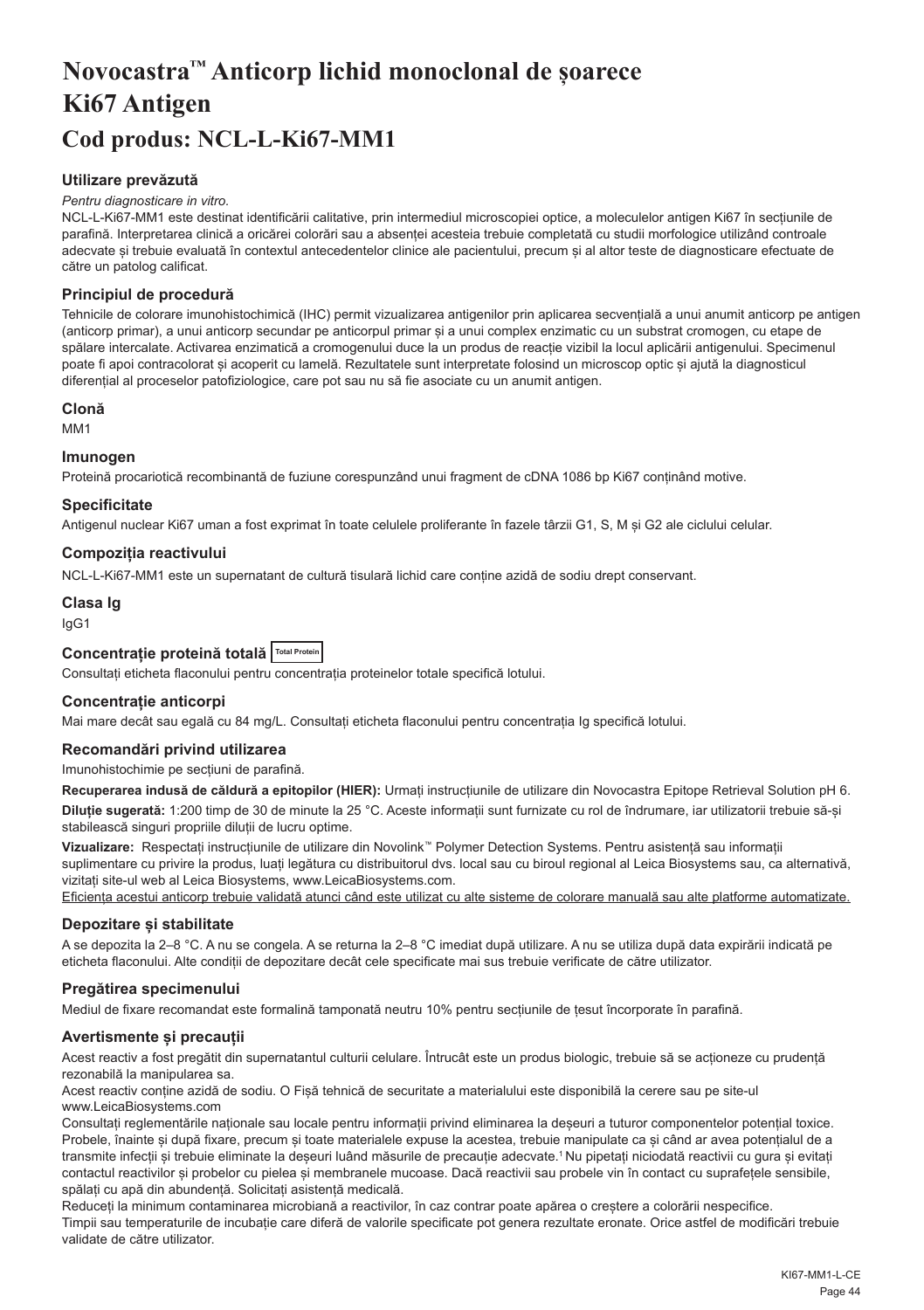# **Controlul calității**

Diferențele în ceea ce privește procesarea țesutului și procedurile tehnice în laboratorul utilizatorului pot cauza o variabilitate semnificativă a rezultatelor, necesitând efectuarea cu regularitate de controale interne, în plus față de următoarele proceduri. Probele de control trebuie să fie probe proaspete de autopsie/biopsie/chirurgicale, fixate în formalină, procesate și încorporate în ceară de parafină cât mai curând posibil și în aceeași manieră ca și probele pacientului.

# **Țesutul de control pozitiv**

Folosit pentru a indica țesuturile pregătite corect și tehnicile de colorare adecvate.

O probă de țesut de control pozitiv trebuie să fie inclusă pentru fiecare set de condiții de testare în fiecare etapă de colorare. Un țesut cu colorare pozitivă slabă este mai adecvat decât un țesut cu colorare pozitivă puternică în vederea unui control optim al calității și pentru a detecta nivelurile minore de degradare a reactivului.<sup>2</sup>

Țesutul de control pozitiv recomandat este de amigdale.

Dacă țesutul de control pozitiv nu demonstrează colorația pozitivă, rezultatele obținute cu acele probe de testare trebuie considerate nevalide.

# **Țesutul de control negativ**

Trebuie examinat după țesutul de control pozitiv pentru a verifica specificitatea informațiilor de etichetare ale antigenului țintă în funcție de anticorpul primar.

Țesutul de control negativ recomandat este cerebelul.

Ca alternativă, varietatea de tipuri diferite de celule prezente în majoritatea secțiunilor tisulare oferă frecvent locuri de control negativ, dar acest lucru trebuie verificat de către utilizator.

Colorația nespecifică, dacă este prezentă, are, de obicei, un aspect difuz. Colorația sporadică a țesutului conjunctiv poate fi observată, de asemenea, în secțiuni de țesuturi fixate în mod excesiv în formalină. Folosiți celule intacte pentru interpretarea rezultatelor de colorare. Celulele necrotice sau degenerate se colorează deseori într-un mod nespecific.<sup>3</sup> Se pot observa rezultate fals pozitive ca urmare a legării non-imunologice a proteinelor sau produșilor de reacție ai substratului. Acestea pot fi cauzate, de asemenea, de enzimele endogene precum pseudoperoxidaza (eritrocite), peroxidaza endogenă (citocromul C) sau biotina endogenă (de exemplu, ficat, sân, encefal, rinichi), în funcție de tipul de imunocolorație folosit. Pentru a diferenția activitatea enzimelor endogene sau legarea nespecifică a enzimelor de imunoreactivitatea specifică, pot fi colorate tesuturi suplimentare de la pacient numai cu substrat-cromogen sau, respectiv, complexe enzimatice (avidină-biotină, streptavidină, polimer etichetat) și substrat-cromogen. În cazul în care colorația specifică are loc în țesutul de control negativ, rezultatele obținute pe probele pacientului trebuie să fie considerate nevalide.

# **Reactivul de control negativ**

Folosiți un reactiv de control negativ non-specific în locul anticorpului primar cu o secțiune din fiecare specimen al pacientului pentru a evalua colorația nespecifică și a permite o mai bună interpretare a colorării specifice la situl antigenului.

# **Țesutul pacientului**

Examinați specimenele pacientului colorate cu NCL-L-Ki67-MM1 ultimele. Intensitatea colorației pozitive trebuie evaluată în contextul oricărei colorații de fond nespecifice a reactivului de control negativ. La fel ca în cazul oricărui test imunohistochimic, un rezultat negativ înseamnă că antigenul nu a fost detectat, și nu că antigenul a fost absent în celulele/țesuturile analizate. Dacă este necesar, folosiți un panel pentru anticorpi pentru identificarea reacțiilor fals negative.

# **Rezultate așteptate**

#### Țesuturi normale

Clona MM1 a detectat antigenul Ki67 în nucleele celulelor proliferante în 11/44 cazuri normale evaluate, incluzând celule proliferante din criptele ileonului, cecului, colonului și rectului, celule proliferante din ganglion limfatic, timus, celule para și suprabazale ale limbii, elemente celulare epiteliale și stromale ale pro-endometrului, elemente ale centrului germinal al amigdalei, elemente celulare ductale ale sânului și ocazional celule în stratele supra și parabazale ale esofagului. (Numărul total al cazurilor normale evaluate = 44).

#### Țesuturi anormale

Clona MM1 a colorat 26/70 tumori evaluate, incluzând tumori mamare (12/29, incluzând 11/26 carcinoame ductale și 1/1 carcinom medular), tumori pulmonare (3/4, incluzând 2/2 carcinom non-microcelular and 1/1 carcinom cu celule scuamoase), tumori ovariene (2/4, incluzând 2/2 chistadenocarcinoame), carcinoame papilare tiroidiene (1/4), tumori hepatice (1/4, incluzând 1/1 carcinoame metastatice), carcinoame cu celule scuamoase ale colului uterin (2/2), adenocarcinoame ale colonului (2/2), carcinoame cu celule renale (1/2), carcinoame cu celule scuamoase ale esofagului (1/1), carcinoame cu celule scuamoase ale limbii (1/2), tumori cerebrale (0/2), adenocarcinoame ale stomacului (0/2), tumori ale țesuturilor moi (0/2), tumori metastatice de origine necunoscută (0/2), seminoame testiculare (0/2), adenocarcinoame ale rectului (0/2), tumori ale pielii (0/2), un carcinom cu celule scuamoase al laringelui (0/1), o tumoare carcinoidă atipică a timusului (0/1). (Numărul total al cazurilor tumorale evaluate = 70).

#### **NCL-L-Ki67-MM1 este recomandat pentru evaluarea proliferării celulelor în țesuturi normale și neoplazice.**

# **Limitări generale**

Imunohistochimia este un proces de diagnostic cu mai multe etape, care constă din instruirea specializată în ceea ce privește alegerea reactivilor adecvati; alegerea, fixarea și procesarea tesutului; prepararea lamei IHC; și interpretarea rezultatelor de colorare. Colorarea tisulară depinde de manipularea și procesarea țesutului înainte de colorare. Fixarea, congelarea, dezghețarea, spălarea, uscarea, încălzirea, secționarea necorespunzătoare sau contaminarea cu alte țesuturi ori fluide pot cauza artefacte, captura anticorpilor sau rezultate fals negative. Rezultatele inconsecvente pot fi atribuite diferențelor în ceea ce privește metodele de fixare și încorporare. ori neregularităților inerente ale țesutului.4

Contracolorația excesivă sau incompletă poate compromite interpretarea adecvată a rezultatelor.

Interpretarea clinică a oricărei colorări sau a absenței acesteia trebuie completată cu studii morfologice utilizând controale adecvate și trebuie evaluată în contextul antecedentelor clinice ale pacientului, precum și al altor teste de diagnosticare efectuate de către un patolog calificat.

Anticorpii de la Leica Biosystems Newcastle Ltd sunt destinați utilizării, conform indicațiilor, fie pe secțiuni congelate, fie pe secțiuni încorporate în parafină cu cerințe de fixare specifice. Poate apărea exprimarea neașteptată a antigenului, în special în neoplasme. Interpretarea clinică a oricărei secțiuni tisulare colorate trebuie să includă analiza morfologică și evaluarea probelor de control adecvate.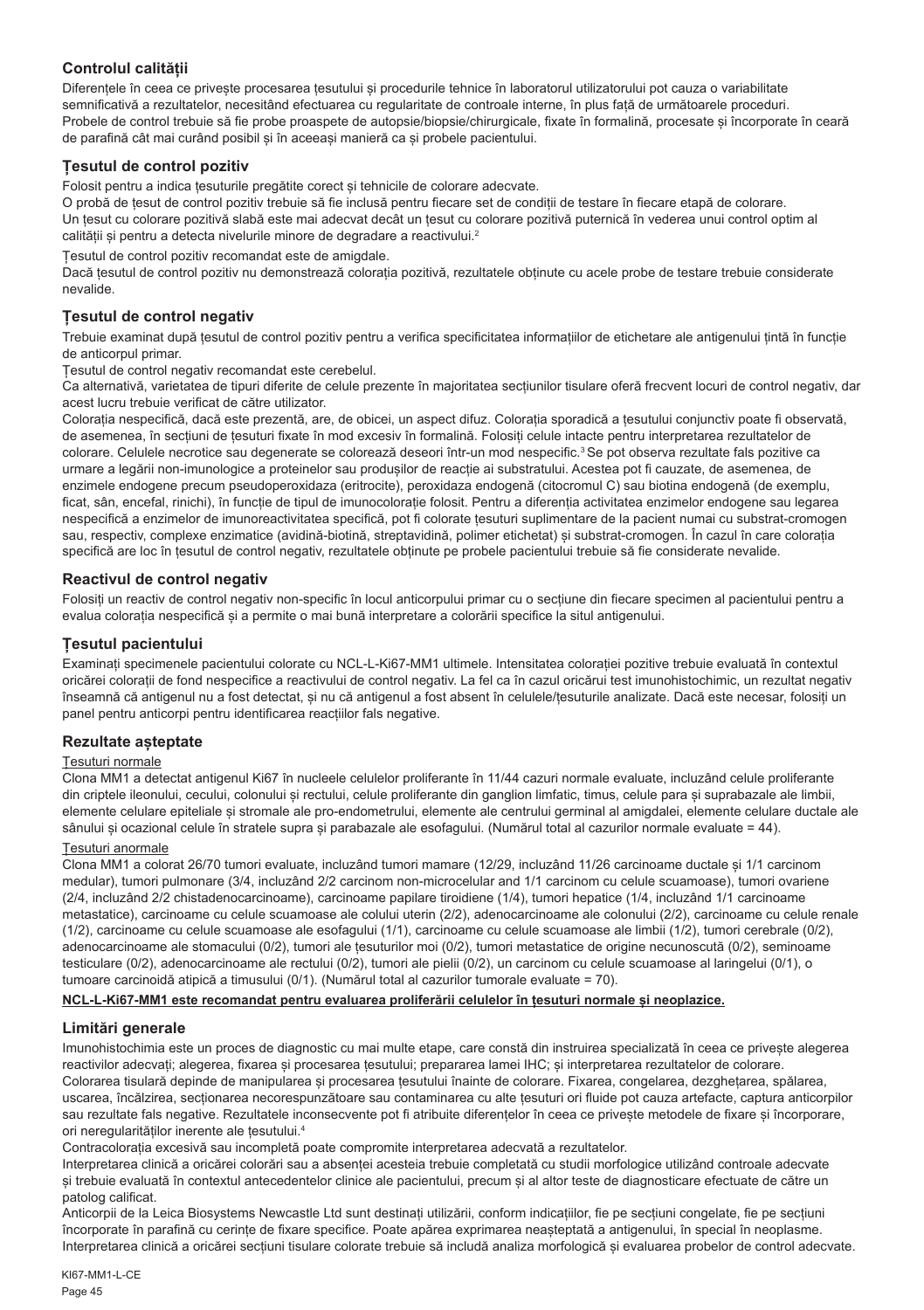# **Bibliografie - General**

- 1. National Committee for Clinical Laboratory Standards (NCCLS). Protection of laboratory workers from infectious diseases transmitted by blood and tissue; proposed guideline. Villanova, P.A. 1991; 7(9). Order code M29-P.
- 2. Battifora H. Diagnostic uses of antibodies to keratins: a review and immunohistochemical comparison of seven monoclonal and three polyclonal antibodies. Progress in Surgical Pathology. 6:1–15. eds. Fenoglio-Preiser C, Wolff CM, Rilke F. Field & Wood, Inc., Philadelphia.
- 3. Nadji M, Morales AR. Immunoperoxidase, part I: the techniques and pitfalls. Laboratory Medicine. 1983; 14:767.
- 4. Omata M, Liew CT, Ashcavai M, Peters RL. Nonimmunologic binding of horseradish peroxidase to hepatitis B surface antigen: a possible source of error in immunohistochemistry. American Journal of Clinical Pathology. 1980; 73:626.
- 5. Corpechot C, Barbu V, Wendum D et al. Hepatocyte growth factor and c-met inhibition by hepatic cell hypoxia. A potential mechanism for liver regeneration failure in experimental cirrhosis. American Journal of Pathology. 2002; 160(2):613–620.
- 6. Suzuki A, Masuda A, Nagata H et al. Mature dendritic cells make clusters with T-cells in the invasive margin of colorectal carcinoma. Journal of Pathology. 2002; 196:37–43.
- 7. Crosier M, Scott D, Wilson RG et al. High expression of the trefoil protein TFF1 in interval breast cancers. American Journal of Pathology. 2001; 159(1):215–221.
- 8. Noszczyk, B.H and S.T. Majewski. p63 expression during normal cutaneous wound healing in humans. Plastic and Reconstructive Surgery. 2001; 108:1242–1247.
- 9. Tweddle DA, Malcolm AJ, Cole M et al. p53 cellular localization and function in neuroblastoma. Evidence for defective G1 arrest despite WAF1 induction in MYCN-amplified cells. American Journal of Pathology. 2001; 158(6):2067–2077.
- 10.Fernández-Figueras MT, Puig L, Penín RM et al. Decreased immunoreactivity for cell-cycle regulator p27 Kip1 in Kaposi's sarcoma correlates with higher stage and extracutaneous involvement. Journal of Pathology. 2000; 191:387–393.
- 11.Cattoretti G and Fei Q. Application of the antigen retrieval technique in experimental pathology: from human to mouse. Antigen Retrieval Techniques. 2000; 165–179. Eds. Shi S-R, Gu J and Taylor CR. Eaton Publishing.
- 12.Ball LM, Lannon CL, Yhap M et al. PCNA bearing structures are retained in apoptotic phase of childhood ALL cell cycle. Advances in Experimental Medical Biology. 1999; 457(HD):289–296.
- 13.Ball LM, Pyesmany AF, Yhap M et al. Apoptosis corrected proliferation fraction in childhood ALL is related to karyotype. Advances in Experimental Medical Biology. 1999; 457(HD):297–303.
- 14.Pyesmany AF, Ball LM, Yhap M et al. Proliferation and apoptosis does not affect presenting white cell count in childhood ALL. Advances in Experimental Medical Biology. 1999; 457(HD):305–312.
- 15.Torp SH. Proliferative activity in human glioblastomas: evaluation of different Ki67 equivalent antibodies. Molecular Pathology 1997; 50(4): 198-200.
- 16.Mate JL, Ariza A, Aracil C et al. Cyclin D1 overexpression in non-small cell lung carcinoma: correlation with Ki67 labelling index and poor cytoplasmic differentiation. Journal of Pathology. 1996; 180:395–399.

# **Amendamente la ediția anterioară**

Concentrație anticorpi.

# **Data publicării**

05 decembrie 2018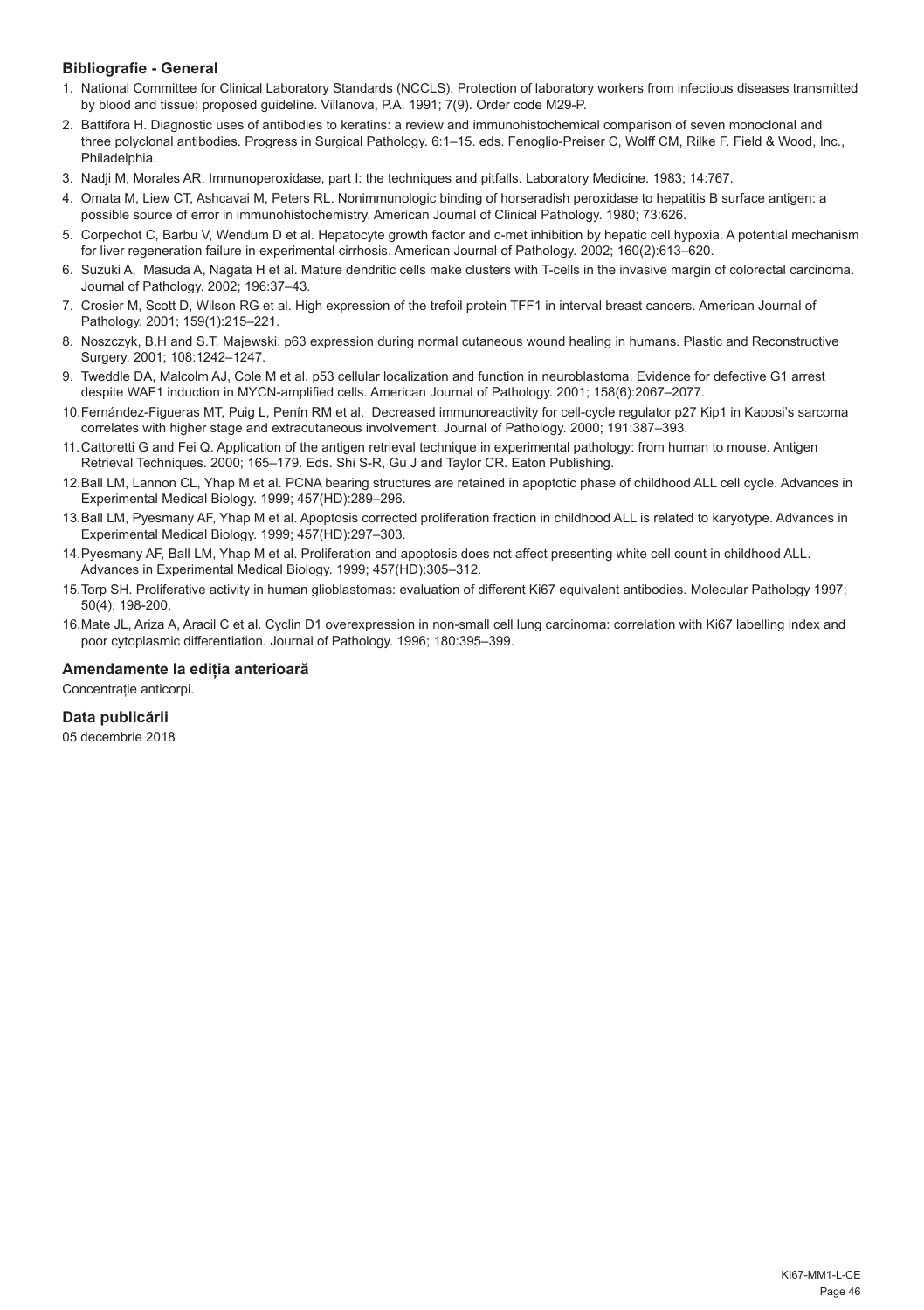# <span id="page-47-0"></span>**Жидкая форма моноклональных антител мыши Novocastra™ Ki67 Antigen Код продукта: NCL-L-Ki67-MM1**

# **Назначение**

#### *Для диагностики in vitro*

Препарат NCL-L-Ki67-MM1 предназначен для качественного определения молекул антигена Ki67 в парафиновых срезах методом световой микроскопии. Клиническая интерпретация любого окрашивания или его отсутствия должна быть дополнена морфологическими исследованиями с надлежащими контролями и должна быть оценена квалифицированным патологом с учетом анамнеза пациента и других диагностических тестов.

#### **Принцип метода**

Иммуногистохимические (ИГХ) методы окрашивания позволяют визуализировать антигены путем последовательного связывания специфического антитела с антигеном (первичное антитело), вторичного антитела с первичным антителом и ферментного комплекса с хромогенным субстратом. Между этими этапами выполняется промежуточная промывка. Ферментная активация хромогена приводит к образованию видимого продукта реакции в месте расположения антигена. После этого образцы можно подвергать контрастному окрашиванию и заключить под покровную пленку. Интерпретацию результатов выполняют под световым микроскопом и используют для дифференциальной диагностики патофизиологических процессов, которые могут быть связаны или не связаны с конкретным антигеном.

#### **Клон**

M<sub>M1</sub>

#### **Иммуноген**

Рекомбинантный слитый белок из прокариотических клеток, соответствующий 1086 bp Ki67 мотив-содержащему фрагменту кДНК.

#### **Специфичность**

Ki67 ядерный антиген человека экспрессировался на всех пролиферирующих клетках во время следующих фаз клеточного цикла: поздняя G1, S, M и G2.

#### **Состав реактива**

NCL-L-Ki67-MM1 является супернатантом жидкой культуры тканей, содержащим азид натрия в качестве консерванта.

# **Класс иммуноглобулинов**

IgG1

# **Общая концентрация белка Total Protein**

Общая концентрация белка в каждой партии указана на этикетке флакона.

#### **Концентрация антитела**

Концентрация выше или эквивалентна 84 мг/л. Общая концентрация иммуноглобулина в каждой партии указана на этикетке флакона.

#### **Рекомендации по применению**

Иммуногистохимическое окрашивание парафиновых срезов.

**Тепловая демаскировка эпитопа (Heat Induced Epitope Retrieval, HIER):** выполняйте инструкцию по применению, прилагаемую к препарату Novocastra Epitope Retrieval Solution pH 6.

**Рекомендуемое разведение:** 1:200 в течение 30 минут при температуре 25 °C. Данная информация носит рекомендательный характер, и пользователям следует самостоятельно определять оптимальные рабочие разведения.

**Визуализация:** Следуйте инструкциям по применению, которые прилагаются к системам визуализации Novolink™ Polymer Detection Systems. Для получения дополнительной информации о продукции и технической поддержки обратитесь к местному дистрибьютору или в региональный офис компании Leica Biosystems либо, в качестве альтернативы, посетите веб-сайт компании Leica Biosystems, www.LeicaBiosystems.com

В случае применения этого антитела с другими ручными системами окрашивания или автоматизированными платформами следует выполнять валидацию его рабочих параметров.

#### **Хранение и стабильность**

Хранить при температуре 2–8 °C. Не замораживать. После использования незамедлительно вернуть на хранение при температуре 2–8 °C. Не использовать после указанной на этикетке флакона даты истечения срока годности. Условия хранения, отличающиеся от указанных выше, должны быть проверены пользователем.

#### **Подготовка образцов**

Для приготовления залитых в парафин срезов тканей рекомендуется фиксация в 10 % нейтральном забуференном формалине.

#### **Предупреждения и меры предосторожности**

Этот реактив был изготовлен из супернатанта культуры клеток. При обращении с этим продуктом, как и с другими биологическими продуктами, следует соблюдать разумную осторожность.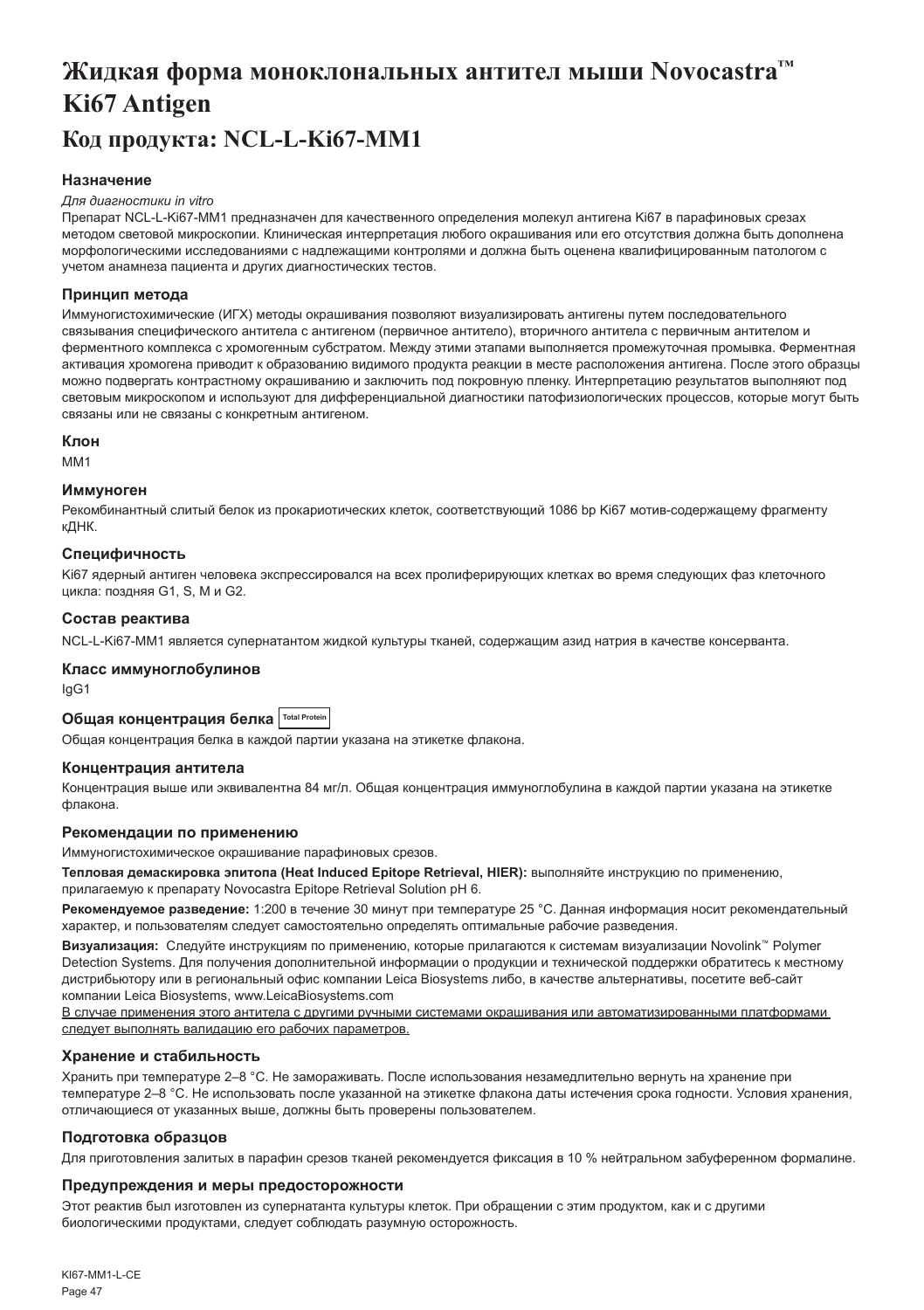Этот реактив содержит азид натрия. Паспорт безопасности химической продукции предоставляется по запросу или доступен на сайте www.LeicaBiosystems.com

В отношении утилизации любых потенциально опасных компонентов следуйте требованиям федеральных, региональных и местных нормативных документов.

С образцами (до и после фиксации) и всеми материалами, которые находятся под их воздействием, следует обращаться как со способными к передаче инфекции и утилизировать, соблюдая соответствующие меры предосторожности.1 Никогда не набирайте реактивы в пипетку ртом и не допускайте контакта реактивов и образцов с кожей и слизистыми оболочками. В случае контакта реактивов или образцов с чувствительными зонами промойте их большим количеством воды. Обратитесь за медицинской помощью.

Сводите к минимуму микробное загрязнение реактивов во избежание усиления неспецифического окрашивания. Инкубация при сроках и температурах, отличных от указанных в инструкции, может дать ошибочные результаты. Любые подобные изменения должны быть валидированы пользователем.

#### **Контроль качества**

Различия в методах обработки тканей и технических процедурах, выполняемых в лаборатории пользователя, могут привести к существенной вариабельности результатов, в связи с чем требуется регулярное выполнение внутрилабораторных контролей в дополнение к указанным ниже процедурам.

В качестве контролей следует использовать свежие образцы, полученные при аутопсии, биопсии или хирургических процедурах, фиксированные в формалине, обработанные и как можно скорее залитые в парафин так же, как были обработаны полученные у пациентов образцы.

#### **Положительный контроль ткани**

Применяется для проверки правильности подготовки тканей и методов окрашивания.

В каждый набор условий теста при каждом цикле окрашивания следует включать один срез ткани для положительного контроля. Для оптимального контроля качества и обнаружения незначительных уровней деградации реактива более подходит ткань со слабым положительным окрашиванием, чем ткань с сильным положительным окрашиванием.<sup>2</sup>

В качестве положительного контроля рекомендуется использовать ткань миндалин.

При отсутствии положительного окрашивания ткани, использующейся в качестве положительного контроля, результаты, полученные с исследуемыми образцами, считаются недействительными.

#### **Отрицательный контроль ткани**

Этот тест необходимо выполнять после положительного контроля ткани для проверки специфичности мечения целевого антигена первичным антителом.

В качестве отрицательного контроля рекомендуется ткань мозжечка.

Кроме того, разнообразные типы клеток для отрицательного контроля можно часто найти в большинстве срезов тканей, однако такие препараты должны быть проверены пользователем.

Неспецифическое окрашивание, если оно присутствует, обычно выглядит диффузным. В срезах тканей, избыточно фиксированных формалином, можно также иногда увидеть окрашивание соединительной ткани. Для интерпретации результатов окрашивания используйте интактные клетки. Некротизированные или разрушенные клетки часто окрашиваются неспецифически.<sup>з</sup> Неиммунное связывание белков или продуктов реакции с субстратом может привести к ложноположительным результатам. Такие же результаты могут быть связаны с эндогенными ферментами, например псевдопероксидазой (в эритроцитах), эндогенной пероксидазой (цитохром C) или эндогенным биотином (например, в печени, молочной железе, головном мозге или почке) в зависимости от типа использованного иммунного окрашивания. Чтобы отличить активность эндогенных ферментов или неспецифическое связывание ферментов от специфической иммунореактивности, можно выполнить окрашивание дополнительных тканей пациента исключительно хромогенным субстратом или ферментными комплексами (авидин-биотин, стрептавидин, меченый полимер) и хромогенным субстратом соответственно. При наличии специфического окрашивания в отрицательном контроле ткани результаты исследования полученных у пациентов образцов считаются недействительными.

#### **Отрицательный контроль реактива**

Для оценки неспецифического окрашивания и лучшей интерпретации специфического окрашивания в области связывания антигена, исследуя срезы каждого образца, взятого у пациента, вместо первичных антител используйте реактив, служащий в качестве неспецифического отрицательного контроля.

#### **Ткань, полученная у пациента**

Исследуйте полученные у пациентов образцы, окрашенные NCL-L-Ki67-MM1, в последнюю очередь. Интенсивность положительного результата окрашивания следует оценивать с учетом любого неспецифического фонового окрашивания реактива, представляющего собой отрицательный контроль. Как и при любом иммуногистохимическом исследовании, отрицательный результат означает необнаружение антигена, но не его отсутствие в исследованных клетках или ткани. При необходимости следует использовать панель антител для выявления ложноотрицательных реакций.

#### **Ожидаемые результаты**

#### Нормальные ткани

Клон MM1 обнаружил антиген Ki67 в ядрах пролиферирующих клеток в 11/44 исследованных нормальных тканях, включая пролиферирующие клетки в криптах подвздошной кишки, слепой кишки, толстого кишечника и прямой кишки, пролиферирующие клетки в лимфатических узлах, вилочковой железе, пара- и надбазальные клетки языка, элементы эпителиальных и стромальных клеток проэндометрия, элементы зародышевых центров миндалин, элементы протоковых клеток молочной железы и отдельные клетки в супра- и парабазальном слое пищевода. (Общее число исследованных нормальных тканей = 44).

#### Патологически измененные ткани

Клон MM1 окрасил 26/70 исследованных опухолей, включая опухоли молочной железы (12/29, включая 11/26 случаев карциномы проток и 1/1 случая медуллярной карциномы), опухоли легких (3/4, включая 2/2 случаев немелкоклеточной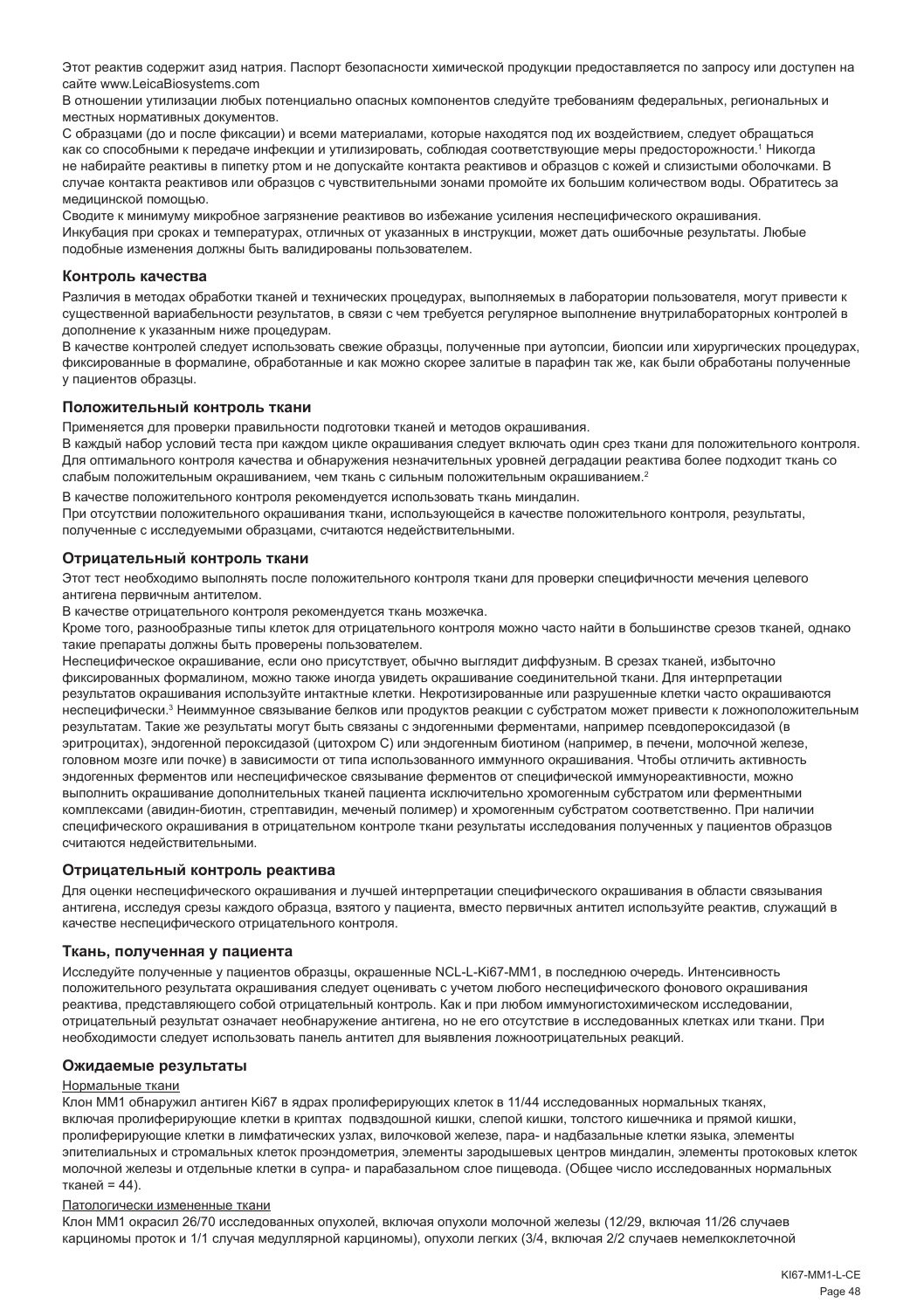карциномы и 1/1 случая плоскоклеточной карциномы), опухоли яичников (2/4, включая 2/2 случаев цистаденокарциномы), папиллярные карциномы щитовидной железы (1/4), опухоли печени (1/4, включая 1/1 случая метастатической карциномы), плоскоклеточные карциномы шейки матки (2/2), аденокарциномы толстого кишечника (2/2), почечно-клеточные карциномы (1/2), плоскоклеточные карциномы пищевода (1/1), плоскоклеточные карциномы языка (1/2), опухоли мозга (0/2), аденокарциномы желудка (0/2), опухоли мягких тканей (0/2), метастатические опухоли неизвестного происхождения (0/2), семиномы яичек (0/2), аденокарциномы прямой кишки (0/2), опухоли кожи (0/2), плоскоклеточные карциномы гортани (0/1), атипичные карциноидные опухоли вилочковой железы (0/1). (Общее число исследованных опухолей = 70).

#### **Реактив NCL-L-Ki67-MM1 рекомендуется использовать для оценки пролиферации клеток в здоровых и пораженных опухолью тканях.**

#### **Общие ограничения**

Иммуногистохимическое исследование является многостадийным диагностическим процессом, требующим специальных навыков в выборе надлежащих реактивов; выборе, фиксации и обработке тканей; приготовлении среза с ИГХ препаратом; интерпретации результатов окрашивания.

Окрашивание тканей зависит от обращения с тканями и их обработкой перед окрашиванием. Неправильные процедуры фиксации, замораживания, оттаивания, промывки, сушки, нагрева, приготовления срезов, а также загрязнение другими тканями или жидкостями могут приводить к артефактам, захвату антител или ложноотрицательным результатам. Противоречивые результаты могут быть обусловлены различиями методов фиксации и заливки препарата или присущей тканям внутренней неравномерностью структуры.4

Чрезмерное или неполное контрастирование может негативно отразиться на точности интерпретации результатов. Клиническая интерпретация любого окрашивания или его отсутствия должна быть дополнена морфологическими исследованиями с надлежащими контролями и должна быть оценена квалифицированным патологом с учетом анамнеза пациента и других диагностических тестов.

Изготовленные компанией Leica Biosystems Newcastle Ltd антитела предназначены, как указано выше, для применения на замороженных или залитых в парафин срезах и требуют выполнения конкретных требований по фиксации. Возможна непредвиденная экспрессия антигена, особенно в опухолях. Клиническая интерпретация любого окрашенного среза ткани должна включать морфологический анализ и оценку соответствующих контролей.

#### **Литература — общая**

- 1. National Committee for Clinical Laboratory Standards (NCCLS). Protection of laboratory workers from infectious diseases transmitted by blood and tissue; proposed guideline. Villanova, P.A. 1991; 7(9). Order code M29-P.
- 2. Battifora H. Diagnostic uses of antibodies to keratins: a review and immunohistochemical comparison of seven monoclonal and three polyclonal antibodies. Progress in Surgical Pathology. 6:1–15. eds. Fenoglio-Preiser C, Wolff CM, Rilke F. Field & Wood, Inc., Philadelphia.
- 3. Nadji M, Morales AR. Immunoperoxidase, part I: the techniques and pitfalls. Laboratory Medicine. 1983; 14:767.
- 4. Omata M, Liew CT, Ashcavai M, Peters RL. Nonimmunologic binding of horseradish peroxidase to hepatitis B surface antigen: a possible source of error in immunohistochemistry. American Journal of Clinical Pathology. 1980; 73:626.
- 5. Corpechot C, Barbu V, Wendum D et al. Hepatocyte growth factor and c-met inhibition by hepatic cell hypoxia. A potential mechanism for liver regeneration failure in experimental cirrhosis. American Journal of Pathology. 2002; 160(2):613–620.
- 6. Suzuki A, Masuda A, Nagata H et al. Mature dendritic cells make clusters with T-cells in the invasive margin of colorectal carcinoma. Journal of Pathology. 2002; 196:37–43.
- 7. Crosier M, Scott D, Wilson RG et al. High expression of the trefoil protein TFF1 in interval breast cancers. American Journal of Pathology. 2001; 159(1):215–221.
- 8. Noszczyk, B.H and S.T. Majewski. p63 expression during normal cutaneous wound healing in humans. Plastic and Reconstructive Surgery. 2001; 108:1242–1247.
- 9. Tweddle DA, Malcolm AJ, Cole M et al. p53 cellular localization and function in neuroblastoma. Evidence for defective G1 arrest despite WAF1 induction in MYCN-amplified cells. American Journal of Pathology. 2001; 158(6):2067–2077.
- 10.Fernández-Figueras MT, Puig L, Penín RM et al. Decreased immunoreactivity for cell-cycle regulator p27 Kip1 in Kaposi's sarcoma correlates with higher stage and extracutaneous involvement. Journal of Pathology. 2000; 191:387–393.
- 11.Cattoretti G and Fei Q. Application of the antigen retrieval technique in experimental pathology: from human to mouse. Antigen Retrieval Techniques. 2000; 165–179. Eds. Shi S-R, Gu J and Taylor CR. Eaton Publishing.
- 12.Ball LM, Lannon CL, Yhap M et al. PCNA bearing structures are retained in apoptotic phase of childhood ALL cell cycle. Advances in Experimental Medical Biology. 1999; 457(HD):289–296.
- 13.Ball LM, Pyesmany AF, Yhap M et al. Apoptosis corrected proliferation fraction in childhood ALL is related to karyotype. Advances in Experimental Medical Biology. 1999; 457(HD):297–303.
- 14.Pyesmany AF, Ball LM, Yhap M et al. Proliferation and apoptosis does not affect presenting white cell count in childhood ALL. Advances in Experimental Medical Biology. 1999; 457(HD):305–312.
- 15.Torp SH. Proliferative activity in human glioblastomas: evaluation of different Ki67 equivalent antibodies. Molecular Pathology 1997; 50(4): 198-200.
- 16.Mate JL, Ariza A, Aracil C et al. Cyclin D1 overexpression in non-small cell lung carcinoma: correlation with Ki67 labelling index and poor cytoplasmic differentiation. Journal of Pathology. 1996; 180:395–399.

#### **Дополнения к предыдущему выпуску**

Концентрация антител.

#### **Дата выпуска**

05 Декабрь 2018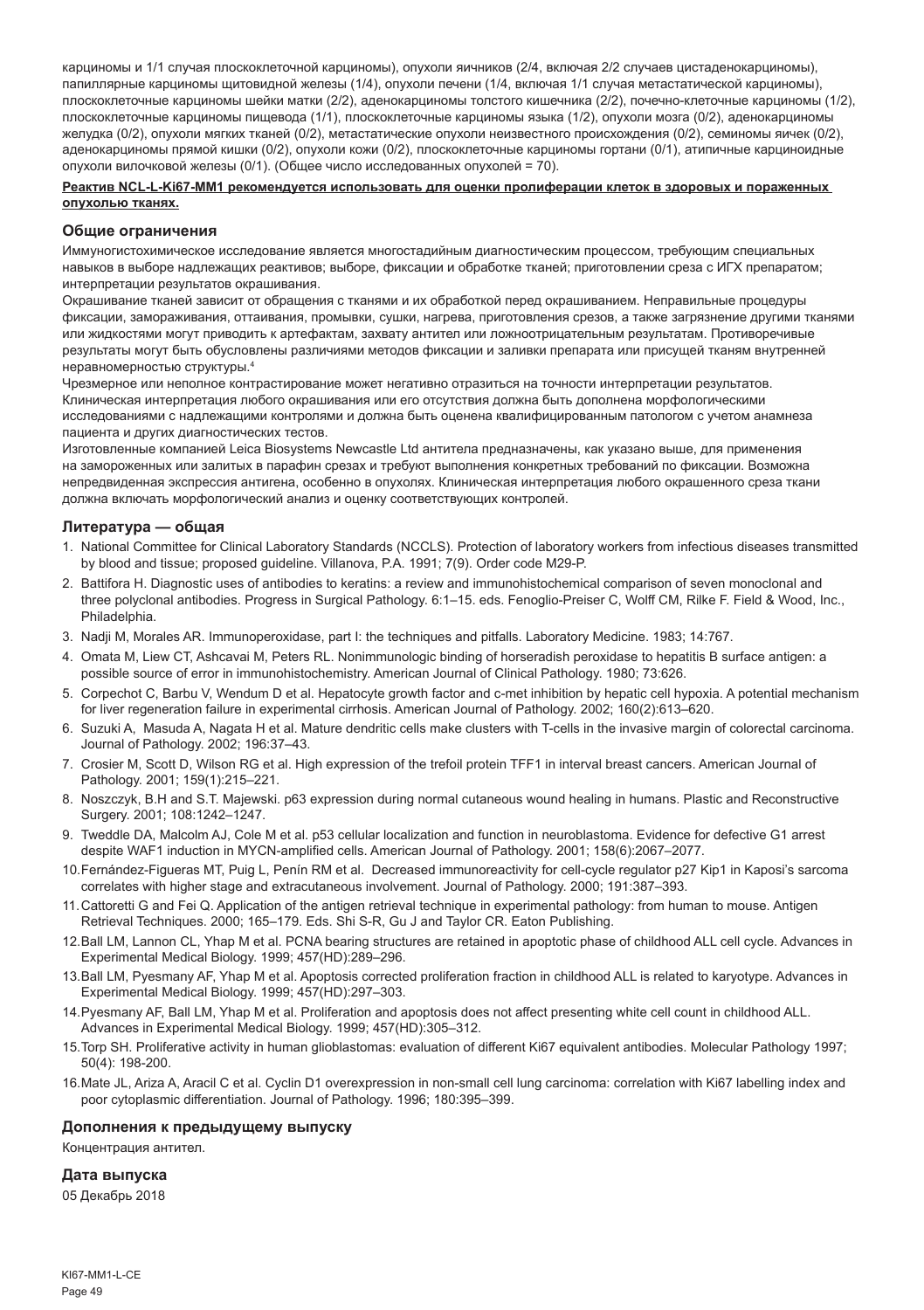# <span id="page-50-0"></span>**Płynne mysie przeciwciało monoklonalne Novocastra™ Ki67 Antigen Kod produktu: NCL-L-Ki67-MM1**

# **Przeznaczenie**

#### *Do diagnostyki in vitro.*

Preparat NCL-L-Ki67-MM1 jest przeznaczony do identyfikacji jakościowej w mikroskopii świetlnej cząsteczek antygenu Ki67 w skrawkach parafinowych. Kliniczną interpretację barwienia lub jego braku należy uzupełnić badaniami morfologicznymi oraz odpowiednimi kontrolami. Ocenę powinien przeprowadzić wykwalifikowany patolog w kontekście historii choroby pacjenta oraz innych badań diagnostycznych.

#### **Zasady postepowania**

Metody barwienia immunohistochemicznego (IHC) umożliwiają wizualizację antygenów dzięki zastosowaniu – po kolei – swoistego przeciwciała przeciwko antygenowi (przeciwciała pierwszorzędowego), przeciwciała drugorzędowego przeciwko przeciwciału pierwszorzędowemu i kompleksu enzymu z substratem chromogennym z etapami przemywania. Aktywacja enzymatyczna chromogenu prowadzi do wytworzenia widocznego produktu reakcji w miejscu antygenu. Następnie można wykonać barwienie kontrastowe próbki i zakryć ją szkiełkiem nakrywkowym. Wyniki są interpretowane przy użyciu mikroskopu świetlnego i pomagają w diagnostyce różnicowej procesów patofizjologicznych, które mogą mieć związek z określonym antygenem.

#### **Klon**

M<sub>M</sub>1

# **Immunogen**

Prokariotyczne rekombinowane białko fuzyjne odpowiadające fragmentowi cDNA zawierającemu motyw 1086 bp Ki67.

#### **Swoistość**

Ludzki antygen jądrowy Ki67 ulega ekspresji we wszystkich komórkach proliferujących podczas późnych faz G1, S, M i G2 cyklu komórkowego.

#### **Skład odczynnika**

NCL-L-Ki67-MM1 jest płynnym supernatantem hodowli tkankowej zakonserwowanym azydkiem sodu.

#### **Klasa Ig**

IgG1

| Całkowite stężenia białka   Total Protein |  |  |
|-------------------------------------------|--|--|
|-------------------------------------------|--|--|

Całkowite stężenie białka w danej serii podano na etykiecie fiolki.

#### **Stężenie przeciwciał**

Większe lub równe 84 mg/l. Stężenie lg w danej serii podano na etykiecie fiolki.

#### **Zalecenia dotyczące stosowania**

Badanie immunohistochemiczne skrawków zatopionych w parafinie.

**Cieplne odmaskowywanie epitopu (HIER):** Należy postępować zgodnie z instrukcją stosowania załączoną do roztworu Novocastra Epitope Retrieval Solution pH 6.

**Sugerowane rozcieńczenie:** 1:200 przez 30 minut w temperaturze 25°C. Te informacje stanowią jedynie wskazówkę – użytkownicy powinni sami określić swoje optymalne rozcieńczenie robocze.

**Wizualizacja:** Należy postępować zgodnie z instrukcją stosowania dołączoną do Novolink™ Polymer Detection Systems. W celu uzyskania dodatkowych informacji o produkcie lub dalszej pomocy należy skontaktować się z lokalnym dystrybutorem lub regionalnym biurem Leica Biosystems, lub odwiedzić stronę internetową, www.LeicaBiosystems.com

Działanie tego przeciwciała należy zweryfikować podczas używania z innymi ręcznymi metodami barwienia lub platformami automatycznymi.

#### **Przechowywanie i trwałość**

Przechowywać w temperaturze 2-8 °C. Nie zamrażać. Niezwłocznie po użyciu ponownie umieścić w temperaturze 2–8 °C. Nie używać po upływie daty ważności podanej na etykiecie fiolki. Przechowywanie w warunkach innych od wskazanych powyżej wymaga weryfikacji użytkownika.

# **Przygotowanie próbek**

Zalecanym utrwalaczem jest 10-procentowa obojętna buforowana formalina do zatopionych w parafinie skrawków tkankowych.

# **Ostrzeżenia i środki ostrożności**

Odczynnik został przygotowany z supernatantu hodowli tkankowej. Ponieważ jest to produkt biologiczny, podczas jego używania należy zachować odpowiednie środki ostrożności.

Ten odczynnik zawiera azydek sodu. Karta charakterystyki jest dostępna na żądanie lub dostępna na stronie www.LeicaBiosystems.com Wszelkie potencjalnie toksyczne składniki należy utylizować zgodnie z krajowymi lub lokalnymi przepisami.

Próbki przed i po utrwaleniu oraz wszelkie materiały narażone na kontakt z nimi należy traktować jak materiały potencjalnie zakaźne i należy je utylizować z zachowaniem odpowiednich środków ostrożności.<sup>1</sup> Podczas pobierania pipetą nie wolno zasysać odczynników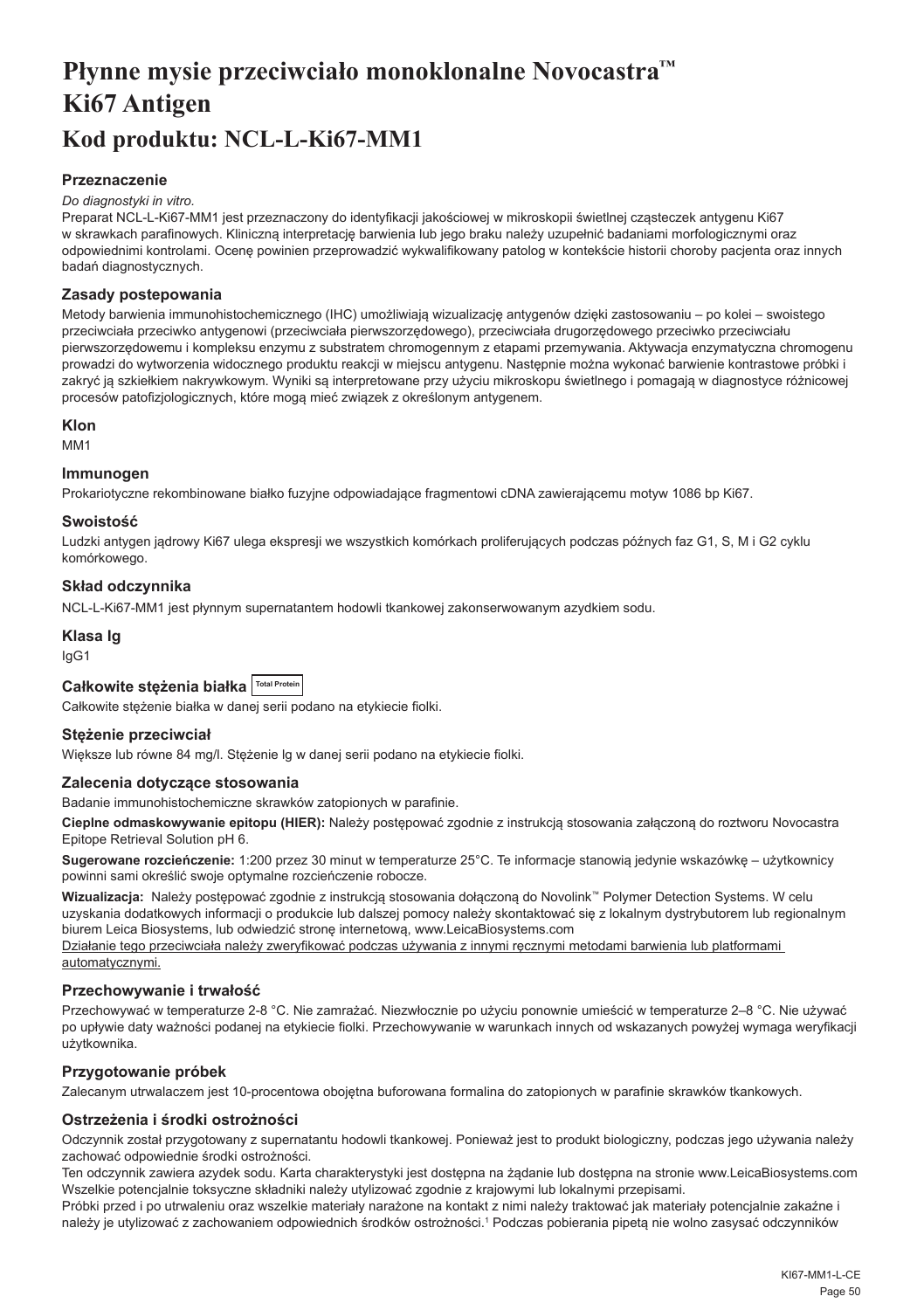ustami i należy unikać kontaktu odczynników i preparatów ze skórą oraz błonami śluzowymi. W razie kontaktu odczynników lub próbek ze szczególnie narażonymi miejscami przemyć miejsce kontaktu dużą ilością wody. Należy zasięgnąć porady lekarza. Chronić odczynniki przed skażeniem drobnoustrojami, ponieważ może ono doprowadzić do zwiększonego barwienia niespecyficznego. Zastosowanie okresów inkubacji i temperatur innych niż podano w instrukcji może spowodować błędne wyniki. Wszelkie zmiany tego typu muszą zostać zweryfikowane przez użytkownika.

# **Kontrola jakości**

Różnice w przetwarzaniu tkanek i procedurach technicznych w laboratorium użytkownika mogą doprowadzić do znacznej zmienności wyników, co oznacza konieczność dodatkowego przeprowadzania regularnych kontroli wewnętrznych. Kontrole należy przeprowadzać jak najszybciej na świeżych próbkach z autopsji/biopsji/operacji chirurgicznej utrwalonych, przetworzonych i zatopionych w parafinie, taką samą metodą, jaką badane są pobrane tkanki.

# **Tkankowa kontrola pozytywna**

Stosowana w celu wskazania prawidłowo przygotowanych tkanek i prawidłowych technik barwienia.

W każdej serii barwienia każdy zestaw warunków testowych powinien uwzględniać jedną tkankową kontrolę pozytywną. Do optymalnej kontroli jakości i do wykrywania niewielkich poziomów degradacji odczynników bardziej nadaje się tkanka o słabym barwieniu pozytywnym niż tkanka o silnym barwieniu pozytywnym.<sup>2</sup>

Tkankowa kontrola pozytywna powinna obejmować migdałek.

Jeśli tkankowa kontrola pozytywna nie wykaże odpowiedniego barwienia pozytywnego, wyniki testu przeprowadzonego na próbkach pobranych od pacjenta należy uznać za nieważne.

# **Tkankowa kontrola negatywna**

Należy ja wykonać po tkankowej kontroli pozytywnej, aby sprawdzić swoistość znakowania docelowego antygenu przez przeciwciało pierwszorzędowe.

Tkankowa kontrola negatywna powinna obejmować móżdżek.

Ewentualnie tkankowa kontrola negatywna może obejmować różne typy komórek obecne w większości skrawków tkankowych, jednak powinno to zostać zweryfikowane przez użytkownika.

Barwienie niespecyficzne, jeżeli jest obecne, zwykle ma charakter rozproszony. Na skrawkach wykonanych z materiału tkankowego nadmiernie utrwalonego w formalinie można również zaobserwować sporadyczne barwienie tkanki łącznej. Do interpretacji wyników barwienia należy używać nieuszkodzonych komórek. Komórki martwicze lub zdegenerowane często powodują barwienie niespecyficzne.<sup>3</sup> Wyniki fałszywie pozytywne mogą pojawić się w następstwie nieimmunologicznego wiązania białek lub występowania produktów reakcji substratów. Mogą być również spowodowane przez endogenne enzymy, takie jak pseudoperoksydaza (erytrocyty), endogenna peroksydaza (cytochrom C) lub endogenna biotyna (np. wątroba, piersi, mózg, nerki), w zależności od zastosowanego barwnika immunohistochemicznego. Aby odróżnić endogenną aktywność enzymatyczną lub niespecyficzne wiązanie enzymów od swoistej immunoreaktywności, dodatkowe tkanki pacjenta mogą być barwione wyłącznie substratem chromogenem lub kompleksem enzymatycznym (awidyna-biotyna, streptawidyna, znakowany polimer) i substratem-chromogenem. Jeśli w trakcie tkankowej kontroli negatywnej nastąpi barwienie specyficzne, wyniki testu przeprowadzonego na próbkach pobranych od pacjenta należy uznać za nieważne.

# **Negatywna kontrola odczynnika**

Aby przeprowadzić ocenę barwienia niespecyficznego oraz umożliwić lepszą interpretację barwienia specyficznego na każdym skrawku z próbki pobranej od pacjenta należy przeprowadzić nieswoistą kontrolę negatywną odczynnika w miejscu wiązania przeciwciała pierwszorzędowego.

# **Tkanka pacjenta**

Próbki pacjenta wybarwione testem NCL-L-Ki67-MM1 należy badać jako ostatnie. Intensywność barwienia pozytywnego należy oceniać w kontekście ewentualnego barwienia niespecyficznego tła w negatywnej kontroli odczynnika. Tak jak we wszystkich innych badaniach immunohistochemicznych wynik ujemny oznacza, że antygen nie został wykryty, co jednak nie oznacza, że jest on nieobecny w badanych komórkach/tkankach. W razie konieczności do identyfikacji reakcji fałszywie negatywnych należy wykorzystać panel przeciwciał.

# **Oczekiwane wyniki**

# Tkanki prawidłowe

Klon MM1 wykrył antygen Ki67 w jądrze naciekających limfocytów w ocenianych 11/44 prawidłowych przypadkach, w tym komórkach naciekających w kryptach jelita krętego, jelita ślepego, jelita grubego i odbytnicy, komórkach naciekających w obrębie węzłów chłonnych, grasicy, w komórkach przypodstawnych i ponadpodstawnych języka, elementach komórek nabłonka i zrębu endometrium, elementach ośrodka rozmnażania w migdałkach, elementach komórek przewodowych sutka oraz pojedynczych komórkach przypodstawnych i ponadpodstawnych warstw przełyku. (Łączna liczba ocenionych prawidłowych przypadków = 44).

# Tkanki nowotworowe

Klon MM1 wybarwił 26/70 zbadane guzy, w tym guzy sutka (12/29, w tym 11/26 raków przewodowych, i 1/1 raka rdzeniastego), guzy płuc (3/4, w tym 2/2 raki niedrobnokomórkowe i 1/1 raka płaskonabłonkowego), guzy jajnika (2/4, w tym 2/2 torbielakogruczolakoraki), raka brodawkowatego tarczycy (1/4), guzy wątroby (1/4, w tym 1/1 raka przerzutowego), raki płaskonabłonkowe szyjki macicy (2/2), gruczolakoraki okrężnicy (2/2), raki nerkowokomórkowe (1/2), raka płaskonabłonkowego przełyku (1/1), raka płaskonabłonkowego języka (1/2), guzy mózgu (0/2), gruczolakoraki żołądka (0/2), guzy tkanek miękkich (0/2) guzy przerzutowe nieznanego pochodzenia (0/2), nasieniaki jąder (0/2), gruczolakoraki odbytnicy (0/2), nowotwory skóry (0/2), raka płaskonabłonkowego krtani (0/1), atypowego rakowiaka grasicy (0/1). (Łączna liczba ocenionych przypadków raków = 70).

# **Zaleca się stosowanie NCL-L-Ki67-MM1 do oceny naciekania limfocytów w tkankach prawidłowych i nowotworowych.**

# **Ograniczenia ogólne**

Badanie immunohistochemiczne to wieloetapowy proces diagnostyczny, który wymaga specjalistycznego szkolenia w zakresie doboru odpowiednich odczynników i tkanek, utrwalania i przetwarzania tkanek, przygotowywania preparatów immunohistochemicznych oraz interpretacji wyników barwienia.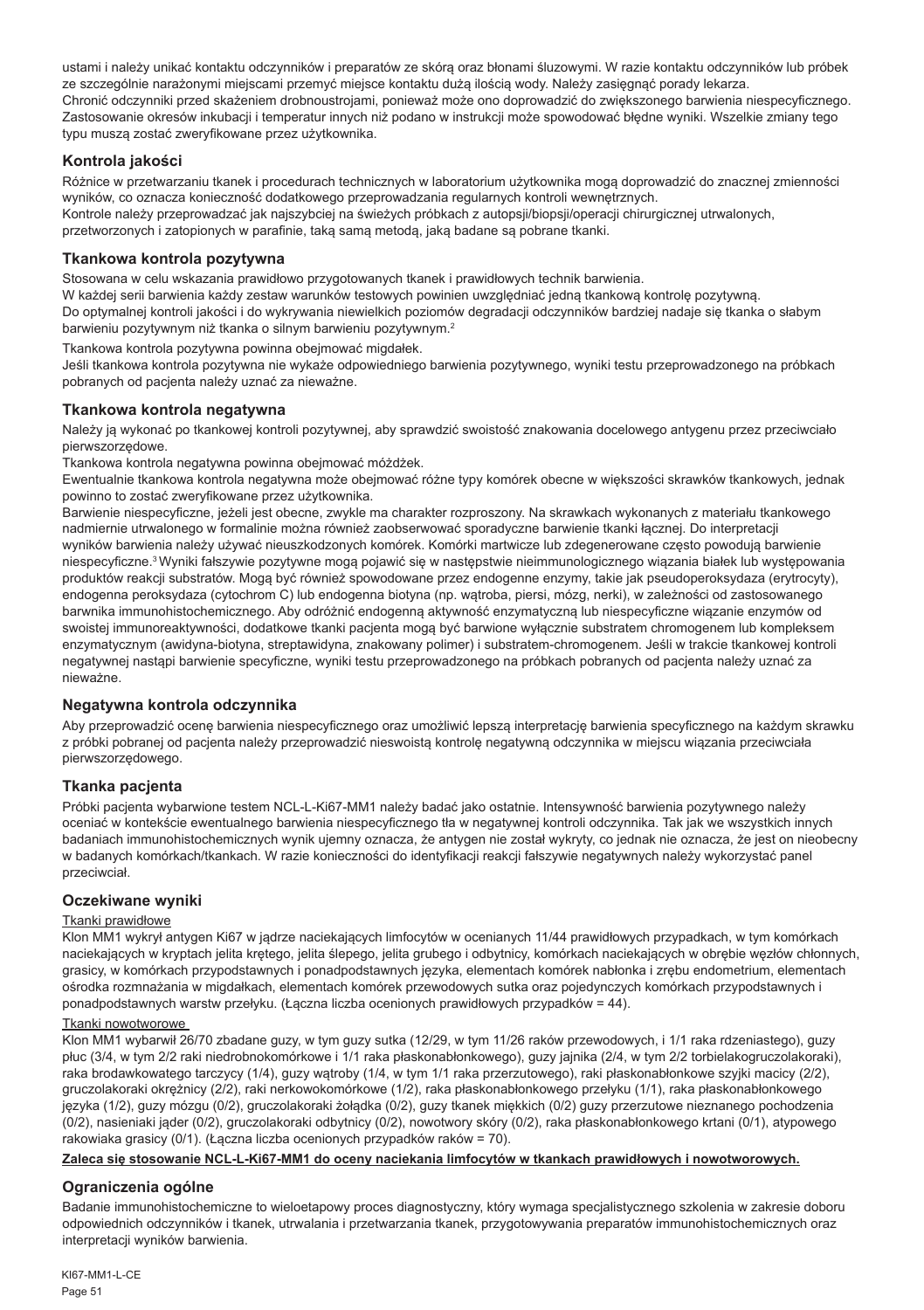Barwienie tkanek zależy od postępowania z tkanką i jej przetwarzania przed barwieniem. Nieprawidłowe utrwalanie, zamrażanie, rozmrażanie, przemywanie, suszenie, podgrzewanie, ścinanie skrawków lub skażenie innymi tkankami lub płynami może powodować artefakty, zatrzymywanie przeciwciał lub wyniki fałszywie negatywne. Niespójne wyniki mogą wynikać z różnic w metodach utrwalania i zatapiania lub nieprawidłowości związanej z tkanką.4

Nadmierne lub niepełne barwienie kontrastowe może negatywnie wpływać na właściwą interpretację wyników. Kliniczną interpretację barwienia lub jego braku należy uzupełnić badaniami morfologicznymi oraz odpowiednimi kontrolami. Ocenę powinien przeprowadzić wykwalifikowany patolog w kontekście historii choroby pacjenta oraz innych badań diagnostycznych. Przeciwciała firmy Leica Biosystems Newcastle Ltd są przeznaczone do badania skrawków zamrożonych lub zatopionych w parafinie, które utrwalono zgodnie z określonymi wymogami. Może wystąpić nieoczekiwana ekspresja antygenu, szczególnie w przypadku nowotworów. Interpretacja kliniczna wybarwionych skrawków musi obejmować analizę morfologiczną oraz ocenę przeprowadzoną w ramach odpowiednich kontroli.

# **Piśmiennictwo - ogólne.**

- 1. National Committee for Clinical Laboratory Standards (NCCLS). Protection of laboratory workers from infectious diseases transmitted by blood and tissue; proposed guideline. Villanova, P.A. 1991; 7(9). Order code M29-P.
- 2. Battifora H. Diagnostic uses of antibodies to keratins: a review and immunohistochemical comparison of seven monoclonal and three polyclonal antibodies. Progress in Surgical Pathology. 6:1–15. eds. Fenoglio-Preiser C, Wolff CM, Rilke F. Field & Wood, Inc., Philadelphia.
- 3. Nadji M, Morales AR. Immunoperoxidase, part I: the techniques and pitfalls. Laboratory Medicine. 1983; 14:767.
- 4. Omata M, Liew CT, Ashcavai M, Peters RL. Nonimmunologic binding of horseradish peroxidase to hepatitis B surface antigen: a possible source of error in immunohistochemistry. American Journal of Clinical Pathology. 1980; 73:626.
- 5. Corpechot C, Barbu V, Wendum D et al. Hepatocyte growth factor and c-met inhibition by hepatic cell hypoxia. A potential mechanism for liver regeneration failure in experimental cirrhosis. American Journal of Pathology. 2002; 160(2):613–620.
- 6. Suzuki A, Masuda A, Nagata H et al. Mature dendritic cells make clusters with T-cells in the invasive margin of colorectal carcinoma. Journal of Pathology. 2002; 196:37–43.
- 7. Crosier M, Scott D, Wilson RG et al. High expression of the trefoil protein TFF1 in interval breast cancers. American Journal of Pathology. 2001; 159(1):215–221.
- 8. Noszczyk, B.H and S.T. Majewski. p63 expression during normal cutaneous wound healing in humans. Plastic and Reconstructive Surgery. 2001; 108:1242–1247.
- 9. Tweddle DA, Malcolm AJ, Cole M et al. p53 cellular localization and function in neuroblastoma. Evidence for defective G1 arrest despite WAF1 induction in MYCN-amplified cells. American Journal of Pathology. 2001; 158(6):2067–2077.
- 10.Fernández-Figueras MT, Puig L, Penín RM et al. Decreased immunoreactivity for cell-cycle regulator p27 Kip1 in Kaposi's sarcoma correlates with higher stage and extracutaneous involvement. Journal of Pathology. 2000; 191:387–393.
- 11.Cattoretti G and Fei Q. Application of the antigen retrieval technique in experimental pathology: from human to mouse. Antigen Retrieval Techniques. 2000; 165–179. Eds. Shi S-R, Gu J and Taylor CR. Eaton Publishing.
- 12.Ball LM, Lannon CL, Yhap M et al. PCNA bearing structures are retained in apoptotic phase of childhood ALL cell cycle. Advances in Experimental Medical Biology. 1999; 457(HD):289–296.
- 13.Ball LM, Pyesmany AF, Yhap M et al. Apoptosis corrected proliferation fraction in childhood ALL is related to karyotype. Advances in Experimental Medical Biology. 1999; 457(HD):297–303.
- 14.Pyesmany AF, Ball LM, Yhap M et al. Proliferation and apoptosis does not affect presenting white cell count in childhood ALL. Advances in Experimental Medical Biology. 1999; 457(HD):305–312.
- 15.Torp SH. Proliferative activity in human glioblastomas: evaluation of different Ki67 equivalent antibodies. Molecular Pathology 1997; 50(4): 198-200.
- 16.Mate JL, Ariza A, Aracil C et al. Cyclin D1 overexpression in non-small cell lung carcinoma: correlation with Ki67 labelling index and poor cytoplasmic differentiation. Journal of Pathology. 1996; 180:395–399.

# **Zmiany wprowadzone do poprzedniego wydania**

Stężenie przeciwciał.

# **Data publikacji**

05 grudnia 2018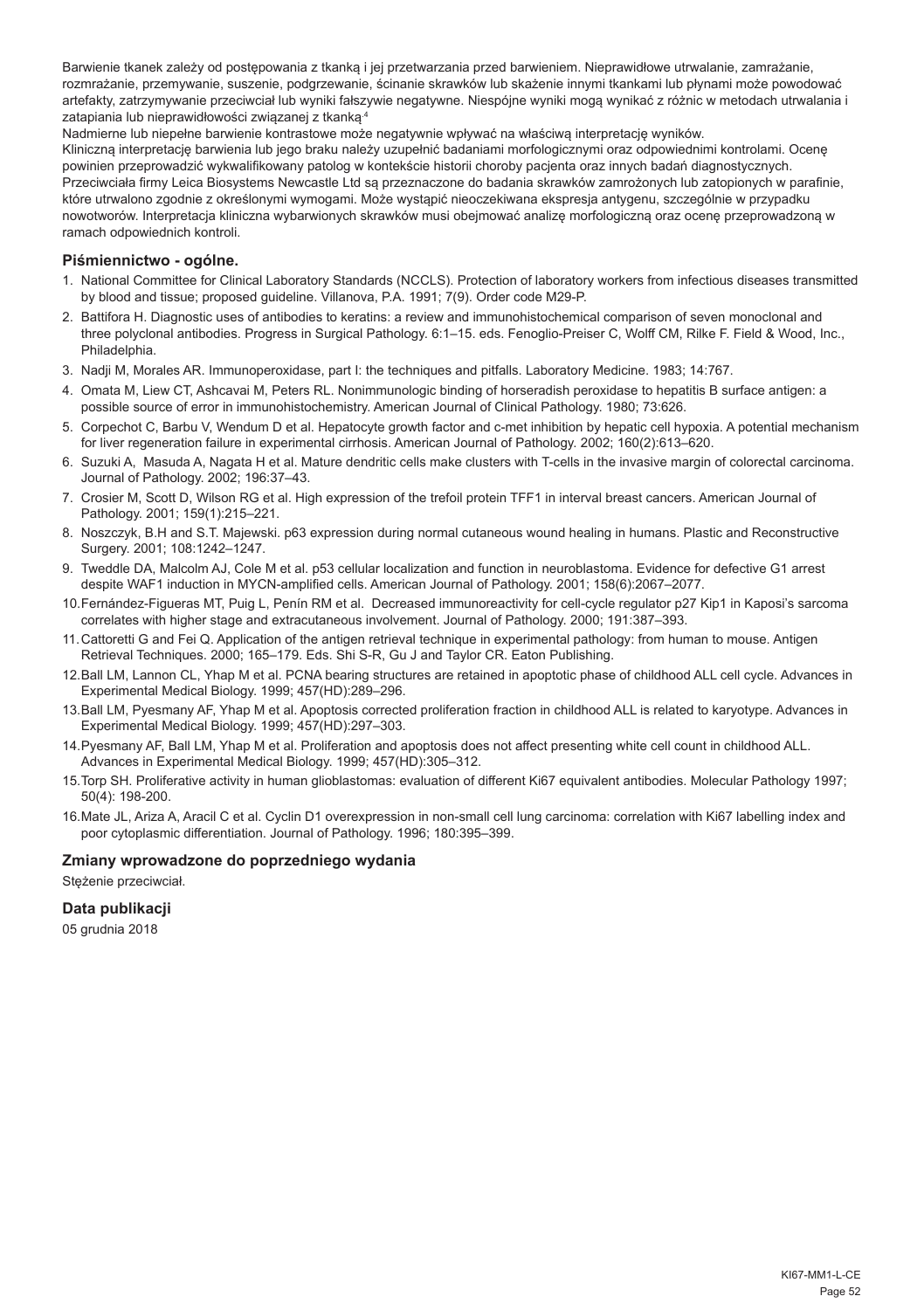# <span id="page-53-0"></span>**Tekoče mišje monoklonsko protitelo Novocastra™ Ki67 Antigen Koda izdelka: NCL-L-Ki67-MM1**

# **Predvidena uporaba**

#### *Za diagnostično uporabo in vitro.*

Izdelek NCL-L-Ki67-MM1 je namenjen za kvalitativno identifikacijo molekul antigena Ki67 v parafinskih rezinah s pomočjo svetlobne mikroskopije. Klinično razlago obarvanja ali odsotnosti le-tega morajo dopolnjevati morfološke študije ustreznih kontrolnih vzorcev, ki jih v okviru klinične anamneze bolnika in drugih diagnostičnih testov oceni usposobljen patolog.

# **Načelo postopka**

Imunohistokemijske (IHC) tehnike barvanja omogočajo vizualizacijo antigenov z izvajanjem zaporednega nanosa - z vmesnimi koraki izpiranja - specifičnega protitelesa na antigen (primarno protitelo), sekundarnega protitelesa na primarno protitelo in encimskega kompleksa s kromogenim substratom. Encimska aktivacija kromogena povzroči vidno reakcijo izdelka na mestu antigena. Tak vzorec lahko nato nasprotno barvamo in pokrijemo s krovnim stekelcem. Rezultate nato obdelamo s pomočjo svetlobnega mikroskopa in jih uporabimo pri diferencialni diagnozi patološko-fizioloških procesov, ki so morda povezani z določenim antigenom ali pa tudi ne.

#### **Klon**

M<sub>M1</sub>

# **Imunogen**

Prokariontski rekombinantni fuzijski protein, ki ustreza fragmentu cDNA s 1086 bp dolgim motivom Ki67.

#### **Specifičnost**

Humani jedrni antigen Ki67, izražen v vseh proliferativnih celicah v pozni fazi G1, S, M in G2 celičnega cikla.

# **Sestava reagenta**

NCL-L-Ki67-MM1 je tekočinski supernatant kulture tkiva in vsebuje natrijev azid kot konzervans.

# **Razred Ig**

IgG1

# **Skupna koncentracija beljakovin Total Protein**

Skupna koncentracija beljakovin v določeni seriji je navedena na oznaki na viali.

# **Koncentracija protiteles**

Višja ali enaka 84 mg/l. Glejte oznako na viali za koncentracijo Ig določene serije.

# **Priporočila za uporabo**

Imunohistokemija parafinskih rezin.

**Toplotno pridobivanje epitopa (HIER):** Upoštevajte navodila za uporabo raztopine za pridobivanje epitopov Novocastra Epitope Retrieval Solution pH 6.

**Predlagano redčenje:** 1 : 200, 30 minut pri 25 °C. To so samo smernice; uporabniki naj poiščejo svoje lastne najbolj učinkovite delovne razredčine.

**Vizualizacija:** Upoštevajte navodila za uporabo sistemov za zaznavanje polimerov Novolink™ Polymer Detection Systems. Za dodatne informacije o izdelku ali podporo se obrnite na svojega lokalnega distributerja ali regionalno pisarno družbe Leica Biosystems, lahko pa tudi obiščete spletno mesto družbe Leica Biosystems na naslovu www.LeicaBiosystems.com.

Učinkovitost tega protitelesa je treba validirati, kadar ga uporabljate z drugimi sistemi za ročno barvanje ali avtomatiziranimi okolji.

#### **Shranjevanje in stabilnost**

Hraniti pri temperaturi 2–8 °C. Ne zamrzujte. Takoj po uporabi ohladite na temperaturo 2–8 °C. Ne uporabljajte po datumu izteka roka uporabnosti, ki je naveden na oznaki na viali. Uporabnik naj preveri pogoje shranjevanja, ki se razlikujejo od zgoraj navedenih.

# **Priprava vzorcev**

Priporočena fiksirna raztopina je 10-% formalin v nevtralnem pufru za tkivne rezine, vstavljene v parafin.

# **Opozorila in previdnostni ukrepi**

Vir priprave tega reagenta je supernatant celične kulture. Ker je to biološki izdelek, je treba z njim ravnati z ustrezno skrbnostjo. Ta reagent vsebuje natrijev azid. Varnostni list je na voljo na zahtevo ali na naslovu www.LeicaBiosystems.com. Upoštevajte zvezne, državne ali lokalne predpise za odstranjevanje vseh morebitnih strupenih sestavin.

Z vzorci, pred fiksiranjem in po njem, in vsemi materiali, s katerimi so prišli v stik, morate rokovati, kot da bi lahko prenašali okužbe, in pri njihovem odstranjevanju slediti ustreznim previdnostnim ukrepom.<sup>1</sup> Nikoli ne pipetirajte reagentov skozi usta; pazite, da reagenti in vzorci ne pridejo v stik s kožo in sluznicami. Če reagenti ali vzorci pridejo v stik z občutljivimi deli, jih izperite z obilo vode. Poiščite zdravniško pomoč.

Pazite, da ne pride do mikrobne okužbe reagentov, saj lahko povzroči nespecifično barvanje.

Če uporabite čas ali temperature inkubacije, ki se razlikujejo od navedenih, lahko pridobite napačne rezultate. Uporabnik mora validirati morebitne spremembe.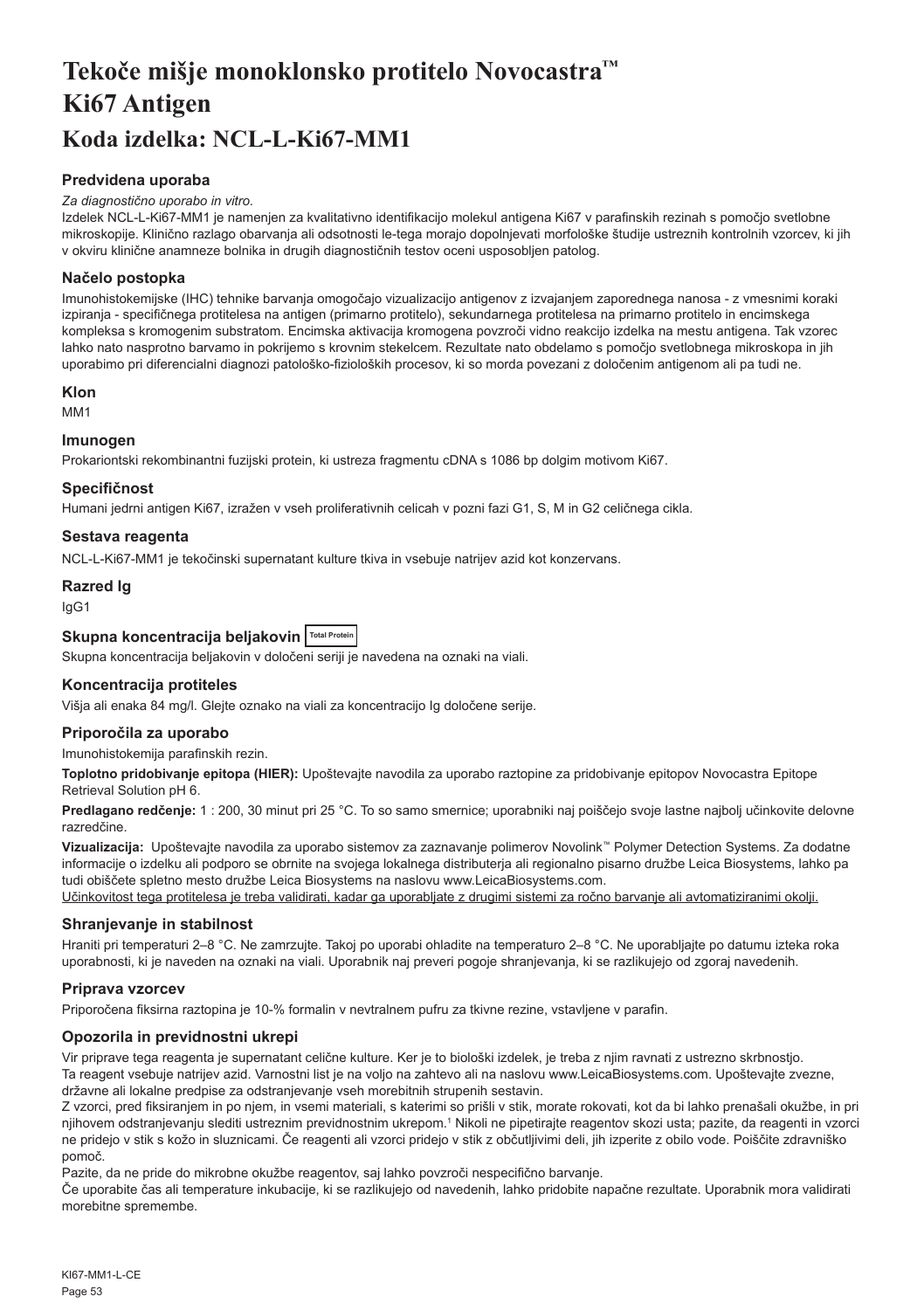# **Kontrola kakovosti**

Razlike pri obdelavi tkiva in tehničnih postopkih v laboratoriju uporabnika lahko vodijo do precejšnje variabilnosti rezultatov, kar zahteva redne interne kontrole učinkovitosti poleg spodaj navedenih postopkov.

Kontrolni vzorci morajo biti sveži vzorci, pridobljeni z obdukcijo/biopsijo/kirurškim posegom, fiksirani s formalinom, obdelani in shranjeni v parafinskem vosku kakor hitro je mogoče ter na isti način, kot vzorci bolnikov.

# **Pozitivni kontrolni vzorci tkiva**

Uporabite jih za opredelitev pravilno pripravljenih tkiv in ustreznih tehnik barvanja.

Pri vsakem postopku barvanja morate vsakemu sklopu preizkusnih pogojev dodati en pozitiven kontrolni vzorec tkiva. Za kar najboljšo kontrolo kakovosti in boljše zaznavanje manjših stopenj razkroja reagenta je bolj primerno uporabiti tkivo s šibkim pozitivnim obarvanjem kot tkivo z močnim pozitivnim obarvanjem.<sup>2</sup>

Za pozitivni kontrolni vzorec tkiva priporočamo tkivo tonzil.

Če pozitivni kontrolni vzorci tkiva ne pokažejo pozitivnega obarvanja, morate rezultate preizkusnih vzorcev zavreči kot neveljavne.

#### **Negativni kontrolni vzorci tkiva**

Pregledati jih morate po pregledu pozitivnih kontrolnih vzorcev tkiva, da preverite specifičnost oznake ciljnega antigena glede na primarno protitelo.

Za negativni kontrolni vzorec tkiva priporočamo tkivo malih možganov.

Drugače pa se kot negativni kontrolni vzorci pogosto uporablja vrsta različnih celic, ki so prisotne v večini rezin tkiv, vendar pa mora tako uporabo preveriti uporabnik.

Nespecifično barvanje, če je prisotno, je običajno razpršeno. Opazite lahko tudi posamično obarvanje vezivnega tkiva v rezinah tkiv, kot posledica premočnega fiksiranja s formalinom. Za razlago rezultatov obarvanja uporabite nespremenjene celice. Obarvanje nekrotičnih ali degeneriranih celic je pogosto nespecifično.<sup>3</sup> Lažno pozitivni rezultati se lahko pojavijo zaradi ne-imunološke vezave proteinov ali produktov reakcije substrata. Povzročijo jih lahko tudi endogeni encimi, kot so psevdoperoksidaza (eritrociti), endogena peroksidaza (citokromni C) ali endogeni biotin (npr. jetra, dojke, možgani, ledvice), odvisno od vrste uporabljenega imunskega barvila. Za razlikovanje med endogensko aktivnostjo encimov ali nespecifično vezavo encimov zaradi specifične imunske reaktivnosti, lahko barvate dodatna tkiva bolnika izključno ali s kromogenskim substratom ali encimskimi kompleksi (avidin-biotin, streptavidin, označeni polimer) in kromogenskim substratom. Če pride do specifičnega obarvanja negativnih kontrolnih vzorcev tkiva, morate rezultate vzorcev bolnika zavreči kot neveljavne.

#### **Negativni kontrolni reagent**

Za oceno nespecifičnega barvanja in boljšo razlago specifičnega obarvanja na antigenskem mestu uporabite nespecifični negativni kontrolni reagent namesto primarnega protitelesa z eno rezino vsakega vzorca bolnika.

#### **Bolnikovo tkivo**

Nazadnje preglejte bolnikove vzorce, obarvane z izdelkom NCL-L-Ki67-MM1. Intenzivnost pozitivnega obarvanja ocenite v okviru morebitnega nespecifičnega obarvanja ozadja z negativnim kontrolnim reagentom. Tako kot pri vseh imunohistokemijskih preizkusih negativen rezultat pomeni, da antigen ni bil zaznan, ne pa odsotnosti antigena v testiranih celicah/tkivih. Po potrebi uporabite nabor protiteles za opredelitev napačnih negativnih reakcij.

#### **Pričakovani rezultati**

#### Normalna tkiva

Klon MM1 je zaznal antigen Ki67 v jedru proliferativnih celic pri 11/44 normalmalnih ocenjenih primerov, vključno s proliferativnimi celicami v kriptah ileuma, cekuma, kolona in rektuma, proliferativnimi celicami v bezgavkah, priželjcu, para in suprabazalnimi celicami jezika, epitelijskimi in stromalnimi celicami pro-endometrija, germinalnimi središči tonzil, duktalnimi celicami dojk in občasno s celicami supra in parabazalnih plasti požiralnika. (Skupno število ocenjenih normalnih primerov = 44).

#### Nenormalna tkiva

Klon MM1 je obarval 26/70 ocenjenih tumorjev, vključno s tumorji dojke (12/29, vključno z 11/26 duktalnih karcinomov in 1/1 medularnega karcinoma), pljučne tumorje (3/4, vključno z 2/2 nedrobnoceličnih karcinomov in 1/1 ploščatoceličnega karcinoma), tumorje jajčnikov (2/4, vključno z 2/2 cistadenokarcinomov), papilarne karcinome ščitnice (1/4), jetrne tumorje (1/4, vključno z 1/1 metastatskega karcinoma), ploščatocelične karcinome materničnega vratu (2/2), adenokarcinome kolona (2/2), karcinome ledvičnih celic (1/2), ploščatocelične karcinome požiralnika (1/1), ploščatocelične karcinome jezika (1/2), možganske tumorje (0/2), adenokarcinome želodca (0/2), tumorje mehkih tkiv (0/2), metastatske tumorje neznanega izvora (0/2), testikularne seminome (0/2), adenokarcinome rektuma (0/2), kožne tumorje (0/2), ploščatocelični karcinom grla (0/1) in netipični karcinoidni tumor priželjca (0/1). (Skupno število ocenjenih primerov s tumorji = 70).

#### **Izdelek NCL-L-Ki67-MM1 se priporoča za oceno proliferacije celic v normalnih in neoplastičnih tkivih.**

#### **Splošne omejitve**

Imunohistokemija je diagnostični postopek z več koraki, ki zahteva specializirano usposabljanje za izbiro ustreznih reagentov, izbiro, fiksiranje in obdelavo tkiv, pripravo IHC preparata in razlago rezultatov obarvanja.

Obarvanje tkiva je odvisno od rokovanja s tkivom in njegovo obdelavo pred barvanjem. Nepravilno fiksiranje, zamrzovanje, odtajanje, izpiranje, sušenje, segrevanje, rezanje ali okužba z drugimi tkivi ali tekočinami lahko povzroči nastanek artefaktov, lovljenje protitelesa ali lažne negativne rezultate. Nedosledni rezultati so lahko posledica razlik pri metodah fiksiranja in priprave ali pa so del nepravilnosti tkiva samega.4 Prekomerno ali nepopolno nasprotno barvanje lahko neugodno vpliva na pravilno tolmačenje rezultatov.

Klinično razlago obarvanja ali odsotnosti le-tega morajo dopolnjevati morfološke študije ustreznih kontrolnih vzorcev, ki jih v okviru klinične anamneze bolnika in drugih diagnostičnih testov oceni usposobljen patolog.

Protitelesa družbe Leica Biosystems Newcastle Ltd so namenjena uporabi, kot je navedeno, na zamrznjenih ali v parafin vstavljenih rezinah z določenimi zahtevami za fiksiranje. Lahko pride do nepričakovanega izražanja antigena, zlasti pri neoplazmah. Pri klinični razlagi obarvane rezine tkiva morate upoštevati morfološko analizo in oceno ustreznih kontrol.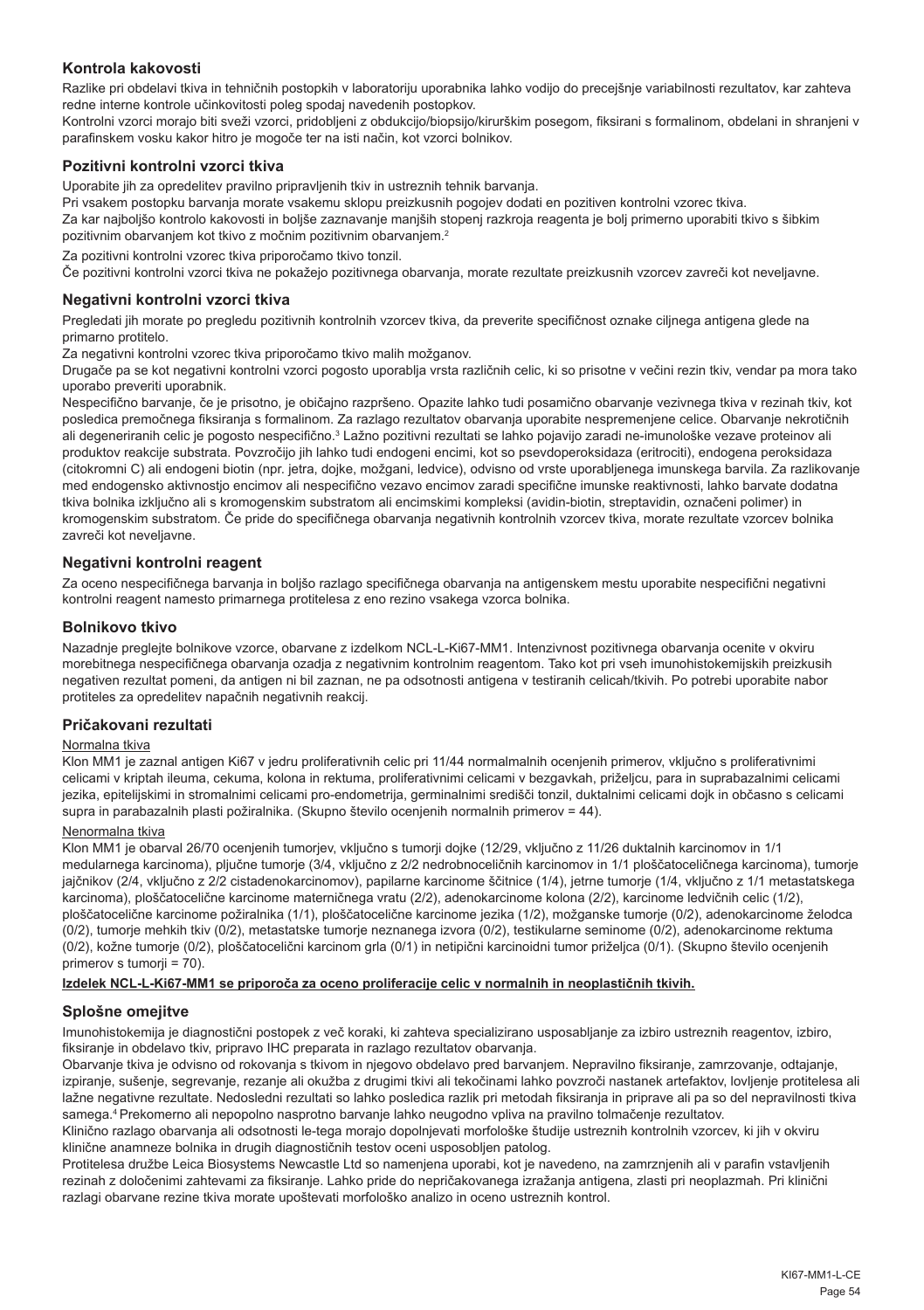# **Splošna literatura**

- 1. National Committee for Clinical Laboratory Standards (NCCLS). Protection of laboratory workers from infectious diseases transmitted by blood and tissue; proposed guideline. Villanova, P.A. 1991; 7(9). Order code M29-P.
- 2. Battifora H. Diagnostic uses of antibodies to keratins: a review and immunohistochemical comparison of seven monoclonal and three polyclonal antibodies. Progress in Surgical Pathology. 6:1–15. eds. Fenoglio-Preiser C, Wolff CM, Rilke F. Field & Wood, Inc., Philadelphia.
- 3. Nadji M, Morales AR. Immunoperoxidase, part I: the techniques and pitfalls. Laboratory Medicine. 1983; 14:767.
- 4. Omata M, Liew CT, Ashcavai M, Peters RL. Nonimmunologic binding of horseradish peroxidase to hepatitis B surface antigen: a possible source of error in immunohistochemistry. American Journal of Clinical Pathology. 1980; 73:626.
- 5. Corpechot C, Barbu V, Wendum D et al. Hepatocyte growth factor and c-met inhibition by hepatic cell hypoxia. A potential mechanism for liver regeneration failure in experimental cirrhosis. American Journal of Pathology. 2002; 160(2):613–620.
- 6. Suzuki A, Masuda A, Nagata H et al. Mature dendritic cells make clusters with T-cells in the invasive margin of colorectal carcinoma. Journal of Pathology. 2002; 196:37–43.
- 7. Crosier M, Scott D, Wilson RG et al. High expression of the trefoil protein TFF1 in interval breast cancers. American Journal of Pathology. 2001; 159(1):215–221.
- 8. Noszczyk, B.H and S.T. Majewski. p63 expression during normal cutaneous wound healing in humans. Plastic and Reconstructive Surgery. 2001; 108:1242–1247.
- 9. Tweddle DA, Malcolm AJ, Cole M et al. p53 cellular localization and function in neuroblastoma. Evidence for defective G1 arrest despite WAF1 induction in MYCN-amplified cells. American Journal of Pathology. 2001; 158(6):2067–2077.
- 10.Fernández-Figueras MT, Puig L, Penín RM et al. Decreased immunoreactivity for cell-cycle regulator p27 Kip1 in Kaposi's sarcoma correlates with higher stage and extracutaneous involvement. Journal of Pathology. 2000; 191:387–393.
- 11.Cattoretti G and Fei Q. Application of the antigen retrieval technique in experimental pathology: from human to mouse. Antigen Retrieval Techniques. 2000; 165–179. Eds. Shi S-R, Gu J and Taylor CR. Eaton Publishing.
- 12.Ball LM, Lannon CL, Yhap M et al. PCNA bearing structures are retained in apoptotic phase of childhood ALL cell cycle. Advances in Experimental Medical Biology. 1999; 457(HD):289–296.
- 13.Ball LM, Pyesmany AF, Yhap M et al. Apoptosis corrected proliferation fraction in childhood ALL is related to karyotype. Advances in Experimental Medical Biology. 1999; 457(HD):297–303.
- 14.Pyesmany AF, Ball LM, Yhap M et al. Proliferation and apoptosis does not affect presenting white cell count in childhood ALL. Advances in Experimental Medical Biology. 1999; 457(HD):305–312.
- 15.Torp SH. Proliferative activity in human glioblastomas: evaluation of different Ki67 equivalent antibodies. Molecular Pathology 1997; 50(4): 198-200.
- 16.Mate JL, Ariza A, Aracil C et al. Cyclin D1 overexpression in non-small cell lung carcinoma: correlation with Ki67 labelling index and poor cytoplasmic differentiation. Journal of Pathology. 1996; 180:395–399.

# **Dodatki in spremembe k prejšnji izdaji**

Koncentracija protiteles.

# **Datum izdaje**

05 december 2018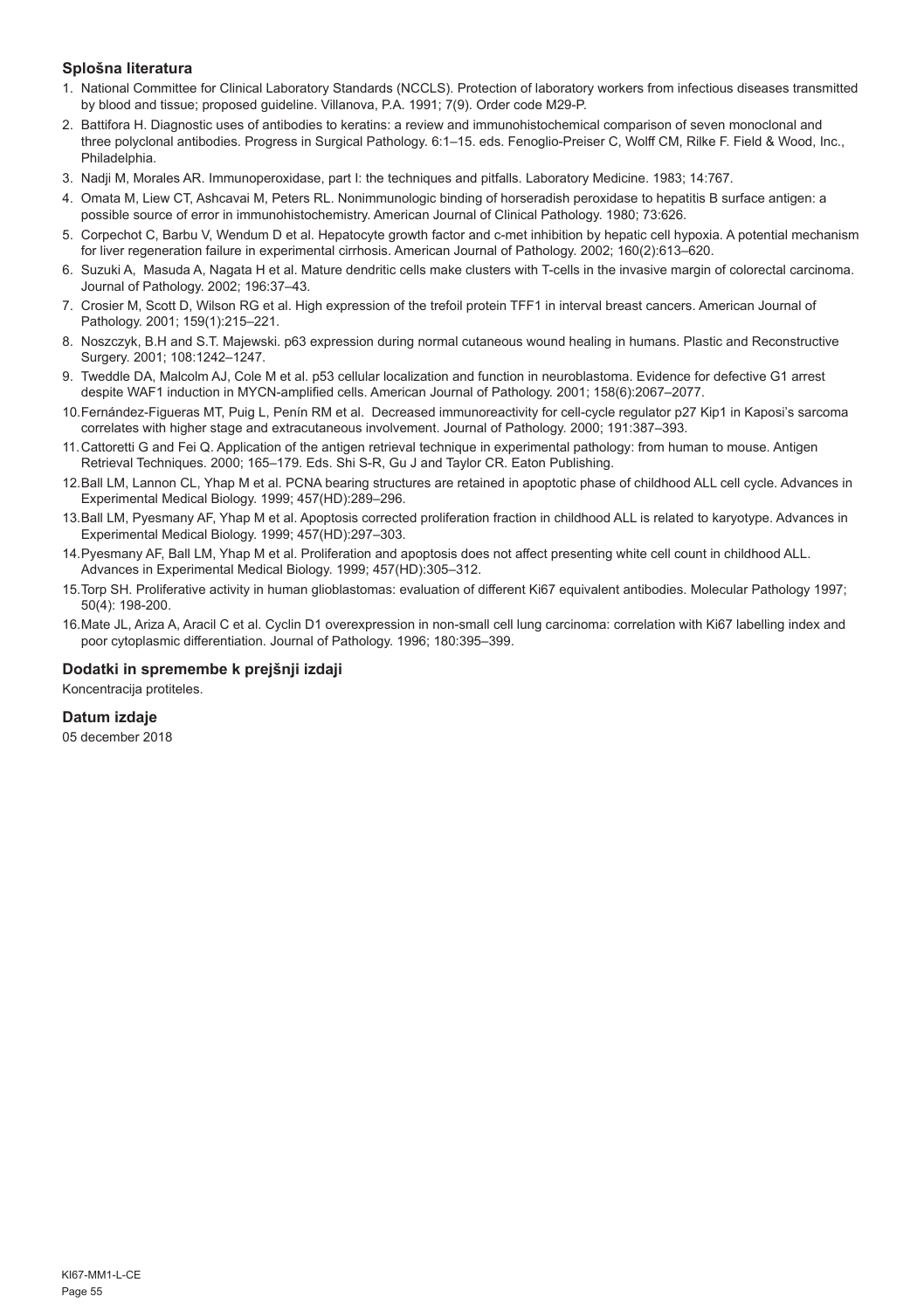# <span id="page-56-0"></span>**Novocastra™ Tekutá myší monoklonální protilátka Ki67 Antigen Kód výrobku: NCL-L-Ki67-MM1**

# **Zamýšlené použití**

#### *Pro diagnostické použití in vitro.*

NCL-L-Ki67-MM1 je určena ke kvalitativnímu stanovení molekul antigenu Ki67 světelnou mikroskopií na parafínových řezech. Klinickou interpretaci jakéhokoliv barvení nebo jeho nepřítomnosti je nutné doplnit morfologickým vyšetřením s použitím správných kontrol a zhodnotit je musí kvalifikovaný patolog v kontextu s klinickou anamnézou pacienta a jinými diagnostickými testy.

# **Princip metody**

Imunohistochemické (IHC) barvicí techniky umožňují vizualizaci antigenů pomocí sekvenční aplikace specifické protilátky proti antigenu (primární protilátka), sekundární protilátky proti primární protilátce a enzymového komplexu s chromogenním substrátem s interponovanými omývacími kroky. Enzymatická aktivace chromogenu má za následek viditelnou reakci produktu v místě antigenu. Vzorek pak může být kontrastně nabarven a překryt krycím sklíčkem. Výsledky se interpretují ve světelném mikroskopu; jsou pomůckou v diferenciální diagnostice patofyziologických procesů, které mohou, ale nemusí, souviset s příslušným antigenem.

#### **Klon**

M<sub>M1</sub>

# **Imunogen**

Prokaryotický rekombinantní fúzní protein odpovídající fragmentu cDNA obsahující motiv 1086 bp Ki67.

#### **Specificita**

Lidský nukleární antigen Ki67 exprimovaný u všech proliferujících buněk během pozdních fází G1, S, M a G2 buněčného cyklu.

# **Složení reagencie**

NCL-L-Ki67-MM1 je tekutý supernatant z tkáňové kultury obsahující jako konzervační prostředek azid sodný.

#### **Třída Ig**

IgG1

# **Koncentrace celkového proteinu Total Protein**

Koncentrace celkového proteinu specifická pro šarži je uvedena na štítku na lahvičce.

#### **Koncentrace protilátek**

84 mg/l nebo vyšší. Koncentrace imunoglobulinu (Ig) specifická pro šarži je uvedena na štítku na lahvičce.

#### **Doporučení k použití**

Imunohistochemické vyšetření na parafínových řezech.

**Teplem indukované odmaskování epitopu (Heat Induced Epitope Retrieval, HIER):** Postupujte podle pokynů k použití k roztoku Novocastra Epitope Retrieval Solution pH 6.

**Doporučené ředění:** 1:200 po dobu 30 minut při 25 °C. Toto doporučení je uvedeno jako vodítko; uživatelé musí stanovit vlastní optimální pracovní ředění.

**Vizualizace:** Postupujte podle návodu k použití k systémům Novolink™ Polymer Detection Systems. Pro více informací či podporu kontaktujte vaši lokální nebo regionální kancelář Leica Biosystems nebo navštivte webové stránky Leica Biosystems, www.LeicaBiosystems.com

Výkon této protilátky je třeba validovat, pokud se používá s jinými systémy pro ruční barvení nebo na automatických platformách.

#### **Skladování a stabilita**

Skladujte při teplotě 2–8 °C. Nezmrazujte. Okamžitě po použití vraťte do teploty 2–8 °C. Nepoužívejte po uplynutí data exspirace uvedeného na štítku na lahvičce. Podmínky skladování jiné než výše uvedené musí uživatel validovat.

# **Příprava vzorku**

Fixační roztok doporučený pro řezy tkáně zalité v parafinu je 10% formalín pufrovaný na neutrální pH.

# **Varování a bezpečnostní opatření**

Tato reagencie byla připravena ze supernatantu z buněčné kultury. Protože jde o biologický produkt, je nutno manipulaci s ní věnovat náležitou pozornost.

Tato reagencie obsahuje azid sodný. Bezpečnostní list materiálu je k dispozici na požádání nebo je dostupný na webu www.LeicaBiosystems.com

Údaje o likvidaci jakýchkoli potenciálně toxických komponent prostudujte ve federálních, státních nebo místních nařízeních. Se vzorky, před fixací i po fixaci, a se všemi materiály jim vystavenými, je nutno zacházet, jako by mohly způsobit přenos infekce,

a likvidovat je s náležitými bezpečnostními opatřeními.<sup>1</sup> Reagencie nikdy nepipetujte ústy a zabraňte styku reagencií a vzorků s kůží a sliznicemi. Pokud se reagencie nebo vzorky dostanou do kontaktu s citlivými oblastmi, omyjte je velkým množstvím vody. Vyhledejte lékařskou pomoc.

Minimalizujte mikrobiální kontaminaci reagencií, mohlo by dojít ke zvýšení výskytu nespecifického barvení.

Inkubační doby nebo teploty jiné než předepsané mohou vést k chybným výsledkům. Všechny takové změny musí být uživatelem validovány.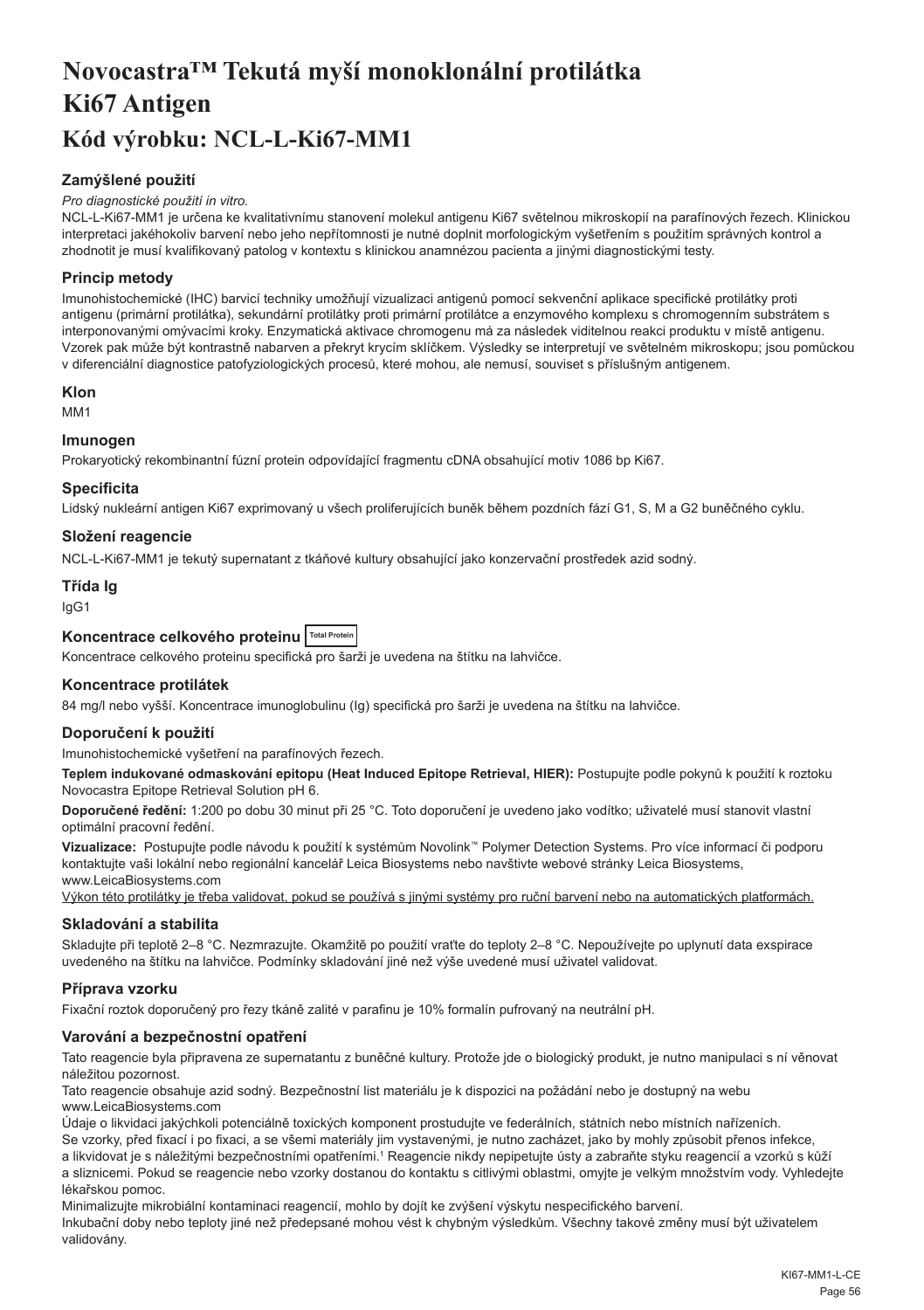# **Kontrola jakosti**

Rozdíly ve zpracování tkání a v technických postupech v laboratoři uživatele mohou způsobit významnou variabilitu výsledků, což vyžaduje kromě níže uvedených postupů i pravidelné provádění kontrol v laboratoři.

Kontroly musí být čerstvé pitevní/bioptické/operační vzorky co nejdříve fixované formalínem, zpracované a zalité do parafínového vosku, stejným způsobem jako vzorek/vzorky pacienta.

# **Pozitivní tkáňová kontrola**

Používá se k průkazu správně připravených tkání a správných barvicích technik.

V každém barvicím cyklu musí být použita jedna pozitivní tkáňová kontrola pro každý soubor testovacích podmínek.

Pro optimální kontrolu jakosti a k detekci menšího stupně degradace reagencie je vhodnější tkáň se slabým pozitivním barvením než tkáň se silným pozitivním barvením.<sup>2</sup>

Doporučená pozitivní tkáňová kontrola je tonzila.

Pokud pozitivní tkáňová kontrola nevykazuje pozitivní barvení, musí být výsledky testovaných vzorků považovány za neplatné.

#### **Negativní tkáňová kontrola**

Musí být vyšetřena po pozitivní tkáňové kontrole k ověření specificity označení cílového antigenu primární protilátkou. Doporučená negativní tkáňová kontrola je mozeček.

Alternativně často představuje místa negativní kontroly řada různých typů buněk přítomných ve většině tkáňových řezů, to ale musí uživatel validovat.

Nespecifické barvení, je-li přítomno, má obvykle difúzní vzhled. V řezech ze tkání nadměrně fixovaných formalínem může být také zjištěno sporadické barvení pojivové tkáně. K interpretaci výsledků barvení použijte neporušené buňky. Nekrotické nebo degenerované buňky se často barví nespecificky.3 Falešně pozitivní výsledky mohou být důsledkem neimunologické vazby proteinů nebo produktů reakčního substrátu. Mohou být také způsobeny endogenními enzymy, jako je např. pseudoperoxidáza (erytrocyty), endogenní peroxidáza (cytochrom C) nebo endogenní biotin (např. játra, prs, mozek, ledviny), podle typu použitého imunobarviva. K odlišení aktivity endogenních enzymů či nespecifické vazby enzymů od specifické imunoreaktivity mohou být barveny další tkáně pacienta výlučně chromogenním substrátem, případně enzymovými komplexy (avidin-biotin, streptavidin, značený polymer) a chromogenním substrátem. Pokud dojde v negativní tkáňové kontrole ke specifickému barvení, musí být výsledky vzorků pacienta považovány za neplatné.

# **Negativní reagenční kontrola**

K vyhodnocení nespecifického barvení a umožnění lepší interpretace specifického barvení v místě antigenu použijte na řezu z každého vzorku pacienta nespecifickou negativní reagenční kontrolu místo primární protilátky.

# **Tkáň pacienta**

Nakonec vyšetřete vzorky pacienta barvené pomocí NCL-L-Ki67-MM1. Intenzita pozitivního barvení musí být zhodnocena v kontextu se vším nespecifickým barvením pozadí u negativní reagenční kontroly. Jako u každého imunohistochemického vyšetření, negativní výsledek znamená, že antigen nebyl zjištěn, nikoli, že antigen není ve vyšetřovaných buňkách/tkáních přítomen. V případě potřeby použijte k identifikaci falešně negativních reakcí panel protilátek.

# **Očekávané výsledky**

# Normální tkáně

Klon MM1 detekoval antigen Ki67 v jádrech proliferujících buněk v 11/44 normálních hodnocených případů, včetně proliferujících buněk krypt ilea, céka, tlustého střeva a rekta, proliferujících buněk lymfatických uzlin, brzlíku, para a suprabazálních buněk jazyka, epiteliálních buněk a částic stromálních buněk proendometria, částic germinálních center tonzil, částic duktálních buněk prsu a občasných buněk supra a parabazálních vrstev jícnu. (Celkový počet normálních vyšetřovaných tkání = 44).

#### Abnormální tkáně

Klon MM1 obarvil 26/70 hodnocených nádorů, včetně nádorů prsu (12/29, včetně 11/26 duktálních karcinomů a 1/1 medulárního karcinomu), nádory plic (3/4, včetně 2/2 nemalobuněčných karcinomů a 1/1 dlaždicobuněčného karcinomu), nádory vaječníku (2/4, včetně 2/2 cystadenokarcinomů), thyroidních papilárních karcinomů (1/4), nádorů jater (1/4, včetně 1/1 metastatického karcinomu), dlaždicobuněčných karcinomů děložního hrdla (2/2), adenokarcinomů tlustého střeva (2/2), karcinomů renálních buněk (1/2), dlaždicobuněčného karcinomu jícnu (1/1), dlaždicobuněčných karcinomů jazyka (1/2), nádorů mozku (0/2), adenokarcinomů žaludku (0/2), nádorů měkkých tkání (0/2), metastatických nádorů neznámého původu (0/2), testikulárních seminomů (0/2), adenokarcinomů rekta (0/2), nádorů kůže (0/2), dlaždicobuněčného karcinomu hrtanu (0/1), atypického karcinoidního nádoru brzlíku (0/1). (Celkový počet vyšetřovaných nádorů = 70).

#### **NCL-L-Ki67-MM1 se doporučuje k hodnocení buněčné proliferace u normálních a neoplastických tkání.**

# **Obecná omezení**

Imunohistochemické vyšetření je vícekrokový diagnostický proces, který spočívá ve specializovaném školení ve výběru vhodných reagencií; výběru, fixaci a zpracování tkání; přípravě imunohistochemickího sklíčka; a v interpretaci výsledků barvení. Barvení tkáně závisí na manipulaci s tkání a jejím zpracování před barvením. Nesprávným postupem při fixaci, zmrazení, rozmrazení, omývání, sušení, zahřívání, krájení řezů nebo kontaminací jinými tkáněmi či tekutinami mohou vzniknout artefakty, může dojít k vychytávání protilátek nebo k falešně negativním výsledkům. Nekonzistentní výsledky mohou být důsledkem odchylek ve fixačních metodách a metodách zalití v konzervačním médiu, nebo přirozených odchylek ve tkáni.4

Nadměrné nebo nedostatečné kontrastní barvení může narušit správnou interpretaci výsledků.

Klinickou interpretaci jakéhokoliv barvení nebo jeho nepřítomnosti je nutné doplnit morfologickým vyšetřením s použitím správných kontrol a zhodnotit je musí kvalifikovaný patolog v kontextu s klinickou anamnézou pacienta a jinými diagnostickými testy. Protilátky společnosti Leica Biosystems Newcastle Ltd se používají, jak bylo uvedeno, u zmrazených nebo u parafínových řezů se specifickými požadavky na fixaci. Může dojít k expresi neočekávaných antigenů, zejména u nádorů. Klinická interpretace jakéhokoli barveného tkáňového řezu musí zahrnovat morfologickou analýzu a zhodnocení příslušných kontrol.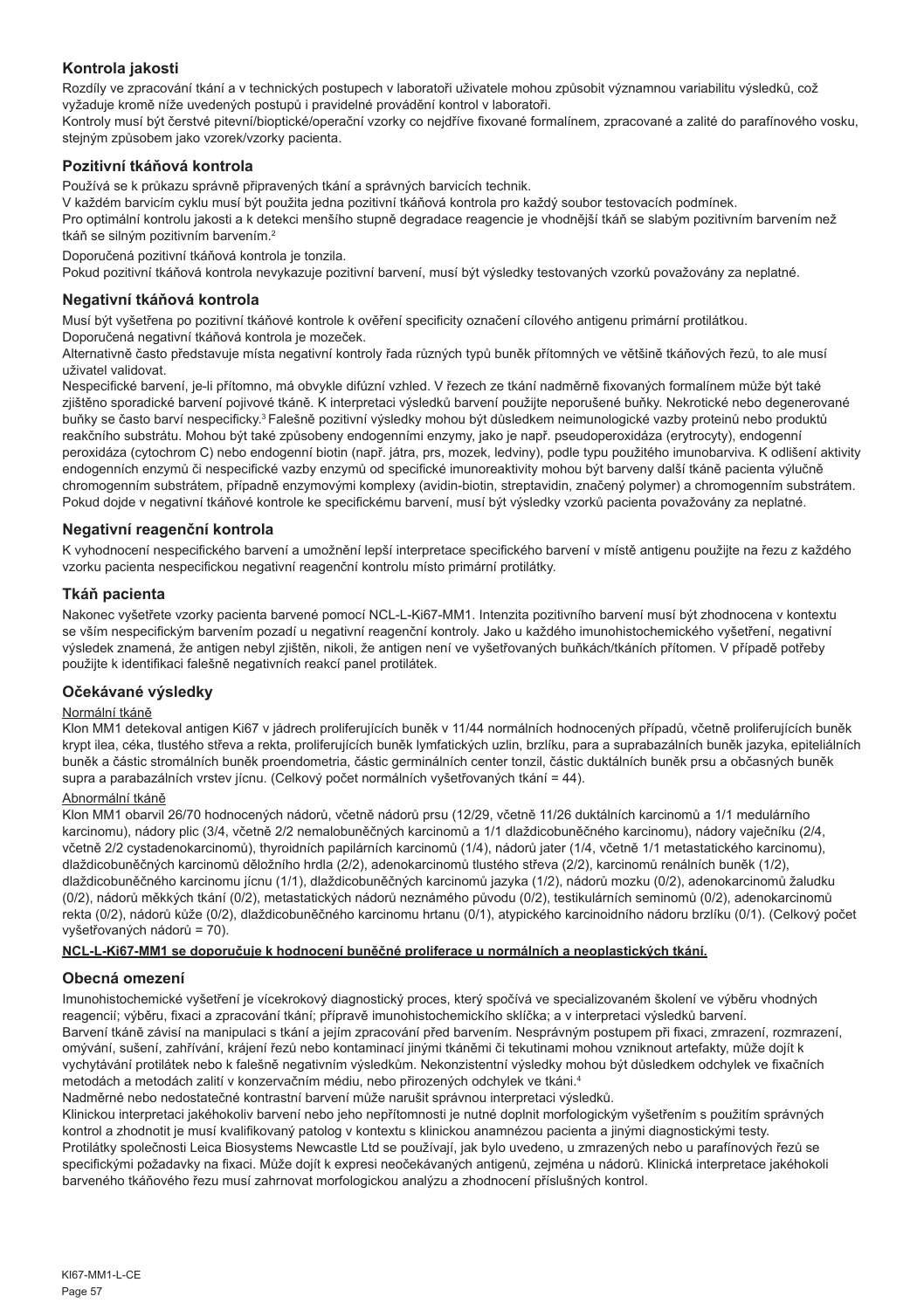# **Literatura - všeobecná**

- 1. National Committee for Clinical Laboratory Standards (NCCLS). Protection of laboratory workers from infectious diseases transmitted by blood and tissue; proposed guideline. Villanova, P.A. 1991; 7(9). Order code M29-P.
- 2. Battifora H. Diagnostic uses of antibodies to keratins: a review and immunohistochemical comparison of seven monoclonal and three polyclonal antibodies. Progress in Surgical Pathology. 6:1–15. eds. Fenoglio-Preiser C, Wolff CM, Rilke F. Field & Wood, Inc., Philadelphia.
- 3. Nadji M, Morales AR. Immunoperoxidase, part I: the techniques and pitfalls. Laboratory Medicine. 1983; 14:767.
- 4. Omata M, Liew CT, Ashcavai M, Peters RL. Nonimmunologic binding of horseradish peroxidase to hepatitis B surface antigen: a possible source of error in immunohistochemistry. American Journal of Clinical Pathology. 1980; 73:626.
- 5. Corpechot C, Barbu V, Wendum D et al. Hepatocyte growth factor and c-met inhibition by hepatic cell hypoxia. A potential mechanism for liver regeneration failure in experimental cirrhosis. American Journal of Pathology. 2002; 160(2):613–620.
- 6. Suzuki A, Masuda A, Nagata H et al. Mature dendritic cells make clusters with T-cells in the invasive margin of colorectal carcinoma. Journal of Pathology. 2002; 196:37–43.
- 7. Crosier M, Scott D, Wilson RG et al. High expression of the trefoil protein TFF1 in interval breast cancers. American Journal of Pathology. 2001; 159(1):215–221.
- 8. Noszczyk, B.H and S.T. Majewski. p63 expression during normal cutaneous wound healing in humans. Plastic and Reconstructive Surgery. 2001; 108:1242–1247.
- 9. Tweddle DA, Malcolm AJ, Cole M et al. p53 cellular localization and function in neuroblastoma. Evidence for defective G1 arrest despite WAF1 induction in MYCN-amplified cells. American Journal of Pathology. 2001; 158(6):2067–2077.
- 10.Fernández-Figueras MT, Puig L, Penín RM et al. Decreased immunoreactivity for cell-cycle regulator p27 Kip1 in Kaposi's sarcoma correlates with higher stage and extracutaneous involvement. Journal of Pathology. 2000; 191:387–393.
- 11.Cattoretti G and Fei Q. Application of the antigen retrieval technique in experimental pathology: from human to mouse. Antigen Retrieval Techniques. 2000; 165–179. Eds. Shi S-R, Gu J and Taylor CR. Eaton Publishing.
- 12.Ball LM, Lannon CL, Yhap M et al. PCNA bearing structures are retained in apoptotic phase of childhood ALL cell cycle. Advances in Experimental Medical Biology. 1999; 457(HD):289–296.
- 13.Ball LM, Pyesmany AF, Yhap M et al. Apoptosis corrected proliferation fraction in childhood ALL is related to karyotype. Advances in Experimental Medical Biology. 1999; 457(HD):297–303.
- 14.Pyesmany AF, Ball LM, Yhap M et al. Proliferation and apoptosis does not affect presenting white cell count in childhood ALL. Advances in Experimental Medical Biology. 1999; 457(HD):305–312.
- 15.Torp SH. Proliferative activity in human glioblastomas: evaluation of different Ki67 equivalent antibodies. Molecular Pathology 1997; 50(4): 198-200.
- 16.Mate JL, Ariza A, Aracil C et al. Cyclin D1 overexpression in non-small cell lung carcinoma: correlation with Ki67 labelling index and poor cytoplasmic differentiation. Journal of Pathology. 1996; 180:395–399.

# **Opravy předchozího vydání**

Koncentrace protilátek

# **Datum vydání**

05 prosinec 2018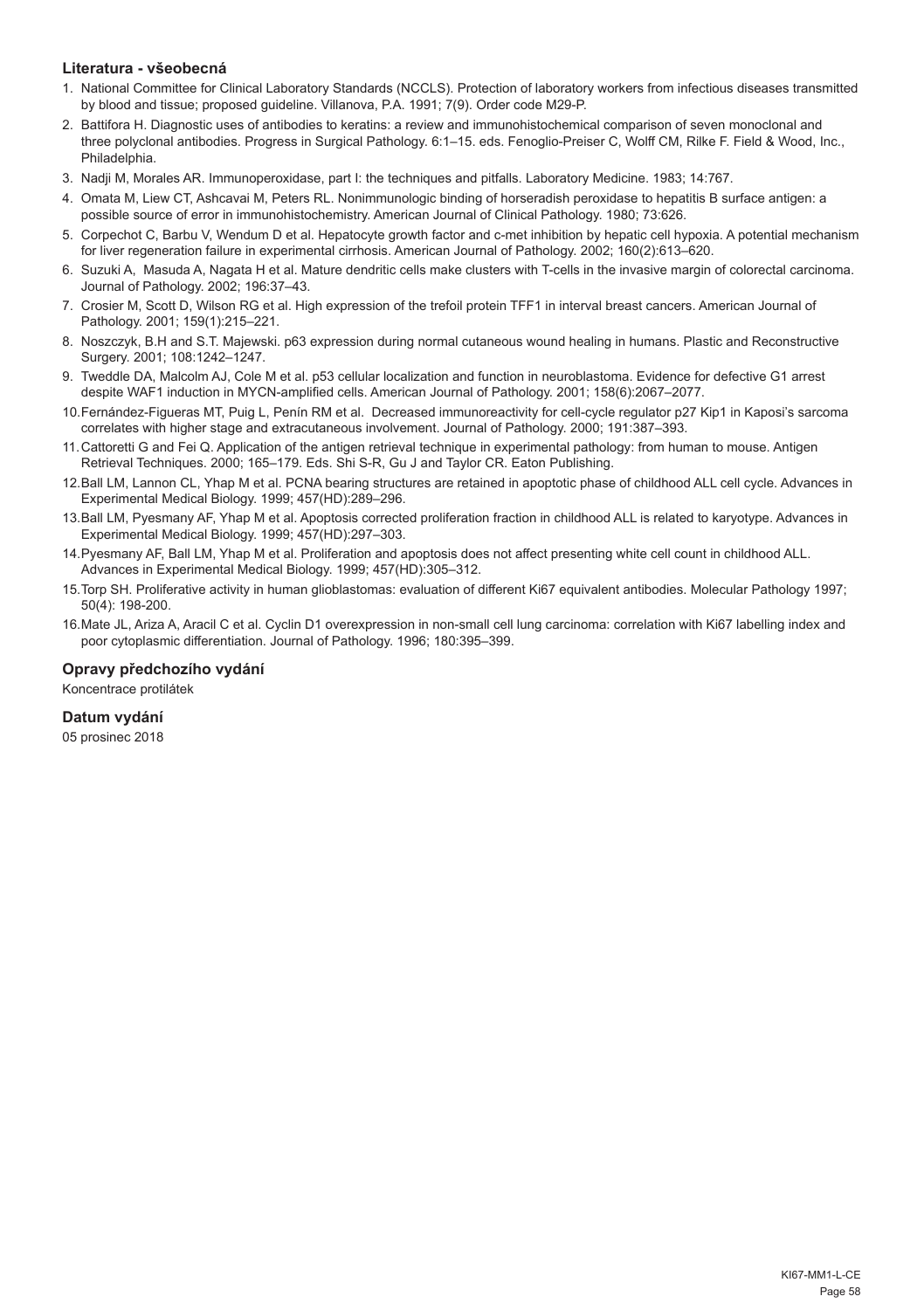# <span id="page-59-0"></span>**Tekutá myšia monoklonálna protilátka Novocastra™ Ki67 Antigen Kód produktu: NCL-L-Ki67-MM1**

# **Zamýšľané použitie**

#### *Na diagnostické použitie in vitro.*

NCL-L-Ki67-MM1 slúži na kvalitatívnu identifikáciu molekúl antigénu Ki67 v parafínových rezoch pomocou svetelnej mikroskopie. Klinická interpretácia akéhokoľvek farbenia alebo jeho absencie musí byť kombinovaná s morfologickými vyšetreniami za použitia zodpovedajúcich kontrol. Výsledky je nutné vyhodnotiť v kontexte klinickej anamnézy pacienta a iných diagnostických testov vedených kvalifikovaným patológom.

# **Princíp postupu**

Techniky imunohistochemického (IHC) zafarbenia umožňujú vizualizáciu antigénov sekvenčnou aplikáciou špecifickej protilátky proti antigénu (primárna protilátka), sekundárnej protilátky proti primárnej protilátke a enzymatického komplexu s chromogénnym substrátom. Medzi jednotlivými krokmi prebieha premývanie. Enzymatická aktivácia chromogénu vytvára v mieste antigénu viditeľné produkty reakcie. Môžete doplniť kontrastné zafarbenie vzorky a zakryť ju krycím sklíčkom. Výsledky sa interpretujú pomocou svetelného mikroskopu a napomáhajú pri diferenciálnej diagnostike patofyziologických procesov, ktoré môžu, ale nemusia byť spojené s určitým antigénom.

# **Klon**

M<sub>M</sub>1

# **Imunogén**

Prokaryotický rekombinantný fúzny proteín zodpovedajúci fragmentu cDNA obsahujúcemu motív 1086 bp Ki67.

# **Špecificita**

Ľudský nukleárny antigén Ki67 exprimovaný vo všetkých proliferujúcich bunkách počas neskorých fáz G1, S, M a G2 bunkového cyklu.

# **Zloženie činidla**

NCL-L-Ki67-MM1 je tekutý supernatant na tkanivovú kultiváciu obsahujúci azid sodný ako konzervačnú látku.

# **Trieda Ig**

IgG1

# **Celková koncentrácia proteínov Total Protein**

Celkovú koncentráciu proteínov špecifickú pre šaržu nájdete na štítku fľaštičky.

# **Koncentrácia protilátok**

Väčšia alebo rovná 84 mg/l. Koncentráciu Ig špecifickú pre šaržu nájdete na štítku fľaštičky.

# **Odporúčania na použitie**

Imunohistochémia parafínových rezov.

**Záchyt epitopov s tepelnou indukciou (HIER):** Postupujte podľa návodu na použitie systému Novocastra Epitope Retrieval Solution pH 6.

**Odporúčané riedenie:** 1 : 200 po dobu 30 minút pri teplote 25 °C. Táto hodnota je orientačná, používatelia si musia stanoviť svoje vlastné optimálne pracovné riedenia.

**Vizualizácia:** Postupujte podľa návodu na použitie systémov Novolink™ Polymer Detection Systems. Ďalšie informácie o produkte alebo podporu vám poskytne váš miestny distribútor alebo lokálne zastúpenie spoločnosti Leica Biosystems. Takisto môžete navštíviť internetové stránky spoločnosti Leica Biosystems: www.LeicaBiosystems.com

Funkčnosť tejto protilátky je nutné validovať pri použití s inými manuálnymi systémami farbenia alebo automatizovanými platformami.

# **Uskladnenie a stabilita**

Skladujte pri teplote 2 – 8 °C. Nezmrazujte. Okamžite po použití vráťte do teploty 2 – 8 °C. Nepoužívajte po uplynutí dátumu exspirácie uvedeného na štítku fľaštičky. Iné než vyššie uvedené podmienky skladovania si vyžadujú validáciu používateľom.

# **Príprava vzorky**

Odporúčaný fixačný prípravok je 10 % neutrálny pufrovaný formalín pre bločky tkaniva zaliate do parafínu.

# **Varovania a bezpečnostné opatrenia**

Toto činidlo bolo pripravené zo supernatantu bunkovej kultúry. Keďže ide o biologický produkt, pri manipulácii je nutné vynaložiť zodpovedajúcu starostlivosť.

Toto činidlo obsahuje azid sodný. Materiálový bezpečnostný list je k dispozícii na požiadanie alebo na stránkach www.LeicaBiosystems.com.

Likvidáciu prípadných potenciálne toxických súčastí definujú federálne, štátne alebo miestne predpisy.

So vzorkami pred fixáciou a po nej a všetkými materiálmi, ktoré s nimi prišli do kontaktu, je nutné manipulovať ako s potenciálne infekčnými a zlikvidovať ich pri dodržaní zodpovedajúcich bezpečnostných opatrní.<sup>1</sup> Činidlá nikdy nepipetujte ústami a zabráňte kontaktu činidiel a vzoriek s kožou a sliznicami. Ak sa činidlá alebo vzorky dostanú do kontaktu s citlivými oblasťami, umyte ich veľkým množstvom vody. Vyhľadajte lekársku pomoc.

Minimalizujte mikrobiálnu kontamináciu činidiel. V opačnom prípade môže dôjsť k zvýšeniu nešpecifického zafarbenia.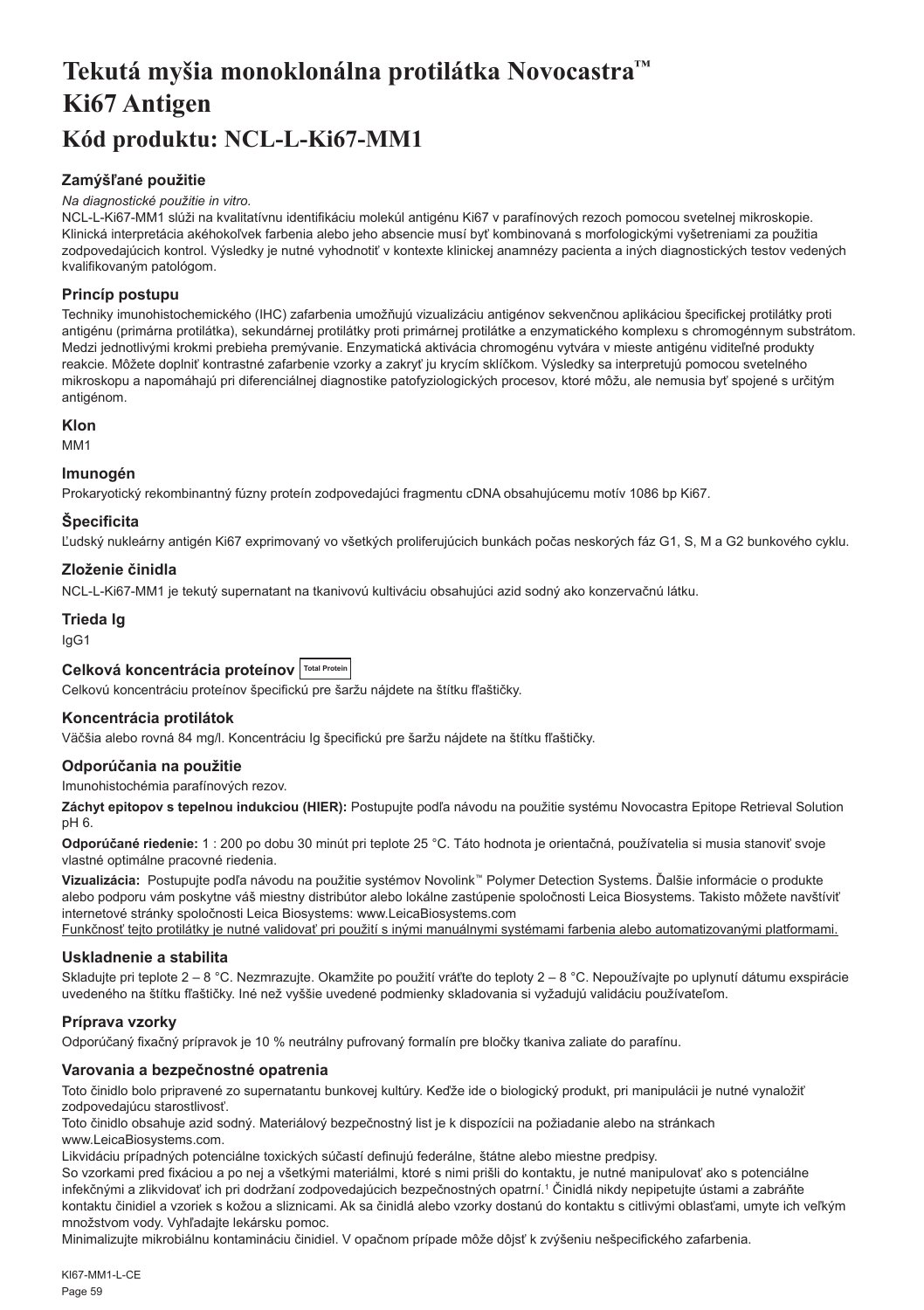Nedodržanie predpísaných inkubačných dôb alebo teplôt môže viesť k nesprávnym výsledkom. Všetky takéto zmeny si vyžadujú validáciu používateľom.

# **Kontrola kvality**

Rozdiely v spracovaní tkaniva a technických postupoch v laboratóriu používateľa môžu viesť k významnému kolísaniu výsledkov, čo si vyžaduje, okrem nasledujúcich postupov, aj pravidelné interné kontroly.

Kontroly by mali byť čerstvé pitevné/bioptické/chirurgické vzorky fixované čo najskôr formalínom a spracované zaliatím do parafínu rovnakým spôsobom ako vzorky pacienta.

#### **Pozitívna kontrola tkanivom**

Identifikuje správne pripravené tkanivá a správne techniky zafarbenia.

Každá súprava testových podmienok v každom cykle zafarbenia musí obsahovať jednu pozitívnu kontrolu tkanivom. Tkanivo so slabým pozitívnym farbením je pre optimálnu kontrolu kvality a na detekciu slabšej degradácie činidla vhodnejšie než tkanivo so silným pozitívnym farbením.<sup>2</sup>

Odporúčané tkanivo na pozitívnu kontrolu je tonzila.

Ak pozitívna kontrola tkanivom nebude vykazovať pozitívne zafarbenie, výsledky testovaných vzoriek je nutné považovať za neplatné.

#### **Negatívna kontrola tkanivom**

Nutné vyšetriť po pozitívnej kontrole tkanivom s cieľom overiť špecificitu značenia cieľového antigénu primárnou protilátkou. Odporúčané tkanivo na negatívnu kontrolu je mozoček.

Ako negatívnu kontrolu je možné použiť aj rôzne typy buniek prítomné vo väčšine tkanivových rezov, takýto postup si však vyžaduje validáciu používateľom.

Prípadné nešpecifické farbenie má obvykle difúzny vzhľad. V rezoch tkanív silne fixovaných formalínom môže byť pozorované sporadické farbenie spojiva. Na interpretáciu výsledkov farbenia používajte intaktné bunky. Nekrotické alebo degenerované bunky sa často farbia nešpecificky.<sup>3</sup> Falošne pozitívne výsledky môžu byť pozorované v dôsledku neimunologickej väzby proteínov alebo produktov reakcie substrátu. Môžu byť spôsobené aj endogénnymi enzýmami, ako napr. pseudoperoxidázou (erytrocyty), endogénnou peroxidázou (cytochróm C) alebo endogénnym biotínom (napr. pečeň, prsník, mozog, oblička) v závislosti od typu imunologického farbenia. S cieľom diferencovať endogénnu enzymatickú aktivitu alebo nešpecifickú väzbu enzýmov od špecifickej imunoreaktivity môžete nafarbiť ďalšie vzorky tkanív pacienta výhradne substrátovým chromogénom alebo enzymatickými komplexmi (avidín-biotín, streptavidín, značený polymér), resp. substrátovým chromogénom. V prípade špecifického farbenia v negatívnej kontrole tkanivom je nutné výsledky vzoriek pacienta považovať za neplatné.

#### **Negatívna kontrola činidlom**

Na vyhodnotenie nešpecifického zafarbenia použite nešpecifickú negatívnu kontrolu činidlom miesto primárnej protilátky s rezom jednotlivých vzoriek pacienta, čo umožní lepšiu interpretáciu špecifického farbenia na mieste antigénu.

#### **Tkanivo pacienta**

Pacientske vzorky zafarbené prípravkom NCL-L-Ki67-MM1 preskúmajte ako posledné. Intenzitu pozitívneho farbenia je nutné vyhodnotiť v kontexte prípadného nešpecifického zafarbenia negatívnej kontroly činidlom na pozadí. Podobne ako pri všetkých imunohistochemických testov znamená negatívny výsledok, že antigén nebol detegovaný. Nepotvrdzuje jeho absenciu v testovaných bunkách/tkanivách. V prípade potreby identifikujte falošne negatívne reakcie pomocou panelu protilátok.

# **Očakávané výsledky**

#### Normálne tkanivá

Klon MM1 detegoval antigén Ki67 v jadre proliferujúcich buniek v 11/44 normálnych hodnotených prípadov vrátane proliferujúcich buniek v kryptách ilea, slepého čreva, hrubého čreva a konečníka, proliferujúcich buniek v lymfatických uzlinách, týmuse, parabazálnych a suprabazálnych buniek jazyka, prvkov epitelových a stromálnych buniek pro-endometria, prvkov zárodočných centier tonzíl, prvkov duktálnych buniek prsníka a príležitostných buniek v suprabazálnych a parabazálnych vrstvách pažeráka. (Celkový počet normálnych vyšetrených prípadov = 44).

#### Abnormálne tkanivá

Klon MM1 zafarbil 26/70 hodnotených nádorov vrátane nádorov prsníka (12/29, vrátane 11/26 duktálnych karcinómov a 1/1 medulárnych karcinómov), nádorov pľúc (3/4, vrátane 2/2 nemalobunkových karcinómov a 1/1 skvamocelulárneho karcinómu), nádorov vaječníkov (2/4, vrátane 2/2 cystadenokarcinómov), papilárnych karcinómov štítnej žľazy (1/4), nádorov pečene (1/4, vrátane 1/1 metastatického karcinómu), skvamocelulárnych karcinómov krčka maternice (2/2), adenokarcinómov hrubého čreva (2/2), karcinómov renálnych buniek (1/2), skvamocelulárnych karcinómov pažeráka (1/1), skvamocelulárnych karcinómov jazyka (1/2), nádorov mozgu (0/2), adenokarcinómov žalúdka (0/2), nádorov mäkkých tkanív (0/2), metastatických nádorov neznámeho pôvodu (0/2), seminómov semenníkov (0/2), adenokarcinómov konečníka (0/2), nádorov kože (0/2), skvamocelulárneho karcinómu hrtana (0/1), atypického karcinoidného nádoru týmusu (0/1). (Celkový počet vyšetrených nádorov = 70).

#### **NCL-L-Ki67-MM1 sa odporúča na vyhodnotenie proliferácie buniek v normálnych a neoplastických tkanivách.**

#### **Všeobecné limitácie**

Imunohistochémia je diagnostický postup pozostávajúci z viacerých krokov, ktorý si vyžaduje špecializované zaškolenie vo výbere zodpovedajúcich činidiel, výbere tkanív, fixácie a spracovania, príprave IHC sklíčka a interpretácii výsledkov farbenia. Farbenie tkaniva závisí od manipulácie s tkanivom a od jeho spracovania pred farbením. Nesprávna fixácia,

zmrazovanie,rozmrazovanie, premývanie, sušenie, ohrievanie, rezanie alebo kontaminácia inými tkanivami či tekutinami môžu viesť k vzniku artefaktov, záchytu protilátok alebo falošne negatívnym výsledkom. Inkonzistentné výsledky môžu byť spôsobené zmenami metód fixácie a montáže preparátov alebo inherentnými nepravidelnosťami v tkanive.4

Nadmerné alebo neúplné kontrastné farbenie môže narušiť správnosť interpretácie výsledkov.

Klinická interpretácia akéhokoľvek farbenia alebo jeho absencie musí byť kombinovaná s morfologickými vyšetreniami za použitia zodpovedajúcich kontrol. Výsledky je nutné vyhodnotiť v kontexte klinickej anamnézy pacienta a iných diagnostických testov vedených kvalifikovaným patológom.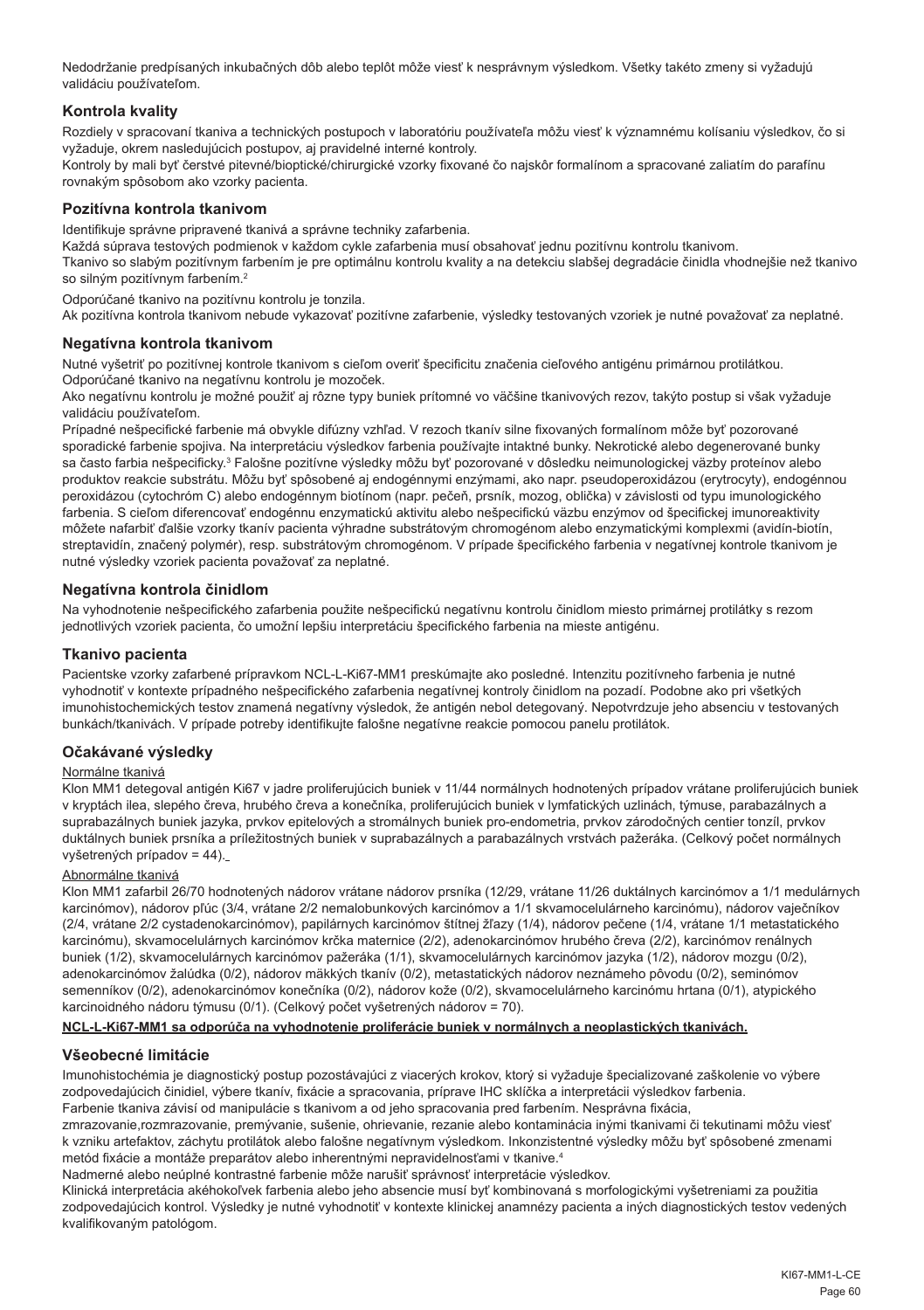Protilátky spoločnosti Leica Biosystems Newcastle Ltd sú určené na použitie na zmrazených rezoch alebo rezoch zaliatych parafínom so špecifickými požiadavkami na fixáciu, ako uvádza tento dokument. Najmä pri neopláziách môže dôjsť k nečakanej expresii antigénov. Klinická interpretácia akýchkoľvek farbených tkanivových rezov musí zahŕňať morfologickú analýzu a vyhodnotenie zodpovedajúcich kontrol.

# **Bibliografia – všeobecne**

- 1. National Committee for Clinical Laboratory Standards (NCCLS). Protection of laboratory workers from infectious diseases transmitted by blood and tissue; proposed guideline. Villanova, P.A. 1991; 7(9). Order code M29-P.
- 2. Battifora H. Diagnostic uses of antibodies to keratins: a review and immunohistochemical comparison of seven monoclonal and three polyclonal antibodies. Progress in Surgical Pathology. 6:1–15. eds. Fenoglio-Preiser C, Wolff CM, Rilke F. Field & Wood, Inc., Philadelphia.
- 3. Nadji M, Morales AR. Immunoperoxidase, part I: the techniques and pitfalls. Laboratory Medicine. 1983; 14:767.
- 4. Omata M, Liew CT, Ashcavai M, Peters RL. Nonimmunologic binding of horseradish peroxidase to hepatitis B surface antigen: a possible source of error in immunohistochemistry. American Journal of Clinical Pathology. 1980; 73:626.
- 5. Corpechot C, Barbu V, Wendum D et al. Hepatocyte growth factor and c-met inhibition by hepatic cell hypoxia. A potential mechanism for liver regeneration failure in experimental cirrhosis. American Journal of Pathology. 2002; 160(2):613–620.
- 6. Suzuki A, Masuda A, Nagata H et al. Mature dendritic cells make clusters with T-cells in the invasive margin of colorectal carcinoma. Journal of Pathology. 2002; 196:37–43.
- 7. Crosier M, Scott D, Wilson RG et al. High expression of the trefoil protein TFF1 in interval breast cancers. American Journal of Pathology. 2001; 159(1):215–221.
- 8. Noszczyk, B.H and S.T. Majewski. p63 expression during normal cutaneous wound healing in humans. Plastic and Reconstructive Surgery. 2001; 108:1242–1247.
- 9. Tweddle DA, Malcolm AJ, Cole M et al. p53 cellular localization and function in neuroblastoma. Evidence for defective G1 arrest despite WAF1 induction in MYCN-amplified cells. American Journal of Pathology. 2001; 158(6):2067–2077.
- 10.Fernández-Figueras MT, Puig L, Penín RM et al. Decreased immunoreactivity for cell-cycle regulator p27 Kip1 in Kaposi's sarcoma correlates with higher stage and extracutaneous involvement. Journal of Pathology. 2000; 191:387–393.
- 11.Cattoretti G and Fei Q. Application of the antigen retrieval technique in experimental pathology: from human to mouse. Antigen Retrieval Techniques. 2000; 165–179. Eds. Shi S-R, Gu J and Taylor CR. Eaton Publishing.
- 12.Ball LM, Lannon CL, Yhap M et al. PCNA bearing structures are retained in apoptotic phase of childhood ALL cell cycle. Advances in Experimental Medical Biology. 1999; 457(HD):289–296.
- 13.Ball LM, Pyesmany AF, Yhap M et al. Apoptosis corrected proliferation fraction in childhood ALL is related to karyotype. Advances in Experimental Medical Biology. 1999; 457(HD):297–303.
- 14.Pyesmany AF, Ball LM, Yhap M et al. Proliferation and apoptosis does not affect presenting white cell count in childhood ALL. Advances in Experimental Medical Biology. 1999; 457(HD):305–312.
- 15.Torp SH. Proliferative activity in human glioblastomas: evaluation of different Ki67 equivalent antibodies. Molecular Pathology 1997; 50(4): 198-200.
- 16.Mate JL, Ariza A, Aracil C et al. Cyclin D1 overexpression in non-small cell lung carcinoma: correlation with Ki67 labelling index and poor cytoplasmic differentiation. Journal of Pathology. 1996; 180:395–399.

# **Úpravy predchádzajúceho vydania**

Koncentrácia protilátok.

#### **Dátum vydania**

05 December 2018